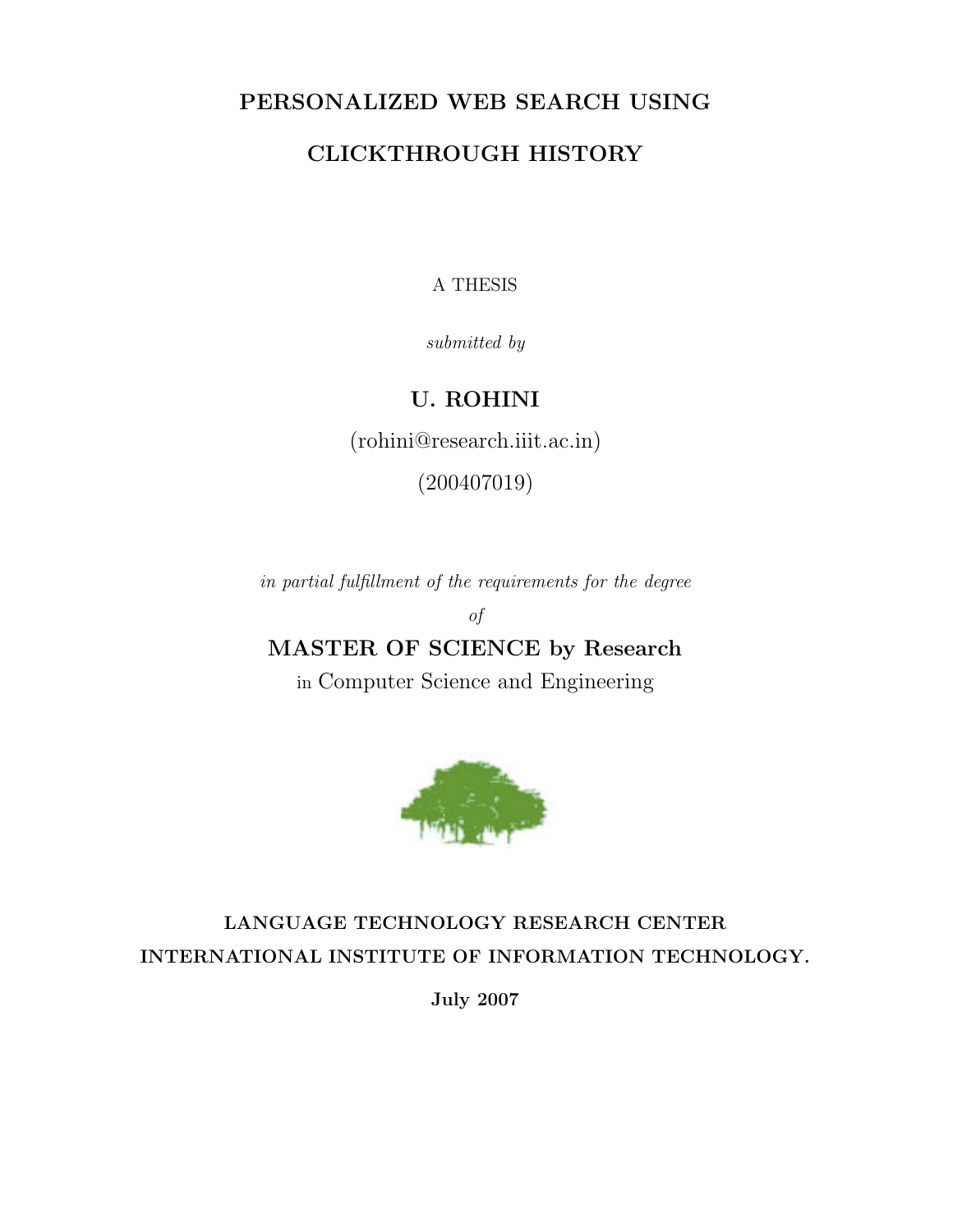## THESIS CERTIFICATE

I certify that I have read this thesis and that, in my opinion, it is fully adequate in scope and qualify as a thesis for the degree of Master of Science by Research.

Vasudeva Varma (Principal Advisor)

Date: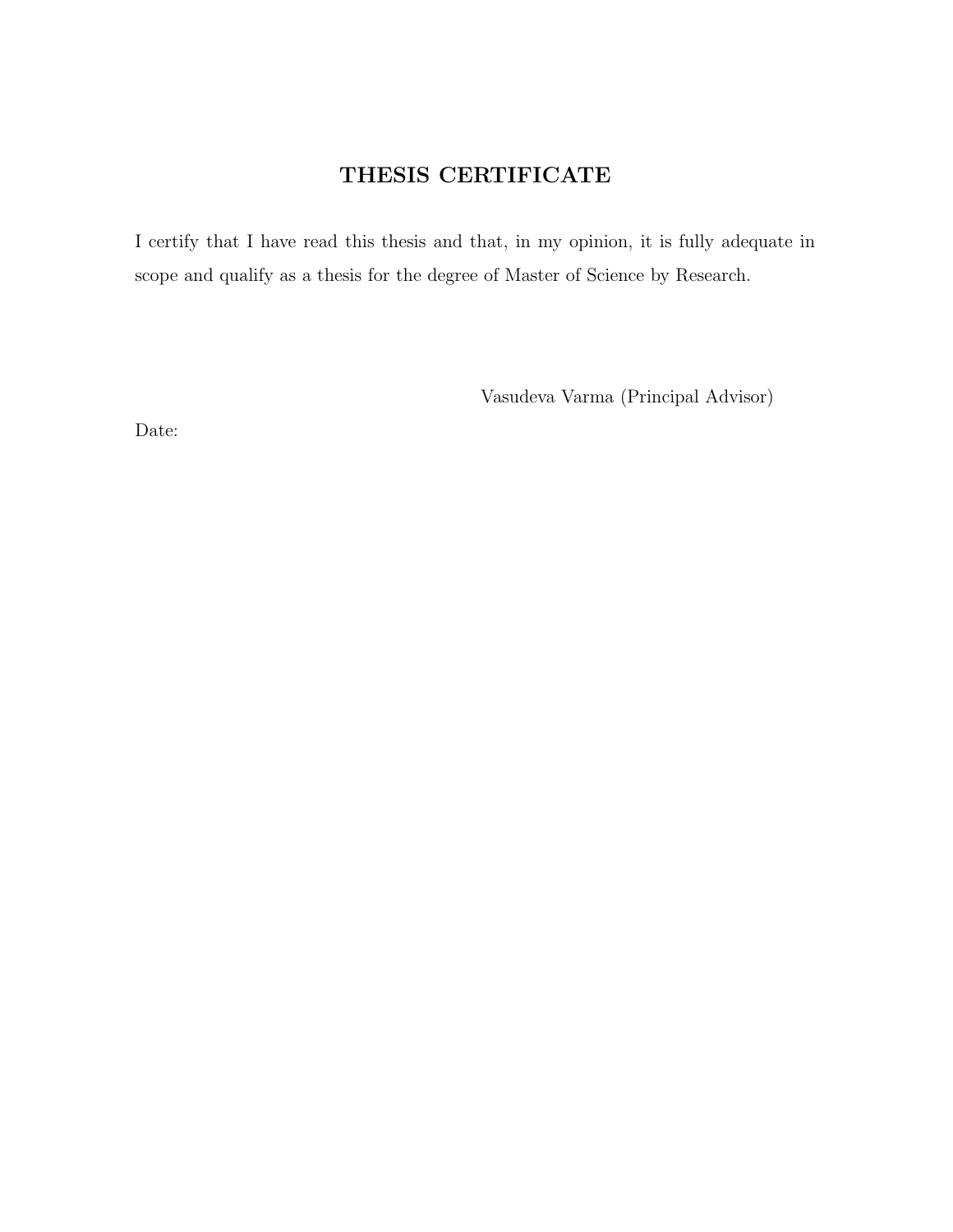### ACKNOWLEDGMENTS

The research presented in this thesis was supported by Language Technologies Research Centre (LTRC).

I would like to thank Prof. Sangal for his guidance and providing me this opportunity for pursuing Masters through Research.

I would like to thank my guide Dr. Vasudeva Varma for his guidance, support and encouragement. I am thankful to him for providing the open and friendly research environment and giving me freedom for doing my research work. I should particularly thank him for giving me the opportunity to present my work at major research organizations which helped for my future opportunities.

I would not have entered into the area of research with out the enlightening and motivational discussions by my good friend and colleague Mr. Vamshi Ambati which helped me choose research as my career. I would like to thank him for involving in the discussions about my research and providing his valuable feedback and providing some resources for conducting my experiments. I would like to thank him for providing me opportunity to present my work and get feedback from researchers at top universities. I would like to thank him for the motivation, ideas, suggestions and constant moral support.

I would like to thank my parents for their support, encouragement and patience through out my thesis. I would like to thank my sister and brother for their encouragement.

I would like to thank the major search engine organization which made available its search engine query logs for research purposes. The release of this data has greatly helped my research. Last but not least, I would like to thank my friends, and colleagues for the support and interest.

U. Rohini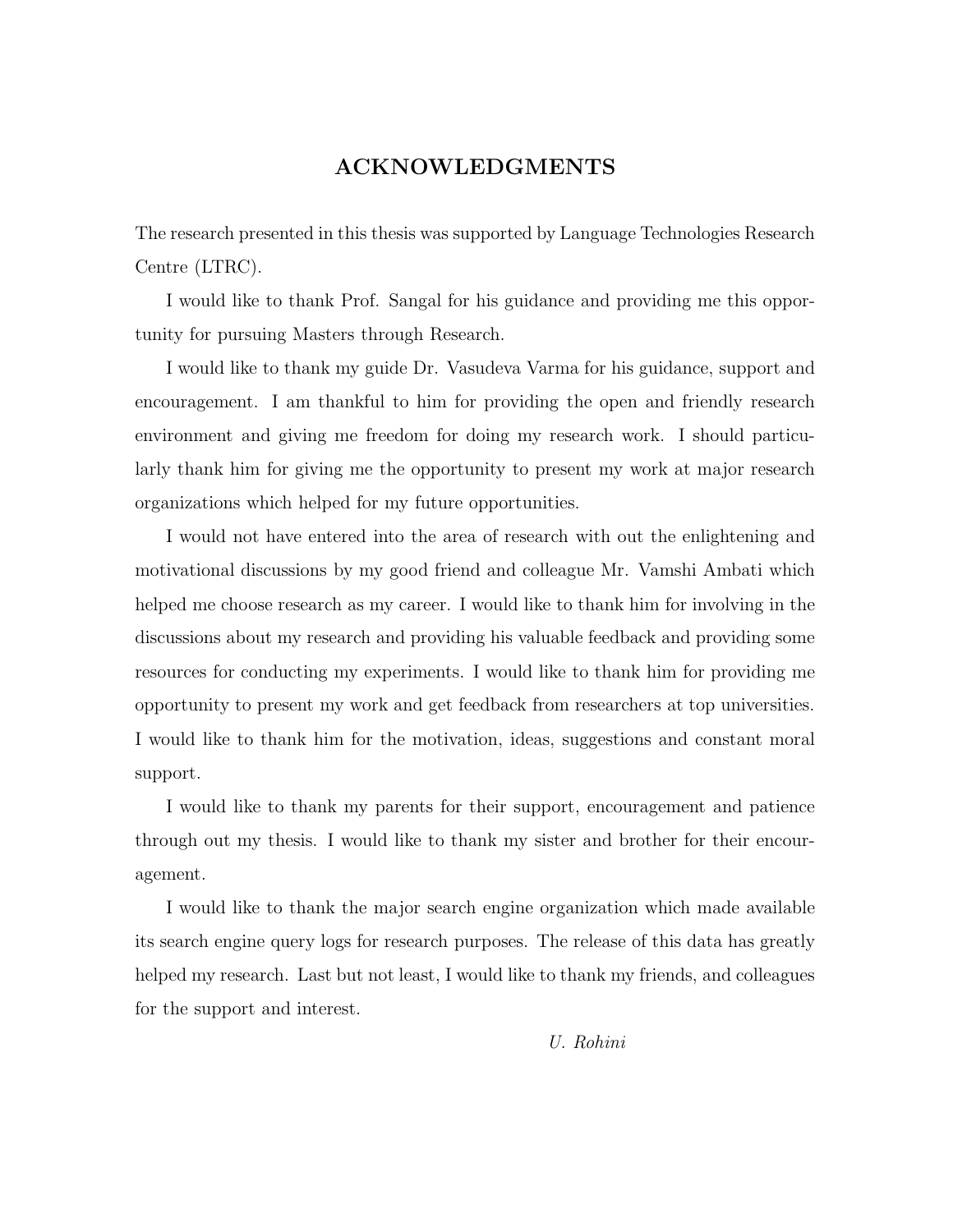### ABSTRACT

Keywords: Personalized Search; Personalized Web Search; Web Search; Re ranking; User Modeling; Improving Web Search; User Profiling; Improving Ranking; Query Log Analysis; Simulated Feedback

The main problem with web search is as follows : There is too much information available on the web; query words used by users often are confusing, ambiguous (a query "Java"can mean the Java island in Indonesia or the Java programming language), and some times are poor descriptors of information need ('SBH" can mean "State Bank of Hyderabad" or "Syracuse Behavioral Healthcare" among others) ; users are often not patient enough to see long list of results given by search engines to find relevant information. It has been observed that users typically view top few results, usually top 5 or 10, some times 20 and much fewer times 30 and so on. In this scenario, web search can be made more useful, effective and less burdensome to users by - trying to infer what would be relevant for the current user for a given query considering individual users' interests and provide those results on the top so that the user does not have to scroll down a long list of results.

The problem of Personalized Search aims to customize search results according to each individual user for him to find the most relevant documents to him on the top by considering his idiosyncrasies. This would possibly satisfy them and help in finding relevant information easily and quickly.

The major challenges for personalized search are two fold. The first is, modeling appropriate user context and learn a user model. The second is, how to utilize the user model to improve search accuracy. Another important challenge is evaluation of experiments. There are no standard and bench mark datasets available on which experiments can be performed. This makes comparison with earlier work in the litera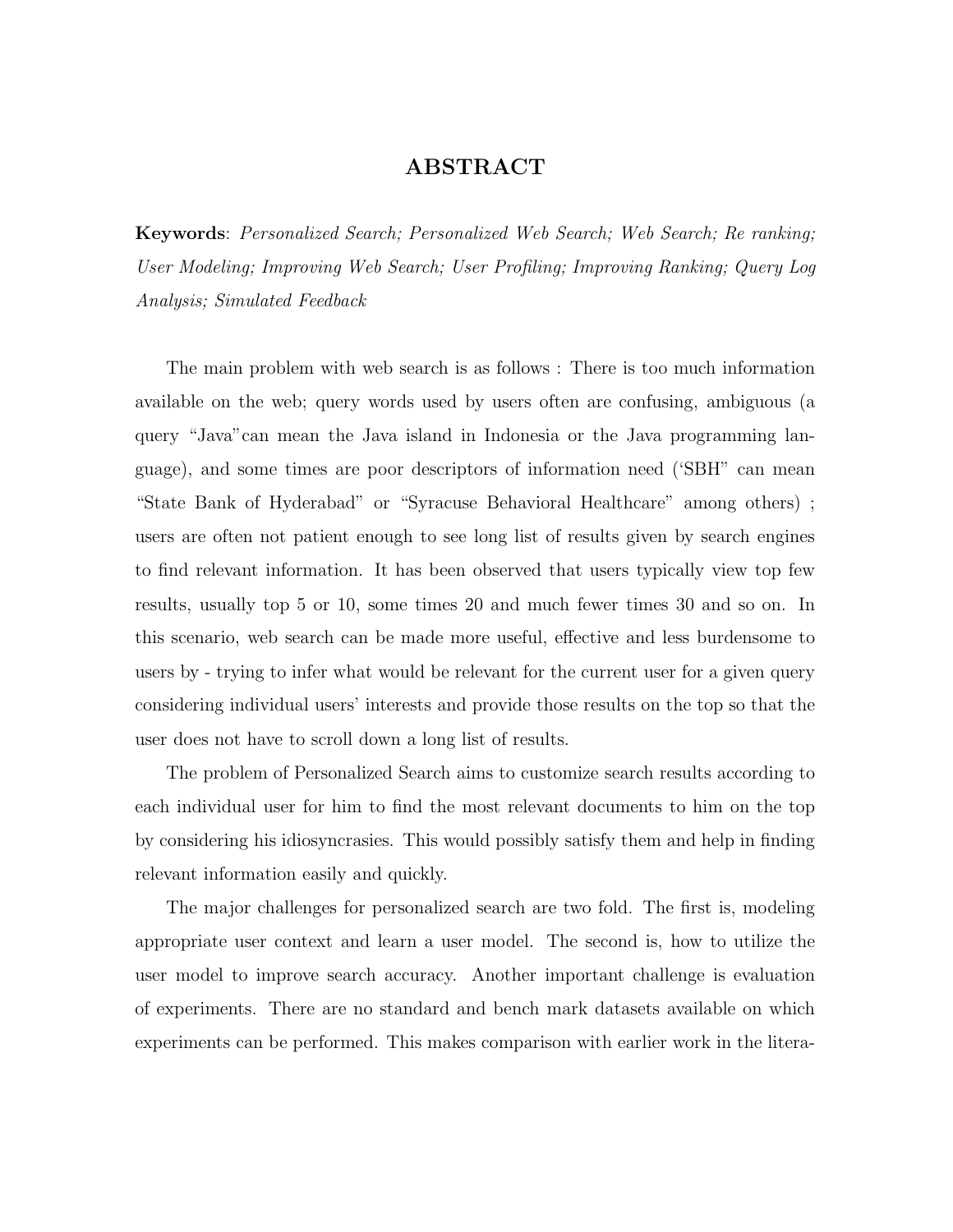ture and replicating their results difficult. There are also no standard metrics available to effectively evaluate personalized search algorithms. Some commonly used metrics used to evaluate Information Retrieval systems are usually used.

We propose three approaches for personalized web search. Our first approach is based on Statistical Language Modeling techniques. In spite of the progress made in language modeling and IR recently, there has not been much work applying language modeling techniques to personalized web search. In this approach, we learn a user model by capturing statistical properties of text from his past searches. We explored different contexts. The different contexts include using single word and two adjacent words (Simple N-Gram based method) and capturing relationship between query and document words (Noisy Channel model based method). Our second approach is based on Machine Learning algorithms which show an interesting and promising framework for learning user profiles. We make use of ranking SVM, a variation of the classification support vector machines for learning the user model. The above two approaches are a class of approaches that have exploited user feedback data either explicit or implicit. The third approach is another interesting approach, where, we attempt to model a particular user based on only past queries posed by corresponding user. The basic idea is to see if there is enough information available in just the previous queries without having to use teh clickthrough data made by the user. We have employed simple approaches based on language modeling to learn the user model from the previous queries of the user.

We performed experiments on data extracted from query log data from a popular search engine. We performed experiments by comparing the proposed approaches with a common baseline(a variation of rocchio algorithm). Our experiments have shown intesting results and have outperformed the baseline.

We also describe some of our interesting studies and observations from a query log of a popular search engine which are closely related to the problem addressed in this thesis. The study from the query log has also motivated us to see if clickthrough data can be created in an artificial way by simulating behaviour of users searching a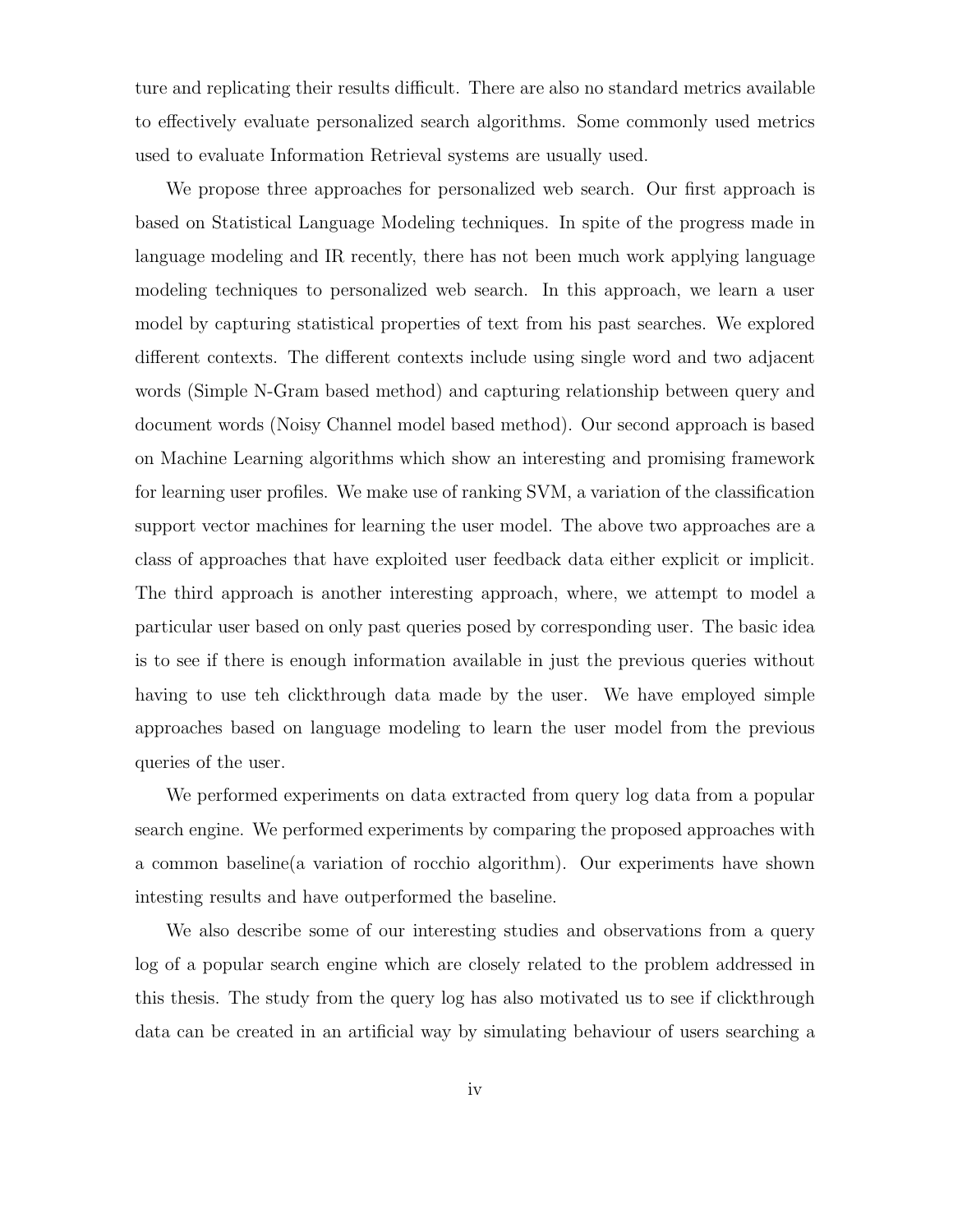search engine. This provides a scope for a simulated environment for evaluation for personalized search algorithms. It is a potential area where the outcome of research can directly be used for the benefit of research communities in web search engines and personalization. We developed a basic system which performs the same.

The contributions from this thesis include: a suite of algorithms of personalized web search, our analysis and observations from query log study and a method to simulate user search behaviour and create user feedback in an artificial way. Also several observations were made from several studies during this thesis which provide interesting directions to personalized search research. Two important such observations are i) Can Personalization of Search be done without Relevance Feedback ? and ii) Can Simulation of User Search Behaviour be done.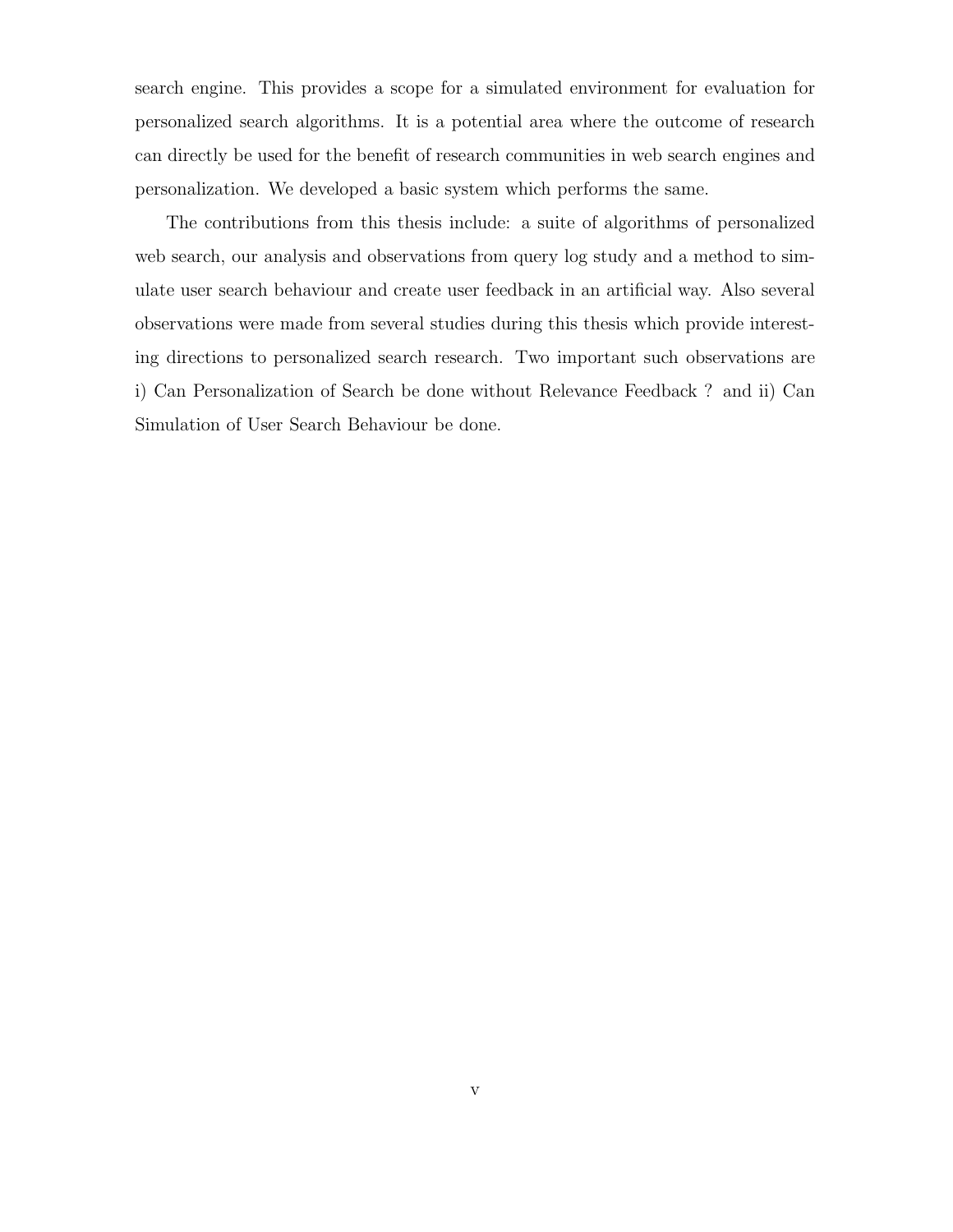## TABLE OF CONTENTS

|                |                                            | Thesis certificate                                          | $\mathbf{i}$   |  |  |  |  |  |
|----------------|--------------------------------------------|-------------------------------------------------------------|----------------|--|--|--|--|--|
|                |                                            | Acknowledgments                                             | ii             |  |  |  |  |  |
|                | Abstract                                   |                                                             | iii            |  |  |  |  |  |
|                |                                            | List of Tables                                              | $\mathbf X$    |  |  |  |  |  |
|                |                                            | List of Figures                                             | $\bf{0}$       |  |  |  |  |  |
| 1              |                                            | Introduction                                                | $\mathbf{1}$   |  |  |  |  |  |
|                | 1.1                                        |                                                             | $\mathbf{1}$   |  |  |  |  |  |
|                | 1.2                                        |                                                             | $\overline{2}$ |  |  |  |  |  |
|                | 1.3                                        |                                                             | $\overline{4}$ |  |  |  |  |  |
|                |                                            | 1.3.1<br><i>Issues</i>                                      | $\overline{4}$ |  |  |  |  |  |
|                |                                            | 1.3.2                                                       | 6              |  |  |  |  |  |
|                | 1.4                                        | Solution Outline                                            | 6              |  |  |  |  |  |
|                |                                            | 1.4.1                                                       | 10             |  |  |  |  |  |
|                | 1.5                                        |                                                             | 11             |  |  |  |  |  |
| $\overline{2}$ | <b>Review of Personalized Search</b><br>12 |                                                             |                |  |  |  |  |  |
|                | 2.1                                        |                                                             | 12             |  |  |  |  |  |
|                | 2.2                                        |                                                             | 13             |  |  |  |  |  |
|                | 2.3                                        |                                                             | 14             |  |  |  |  |  |
|                | 2.4                                        | Community and Collaborative Filtering based Approaches      | 15             |  |  |  |  |  |
|                | 2.5                                        | Other Approaches                                            | 16             |  |  |  |  |  |
|                | 2.6                                        |                                                             | 16             |  |  |  |  |  |
| 3              |                                            | I Search: A Suite of approaches for Personalized Web Search | 18             |  |  |  |  |  |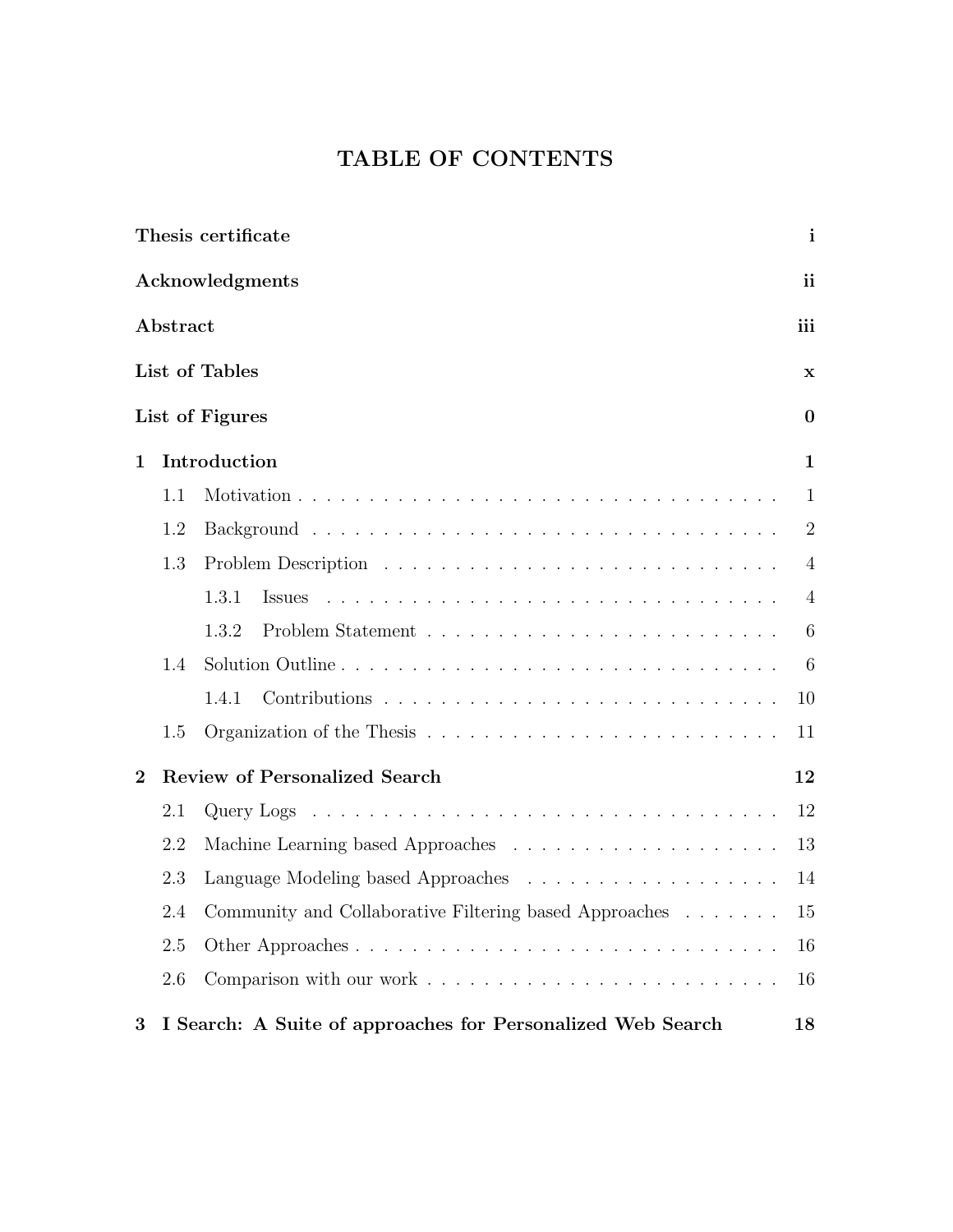|                | 3.1 | Personalized Search with User's Relevance Feedback<br>18 |                    |                                                                                  |    |
|----------------|-----|----------------------------------------------------------|--------------------|----------------------------------------------------------------------------------|----|
|                |     | 3.1.1                                                    |                    | Language Modeling based Approaches                                               | 19 |
|                |     |                                                          | 3.1.1.1            | Simple N-gram based method $\ldots \ldots \ldots \ldots$                         | 19 |
|                |     |                                                          | 3.1.1.2            | Noisy Channel model based method                                                 | 20 |
|                |     | 3.1.2                                                    |                    | Machine Learning based Approach                                                  | 22 |
|                | 3.2 |                                                          |                    | Personalized Search without User's Relevance Feedback                            | 24 |
|                |     | 3.2.1                                                    |                    | Simple Language Modeling based Method                                            | 25 |
| $\overline{4}$ |     |                                                          |                    | Personalized Search using User Relevance Feedback: Statistical Lan-              |    |
|                |     |                                                          |                    | guage Modeling based approaches                                                  | 26 |
|                | 4.1 |                                                          |                    |                                                                                  | 26 |
|                | 4.2 |                                                          |                    |                                                                                  | 28 |
|                | 4.3 |                                                          |                    | Simple N-gram based approaches $\dots \dots \dots \dots \dots \dots \dots \dots$ | 31 |
|                |     | 4.3.1                                                    |                    |                                                                                  | 32 |
|                |     |                                                          | 4.3.1.1            | Using Unigrams                                                                   | 32 |
|                |     |                                                          | 4.3.1.2            |                                                                                  | 33 |
|                |     | 4.3.2                                                    |                    |                                                                                  | 34 |
|                |     |                                                          | 4.3.2.1            |                                                                                  | 34 |
|                |     |                                                          | 4.3.2.2            | Based on bigrams                                                                 | 35 |
|                | 4.4 |                                                          |                    |                                                                                  | 36 |
|                |     | 4.4.1                                                    |                    |                                                                                  | 38 |
|                |     |                                                          |                    | 4.4.1.1 Extracting Parallel Texts                                                | 39 |
|                |     |                                                          | 4.4.1.2            | Learning Translation Model                                                       | 39 |
|                |     | 4.4.2                                                    |                    |                                                                                  | 40 |
| 5              |     |                                                          |                    | Personalized Search using User Relevance Feedback: Machine learn-                |    |
|                |     |                                                          | ing based approach |                                                                                  | 42 |
|                | 5.1 |                                                          |                    |                                                                                  | 42 |
|                | 5.2 |                                                          |                    |                                                                                  | 43 |
|                | 5.3 |                                                          |                    |                                                                                  | 46 |
|                |     | 5.3.1                                                    |                    |                                                                                  | 47 |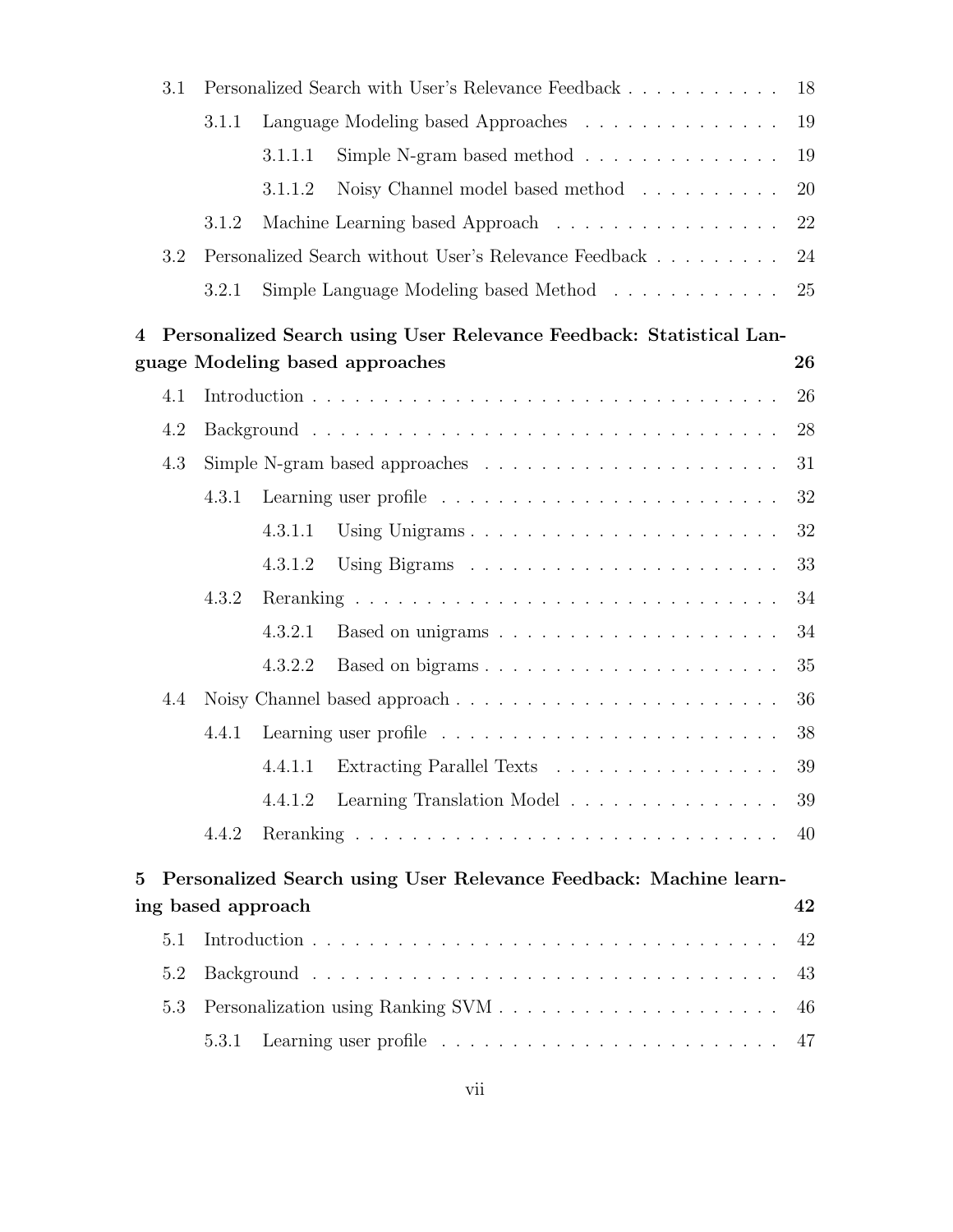| 9 |     |       | Appendix 1 - Query Log Analysis                                                                 | 82 |
|---|-----|-------|-------------------------------------------------------------------------------------------------|----|
| 8 |     |       | <b>Conclusions and Future Directions</b>                                                        | 76 |
|   | 7.7 |       |                                                                                                 | 73 |
|   |     | 7.6.3 |                                                                                                 | 71 |
|   |     |       | 7.6.2.1                                                                                         | 70 |
|   |     | 7.6.2 | Machine Learning based Approach                                                                 | 69 |
|   |     |       | 7.6.1.2                                                                                         | 62 |
|   |     |       | 7.6.1.1 Simple N-gram based Methods 62                                                          |    |
|   |     | 7.6.1 | Statistical language modeling based Approaches                                                  | 62 |
|   | 7.6 | 61    |                                                                                                 |    |
|   | 7.5 |       |                                                                                                 | 60 |
|   | 7.4 |       |                                                                                                 | 59 |
|   | 7.3 |       |                                                                                                 | 58 |
|   |     | 7.2.2 |                                                                                                 | 57 |
|   |     | 7.2.1 | Clickthrough data                                                                               | 56 |
|   | 7.2 |       |                                                                                                 | 55 |
|   | 7.1 |       |                                                                                                 | 55 |
| 7 |     |       | <b>Experimental Evaluation</b>                                                                  | 55 |
|   |     | 6.2.2 |                                                                                                 | 54 |
|   |     | 6.2.1 |                                                                                                 | 53 |
|   | 6.2 |       |                                                                                                 | 53 |
|   | 6.1 |       |                                                                                                 | 52 |
| 6 |     |       | Personalized Search without User Relevance Feedback: Simple Lan-<br>guage Modeling based Method | 52 |
|   |     | 5.3.2 |                                                                                                 | 50 |
|   |     |       | 5.3.1.3                                                                                         | 48 |
|   |     |       | Computing Feature Weights<br>5.3.1.2                                                            | 47 |
|   |     |       | 5.3.1.1                                                                                         | 47 |
|   |     |       |                                                                                                 |    |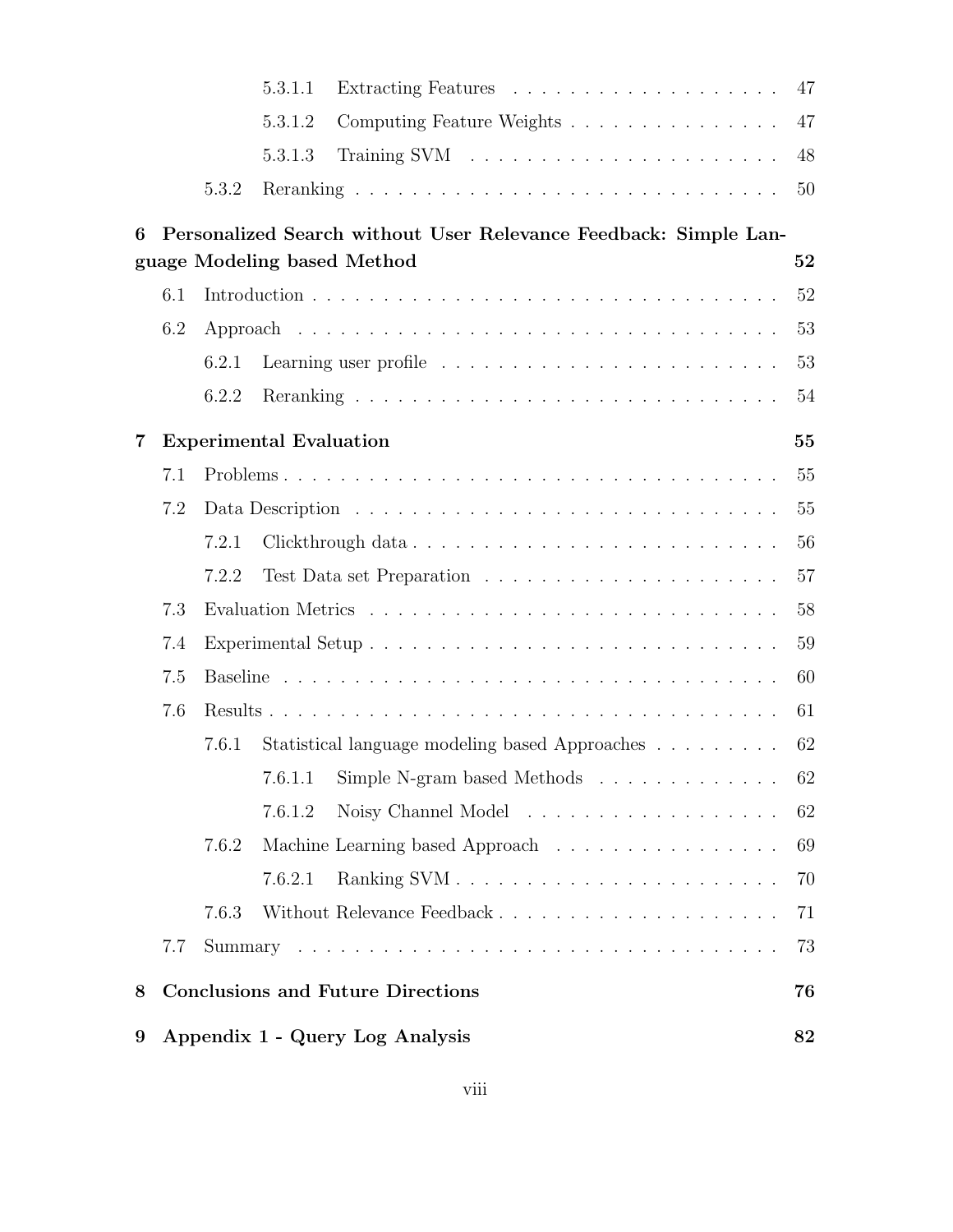| 9.1        |       |                                                                                      | 82  |
|------------|-------|--------------------------------------------------------------------------------------|-----|
| 9.2        |       |                                                                                      | 83  |
| 9.3        |       |                                                                                      | 84  |
|            | 9.3.1 |                                                                                      | 85  |
|            | 9.3.2 | Query Log study: Experiment $2 \ldots \ldots \ldots \ldots \ldots \ldots$            | 86  |
| 9.4        |       |                                                                                      | 87  |
|            |       | 10 Appendix 2 - Simulated Feedback Creation                                          | 91  |
|            |       |                                                                                      | 91  |
|            |       |                                                                                      | 95  |
|            |       | 10.2.1 Creating a simulated user                                                     | 96  |
|            |       | 10.2.2 Simulating a Web Search Process                                               | 98  |
|            |       | 10.2.2.1 Step 1: Query Formulation                                                   | 98  |
|            |       | Step 2: Searching the Search Engine $\ldots \ldots \ldots$<br>10.2.2.2               | 98  |
|            |       | 10.2.2.3 Step 3: Looking at the Results $\ldots \ldots \ldots \ldots$                | 99  |
|            |       | 10.2.2.4 Step 4: Clicking the results $\ldots \ldots \ldots \ldots \ldots$           | 99  |
|            |       |                                                                                      |     |
|            |       | 10.3.1 Experiment 1: Comparison with Implicit Feedback 102                           |     |
|            |       | 10.3.1.1 Random Navigation $\ldots \ldots \ldots \ldots \ldots \ldots \ldots 102$    |     |
|            |       | 10.3.1.2 Power-law Navigation $\ldots \ldots \ldots \ldots \ldots \ldots \ldots 103$ |     |
|            |       |                                                                                      |     |
|            |       | 10.3.2 Experiment 2: Comparison with Explicit Feedback 104                           |     |
|            |       |                                                                                      |     |
| References |       |                                                                                      | 107 |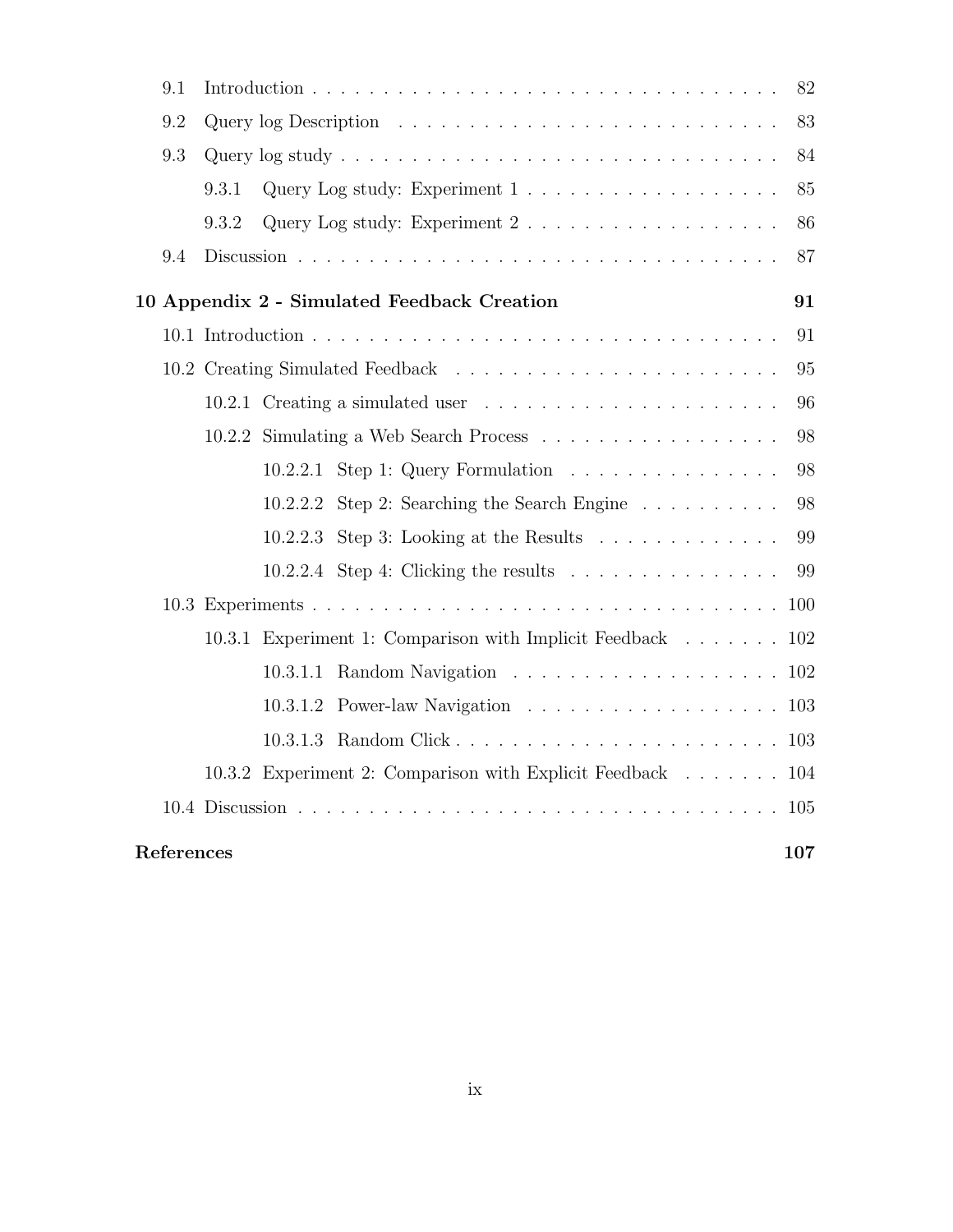## LIST OF TABLES

| 1.1     | Classification and examples of user context                                                            | 3      |
|---------|--------------------------------------------------------------------------------------------------------|--------|
| 4.1     |                                                                                                        | 33     |
| 4.2     |                                                                                                        | 34     |
| 4.3     | Noisy Channel based user profile                                                                       | 40     |
| $5.1\,$ | Sample: Different Features weights for unigrams                                                        | 49     |
| $5.2\,$ | Sample: User Profile for different weighting strategies for unigrams                                   | $50\,$ |
| 6.1     |                                                                                                        | 54     |
| 7.1     |                                                                                                        | 57     |
| 7.2     | Evaluation: Simple N-gram based methods                                                                | 62     |
| 7.3     | Noisy Channel Results: Comparison with baseline                                                        | 63     |
| 7.4     | Different methods of parallel texts extraction                                                         | 65     |
| 7.5     |                                                                                                        | 66     |
| 7.6     |                                                                                                        | 67     |
| 7.7     |                                                                                                        | 69     |
| 7.8     | Different features and features weights used in Ranking SVM                                            | 71     |
| 7.9     |                                                                                                        | 71     |
| 7.10    |                                                                                                        | 73     |
| 9.1     |                                                                                                        | 85     |
| 9.2     |                                                                                                        | 86     |
|         | 10.1 A sample of the Simulated Feedback data created $\ldots \ldots \ldots \ldots$                     | 101    |
|         | 10.2 Correlation of feedback between the judges $\ldots \ldots \ldots \ldots \ldots \ldots \ldots 104$ |        |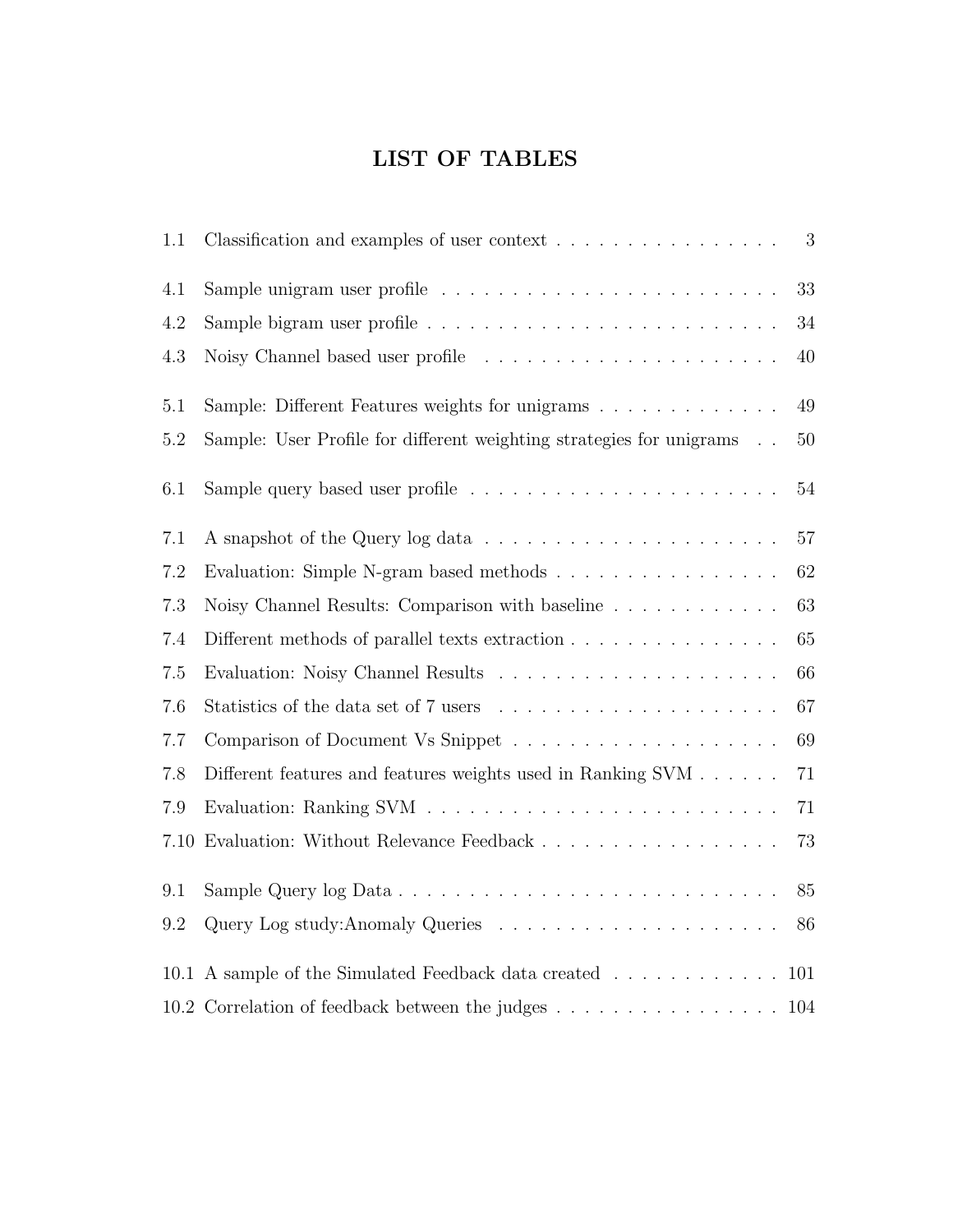## LIST OF FIGURES

| 7.1 |                                                                                                           |  |
|-----|-----------------------------------------------------------------------------------------------------------|--|
| 7.2 | Detailed results for each user with different contexts for training and                                   |  |
|     | testing for IBM Model $1 \ldots \ldots \ldots \ldots \ldots \ldots \ldots \ldots \ldots \ldots \ldots 69$ |  |
| 7.3 | Detailed results for each user with different contexts for training and                                   |  |
|     |                                                                                                           |  |
| 9.1 | Patience distribution for collections 1 to 4 (Max Patience) 89                                            |  |
| 9.2 | Patience distribution for collections 1 to 4 (Average Patience) 90                                        |  |
|     |                                                                                                           |  |
|     | 10.2 Comparison of Accuracy of Proposed Approach with Random Naviga-                                      |  |
|     | tion, Powerlaw Navigation and Random Click 103                                                            |  |
|     | 10.3 Comparison of Query log based and Judge evaluation for 25 queries 106                                |  |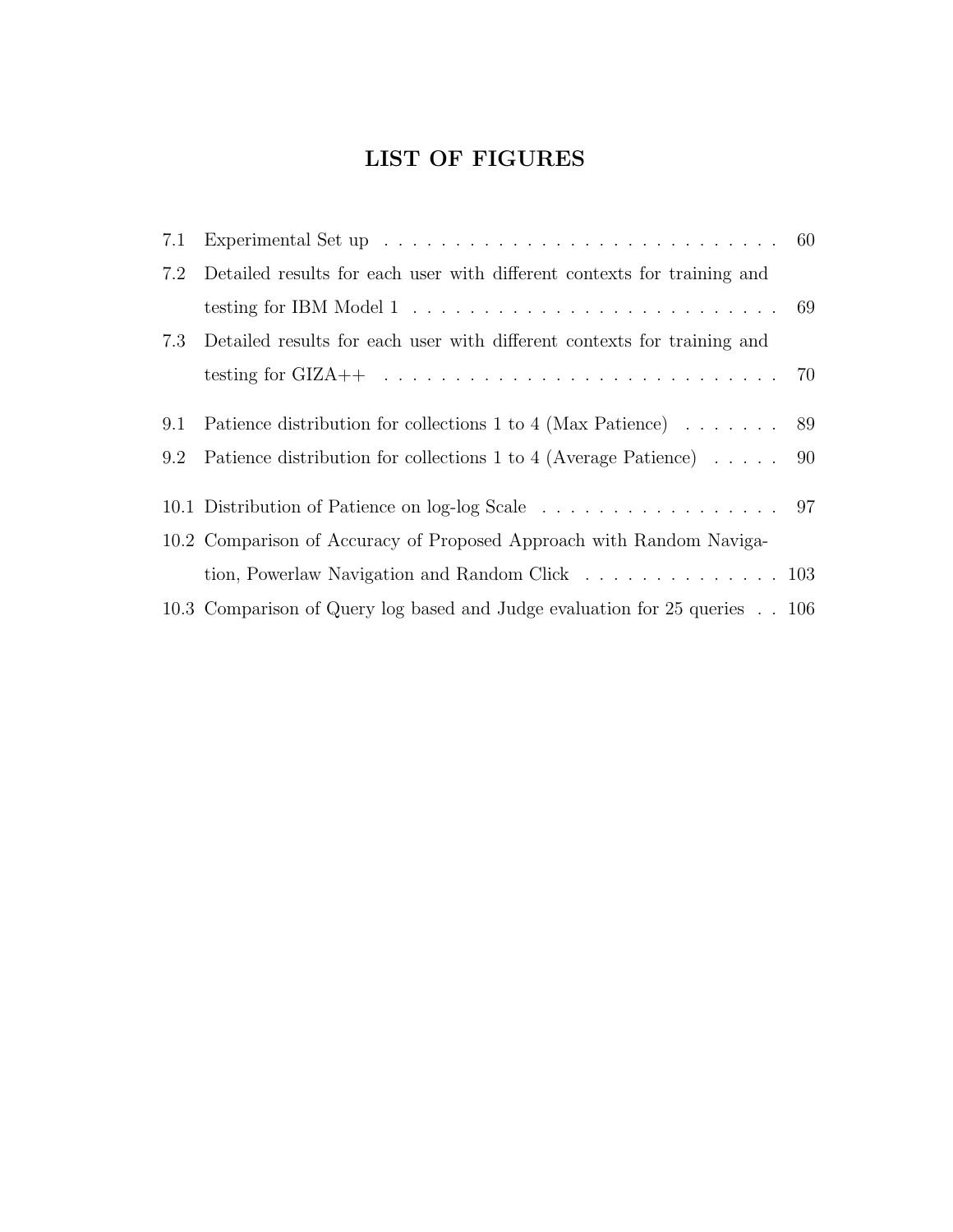### CHAPTER 1

### Introduction

#### 1.1 MOTIVATION

There has been a tremendous growth in the amount of information on the web. Information retrieval systems are critical for overcoming this information overload and providing the information of interest to users of the systems. Users typically pose a short query consisting of a few keywords describing their information need. Information Retrieval systems perform a 'word to word' match of the query words with all documents in their document collection and return documents containing the words entered. Retrieval in a web scenario is much more harder due to the large and dynamic content on the web.

Major web search engines usually cater to hundreds of millions of users and hundreds of millions queries every day. It is very unlikely that the millions of users are similar in interests and search for similar information. Also, it is probable that the query words entered by users exhibit polysemy (same word used in different senses like 'Java' can be used to mean Java the programming language or Java islands in Indonesia) and synonymy (different words can be used to convey similar information like OOP and Object Oriented Programming ) due to ambiguous nature of natural language. Therefore, given different backgrounds of users, different interests of users and ambiguities in natural language, it is very likely that query words of two different users may appear exactly same even though information needs are different. However, current retrieval systems perform a 'word to word' match of the query words and work in a "one size fits all" fashion using the same search procedure for all the users. This makes the current retrieval systems far from optimal. This inherent non-optimality is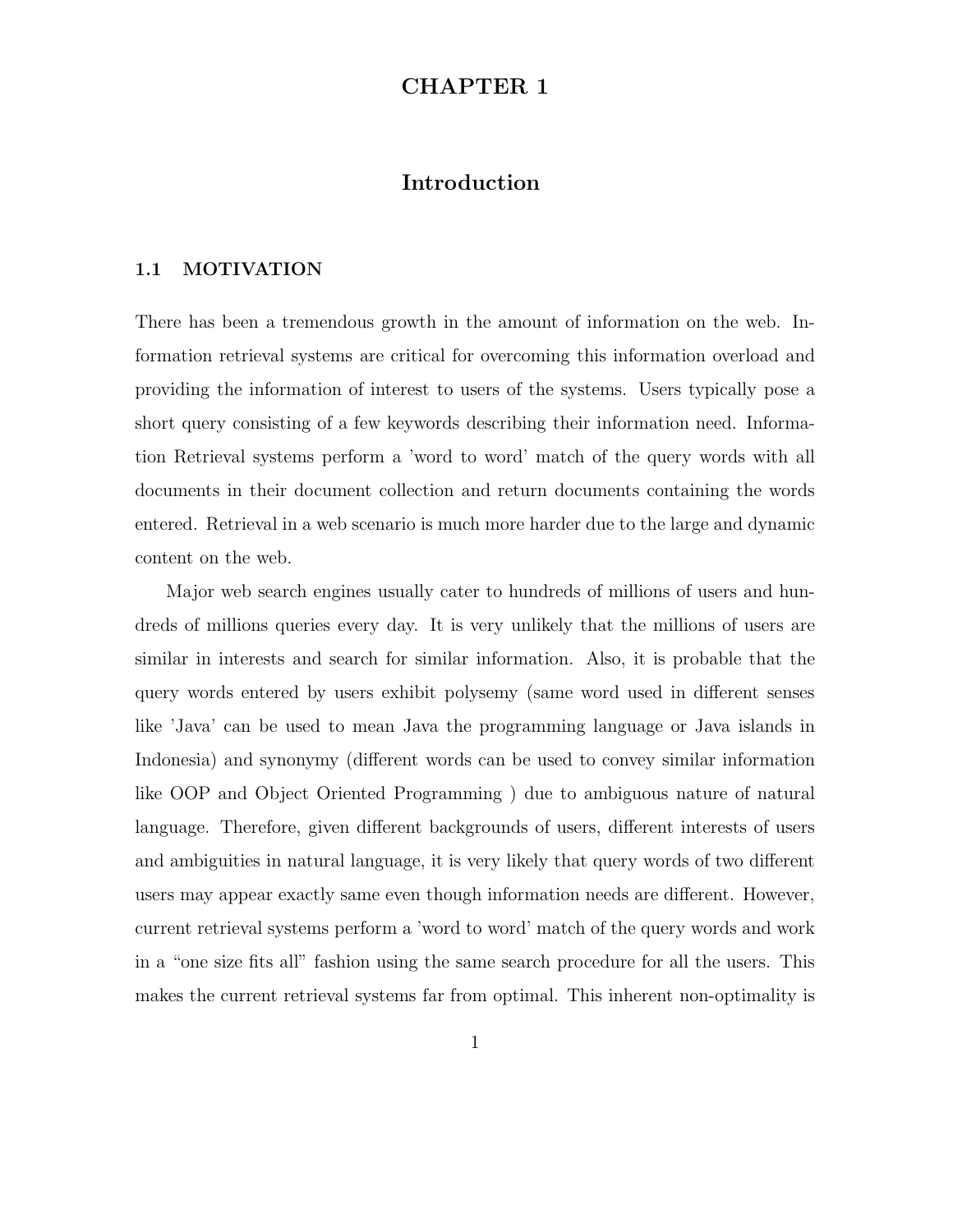seen clearly in the following three cases: (1) When a query contains ambiguous terms : Different users may use exactly the same query (e.g., "Java") to search for different information (e.g., the Java island in Indonesia or the Java programming language), but existing IR systems return the same results for these users. Without considering the actual user, it is impossible to know which sense "Java" refers to in a query. (2) When a query contains partial information: A query can contain an acronym or a shorter usage of a longer phrase. Then there might not be sufficient information required to infer information need of user. For example a query like "SBH" can mean "State Bank of Hyderabad" or "Syracuse Behavioral Healthcare" among others. Existing IR systems return mixture of results containing the exact word which might contain different expansions. Knowledge of interests and/or location of the user could be helpful in gathering more information required to understand the query. (3) When information need of the user changes: A users information needs may change over time. The same user may use "Java" sometimes to mean the Java island in Indonesia and some other times to mean the programming language. Without recognizing the search context, it would be again impossible to recognize the correct sense. Thus using user context information about user and query is necessary for improving the retrieval performance. Indeed, personalized search essentially boils down to capturing and exploiting related user context information of a query to improve search accuracy.

#### 1.2 BACKGROUND

Current retrieval systems (or search engines) return a long list of results obtained by 'word to word' match with query words. However, it has been observed that users typically view only top few (usually 10) documents out of the long list of results returned by search engines. This requires retrieval systems to show the most relevant documents to a user on the top to improve user satisfaction with the search engine. However, without knowledge about the user context, this task is difficult to do because "relevance" of a document depends on the individual user and the individual query.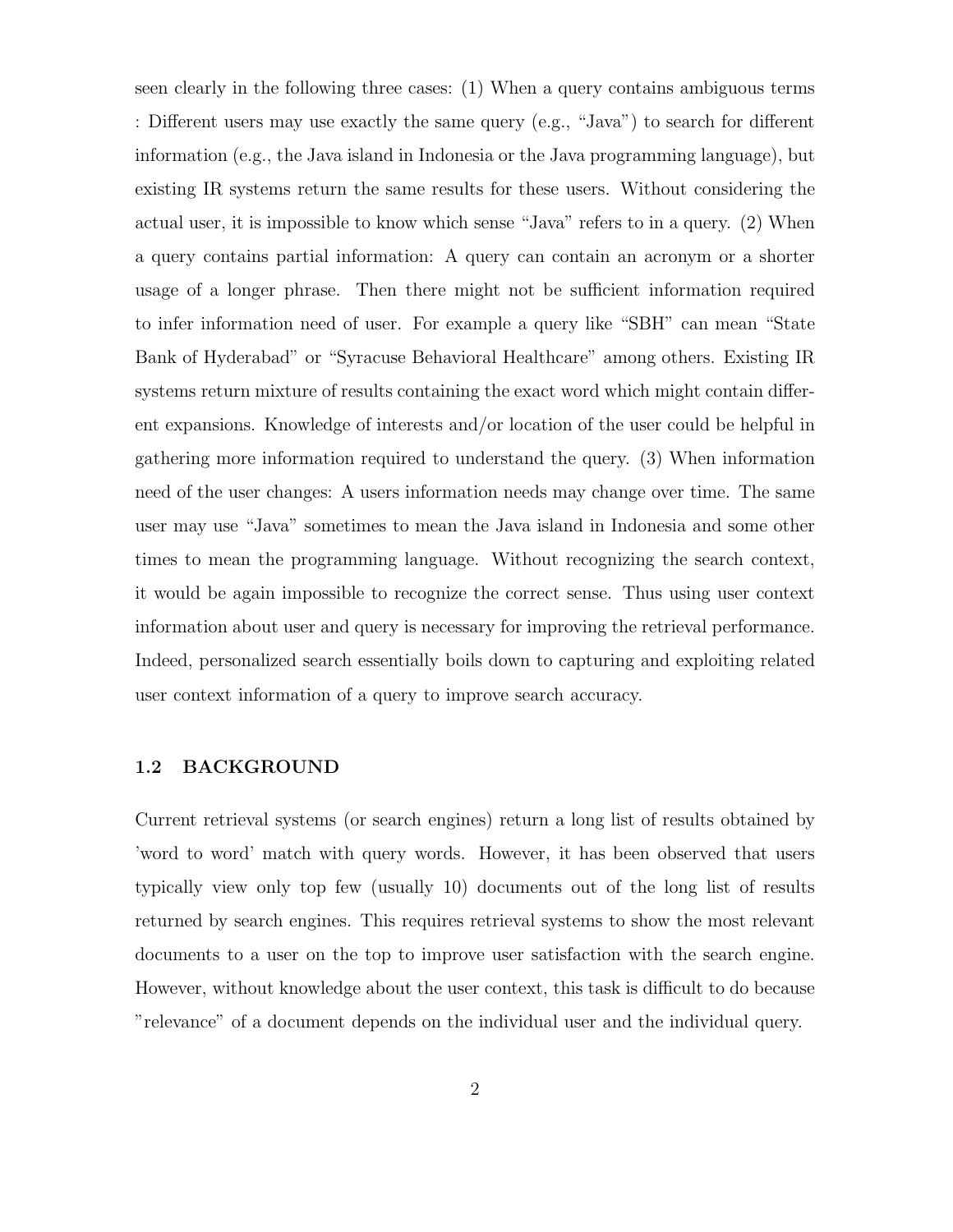|          | Short term (dynamic)                                                                   | Long term (static) |
|----------|----------------------------------------------------------------------------------------|--------------------|
|          | <b>Explicit</b>   immediately judged relevant document   hobbies, occupation interests |                    |
| Implicit | immediately clicked document                                                           | query log          |

Table 1.1: Classification and examples of user context

The goal of personalized search is to *customize* or *personalize* the search results returned by a search engine according to each individual user. There are two main challenges in personalized search. The first is to capture and model user context information. The second is to use the captured model and tune search results according to the given user.

Many kinds of user context information can be potentially exploited [20] as shown in Table 1.1. Explicit context consists of information given by a user explicitly, whereas implicit context refers to any context information naturally available while a user interacts with a retrieval system. Relevance feedback [39] can be considered as a way for a user to provide more context of search and is known to be effective for improving retrieval accuracy. Explicit user context provided by the user is called explicit relevance feedback (eg: marking documents as relevant or websites as interest etc). While explicit context information is more reliable than implicit context, it is often not available because it requires extra effort from the user. Implicit context information is thus more interesting to exploit.

For this reason, implicit feedback has attracted much attention recently [22, 24, 8,] 56]. In general, retrieval results using users initial query may not be satisfactory; often, the user would need to revise the query to improve the retrieval/ranking accuracy. For a complex or difficult information need, the user may need to modify his query and view ranked documents with many iterations before the information need is completely satisfied. In such an interactive retrieval scenario, the information naturally available to the retrieval system is more than just the current query and the document collection: In general, all the interaction history can be available to the retrieval system, including past queries, information about which documents the user has chosen to view, and even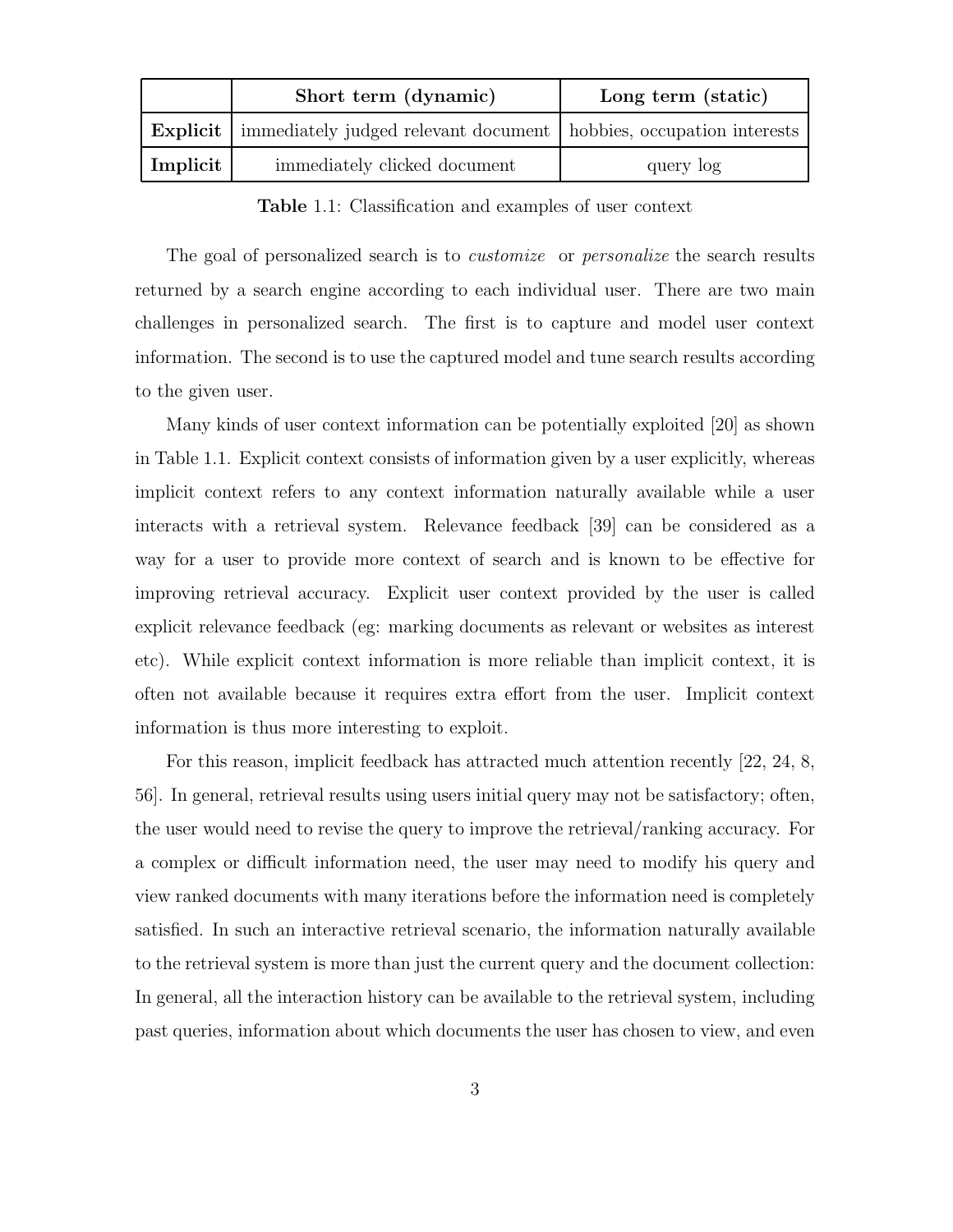how a user has read a document (e.g., which part of a document the user spends a lot of time in reading). We define implicit feedback broadly as exploiting all such naturally available interaction history to improve retrieval results. This is also called search history or clickthrough history. Logs of such clickthrough history collected are also called Query logs.

#### 1.3 PROBLEM DESCRIPTION

The main problem with web search is as follows : There is too much information available on the web; query words used by users often are confusing, ambiguous (a query "Java"can mean the Java island in Indonesia or the Java programming language), and some times are poor descriptors of information need ('SBH" can mean "State Bank of Hyderabad" or "Syracuse Behavioral Healthcare" among others) ; users are often not patient enough to see long list of results given by search engines to find relevant information. It has been observed that users typically only view top few results, usually top 5 or 10, some times 20 and much fewer times 30 and so on. In this scenario, web search can be made more useful, effective and less burdensome to users if the results are customized to each individual user by considering individual user's idiosyncrasies. This could possibly help the user to find the relevant document easily rather than having to scroll through a long list of results.

The problem of Personalized Search aims to customize search results according to each individual user by considering his idiosyncrasies. The goal is to show the most relevant documents to a user among the top few documents. This would possibly satisfy them and help in finding relevant information easily and quickly.

#### 1.3.1 Issues

Some of the important issues related to the problem of personalized search are as follows.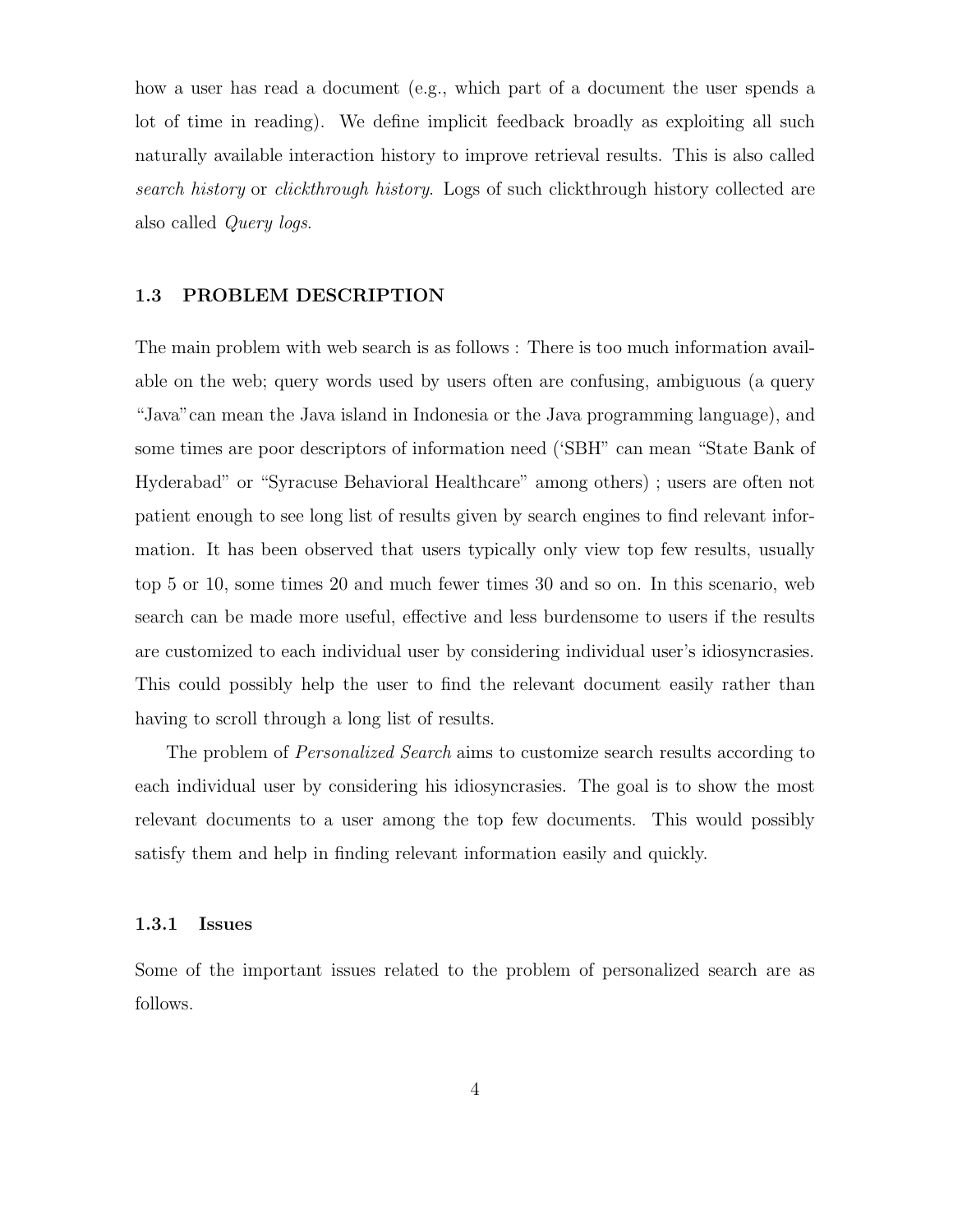#### 1. What to use to Personalize

What is the information to be used for personalization.

It has been believed that the past user context can be an important information to learn about the user. The past user context can either be short term or long term. Short term user context like the immediately clicked/printed/saved /book marked document, or document immediately marked as relevant. Long term user context is referred to as the user context ranging over a longer period of time. It can consist of log of all the past search history consisting of past queries, click through history etc. Much better ways of obtaining richer context are being studied in literature.

2. How to Personalize ?

How to actually go about to personalize?

There are mainly two challenges here. 1) How to collect past user search contexts, 2) how to use it to learn to personalize the future searches of the user.

3. When not to Personalize ?

When is personalization of search to be done. Can we assume that all the users would want their searches to be personalized for all the queries? Can there be some cases where their searches are not to be personalized. When should we stop personalizing.

#### 4. How to know Personalization helped?

Another important challenge is the lack of evaluation framework for personalized search. To the best of our knowledge, there is no standard publicly available test collections for evaluation of personalized search algorithms. The creation of sharable test collections facilitates discovery and allows for more rapid progress since building a good test collection is such a difficult, laborious, and time-consuming task. Standard test collections also allow for multiple modes of inquiry including those that involve the comparison of various techniques, examination of alternative hypotheses and replication of previous findings. Indeed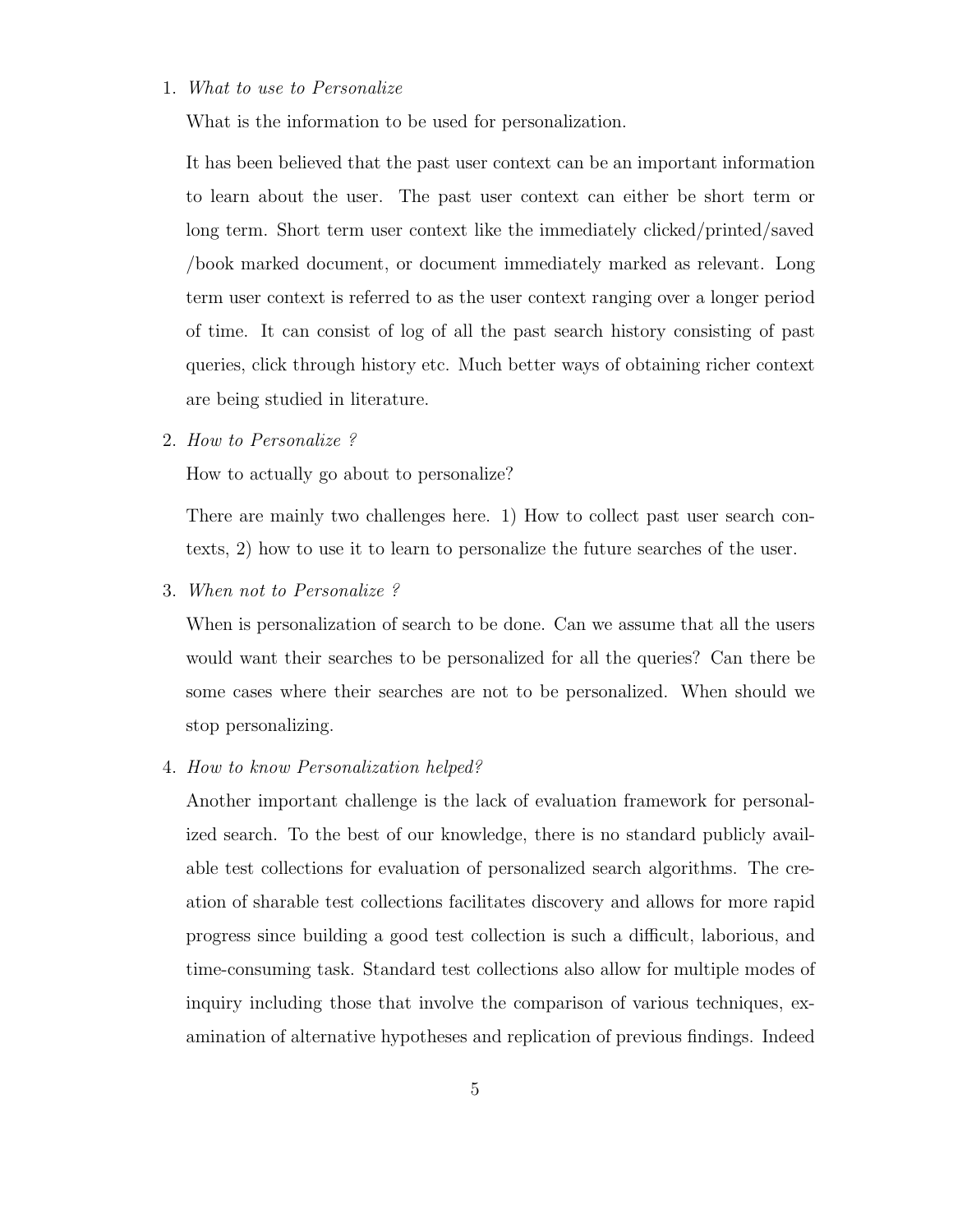it has been identified that there is a great need for such standardization [2].

Also, there are no standard metrics for evaluating personalized search approaches and systems. Metrics commonly used in Information Retrieval like Precision, Recall, Mean Reciprocal Rank(MRR) etc. are used. These metrics do not take a user or a user's experience with the search engine into account while evaluating the performance. There is need for better metrics which can better evaluate personalized search systems on how the information provided was satisfactory to the user.

Each issue discussed in this sub section is an interesting challenge ahead in the area.

#### 1.3.2 Problem Statement

This thesis focuses on personalized web search. In particular, how to learn to personalize for the future searches of the user, using his past search history. The problem is divided into two sub problems. The first, is how to learn a user model representing the user interests, from his past search history. The second is how to improve the web search using the user model.

#### 1.4 SOLUTION OUTLINE

In this thesis, we studied the problem of personalized search. While there is some existing related work, it is far from optimal. We attempt to address the issue *How to* Personalize (See Section 1.3.1 for all the issues).

The major challenges for personalized search are two fold. The first is, modeling appropriate user context and learn a user model. The second is, how to utilize the user model to improve search accuracy. Another important challenge is evaluation of experiments. There are no standard and bench mark datasets available on which experiments can be performed. This makes comparison with earlier work in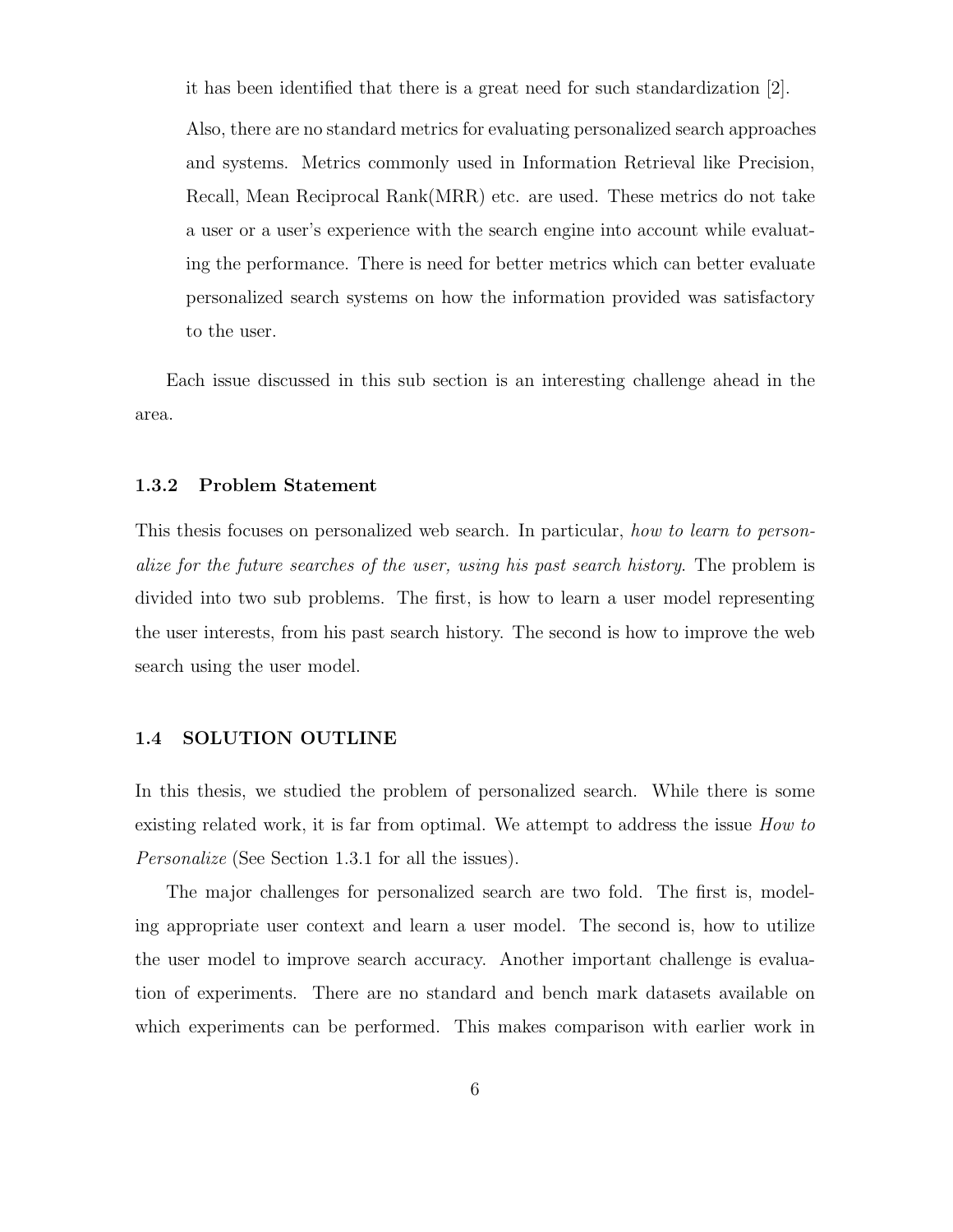the literature and replicating their results difficult. There are also no standard metrics available to effectively evaluate personalized search algorithms. Commonly used metrics in Information Retrieval systems are usually used.

The first challenge is modeling the user context. Modeling the user context itself is a huge research area called User Modeling. In this thesis, user context refers to the context of past searches made by the user. Many kinds of context information can be potentially exploited. For example, explicit context, implicit context, short term context, long term context etc. Explicit context consists of information given by a user explicitly like one or more documents explicitly marked by a user to be relevant to him. *Implicit context* refers to any context information naturally available while a user interacts with a retrieval system. For example, if a user clicks a result among the list of results given for a query, the clicked result was probably found to be interesting to the user. While explicit context information is more reliable than implicit context, it is often not available because it requires extra effort from the user. Due to this, implicit context information became an interesting alternative. Short term context refers to short term or immediate search need of the user. For example, a user search for restaurants in the near by area during lunch time or searching for gifts for birthday etc. . The short term search context has shorter life and is dynamic. On the other hand, Long term context refers to search needs spanning over a longer period of time. For example, consider a user who is a researcher interested in 'artificial intelligence'. He would pose queries related to it probably to keep him updated or know more about it. The same user might have searched for some restaurants in a particular area during lunch time. The searches related to 'artificial intelligence' can been seen to be long term context and the searches related to restaurants can be seen as short term context. This is because, once lunch time is over, the information need is over. In fact, exact definitions of long term and short term context itself is not established. It is often assumed that short term context typically lasts for a few hours or a day and long term context spans over longer period of time i.e., over a few months. In this thesis, we focus on capturing long term implicit search context. In doing so, we use the past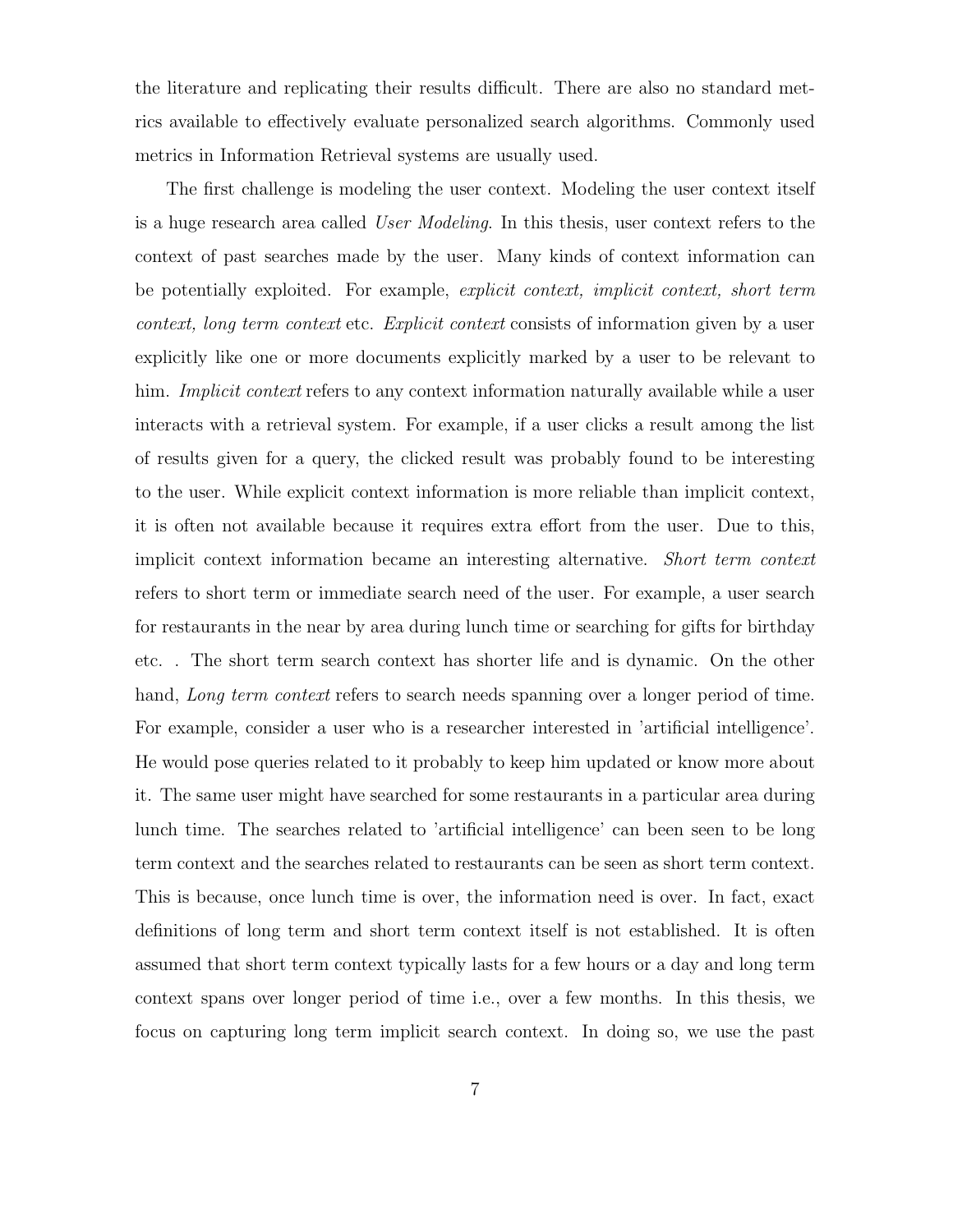search history namely the queries and their corresponding clicked documents.

The second major challenge identified is: how to appropriately use the user model to improve search results. One way to do this is to embed the user model in the information retrieval process. However, this becomes a difficult task in case we want to perform experiments on the web because we do not have access to the retrieval function of major search engines operating on the web. Also, modifying retrieval function for each and every user is difficult. The main goal of improving search results is to show more relevant results to the user on the top few results because a user mostly sees only the top few (typically 10) results. Our approach of re-ranking is as follows: We first retrieve results for a query from a major search engine and consider the top few results and then compute a score for each document from the top few results based on the user profile of the corresponding user. Then, we re arrange the documents in descending order of the score.

We propose three approaches for personalizing of search results. Each of the three approaches, has two phases. The first phase is called User Profile Learning or User Modeling. We learn a model representing a user's potential interests from his past search history. The first two approaches are based on utilizing the past search history consisting of the past queries and their corresponding clickthroughs. The third approach attempts personalization based on this past queries alone. We focus on long term user context obtained through implicit feedback. Since it is difficult to define long term context, we assume that it spans over a few months say 5 to 6 months. The second phase is called Reranking where user model learned is used to personalize search results.

Our first approach is based on Statistical Language Modeling techniques. We propose two methods based on language modeling techniques. The first is a simple method which captures the statistical properties of how words are distributed in user contexts. The second method is based on Noisy Channel model which aims to capture and model the relationship between the query and document words [42].

Our second approach is based on Machine Learning algorithms [44, 59]. We make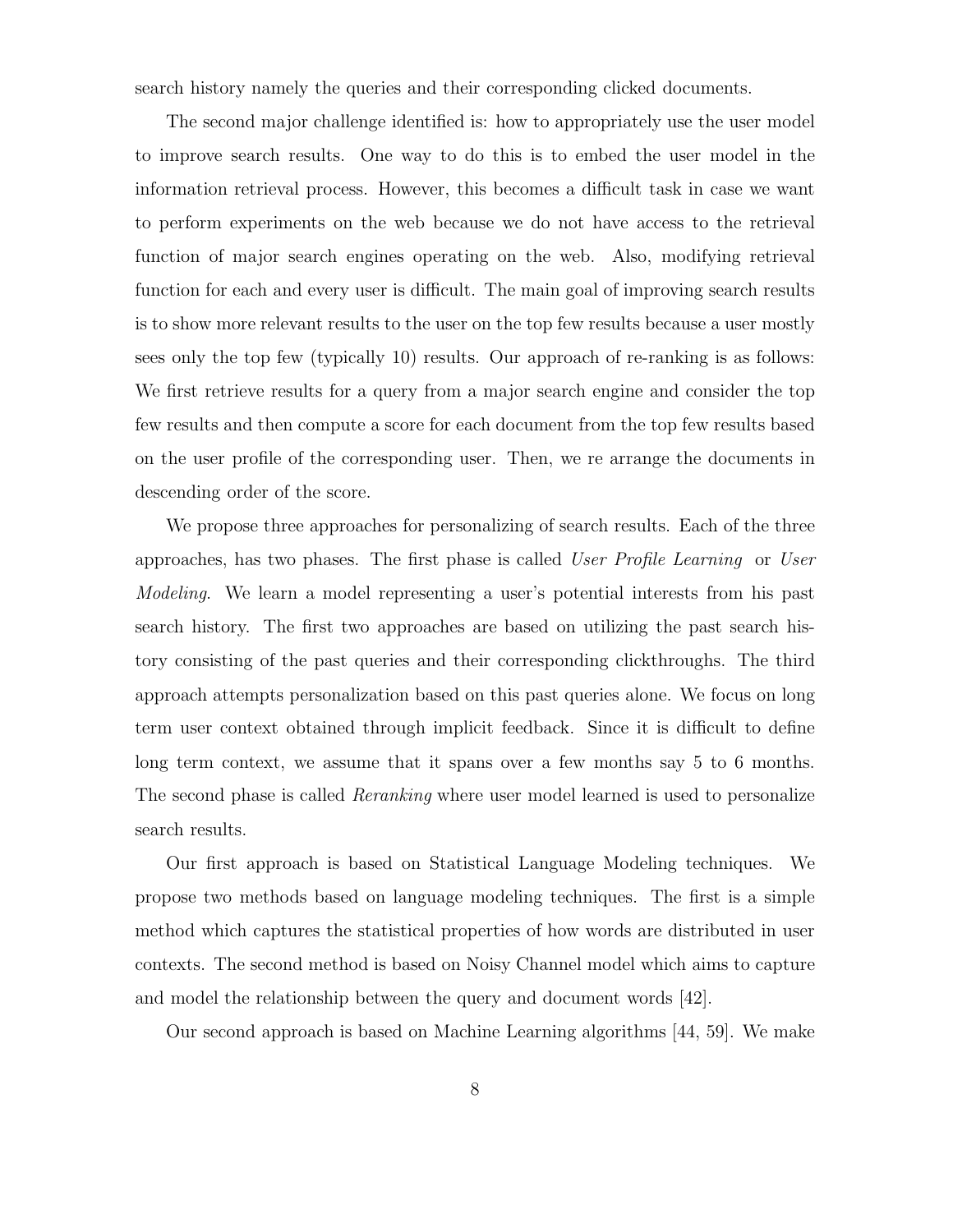use of ranking SVM, a variation of the classification support vector machines for learning user model.

The above two approaches are a class of approaches that have exploited user feedback data either implicit and explicit. The third approach is another interesting method where we model user based on only the past queries posed by the user  $[41]$ without using the clickthroughs made by the user. This is beneficial to explore because, not only obtaining queries is an easier task but also, user feedback data becames stale especially in a web scenario due to dynamic web content.

In all these approaches, for reranking the results, we followed a common set up. User query is posed to a web search engine (Google) and top few results matching the query are retrieved. These top results are then reranked using the user profile<sup>1</sup>.

We performed experiments on data extracted from query logs collected over 3 months by a popular search engine. We performed our experiments on 17 users from the query log. The first two months of data is used to learn a profile and the third month data is used for evaluation. Our experiments showed that our approaches outperformed the baseline with a wide margin.

Our study of the same data has lead to some interesting observations closely related to the problem addressed in this thesis. This has also motivated us to see if clickthrough data can be created in an artificial way by simulating behaviour of users searching a search engine [40]. This provides a scope for a simulated environment for evaluation for personalized search algorithms. It is a potential area where the outcome of research can directly be used for the benefit of research communities in web search engines and personalization. Given the constraint of non-availability of implicit feedback data it is difficult to evaluate personalization algorithms. Simulated Feedback can be of great use here and help benefit web search community. The benefit from Simulated feedback is two fold. Firstly, it is easy to obtain and also the process of obtaining the feedback data is repeatable. Given a document set and a search engine deployed on this document set, one can start generating simulated feedback in much larger volumes

<sup>&</sup>lt;sup>1</sup>This is a set up used in many other earlier works See [57]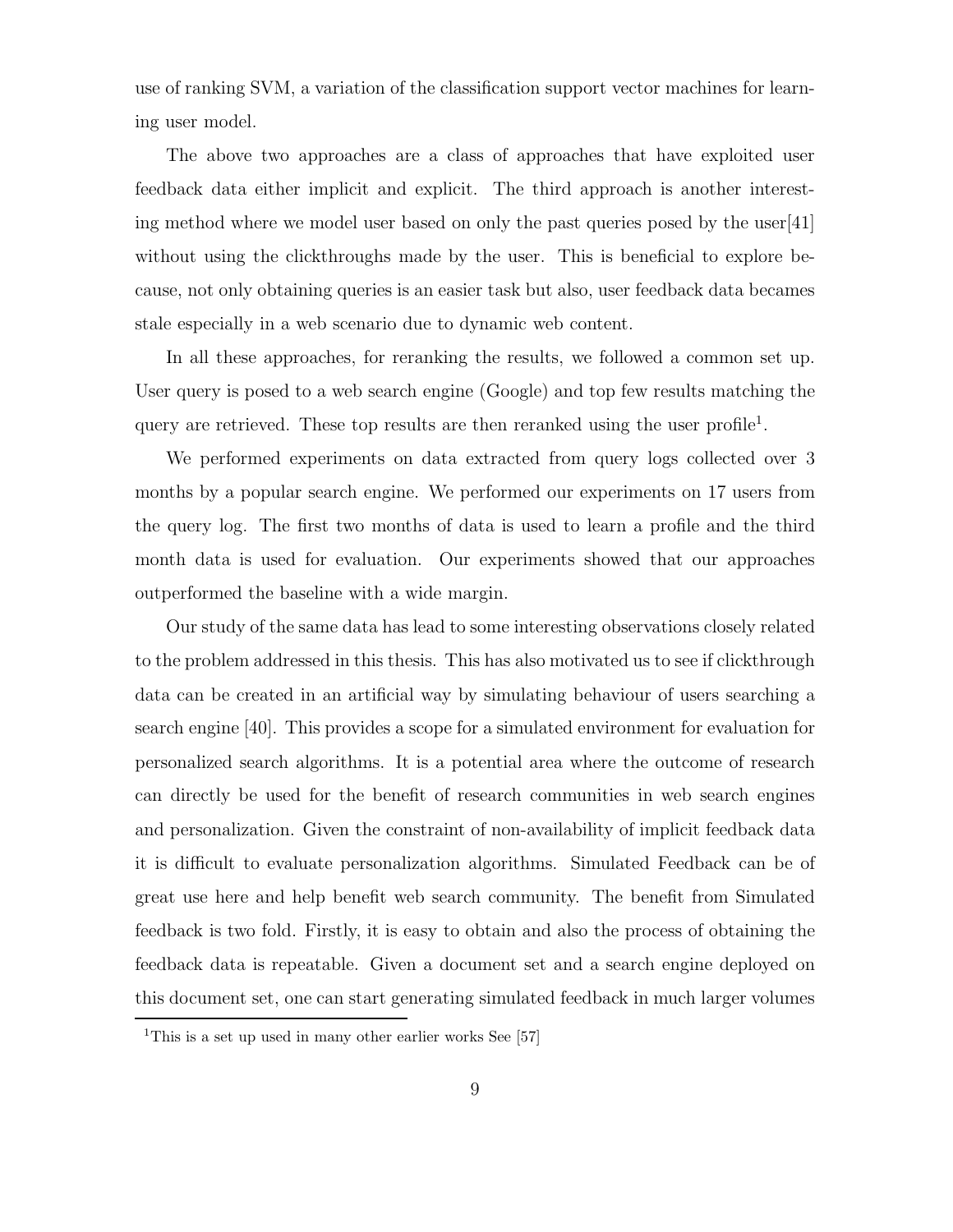than what can be obtained by either explicit or implicit feedback methods. Secondly, it enjoys the benefit of customizability, where a researcher can customize the creation of the feedback for his purposes, be it testing search engines for specific domains, testing research algorithms in personalization research or testing query modification techniques. We developed a basic system which performs the same.

#### 1.4.1 Contributions

The contributions from this thesis include a suite of approaches of personalized web search, our analysis and observations from query log study and a method to simulate user search behaviour and create user feedback in an artificial way.

• Basic IR approaches

We implemented some basic Information retrieval methods consisting of indexing and retrieval algorithms based on Nutch and Lucene. Also API calls to Internet web search engines have also been created which has been customized to Google.

- Proposed and Baseline personalization approaches We implemented the approaches proposed in this thesis and also the baseline(s) used in this work.
- Evaluation metrics for IR and personalized search Programs for automatic evaluation of IR and Personalized search systems using standard IR metrics are implemented.
- Simulated Feedback Creation

The simulated feedback is an artificial way of creating relevance feedback given by users with motivations from real user studies. A basic version of the system is created.

Also several observations were made from several studies during this thesis which provide interesting directions to personalized search research. The two important such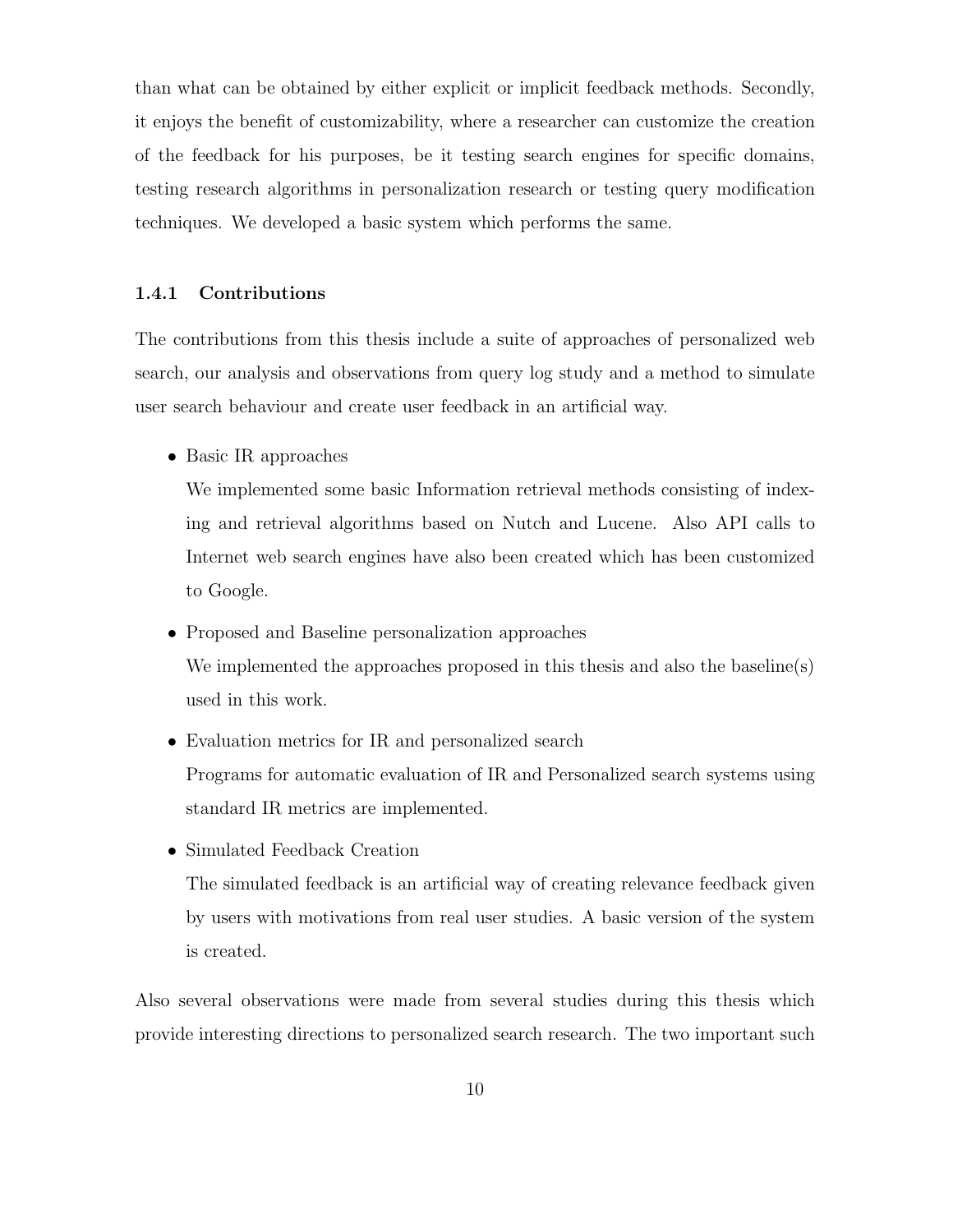observations are i) Can Personalization of Search be done without Relevance Feedback ? and ii) Can Simulation of User Search Behaviour be done.

#### 1.5 ORGANIZATION OF THE THESIS

The rest of the thesis is organized as follows. In Chapter 2, we give an overview of some personalized search approaches proposed in the literature. In Chapter 3, we describe the thesis outline consisting of an overview of the suite of the personalized search approaches proposed. In Chapters 4,5 and 6 we describe each of the approach in detail. In Chapter 7, we give the experimental evaluation and in Chapter 8 we describe our Conclusions also throwing light on future directions. We also did a study of a query log from a popular search engine. Our query log study has lead to some interesting observations which we believe could be useful to work on web search and personalization. It is described in Appendix I. Some observations from our study has motivated us to see if user web search behaviour can be simulated using the observations from our query log study. We developed a basic system which performs the same and is described in Appendix II.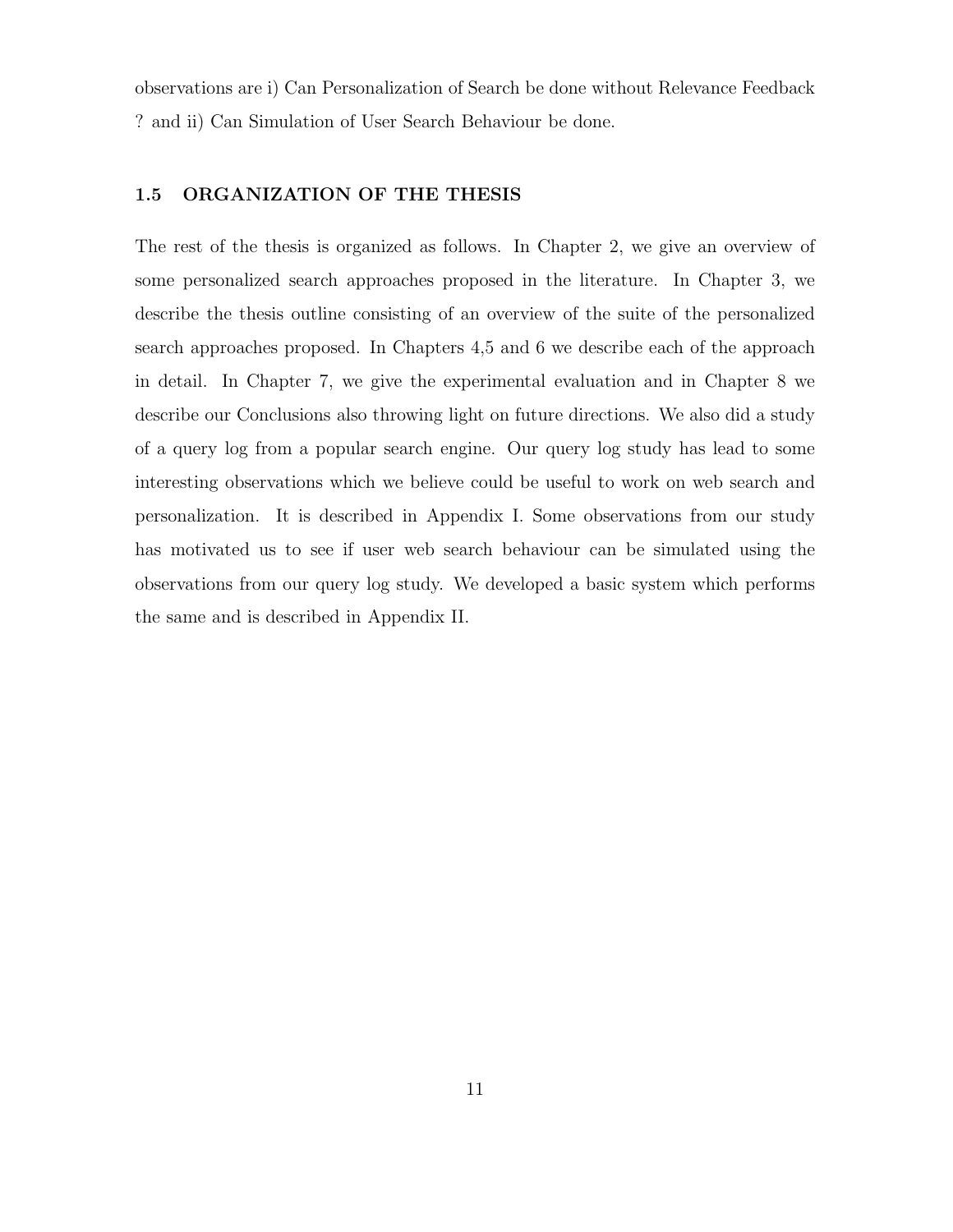### CHAPTER 2

### Review of Personalized Search

There has been a vast and growing literature with regard to personalized search. In a recent workshop in 2002 about challenges in information retrieval and language modeling [2], personalized and contextual search is considered as one of the two grand challenges in information retrieval.

In this section, we briefly describe some work related to personalized search. The approaches are grouped based on the common resources used or learning methods employed.

#### 2.1 QUERY LOGS

Search Query logs consist of logs of searches made by users of search engines. They are usually collected at the search engine server. They typically consist of : user identity (ip address or anonymous id etc), search queries, corresponding clickthroughs made by the user and click information regarding it like the click time, no of clicks made etc. Some times the query logs are also captured on the client side i.e., on the user's computers. Clickthrough data/Query logs have been the most important source for capturing user context for user modeling. There has been some work in this connection some of which are described below.

In [56], Sugiyama et. al used web browsing history in past N days for personalized search. They partition the browsing history data into three categories according to the time stamp, i.e., persistent data (before today), today data (today but before the current session) and current session data. They found that the performance of using web browsing history is competitive with that using relevance feedback. Speretta et.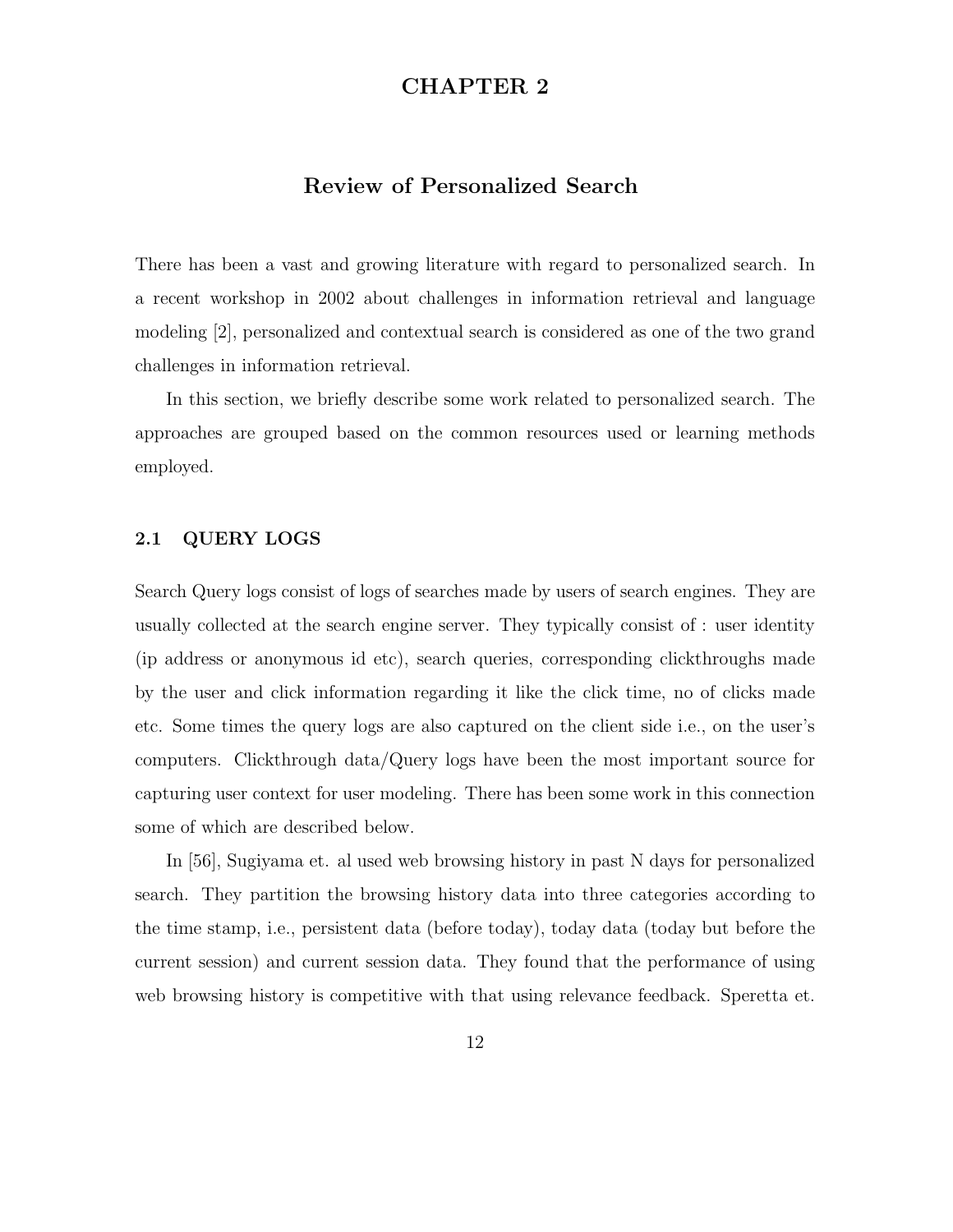al[55] also used users search history to construct user profiles. Several other works have made use of past queries mined from the query logs to help the current searcher. (see [[37], [21], [11], [13]]).

#### 2.2 MACHINE LEARNING BASED APPROACHES

Machine learning algorithms have received a wide attention recently to learn functions that can perform desired operations when trained on required amount of data. Personalized search is one such potential problem where the use of machine learning can be made. Given the previous history of the user, can we learn a model representing the user. This makes user modeling a perfect application for machine learning.

Most work on machine learning especially in information retrieval simplifies the task to a binary classification problem with two classes relevant and non-relevant. Such a simplification has several drawbacks. Firstly, because, often when a user gives relevance feedback, he only gives information of documents which he thinks are relevant to him. The user typically does not give information about the documents not relevant to him. For example, assuming all the documents not identified as relevant to be irrelevant, leads to problems. Due to a strong majority of non-relevant documents, a learner will typically achieve the maximum predictive classification accuracy, if it always responds non-relevant, independent of where the relevant documents are ranked. Consider implicit relevant feedback - clickthrough data, it has been shown that users typically click documents which appear to be relevant in the top few results. A click only implies that, the clicked document appeared to be more relevant than the documents not clicked. Hence, clickthrough data contains partial information and it would be an over simplification to assume a binary classification. Joachims et al  $[22, 36]$  has proposed a new machine learning algorithm Ranking SVM, a variation of the Support Vector Machine learning algorithm which can learn from the partial feedback data present in the clickthrough data of users.

In [58], Teevan et. al use desktop search index as the user profile for personalized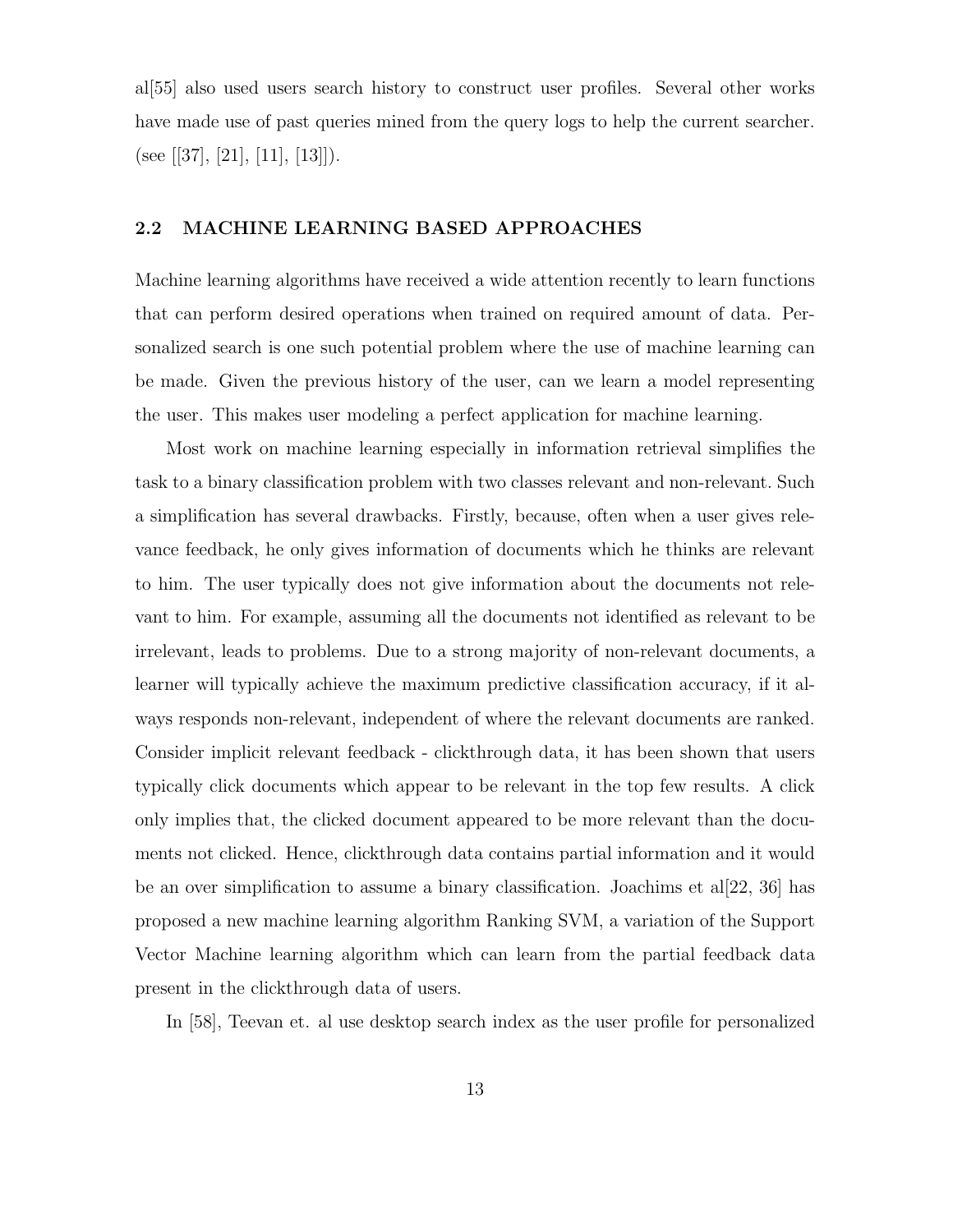search. They used rankingNets to learn the user profile. They consider the user profile as the implicit feedback and incorporate them into the ranking of web search results. They test different combination of corpus representation, user representation and document representation. It is found that the combination of personalized search ranking and original web ranking can achieve better results than the original ranking.

#### 2.3 LANGUAGE MODELING BASED APPROACHES

Statistical language modeling for information retrieval (IR) that has emerged within the past several years as a new probabilistic framework for describing information retrieval processes. Generally speaking, statistical language modeling, or more simply, language modeling (LM), refers to the task of estimating a probability distribution that captures statistical regularities of natural language use. Applied to information retrieval, language modeling refers to the problem of estimating the likelihood that a query and a document could have been generated by the same language model, given the language model of the document and with or without a language model of the query. There has been a lot of work applying LM to IR and related applications. [35, 5, 54, 25, 64, 26] etc.

In spite of the progress made in language modeling and IR recently, there has not been much work to explicitly capture information about the user and context of the information retrieval process, and integrate models of users into the retrieval models. Indeed this has been identified as one of the long term goals [2].

Shen et. al [47, 48] proposed a decision theoretic framework for implicit user modeling for personalized search. They consider the short term context in modeling user. A language model is computed from the short term history and is used to improve the retrieval performance. In [57], long term search history of the users is mined and language models are computed which are then used to improve retrieval performance.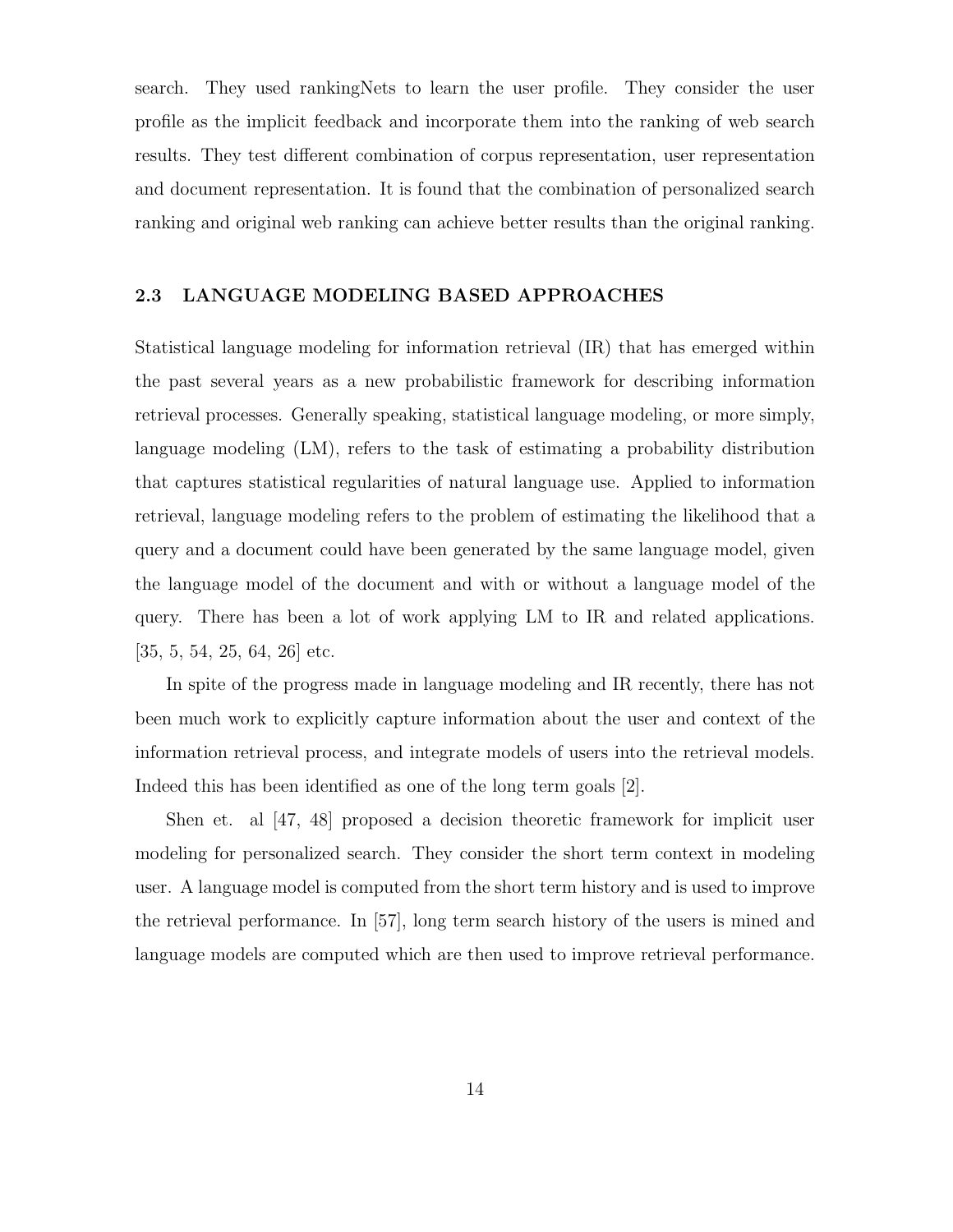### 2.4 COMMUNITY AND COLLABORATIVE FILTERING BASED AP-

#### PROACHES

Recently approaches motivated by social networking have been proposed for improving the web search results. It is assumed that there exists a community of users who have similar interests. The search history of the users in the community is saved. The query repetition among the users within the community is exploited. Similar queries and their corresponding clicked documents are used to either recommend documents or is used in improving search results. Different approaches have been proposed varying the way communities are defined and employing different learning techniques for discovering communities, user and community profiles.

Chidlovski et. al [7] describes the architecture of a system performing collaborative re-ranking of search results. The user and community profiles are built from the documents marked as relevant by the user or community respectively. These profiles essentially contain the terms and their appropriate weights. Re-ranking of the search results is done using the term weights using adapted cosine function. The search process and the ranking of relevant documents are accomplished within the context of a particular user or community point of view. However the paper does not discuss much about the experimental details. Lin et. al [28] presented an approach to perform personalized web search based on PLSA, Probabilistic Latent Semantic Analysis, a technique which stems from linear algebra. They extracted a co-occurrence triple consisting of a user, query, and corresponding web pages viewed for a query, by mining the web-logs of the users and modeled the latent semantic relationship between them using PLSA. Armin Hust [19] performed query expansion by using previous search queries by one or more users and their relevant documents. This query expansion method reconstructs the query as a linear combination of existing old queries. The terms of the relevant documents of these existing old queries are used for query expansion. However, the approach does not take the user into account. In [[51], [53], [52], [4], [52], [12]], a static community is assumed. Users can either join the existing communities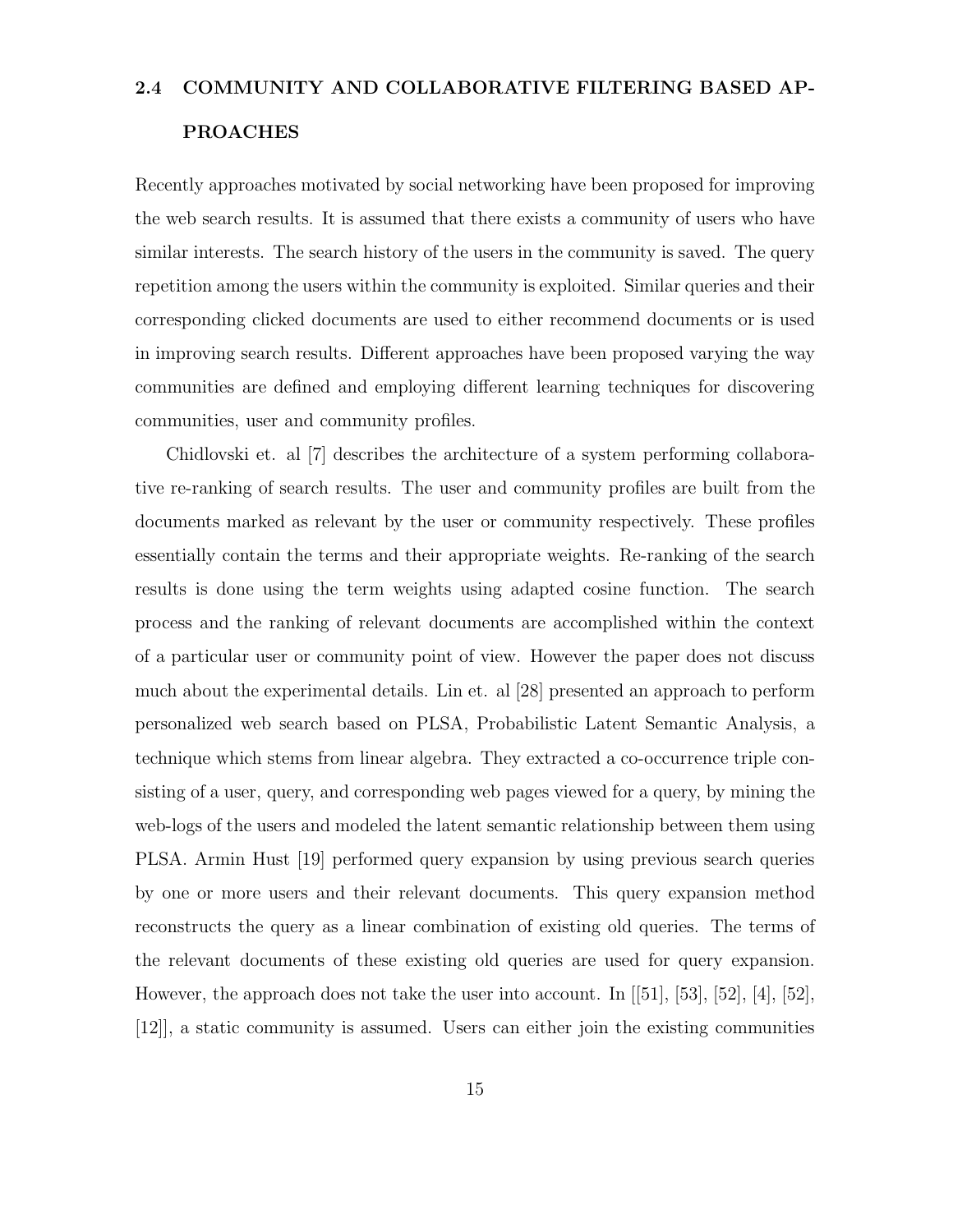or create a new community. All the queries and clicked URLs by all the users in the community are saved. When a user in a particular community poses a query, all the previous queries and clicked documents from the same community are made use of. Similarities between the present query and the past queries from all the users within the community are measured and all those queries and their corresponding clicked documents whose similarity is more than a threshold are considered. Results that have been reliably selected for similar queries in the past are promoted. Uppuluri and Ambati [43] proposed an approach for re-ranking of search results in a digital library scenario. The user profiles were constructed from the documents marked as relevant or irrelevant. Re-ranking of the results is done using the user profile and profiles of others users in the community. They assumed and assigned a set of static communities for each user which the user has selected while registering with the system. Also, the user also selects the community before posing the query and the re-ranking is done based on the community selected.

#### 2.5 OTHER APPROACHES

Pretschner [1] used ontology to model a users interests, which are studied from users browsed web pages. Liu et. al [29] performed personalized web search by mapping a query to a set of categories using a user profile and a general profile learned from the user's search history and a category hierarchy respectively.

#### 2.6 COMPARISON WITH OUR WORK

Although some work has been done in personalized web search, the work is far from optimal. To the best of our knowledge, the work done by Shen et. al [47, 48] is the only published and known work done applying language modeling techniques to personalized search. Most of their work focused on modeling short term context. They employed simple language modeling techniques capturing the statistical properties of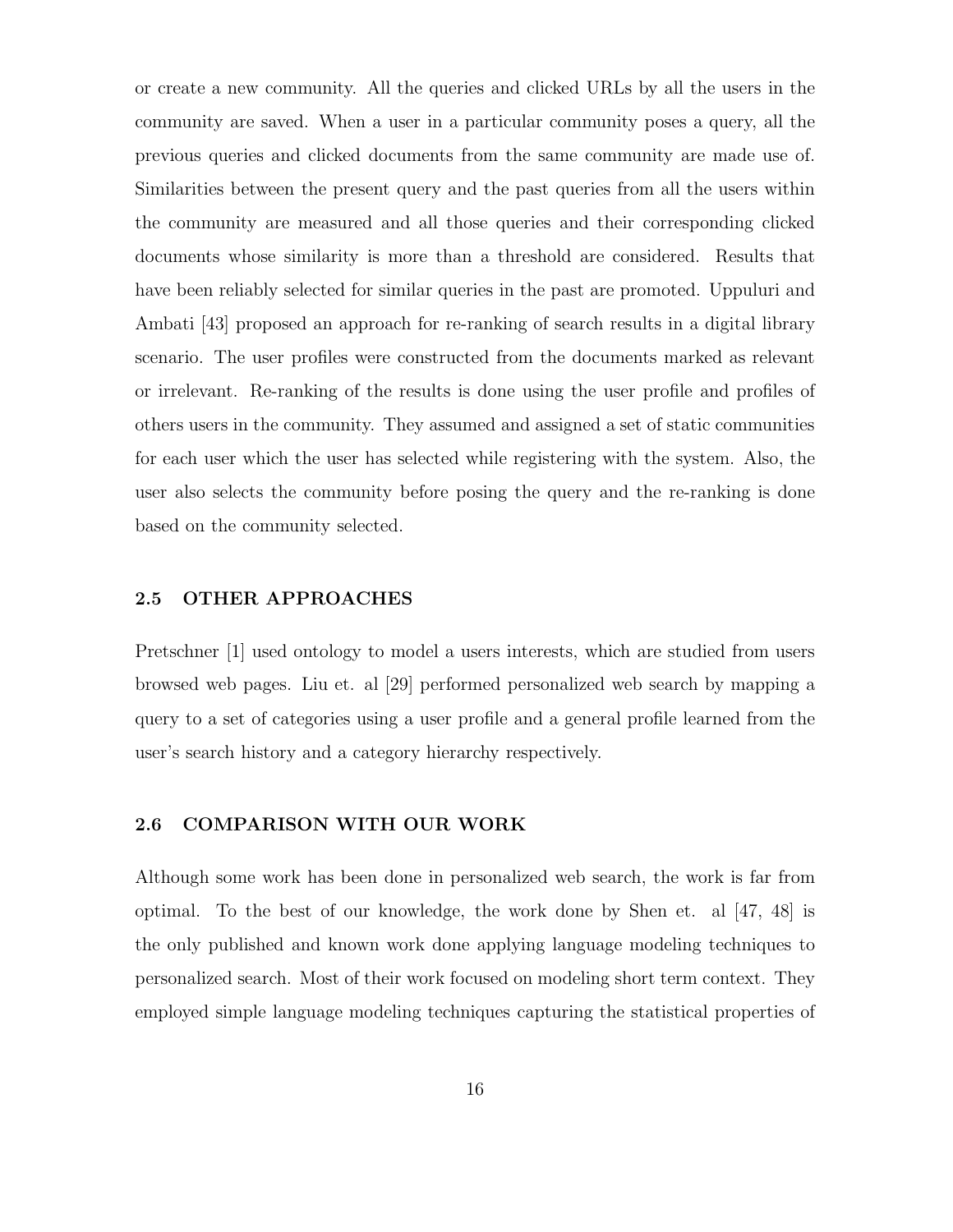user context from single words in text for modeling short term user context. Our work focuses on modeling long term user context. We propose an approach to capture statistical properties of user context for modeling long term user context from single words in the text data. We also extend the approach by trying to capture richer context by using bigrams i.e., two words appearing together in text. We believe bigrams provide richer context than just single words. We also aim to capture and model the relationship between query and document words which we believe captures much richer context. We propose an approach based on Noisy channel model for the same.

Machine learning methods provide an interesting learning framework for learning user context. However, not much work has been done using machine learning methods for personalized search. We propose an approach for personalized search using Ranking SVM. We experimented with different features for learning the SVM model.

To the best of our knowledge, previous work on personalized search has assumed and focused on modeling the user from the relevance feedback provided by him either explicitly or implicitly. We believe that the queries posed by the user also convey some user context information though in a concise way. To our knowledge, this resource has not been exploited well so far. We show how the past queries posed by the user can be effectively used to personalized search. The results from this research can be extremely useful because obtaining just the queries is comparatively easy than relevance feedback either implicit or explicit. The queries can then be used in directly for personalization or in combination with available relevance feedback.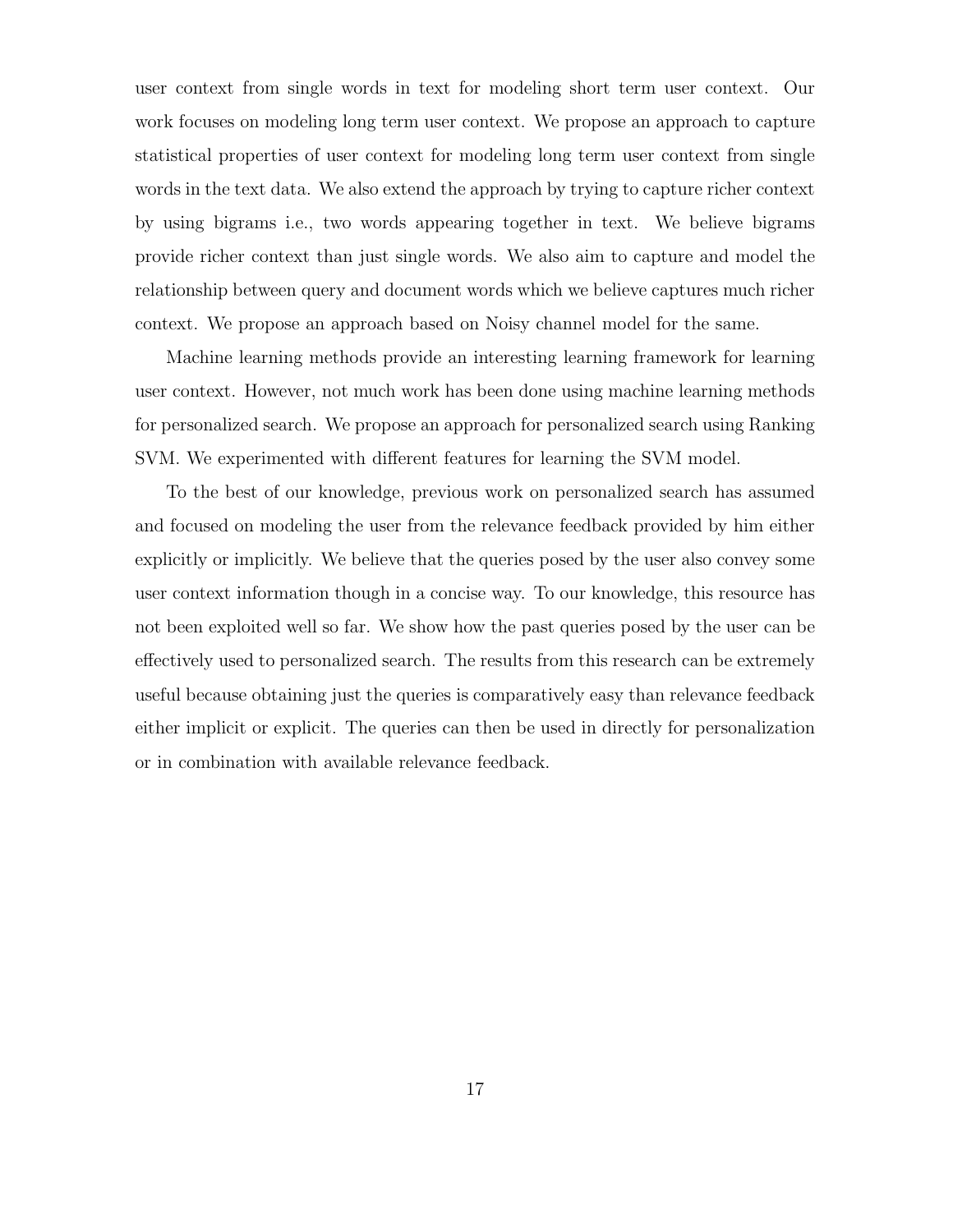### CHAPTER 3

### I Search: A Suite of approaches for Personalized Web Search

In this thesis, we propose a suite of approaches for personalized web search called I Search. I Search means search for I to mean personalized search.

I Search consists of three proposed approaches for personalized web search. Each of the three approaches, has two phases. The first phase called User Profile Learning or User Modeling. In this phase, we learn a model of the user representing his potential interests from the past search history. The first two proposed approaches use the user's implicit relevance feedback or user clickthroughs. They are based on utilizing the past search history consisting of the past queries and their corresponding clickthroughs. The third approach attempts personalization based on user's past queries alone without having to make use of user clickthrough data. We focus on long term user context obtained from clickthroughs. Since it is difficult to define long term context, we assume that it spans over a few months say 5 to 6 months. The second phase is called Reranking where the user model learned is used to personalize the search results.

In rest of the chapter, we give an overview of each of our approach.

# 3.1 PERSONALIZED SEARCH WITH USER'S RELEVANCE FEED-BACK

In the first two approaches, user's implicit relevance feedback is used to learn a model representing the user's interests. In doing so, the past queries and their corresponding clicked documents are used. The first approach is based on statistical language modeling techniques. The second approach is based on machine learning and uses ranking SVM.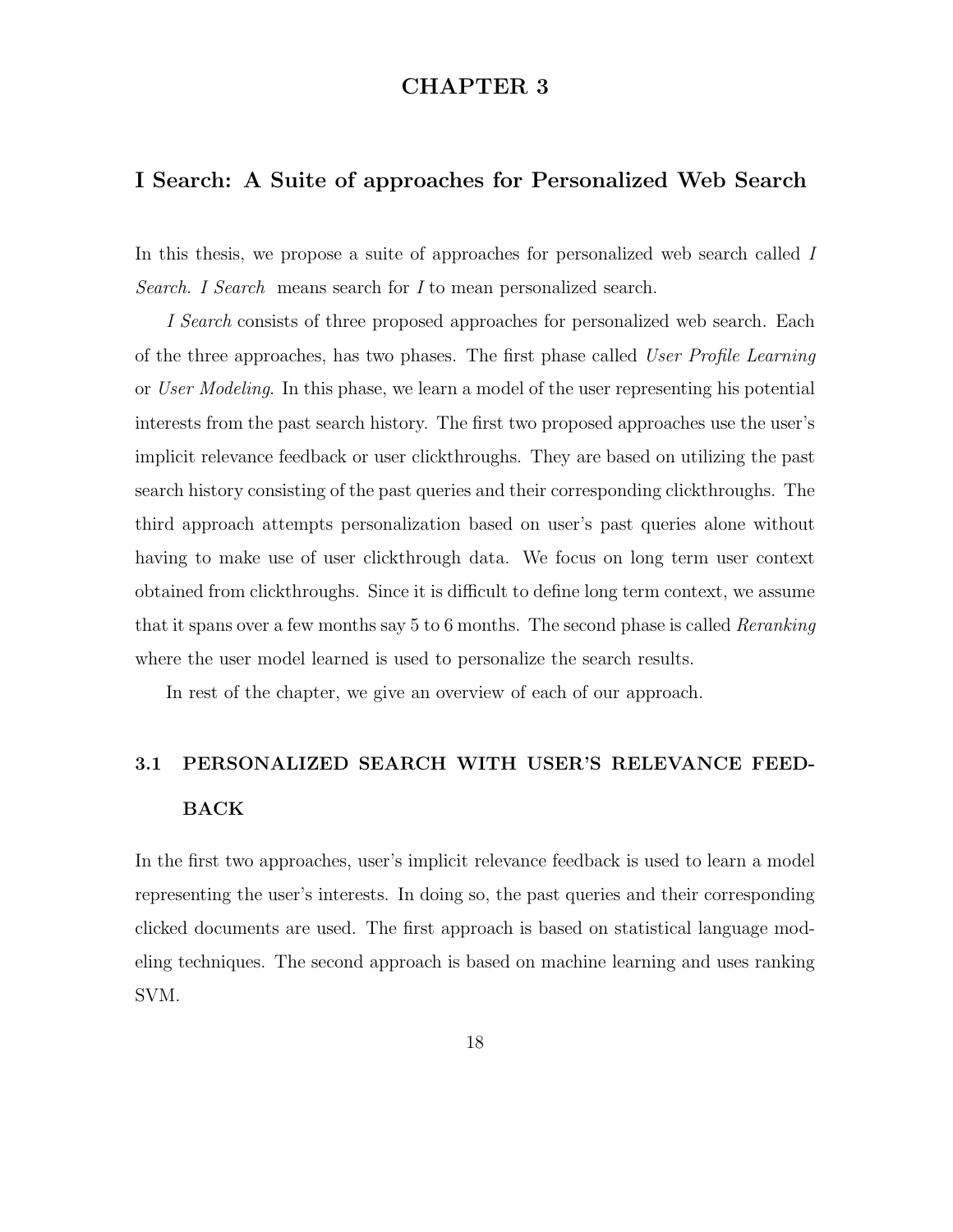#### 3.1.1 Language Modeling based Approaches

Statistical language modeling for information retrieval (IR) has emerged within the past several years as a new probabilistic framework for describing information retrieval processes. Generally speaking, statistical language modeling, or more simply, language modeling (LM), refers to the task of estimating a probability distribution that captures statistical regularities of natural language use. Applied to information retrieval, language modeling refers to the problem of estimating the likelihood that a query and a document could have been generated by the same language model, given the language model of the document and with or without a language model of the query. There has been a lot of work applying LM to IR and related applications [35, 5, 54, 25, 64, 26] etc.

In spite of the progress made in language modeling and IR recently, there has not been much work to explicitly capture information about the user and context of the information retrieval process, and integrate models of users into the retrieval models. Indeed this has been identified as one of the long term goals [2].

We propose two methods based on language modeling for personalized search.

#### 3.1.1.1 Simple N-gram based method

The first approach is a simple approach based on language modeling techniques. The approach is to capture statistical properties of the user data from user context from his previous searches. Given a new instance of data, these statistical properties captured can then be used to see how likely are they to be liked by the user. This is a simple yet effect approach and has been used recently for a number of applications.

The approach is to first analyze the text from the past user contexts and capture statistical properties of words in the text. We use the user past search history consisting of the past queries and clicked documents in learning the same. The training data consists of all the words in snippets extracted from the clicked documents (short snippet of the documents similar to what is display typically by search engines con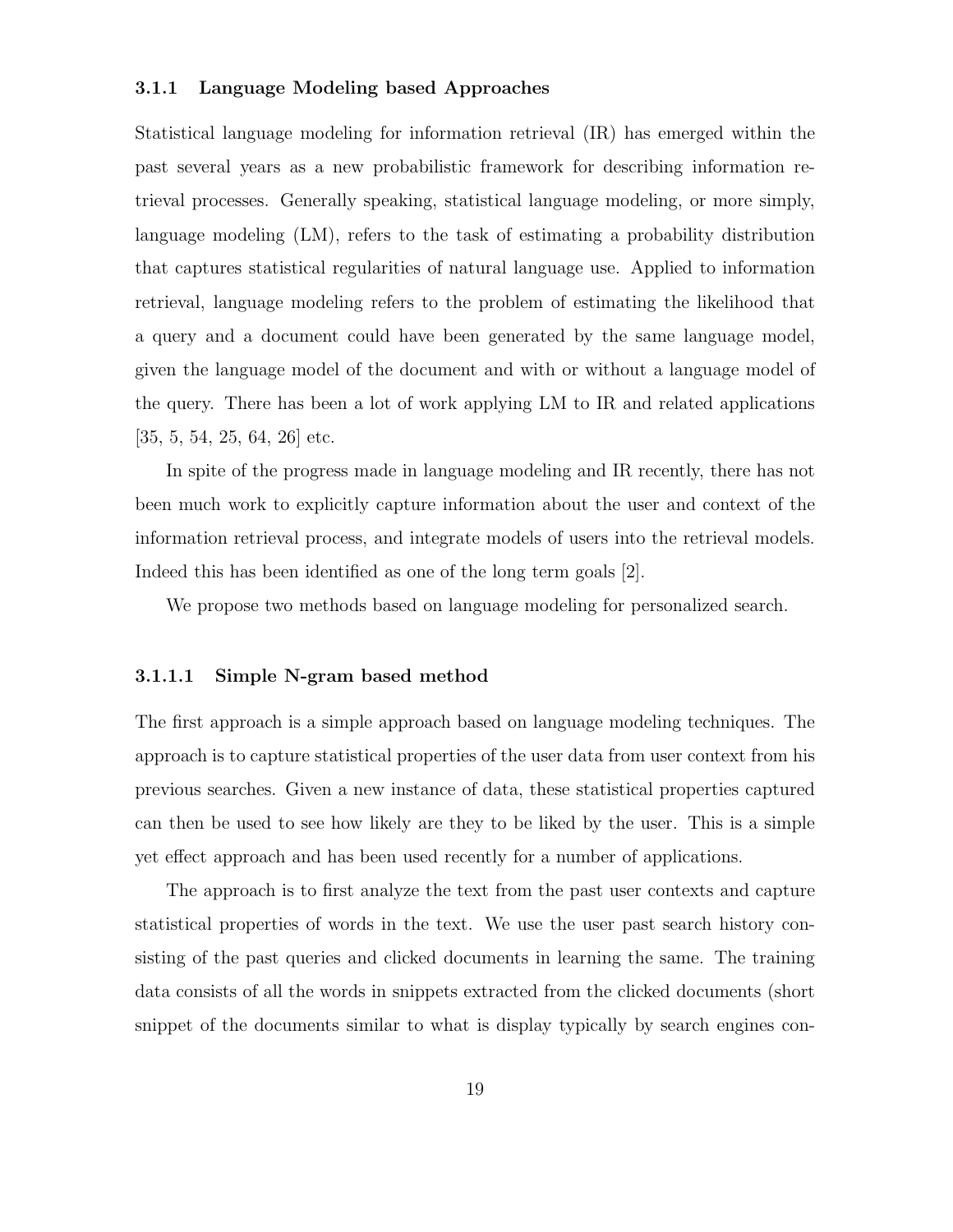sisting of a few words around the query words in the document). A language model is learned from the user training data by computing the probabilities of occurrence of all the words in the user training data. This language model constitutes the user profile.

Ranking in language model framework in general is done by estimating which is the most likely document that generated this query. This is computed by calculating in which document, the probability of occurrence of the query words (done by multiplying the probability of occurrence of all the query words in the document) is maximum. In our approach in the reranking phase, given a query, a bag of documents matching the given query are retrieved by a search engine (ex: Google). Top few documents from the retrieved documents are considered and a score is computed. The score measures which is the most likely document for the given query and user. This is computed by calculating a score as a weighted combination of the probability of the word in the document and the probability of the word from the user profile. The documents are then sorted in descending order of this score.

We experimented with language models using unigrams and bigrams. Unigrams are single words occurring in the text. Bigrams are pairs of words occurring adjacent together. It is believed that bigrams carry more information than unigrams. This is because, a word occurring together with another word is less common than the word occurring in the same text, so when a pair of words are seen together a pattern can be inferred. Our experiments have shown similar results with the bigram language model based user profile outperforming unigram based language model based user profile.

#### 3.1.1.2 Noisy Channel model based method

It has been pointed out that queries and documents share different information spaces. Queries are often short, concise, brief and depend on the linguistic usage of the user. Documents are more descriptive. However, most of the methods either to retrieval or to personalized web search do not consider the same. It is our assumption that by modeling them as belonging to different spaces and capturing the relationship between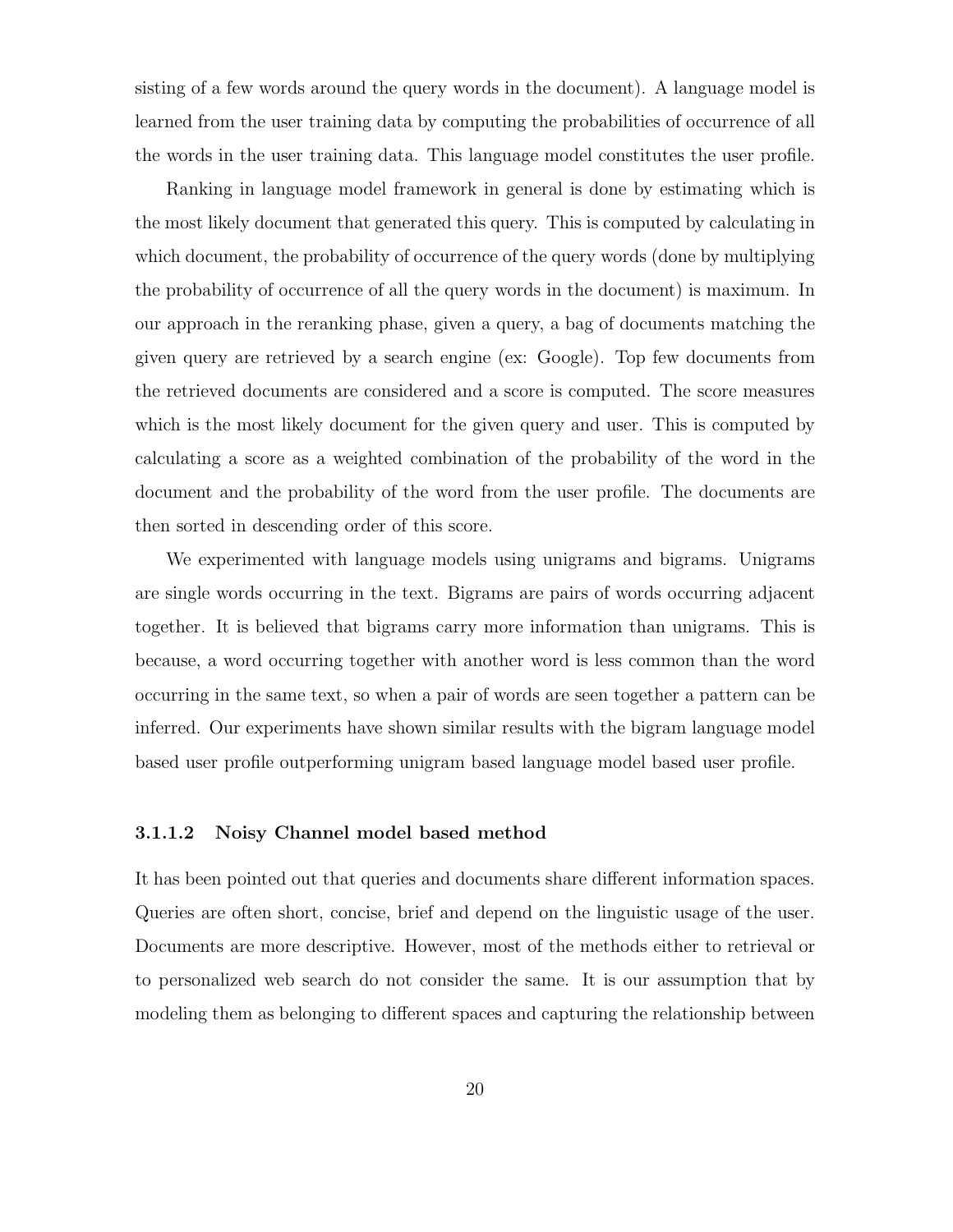the query and document words, we can improve search performance. We model query and document differently using a noisy channel model. The scenario is explained as follows. When a user has an information need, a user has an ideal document in mind, a document which contains the information he requires. With this ideal document in mind, he formulates a query and poses it a search engine. The formulation of a query is the result of "converting" the content in the ideal document into a set of query words. Some of the words from the ideal document could be omitted, some words changed and translated etc in formulating the query. This can be viewed as a distillation process or process of translation of content in one language (document language) to content in another language(query language). The ideal document can be considered to be at the source end and queries at the target end and the information at source end is believed to be transmitted through the noisy channel to the target end. The information undergoes slight transformation or translation in the transmission through the noisy channel. By carefully observing how the information need is getting translated into queries, we can estimate the channel probabilities (i.e., how a source word is getting translated into a target word). In this way, we can capture the relationship between query words and document words. Given a new query, we can now estimate which document from a set of documents is most likely to the ideal document.

This problem draws similarities to statistical machine translation where a sentence in one language is translated to another language while passing through a noisy channel. The channel probabilities are computed which contain information about how a word in the source language is getting translated into another a word in another language. A translation model is constructed from the same which contains a source word (word in source language), a target word(word in target language) and the probability of translation of the source word to the target word. The channel probabilities are computed using statistical techniques using Expectation-Maximization(EM) algorithm [6] from "parallel texts" consisting of sentences in source language and corresponding sentences in target language. When a new sentence in source language is given, it is translated into target language using the translation model.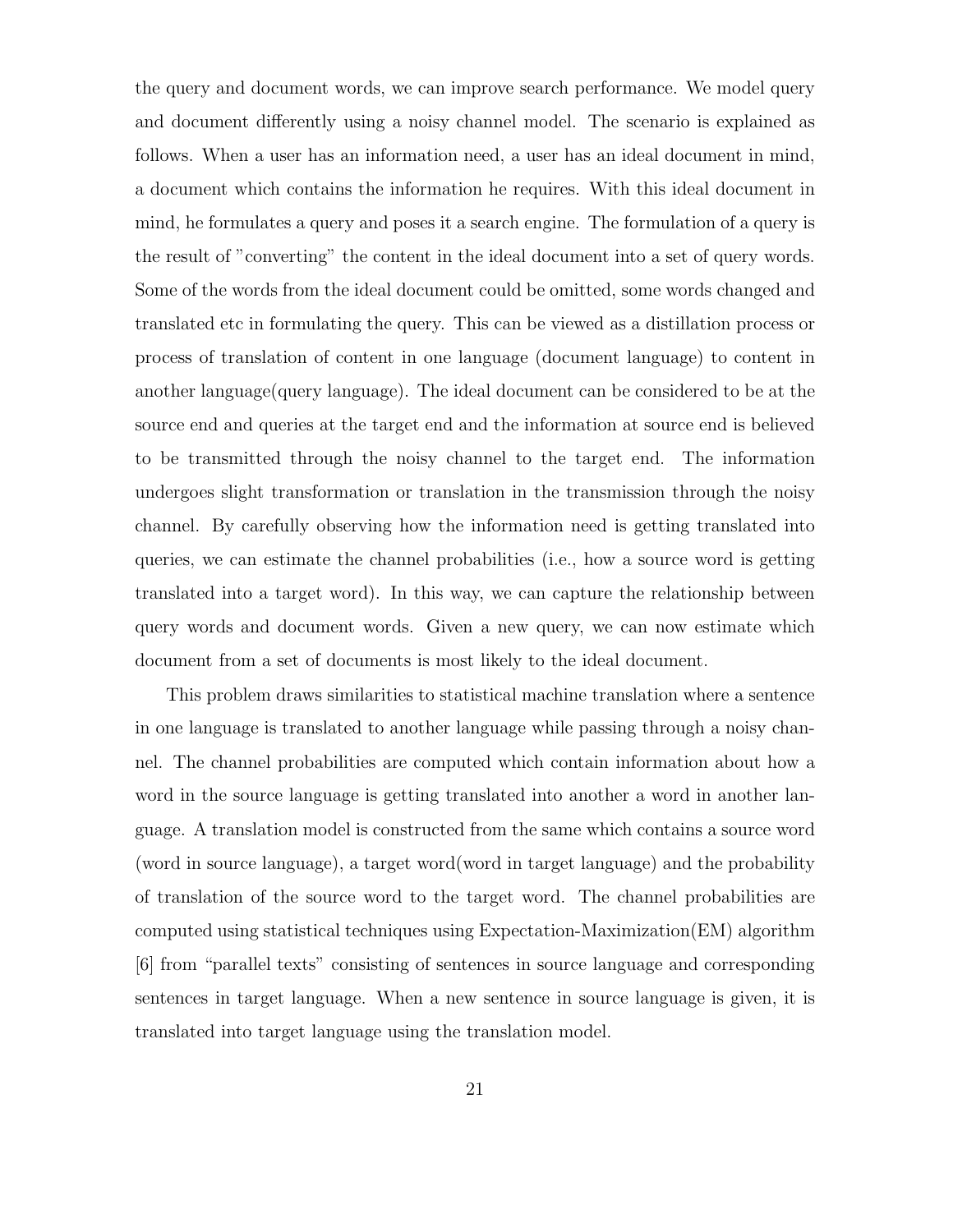In our approach, we use the past search history of the user. A clicked document is assumed to be relevant and an approximation of an ideal document. Given logs of past queries and corresponding "approximate" ideal documents, we can now estimate how an ideal document is being translated to an ideal query and thereby capture the relationship between query and document words. By considering the ideal documents and queries as parallel texts i.e., ideal documents as texts in one language and queries as texts in another language, we compute a translation model using statistical machine translation algorithms. The translation model thus learned constitutes the user profile. In the Reranking phase, given a query, a bag of documents matching the given query are retrieved using a search engine (ex: Google). Top few documents from the retrieved documents are considered and a new score is computed. The new score measures how much the word translates into query word and its probability of occurrence in the document. The documents are then sorted in descending order of this score. The better the relationship between a query and document words, the higher the new score, the better the document and the better the document is supposed to be.

#### 3.1.2 Machine Learning based Approach

Machine learning algorithms have received a wide attention recently to learn functions that can perform desired operations when trained on required amount of data. Personalized search is one such area to which the application of machine learning can be beneficial. Given the previous history of the user, can we learn a model representing the user. This makes user profile learning a perfect problem for application of machine learning.

Most work on machine learning especially in information retrieval simplifies the task to a binary classification problem with the two classes relevant and non-relevant. Such a simplification has several drawbacks. Firstly, because, often when a user gives relevance feedback, he only gives information of documents which he thinks are relevant to him. The user typically does not give information about the documents not relevant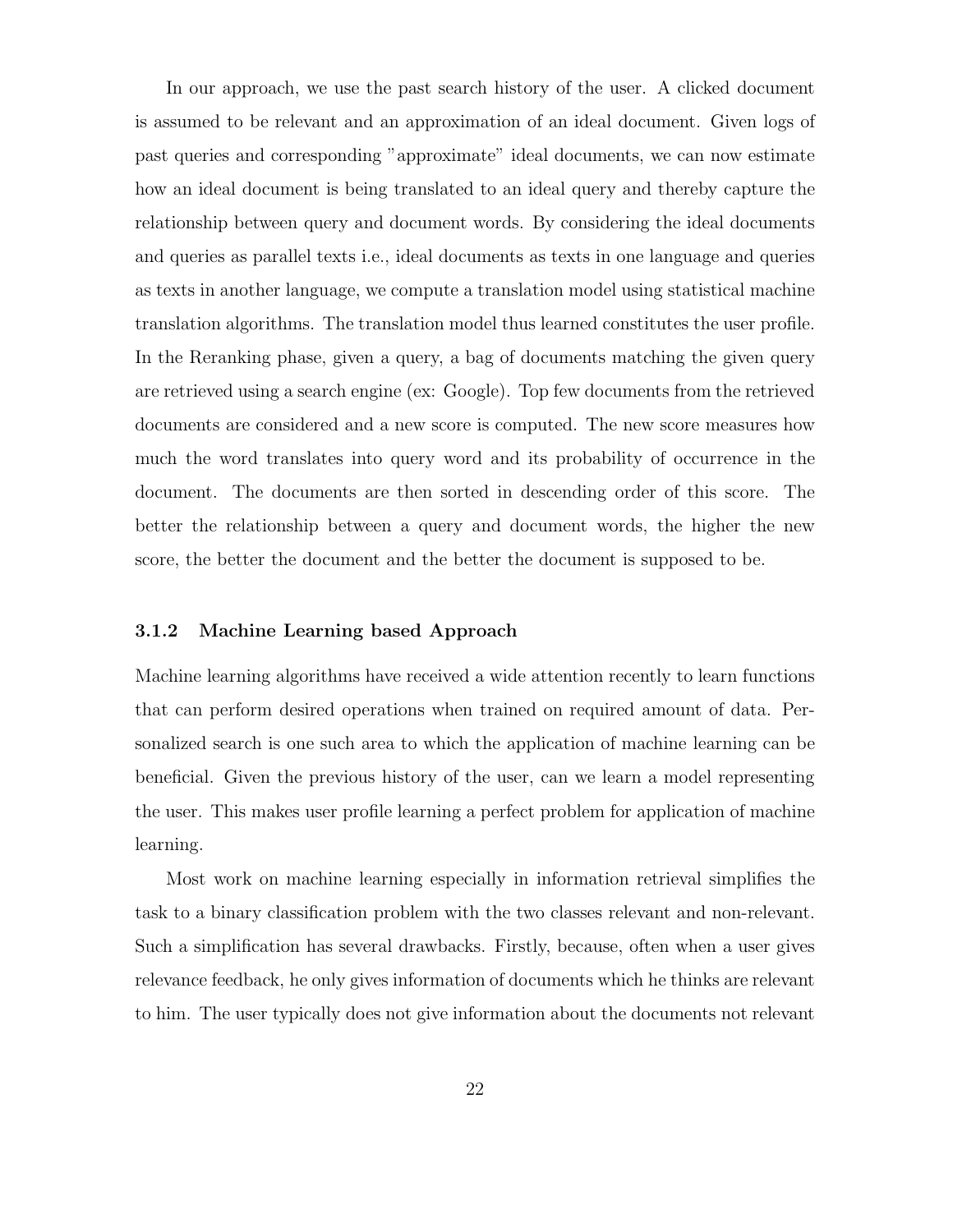to him. For example, assuming all the documents not identified as relevant to be irrelevant leads to problems. Due to a strong majority of non-relevant documents, a learner will typically achieve the maximum predictive classification accuracy, if it always responds non-relevant, independent of where the relevant documents are ranked. Consider implicit relevant feedback - clickthrough data, it has been shown that the user always clicks documents which appear to be relevant in the top few results. In this case, the user has clicked those results because they might have appeared to be more relevant than the others seen by him in the top few. Hence, clickthrough data only contain partial information and it would be an over simplification to assume a binary classification.

Joachims et al[22, 36] has proposed a new machine learning algorithm called Ranking SVM, a variation of the Support Vector Machine learning algorithm which can learn from the partial feedback data present in the clickthrough data of users as mentioned above for improving web search. Ranking SVM learn from preference constraints given by the user. For example, for learning retrieval functions, they consider the preference constraints i.e., for a given query, the current document is more relevant than the previous document. The optimization problem for Ranking SVM is similar to classification SVM on for such pair of constraints. The output after training is a model containing the alpha values and support vectors similar to classification SVM.

We propose an approach for personalized search in this framework. We learn user model by training a model using Ranking SVM from the clickthrough history of the user. The input to the Ranking SVM is pairs of preference constraints inferred from the clickthrough history. Preference constraints are the constraints specified by the user. For each query, with at least 1 clicked document, a few preference constraints are constructed. It is believed that clicked documents are more preferred than unclicked documents because a user only might have clicked documents because he thought it might be relevant. However, an unclicked document were not clicked because the user did not consider relevant in comparison to a clicked document. Preference constraints are constructed for each pair of clicked and unclicked document for a given query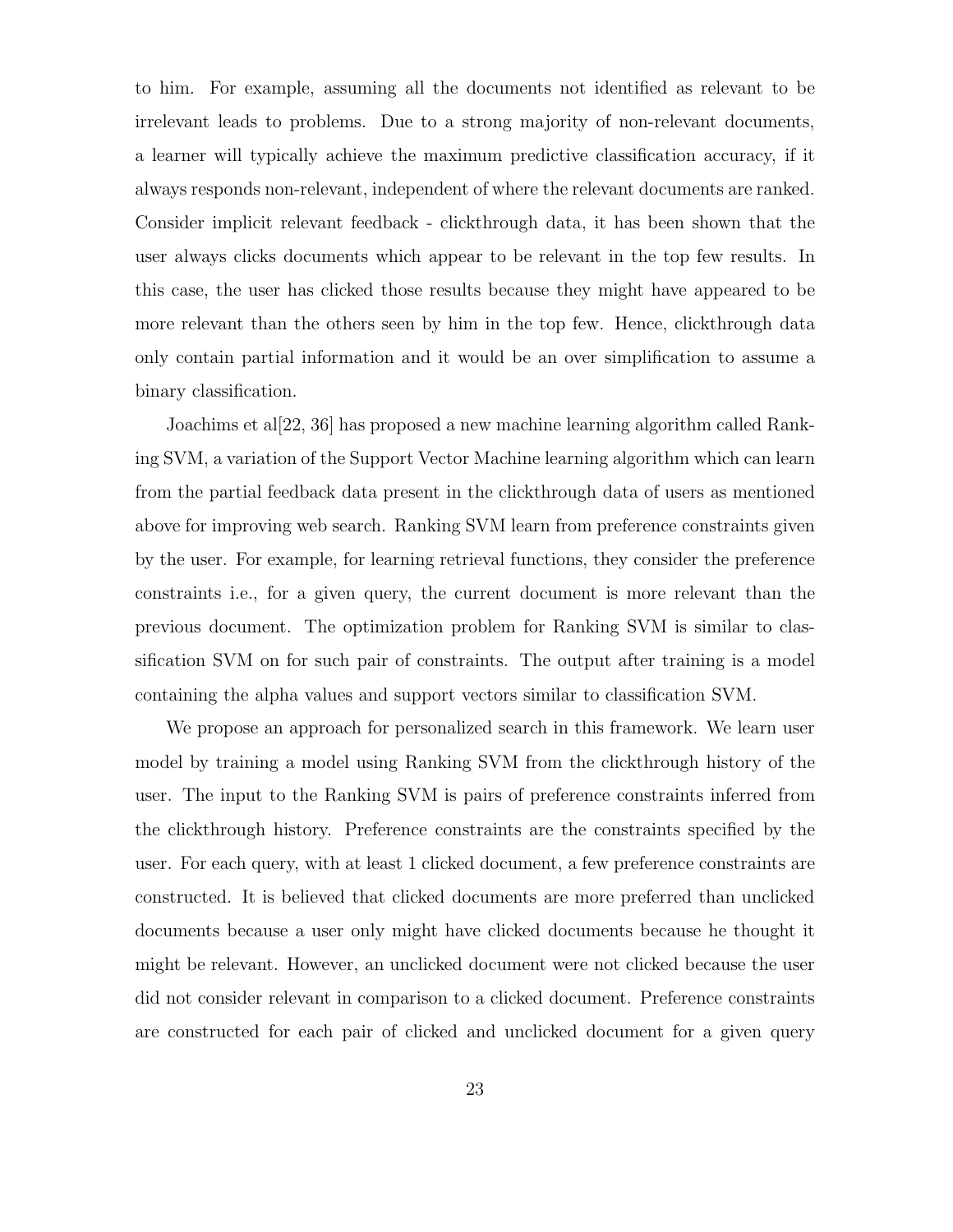specifying that a clicked document is more preferred than an unclicked document. We used  $\text{SVM}^{light1}$  for training SVM.

It is believed in the Machine Learning literature that the learned model depends on the choice of features and feature weights. We considered all the words in snippets <sup>2</sup>. We experimented with different features for training the SVM model. The first binary - each feature is either present or absent giving a value 1 to features present and 0 to the ones not present. But, sometimes this cannot capture the rich information contained in the repetition of words. We experimented by considering the frequency of the times each feature occurred. We also experimented with normalized frequency of the words. After training, we obtain a model consisting of the  $\alpha$  values and the support vectors. We compute the weight vector from the same (We only consider linear kernel).

Reranking is done using this weight vector. Given a query, a bag of documents matching the given query are retrieved by an underlying search engine (Google). Top few documents from the retrieved documents are considered and a new score is computed. The score measures a match between the weight vector and the document. The documents are then sorted in descending order of this score. The more the score, the better match between the user interest and the document and hence the better the document.

# 3.2 PERSONALIZED SEARCH WITHOUT USER'S RELEVANCE FEED-BACK

In this approach, we investigate to see what information do the queries carry. To see if, a log of just the past queries can serve as a source to learn a user model. The

<sup>&</sup>lt;sup>1</sup>A machine learning software that performs SVM training and is widely used in machine learning literature and available for free for research purposes.

<sup>&</sup>lt;sup>2</sup> short snippet of the documents similar to what is display typically by search engines consisting of a few words around the query words in the document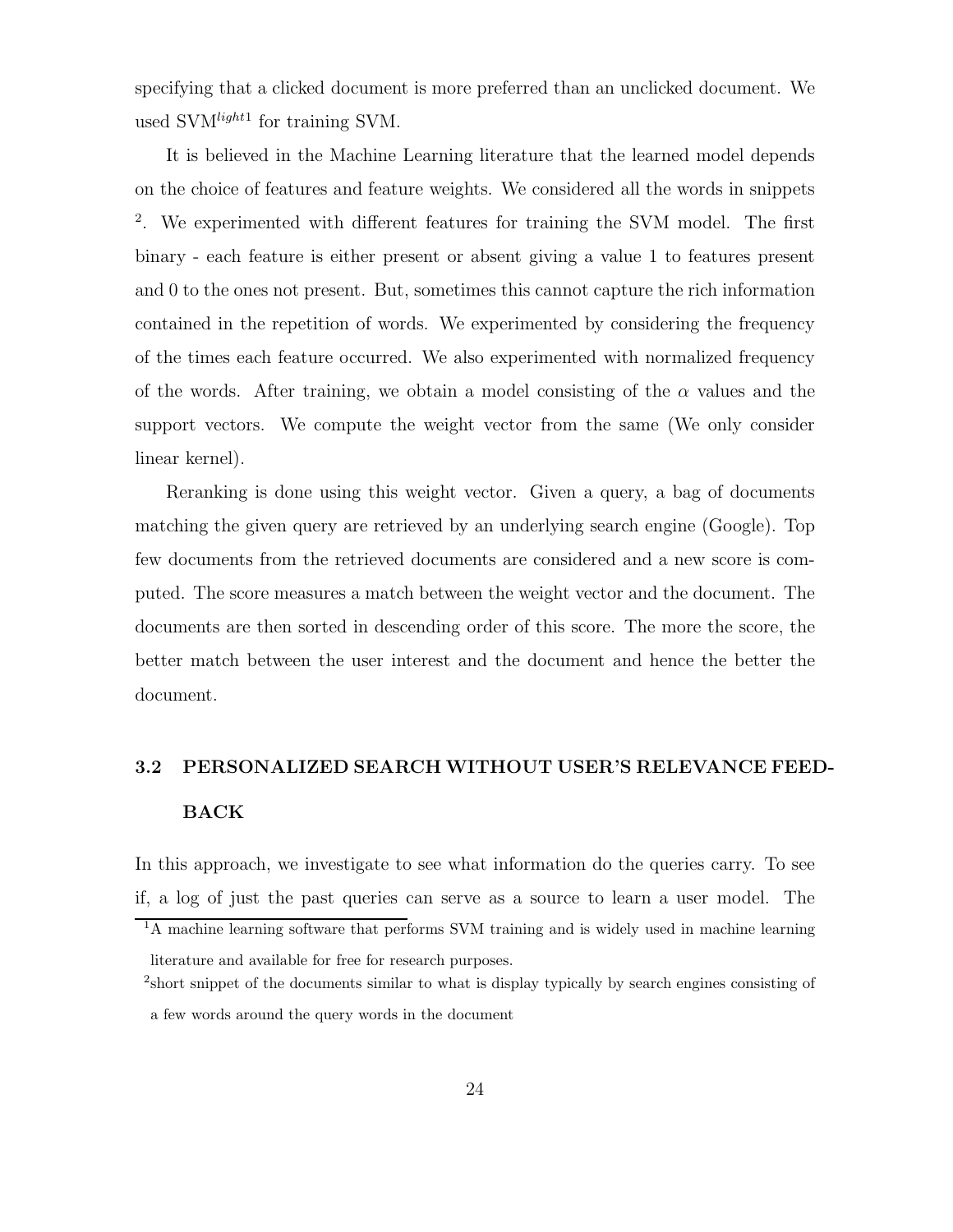results from this research can be extremely useful because obtaining just the queries is comparatively easy than relevance feedback. The queries can then be used directly for personalization or in combination with available relevance feedback. To the best of our knowledge, this study has not been explicitly carried out.

We experiment to learn user model from his past queries alone using simple language modeling techniques.

#### 3.2.1 Simple Language Modeling based Method

We considered a simple N-gram based language model. Language model is constructed from just the past queries of the user consisting of words and their probabilities of occurrence in the string concatenation of all the past queries. This constitutes the user profile.

In the Reranking phase, given a query, a bag of documents matching the given query are retrieved by a search engine (ex: Google). Top few documents from the retrieved documents are considered and a new score is computed. The score measures which is the most likely document for the given query and user. This is computed by calculating a score as a linear combination of the probability of the word in the document and the probability of the word from the user profile. The documents are then sorted in descending order of this score.

In this chapter, we described I Search, a suite of proposed approaches for personalized web search. In the following chapters, we describe each approach in detail.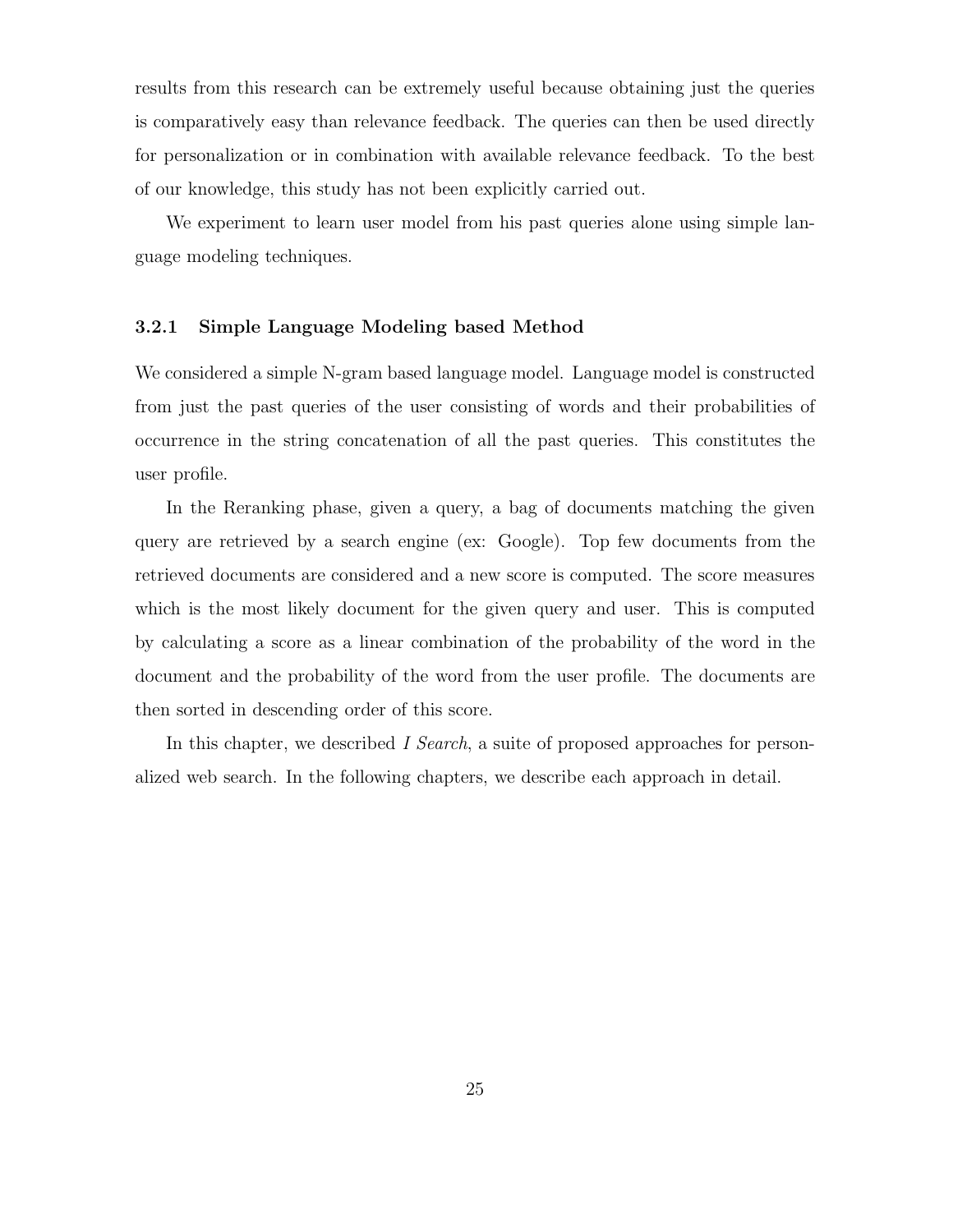# CHAPTER 4

# Personalized Search using User Relevance Feedback: Statistical Language Modeling based approaches

# 4.1 INTRODUCTION

Statistical language modeling for information retrieval (IR) has emerged within the past several years as a new probabilistic framework for describing information retrieval processes. Generally speaking, statistical language modeling, or more simply, language modeling (LM), refers to the task of estimating a probability distribution that captures statistical regularities of natural language use. Applied to information retrieval, language modeling refers to the problem of estimating the likelihood that a query and a document could have been generated by the same language model, given the language model of document and with or without a language model of query.

The root of statistical language modeling dates back to the beginning of the  $20<sup>th</sup>$ century when Markov tried to model letter sequences in works of Russian literature [30]. Zipf [65, 66, 67, 68] studied statistical properties of text and discovered that the frequency of words decays as a power function of its rank. However, it was Shannons work [46] that inspired later research in this area. In 1951, eager to explore the applications of his newly founded information theory to human language, Shannon used a prediction game that involved n-grams to investigate the information content of English text. He evaluated n-gram models performance by comparing their crossentropy on text with the true entropy estimated using predictions made by human subjects. For many years, statistical language models have been used primarily for automatic speech recognition. Since 1980 when the first significant language model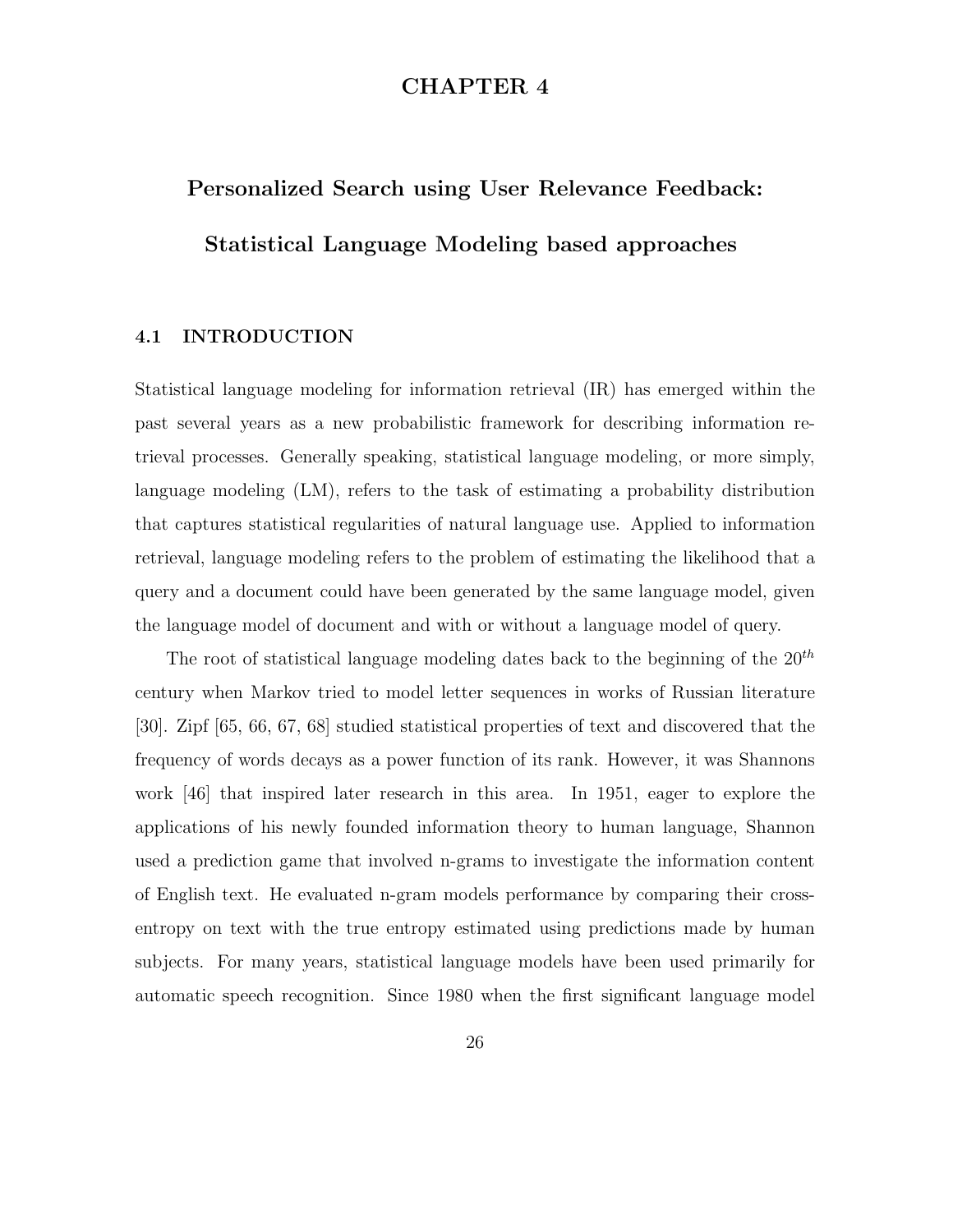was proposed [45], statistical language modeling has become a fundamental component of speech recognition, machine translation, spelling correction, and so forth. It has also proven useful for natural language processing tasks such as natural language generation and summarization. In 1998, it was introduced to information retrieval and has opened up new ways of thinking about the retrieval process.

The first use of language modeling approach for IR focused on its empirical effectiveness using simple models. In the basic approach, a query is considered generated from an "ideal" document that satisfies the information need. The systems job is then to estimate the likelihood of each document in the collection being the ideal document and rank them accordingly. This query-likelihood retrieval model, first proposed by Ponte & Croft [35], and later described in terms of a noisy channel model by Berger & Lafferty [5], has produced results that are at least comparable to the best retrieval techniques previously available. The basic model has been extended in a variety of ways including modeling documents as mixtures of topics [18] and considered phrases [54]. Progress has also been made in understanding the formal underpinnings of the statistical language modeling approach, and comparing it to traditional probabilistic approaches. Connections were found and differences identified. Recent work has seen more sophisticated models developed that are more closely related to the traditional approaches. For example, a language model that explicitly models relevance [27] has been proposed by Lavrenko & Croft, and a risk minimization framework based on Bayesian decision theory has been developed by Lafferty & Zhai [25]. Successful applications of the Language Modeling(LM) approach to a number of retrieval tasks have also been reported, including cross-lingual retrieval [64, 26] and distributed retrieval [63, 49]. Research carried out by a number of groups has confirmed that the language modeling approach is a theoretically attractive and potentially very effective probabilistic framework for studying information retrieval problems [3].

In spite of the progress made in language modeling and IR recently, there has not been much work to explicitly capture information about the user and context of the information retrieval process, and integrate models of users into the retrieval models.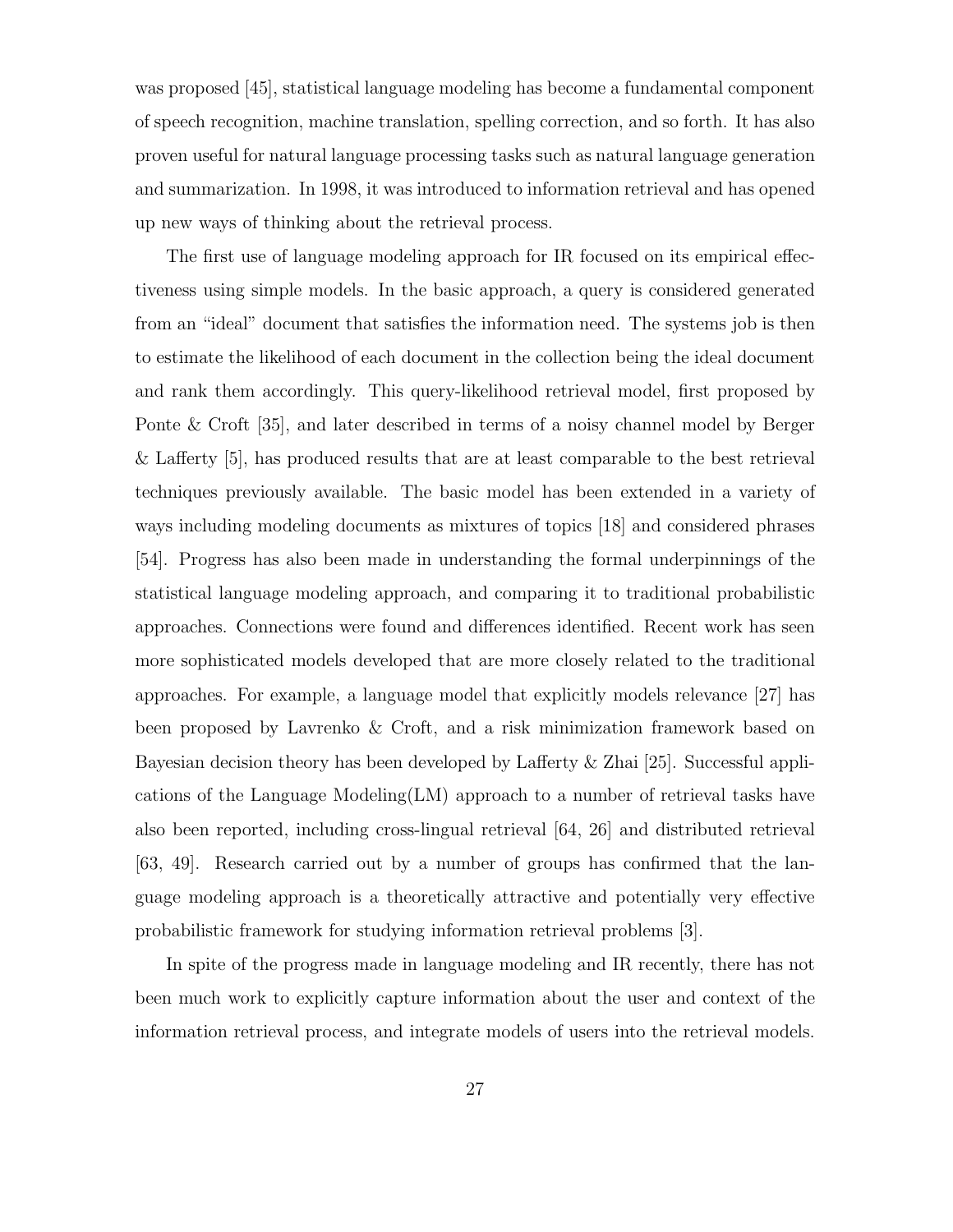Indeed this has been identified as one of the long term goals [2].

In this thesis, we propose a few approaches to personalized search using statistical language modeling techniques. We first give a brief description of the work related to language modeling in the next section and then describe our approaches in detail in the rest of the sections.

# 4.2 BACKGROUND

A statistical language model is a probability distribution over all possible sentences or other linguistic units in a language [45]. It can also be viewed as a statistical model for generating text. The task of language modeling, in general, answers the question: how likely the  $i_{th}$  word in a sequence would occur given the preceding  $i - 1$ words? In most applications of language modeling, such as speech recognition and information retrieval, the probability of a sentence is decomposed into a product of n-gram probabilities. Lets assume that  $S$  denotes a specified sequence of k words,

$$
S = w_1, w_2, \ldots, w_k
$$

An n-gram language model considers the word sequence S to be a Markov process with probability

$$
P(S) = \Pi_{i=1}^{k} P(w_i | w_{i-1}, w_{i-2}, w_{i-3}, \cdots, w_1)
$$

where *n* refers to the order of the Markov process. When  $n = 2$  we call it a bigram language model which is estimated using information about the co-occurrence of pairs of words. In the case of  $n=1$ , we call it a unigram language model which uses only estimates of the probabilities of individual words. For applications such as speech recognition or machine translation, word order is important and higher-order (usually trigram) models are used. In information retrieval, the role of word order is less clear and unigram models have been used extensively. The role of higher order models in Ir is yet to be carefully studied.

To establish the word n-gram language model, probability estimates are typically derived from frequencies of n-gram patterns in the training data. It is common that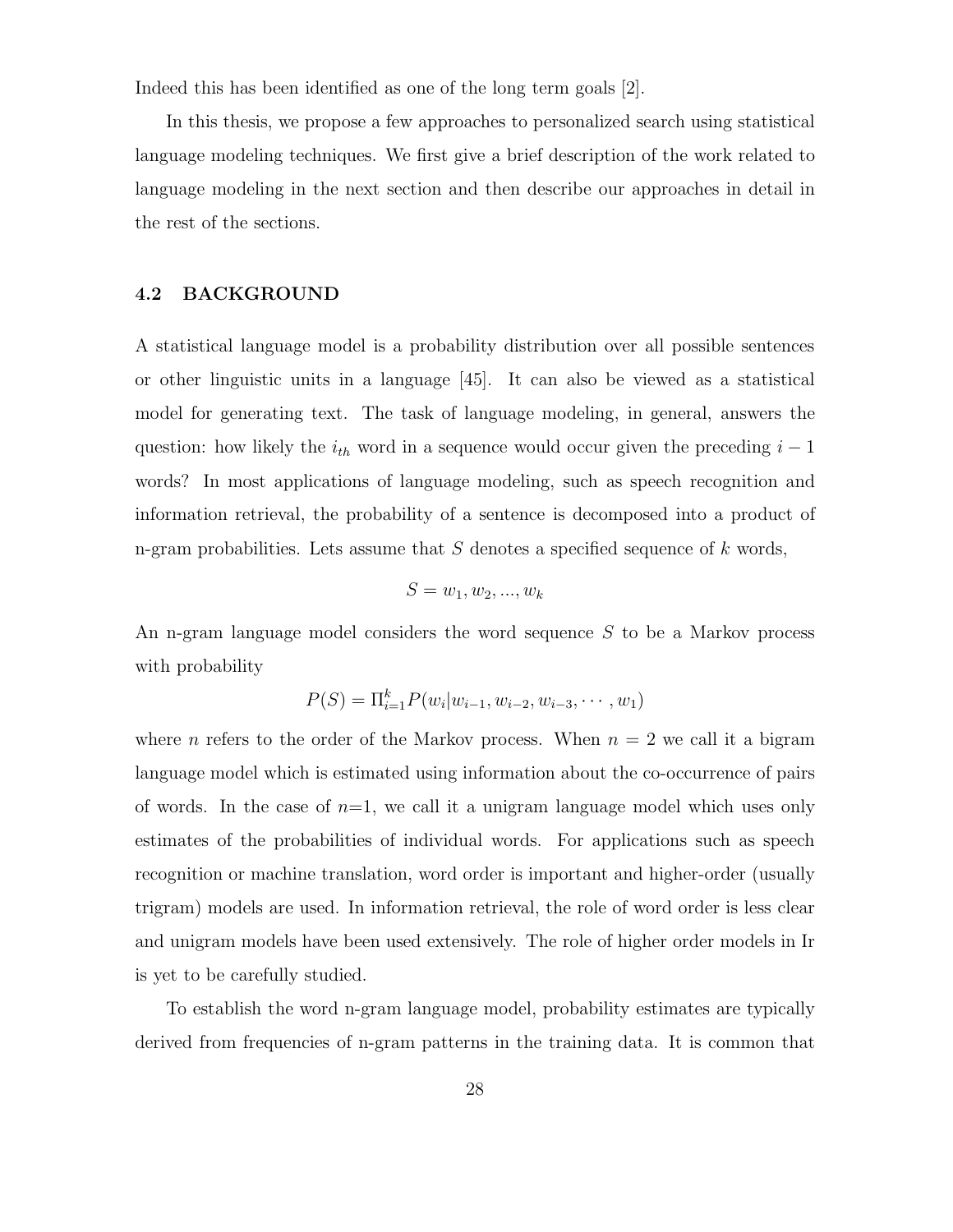many possible word n-gram patterns would not appear in the actual data used for estimation, even if the size of the data is huge and the value of n is small. As a consequence, for rare or unseen events the likelihood estimates that are directly based on counts become problematic. This is often referred to as the data sparseness problem. Smoothing is used to address this problem and has been an important part in any language model.

The basic approach for using language models for IR proposed by Ponte and Croft assumes that the user has a reasonable idea of the terms that are likely to appear in the ideal document that can satisfy his/her information need, and that the query terms the user chooses can distinguish the ideal document from the rest of the collections [35]. The query is thus generated as the piece of text representative of the ideal document. The task of the system is then to estimate, for each of the documents in the collection, which is most likely to be the ideal document. That is, we calculate  $\arg \max_D P(D|Q)$ . Where  $D$  is a document and  $Q$  is the query. Rewriting it using bayesian formualtion, we get

$$
\arg\max_D\!P(D|Q) = \arg\max_D\!P(Q|D)P(D)
$$

The prior probability  $P(D)$  is usually assumed to be uniform for simplicity and  $P(Q|D)$ is estimated for every document. This essentially boils the above equation down to that of computing  $\arg \max_D P(Q|D)$ . The problem now is compute which of the given set of document have mostly likely generated the given query. This actually is a re-phrasement of the original problem. In other words, we estimate a probability distribution over words for each document and calculate the probability that the query is a sample from that distribution. Documents are scored according to this probability. This is generally referred to as the query-likelihood retrieval model and was first proposed by Ponte & Croft [35]. In their paper, Ponte & Croft take a multi-variate Bernoulli approach to approximate  $P(Q|D)$ . They represent a query as a vector of binary attributes, one for each unique term in the vocabulary, indicating the presence or absence of terms in the query. The number of times that each term occurs in the query is not captured. There are a couple of assumptions behind this approach: 1)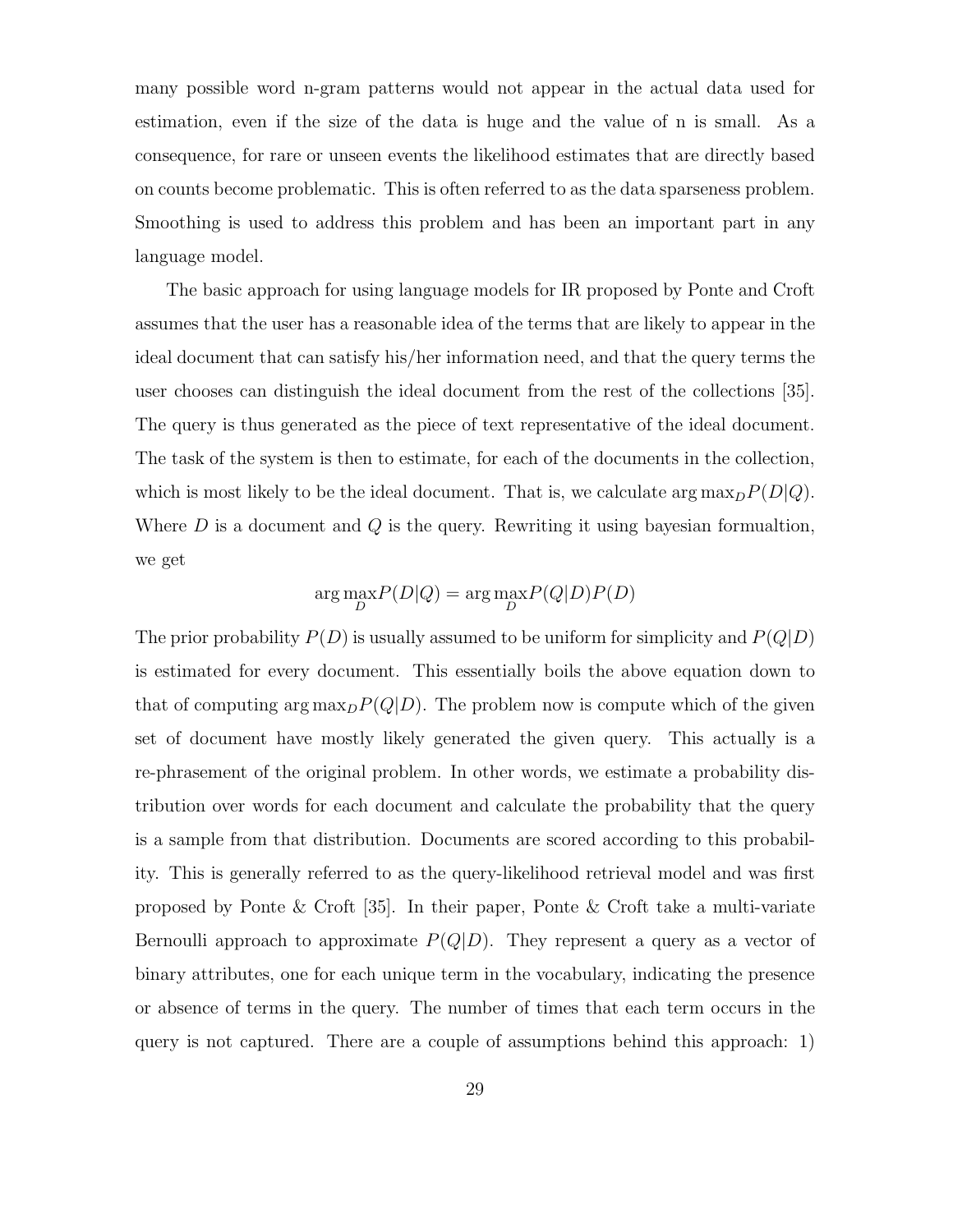the binary assumption: all attributes are binary. If a term occurs in the query, the attribute representing the term takes the value of 1. Otherwise, it takes the value of 0. And, 2) the independence assumption: terms occur independently of one another in a document. These assumptions are the same as those underlie the binary independence model proposed in earlier probabilistic IR work [38, 60]. Based on these assumptions, the query likelihood  $P(Q|D)$  is thus formulated as the product of two probabilities the probability of producing the query terms and the probability of not producing other terms.

$$
P(Q|D) = \Pi_{w \in Q} P(w|D) \Pi_{w \notin Q} (1.0 - P(w|D))
$$

where  $P(w|D)$  is the probability of occurence of the word w in the document D.

In contrast to Ponte & Crofts approach [35], Hiemstra [17], Miller et al. [31], and Song  $\&$  Croft [54] employ a multinomial view of the query generation process. They treat the query Q as a sequence of independent terms (i.e.  $Q = q_1, \dots, q_m$ ), taking into account possibly multiple occurrences of the same term. The ordered sequence of terms assumption behind this approach states that both queries and documents are defined by an ordered sequence of terms [17]. A query of length  $k$  is modeled by an ordered sequence of k random variables, one for each term occurrence in the query. While this assumption is not usually made in traditional probabilistic IR work, it has been essential for many statistical natural language processing tasks (e.g. speech recognition). Based on this assumption, the query probability can be obtained by multiplying the individual term probabilities (assuming the query words are independent of each other)

$$
P(Q|D) = \Pi_{i=1}^{m} P(q_i|D)
$$
\n(4.1)

where  $q_i$  is the  $i<sup>th</sup>$  term in the query and  $P(q_i|D)$  is the probability of occurence of  $q_i$  in D. While through different theoretical derivations, these models all arrived at a similar way of computing  $P(w|D)$  (with w denoting any term) - combining a component estimated from the document and one from the collection by linear interpolation

$$
P(w|D) = \lambda P_{document}(w|D) + (1 - \lambda) P_{collection}(w)
$$
\n(4.2)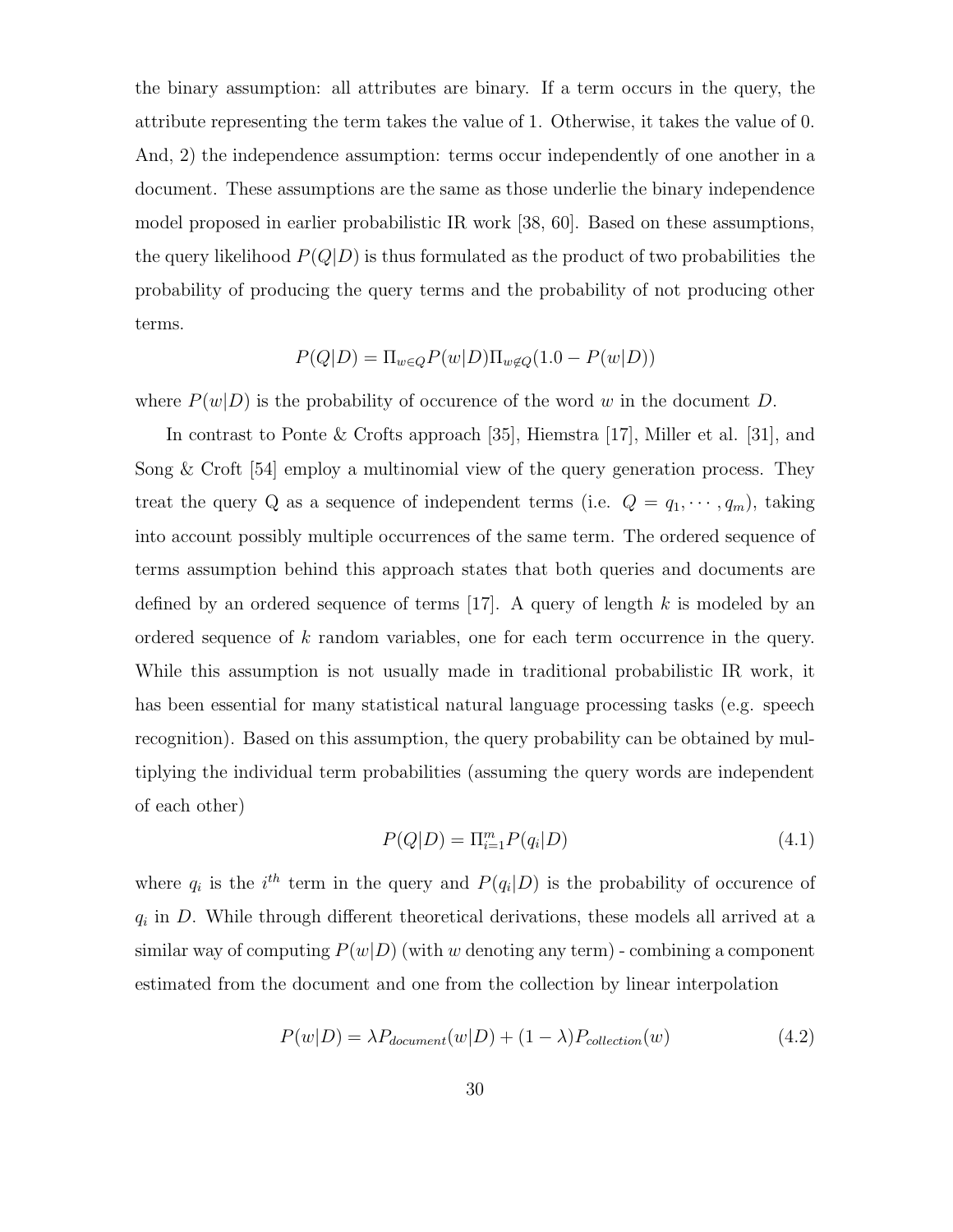where  $\lambda$  is a weighting parameter between 0 and 1. This can also be viewed as a combination of information from a local source, i.e. the document, and a global source, i.e. the collection.

Taking a different angle, Berger and Lafferty [5] view a query as a distillation or translation from a document. The query generation process is described in terms of a noisy channel model. To determine the relevance of a document to a query, their model estimates the probability that the query would have been generated as a translation of that document. Documents are then ranked according to these probabilities. More specifically, the mapping from a document term  $w$  to a query term  $q$  is achieved by estimating translation models  $t(q|w)$ . Using translation models, the retrieval model becomes

$$
P(Q|D) = \Pi_{i=1}^m \sum_w t(q_i|w)P(w|D)
$$

A notable feature of this model is an inherent query expansion component and its capability of handling the issues of synonymy (multiple terms having similar meanings) and polysemy (the same term having multiple meanings). However, as the translation models are context independent, their ability to handle the ambiguity of word senses is only limited. While significant improvements over the baseline language model through the use of translation models is reported, this approach is not without its weaknesses: the need of a large collection of training data for estimating translation probabilities, and inefficiency for ranking documents.

### 4.3 SIMPLE N-GRAM BASED APPROACHES

In this section, we describe our approaches to personalized search based on simple N-gram based approaches. We capture the statistical properties of text from past user search contexts. The approaches are based on Query likelihood model using unigram ( i.e., single words in text) and bigram ( i.e., two adjacent words in texts). We learn user profiles from the user's past history using the unigrams and bigrams. Reranking is done using these appropriately for each approach. In the rest of this section, we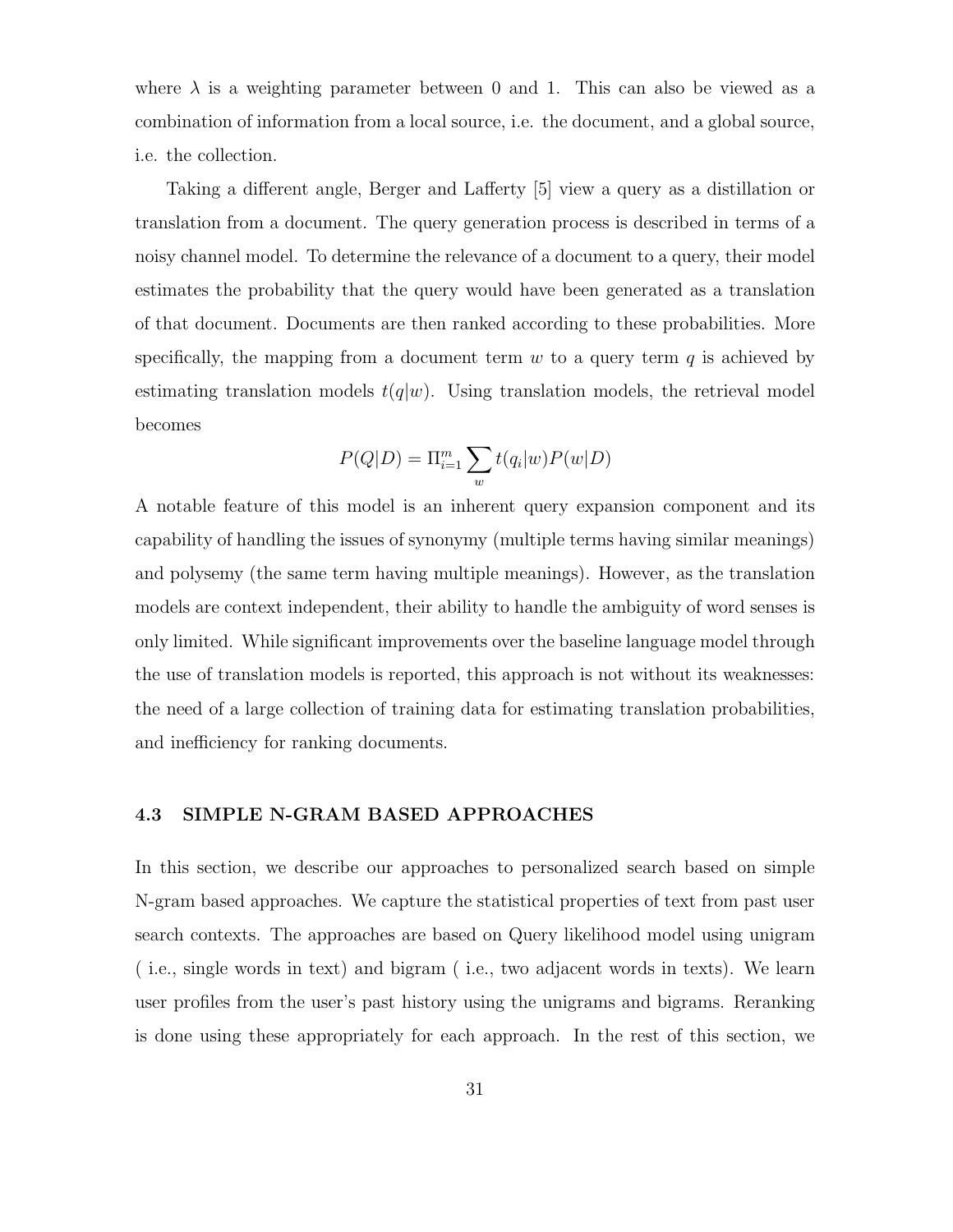describe the same.

#### 4.3.1 Learning user profile

Learning the user profile involves computing a unigram or bigram language model accordingly from the relevance feedback provided by the user. A language model is a probabilistic distribution of either unigrams or bigrams accordingly learned from text. It consists of words and their corresponding probabilities. The user profile comprises the language model learned.

We first collect the feedback provided by the user for all the queries and compute a concatenation of the feedback. Let  $H_u$  represent the search history of the user u. H consists of  $\{(q_1, rf_1), (q_2, rf_2), (q_3, rf_3), ... (q_n, rf_n)\}\$  where  $q_1$  is the past query posed by the user and  $rf_1$  is the text of the relevance feedback given by the user. We compute a concatenation of all the past relevance feedback from the user called  $rf_{all}$ . User profiles using unigrams and bigrams from texts are learned as described below.

#### 4.3.1.1 Using Unigrams

In case of unigrams, the user profile consists of unigrams i.e., single and their respective probabilities. All unique unigrams i.e., single words in the texts are extracted and their frequency of occurrence in the text is computed from  $rf_{all}$ . Probability of occurrence of each unique word is computed by dividing with the total number of words. The probability is computed as follows:

$$
P_{w_i} = \frac{c(w_i|r f_{all})}{\sum_{w_i \in r f_{all}} c(w_i|r f_{all})}
$$

where  $w_i$  is a unigram in  $rf_{all}$ ,  $P_{w_i}$  is called the probability of occurrence of the unigram  $w_i$  and  $c(w|rf_{all})$  is the frequency of occurence of w in  $rf_{all}$ . The user profile consists of

$$
\{(w_1, P_{w_1}), (w_2, P_{w_2}), ..., (w_i, P_{w_i}), ... (w_n, P_{w_n})\}
$$

A sample user profile is as shown in Figure 4.1.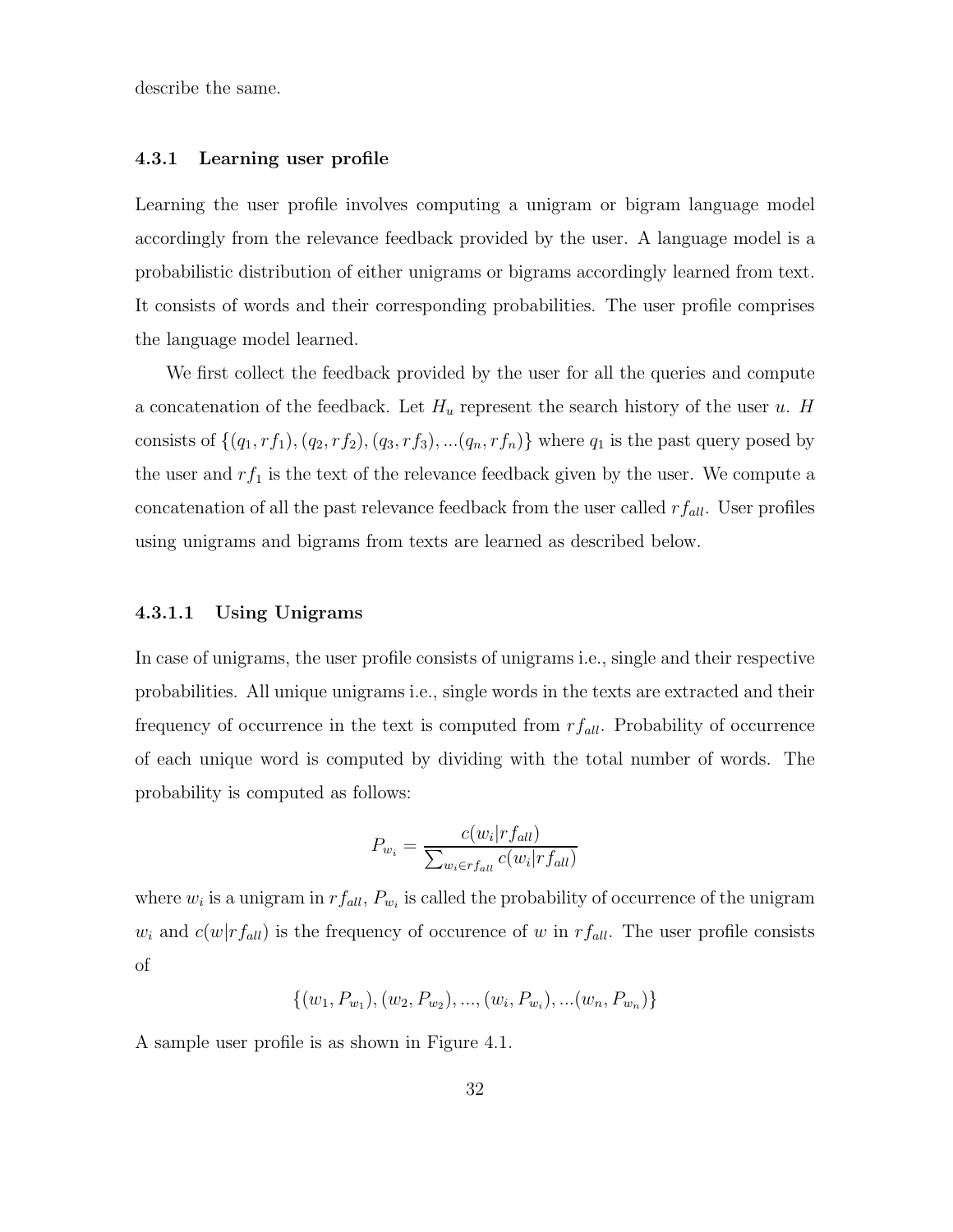| W            | P(w)   | W         | ${\bf P}({\bf w})$ |
|--------------|--------|-----------|--------------------|
| PlayStation  | 0.0012 | Fantasy   | 0.0012             |
| RubySapphire | 0.0024 | Origin    | 0.0012             |
| <b>Note</b>  | 0.0012 | FireRed   | 0.0012             |
| America      | 0.0024 | available | 0.0012             |
| Hints        | 0.0012 | deoxes    | 0.0012             |
| codebreaker  | 0.0024 | records   | 0.0012             |
| access       | 0.0012 | GameSpot  | 0.0023             |
| Catch        | 0.0011 | Ruby      | 0.0059             |

Table 4.1: Sample unigram user profile

# 4.3.1.2 Using Bigrams

In case of bigrams, the user profile consists of bigrams (pair of words occurring adjacent to each other) and their conditional probabilities. The conditional probability between a pair of words measures how probable is the second word given the first word. It helps us to capture the relationship between a word and its previous word and measures probability of dependence of word on its previous word. It is computed by dividing the number of times the pair of words occurred together with the total number of times the first word occurred. We extract unigrams and bigrams and count their frequency of occurrence respectively. The conditional probability is computed as follows:

$$
P_{w_{i+1}|w_i} = \frac{c(w_i w_{i+1}|rf_{all})}{c(w_i|r f_{all})}
$$

where  $w_iw_{i+1}$  is a bigram or words that are adjacent to each other in  $rf_{all}$ ,  $P_{w_{i+1}|w_i}$ is called the conditional probability of occurrence of the unigram  $w_{i+1}$  given  $w_i$ ,  $c(w_iw_{i+1}|rf_{all})$  is frequency of occurence of the bigram  $w_iw_{i+1}$  together in  $rf_{all}$  and  $c(w_i|r f_{all})$  is the frequency of occurence of  $w_i$  in  $rf_{all}$ . The user profile consists of

 $\{(w_1w_2, P_{w_2|w_1}), (w_2w_3, P_{w_3|w_2}), ..., (w_iw_{i+1}, P_{w_{i+1}|w_i}), ... (w_{n-1}w_n, P_{w_n|w_{n-1}})\}$ 

A sample user profile is as shown in Figure 4.2. The user profile thus learned is used in the reranking phase which is described in the next section.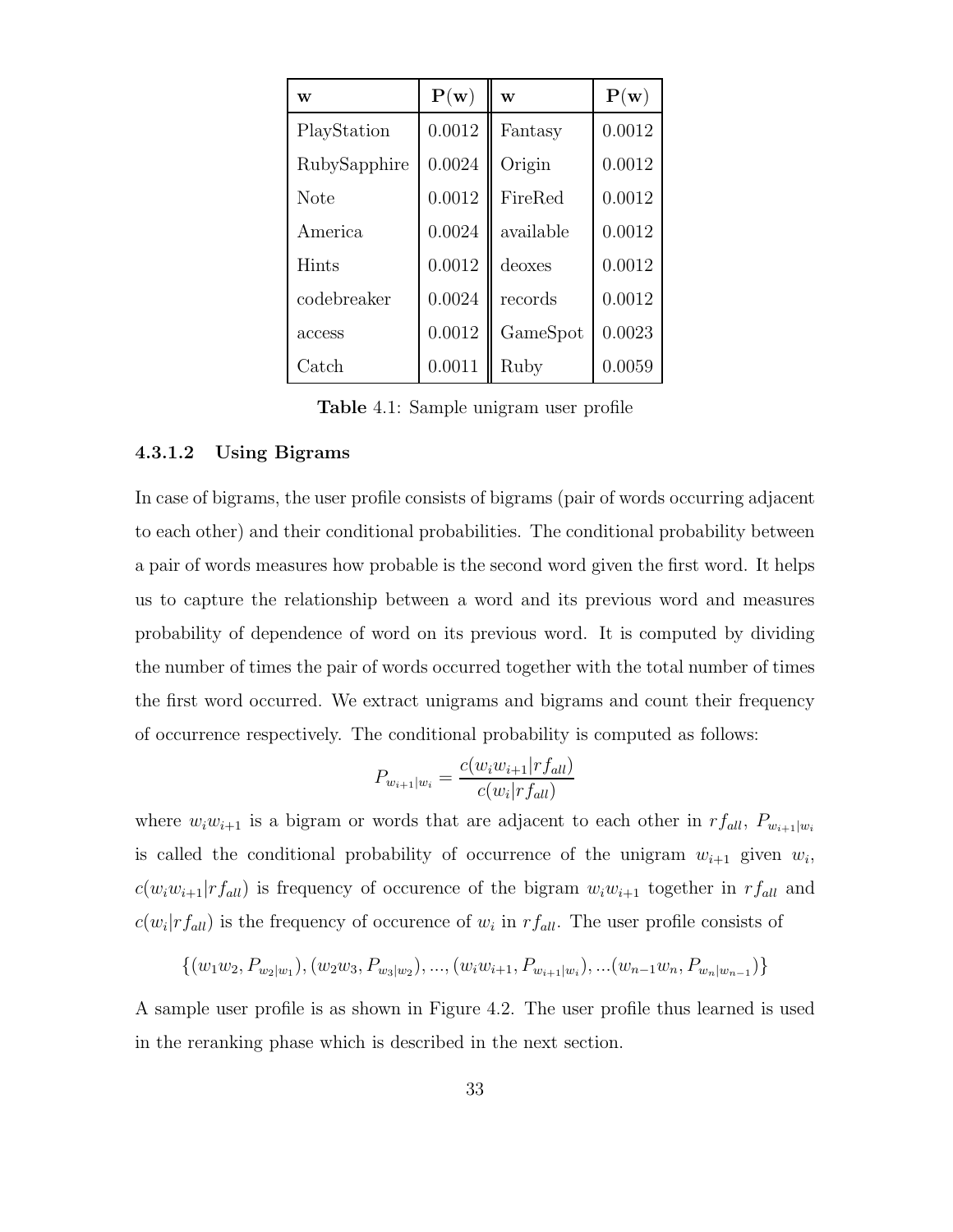| $W_1W_2$        | $P(w_2 w_1)$ | $W_1W_2$           | $P(w_2 w_1)$ |
|-----------------|--------------|--------------------|--------------|
| red box         | 0.5          | pokemon firered    | 0.0344       |
| ruby cheats     | 0.2          | pokemon ruby       | 0.0344       |
| codes pokemon   | 0.125        | defense version    |              |
| pokemon safari  | 0.0344       | tips gameboy       | 0.5          |
| par deoxes      | 1            | codes walkthroughs | 0.1875       |
| cheats gamespot | 0.0526       | color light        | 0.333        |
| game boy        | 0.875        | mystery gift       |              |

Table 4.2: Sample bigram user profile

#### 4.3.2 Reranking

Reranking phase in our approach consists of first retrieving documents from a search engine matching the query and then re scoring the documents using the user profile which is described in the following sub sections. The documents are then arranged in descending order of this score.

### 4.3.2.1 Based on unigrams

In the unigram model, a query  $Q$  is represented as word sequence  $q_1, q_2, ..., q_n$  and is modeled independently for each query word as follows:  $P(q_1, q_2, ..., q_n) = P(q_1)P(q_2)...P(q_n)$ . In general unigram language model for IR, the score of each document is computed by calculating the probability of occurrence of each query word in the document.

$$
P(Q|D) = \prod_{i=1}^{n} P(q_i|D)
$$

where Q is the query, D is the document and  $P(q_i|D)$  is the probability of occurence of the word  $q_i$  in the document  $D$ .

Let  $\mathcal D$  be the set of all documents returned by the search engine for a query Q. The score of each document is computed by calculating the probability that a document generates a query using the user profile. This is computed by calculating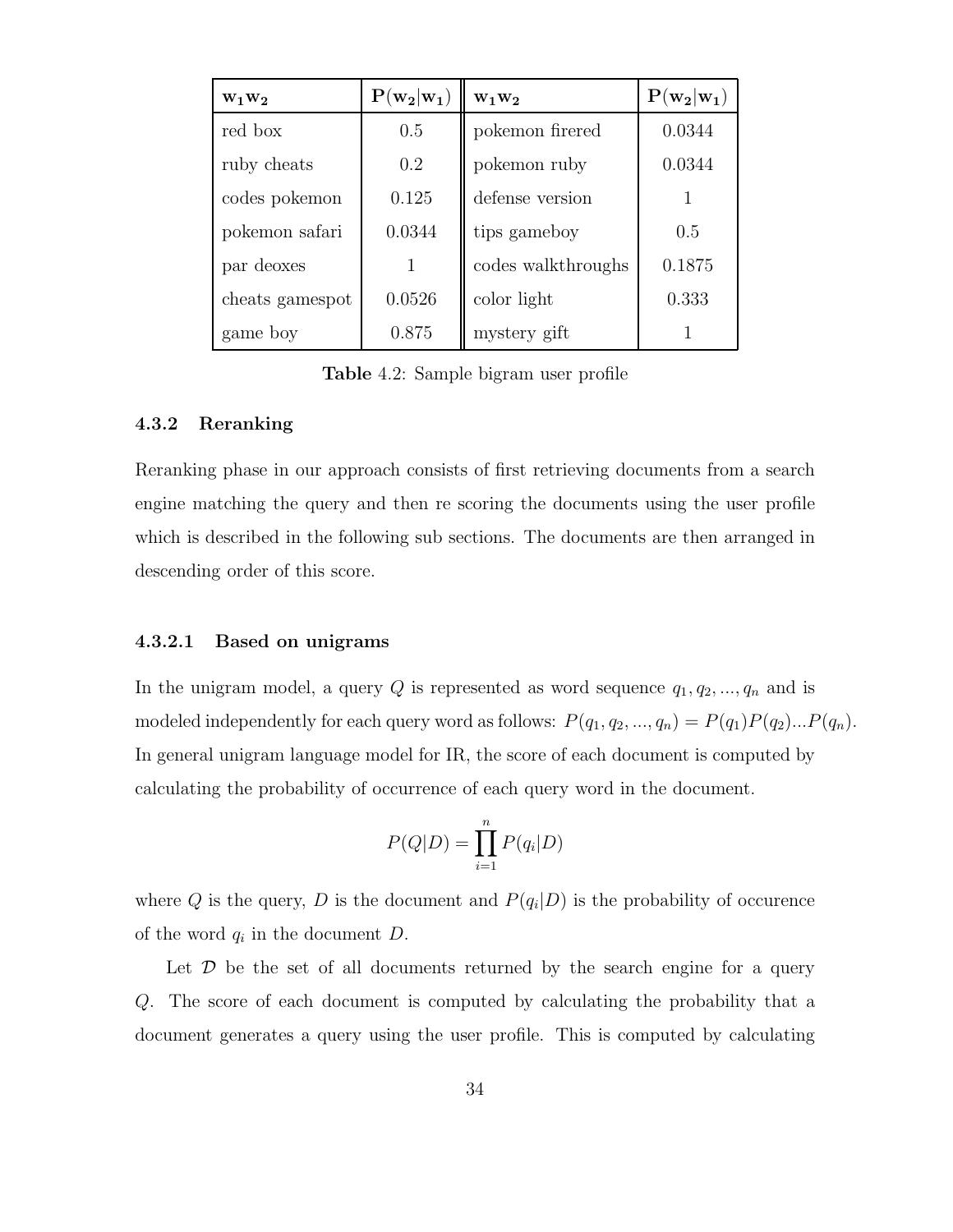the probability of occurrence of each query word in the document tuned using the user profile. It is computed as follows:

$$
P(Q|D,UP) = \prod_{i=1}^{n} \alpha P(q_i|UP) + (1-\alpha)P(q_i|D)
$$
\n(4.3)

where UP represents user profile,  $P(q_i|UP)$  is the probability of the word from the user profile of the user u. and  $P(q_i|D)$  is the probability of the word in the document and  $\alpha$  is a weighting parameter with value between 0 and 1.

# 4.3.2.2 Based on bigrams

In the bigram model a query  $Q$  represented as word sequence  $q_1, q_2, ..., q_n$  is modeled where a word is modeled conditioned on the previous word as follows:  $P(q_1, q_2, ..., q_n) =$  $P(q_1)P(q_2|q_1)...P(q_n|q_{n-1})$ . In general bigram language model for IR, score of each document is computed by calculating the probability of occurrence of each query word in the document given the previous word.

$$
P(Q|D) = P(q_1) \prod_{i=2}^{n} P(q_i|q_{i-1})
$$

where Q is the query, D is the document and  $P(q_i|q_{i-1})$  is the probability of occurence of the word  $q_{i-1}$ followedby $q_i$  in the document D.

Let  $\mathcal D$  be set of all the documents returned by the search engine for a query Q. The score of each document is computed by calculating the probability that a document generates a query using the user profile. This is computed by calculating the probability of occurrence of each query word in the document given the previous word tuned using the user profile. It is computed as follows:

$$
P(Q|D,UP) = P(q_1) \prod_{i=2}^{n} \alpha P(q_i|q_{i-1},D) + (1-\alpha)P(q_i|q_{i-1},UP)
$$
 (4.4)

where UP represents user profile,  $P(q_i|q_{i-1}, UP)$  is an entry from the bigram user profile of the user u and  $P(q_i|q_{i-1}, D)$  is the conditional probability of the word in the document  $\alpha$  is a weighting parameter with value between 0 and 1. The conditional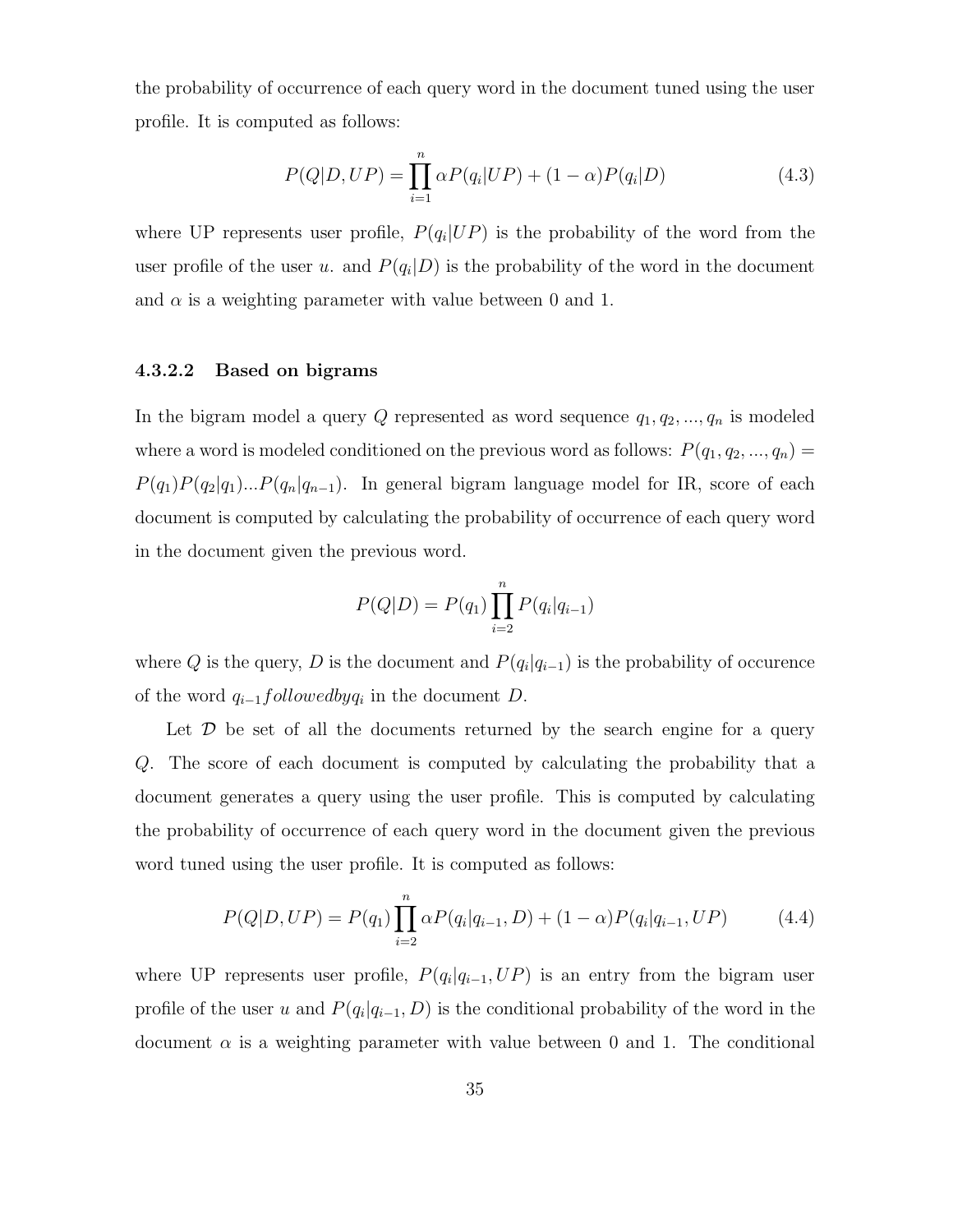probability helps us to capture the relationship between a word and its previous word and measures probability of dependence of word on its previous word.

The documents are scored based on this probability  $P(Q|D, UP)$  and documents are arranged based on descending order of this score.

#### 4.4 NOISY CHANNEL BASED APPROACH

In order to address the problem of personalization one needs to clearly understand the actual process of search. Consider the case when a user has an information need that he would like to fulfill. He is the only entity in the process that knows the exact information he needs and also has a vague notion of the document that can fill his specific information. A query based search engine is at his disposal for identifying this particular document or set of documents from among a vast repository of them. He then formulates a query that he thinks is congruent to the document he imagines to fulfill his need and poses it to the search engine. The search engine now returns a list of results. Every user is different and has a different information need, perhaps overlapping sometimes. The way a user conceives an ideal document that fulfills his need also varies. It is our hypothesis that if one can learn the variations of each user in this direction, effective personalization can be done.

We effectively model the process of query formulation and better characterize how a user relates his query to the document that he intends to retrieve as discussed in the web search process above. A user profile learned from the relevance feedback that captures the query generation process is used as a guide to understand user's interests over time and personalize his web search results.

Interestingly, recently a new paradigm has been proposed for retrieval rooted from statistical language modeling that views the query generation process through a Noisy channel model [5] . It was assumed that the document and query are from different languages and the query generation process was viewed as a translation from the document language (which is more verbose) to the query language (which is more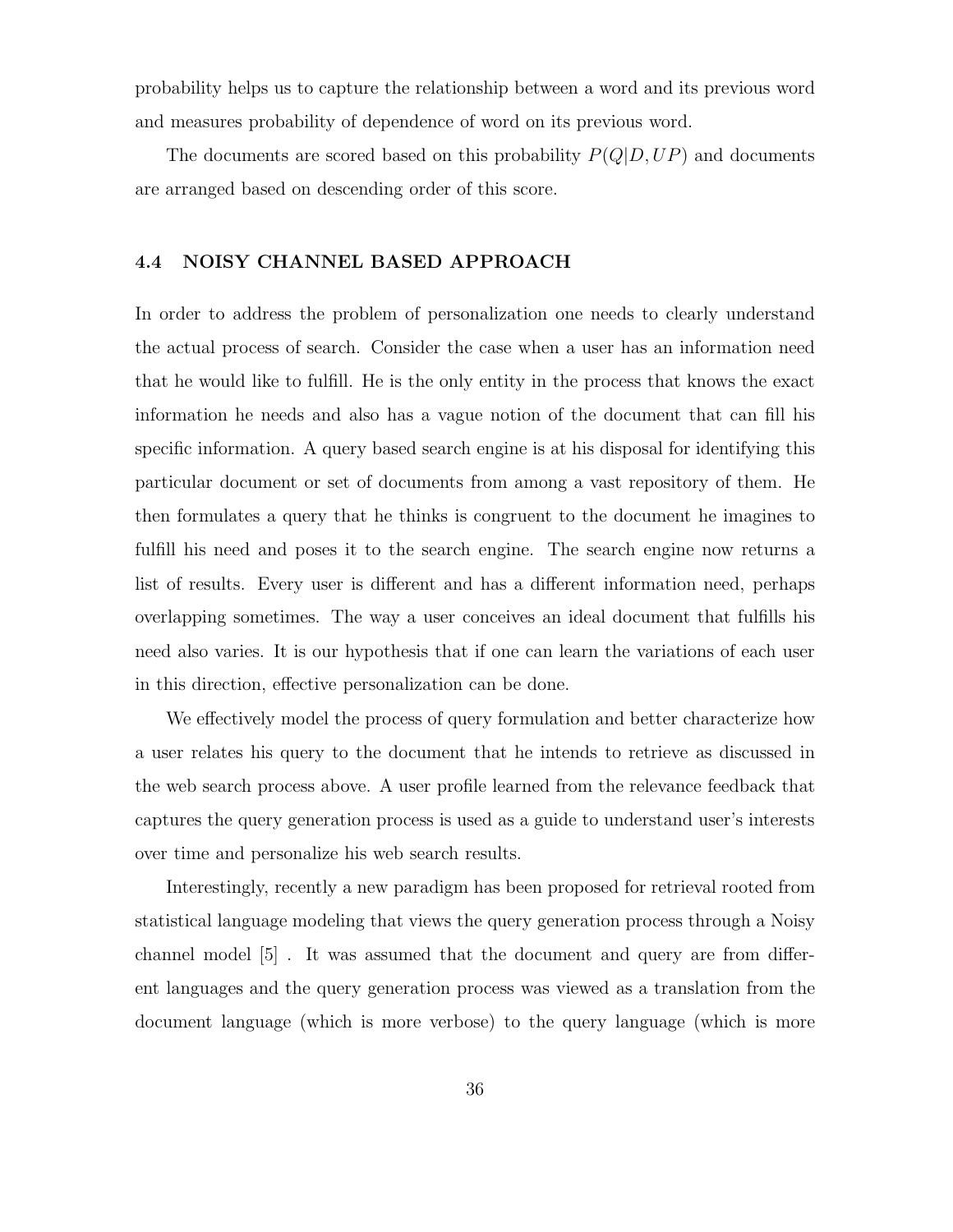compact and brief). The noisy channel model proposed by Berger and Lafferty [5] inherently captures the dependencies between the query and document words by learning a translation model between them. As we intend to achieve personalized search by personalizing the query formulation process, we also perceive the user profile learning through a Noisy Channel Model. In the model, when a user has an information need, he also has an ideal document in mind that fulfills his need. The user in a way tries to translate the notion of the ideal document into a query that is more compact but congruent to the document. He then poses this query to the search engine and retrieves the results. By observing this above process over time, we can capture how the user is generating a query from his ideal document. By learning this model of a user, we can predict which document best describes his information need for the query he poses. This is the motive of personalization.

This problem draws similarities to statistical machine translation where a sentence in one language is translated to another language while passing through a noisy channel. The channel probabilities are computed which contain information about how a word in the source language is getting translated into another a word in another language. A translation model is constructed from the same which contains a source word (word in source language), a target word(word in target language) and the probability of translation of the source word to the target word. The channel probabilities are computed using statistical techniques using Expectation-Maximization(EM) algorithm [6] from "parallel texts" consisting of sentences in source language and corresponding sentences in target language. When a new sentence in source language is given, it is translated into target language using the translation model.

In our approach, we use the past search history of the user. A clicked document is assumed to be relevant and an approximation of an ideal document. Given logs of past queries and corresponding "approximate" ideal documents, we can now estimate how an ideal document is being translated to an ideal query and thereby capture the relationship between query and document words. By considering the ideal documents and queries as parallel texts i.e., ideal documents as texts in one language and queries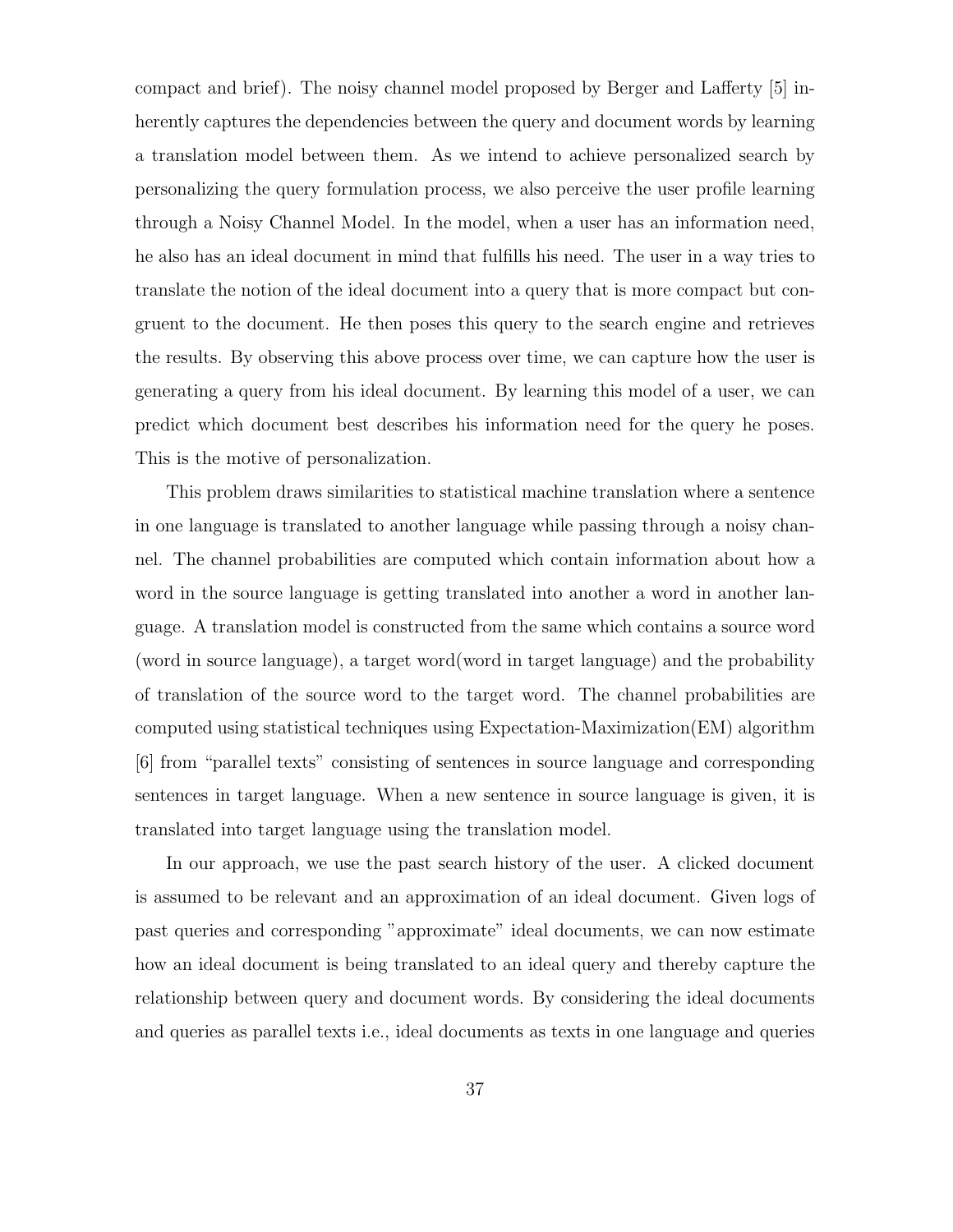as texts in another language, we compute a translation model using statistical machine translation algorithms. The translation model thus learned constitutes the user profile. In the Reranking phase, given a query, a bag of documents matching the given query are retrieved using a search engine (ex: Google). Top few documents from the retrieved documents are considered and a new score is computed. The new score measures how much the word translates into query word and its probability of occurrence in the document. The documents are then sorted in descending order of this score. The better the relationship between a query and document words, the higher the new score, the better the document and the better the document is supposed to be.

In the rest of the section, we describe the different steps in the approach in detail.

#### 4.4.1 Learning user profile

In this approach, a user profile consists of a statistical translation model. A translation model is a probabilistic model consisting of the triples, the source word, the target word and the probability of translation. Our user profiles consists of the following triples, a document word, a query word and the probability of the document word generating the query word.

Consider a user u, let  $\{Q_i, D_i\}, i = 1, 2, ..., N\}$  represent the past history of the user u. where  $Q_i$  is the query and  $D_i$  is the concatenation of all the relevant documents for the query  $Q_i$  and let  $D_i = \{w_1, w_2, ..., w_n\}$  be the words in it. The user profile learned from the past history of user consists of the following triples of the form  $(q, w_i, p(q|w_i))$  where q is a word in the query  $Q_i$  and  $w_i$  is a word in the document  $D_i$ .

Translation model is typically learned from parallel texts i.e., a set of translation pairs consisting of source and target language sentences. In learning the user profile, we first extract parallel texts from the past history of the user and then learn the translation model which is essentially the user profile. In the sub sections below, we describe the process in detail.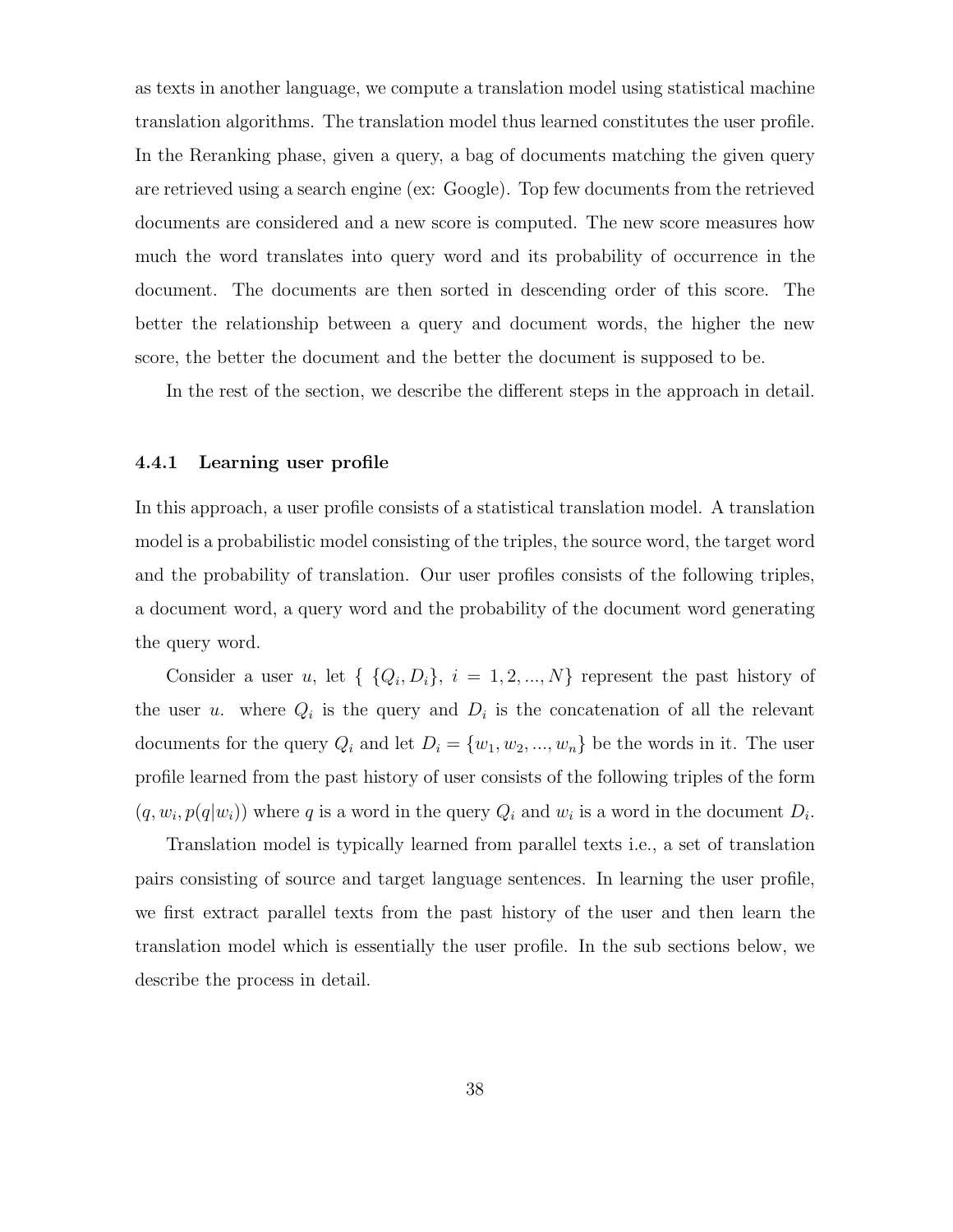### 4.4.1.1 Extracting Parallel Texts

By viewing documents as samples of a verbose language and the queries as samples of a concise language, we can treat each document-query pair as a translation pair, i.e. a pair of texts written in the verbose language and the concise language respectively. The extracted parallel texts consists of pairs of the form  $\{Q_i, D_{rel}\}\$  where  $D_{rel}$  is the concatenation of contexts extracted from all relevant document for the query  $Q_i$ .

We believe that short snippets extracted in the context of the query would be better candidates for  $D_{rel}$  than using the whole document. This is because there can be a lot of noisy terms which need not be right in the context of the query. We believe a short snippet usually N (we considered 15) words to the left and right of the query words, similar to a short snippet displayed by search engines can better capture the context of the query. In deed, we experimented with different context sizes for  $D_{rel}$ . The first is using the whole document i.e., considering the query and concatenation of content all the relevant documents as a pair in the parallel texts extracted. This is called  $D_{documents}$ . The second is using just a short text snippet from the document in the context of query instead of the whole document which is called  $D_{snippets}$ . Experiments are performed by learning user profile using  $D_{documents}$ and  $D_{snippets}$ . Details are described in the experiments section.

## 4.4.1.2 Learning Translation Model

A Translation model consists of the triples source word, target word and the probability of translation of source word to target word. According to standard statistical machine translation methods [6], it is learned from parallel texts consisting of source and target language sentences. by calculating relative co-occurence of query and document words using Expectation Maximization(EM) algorithm.

A translation model is learned by finding an optimal model M<sup>∗</sup> by maximizing the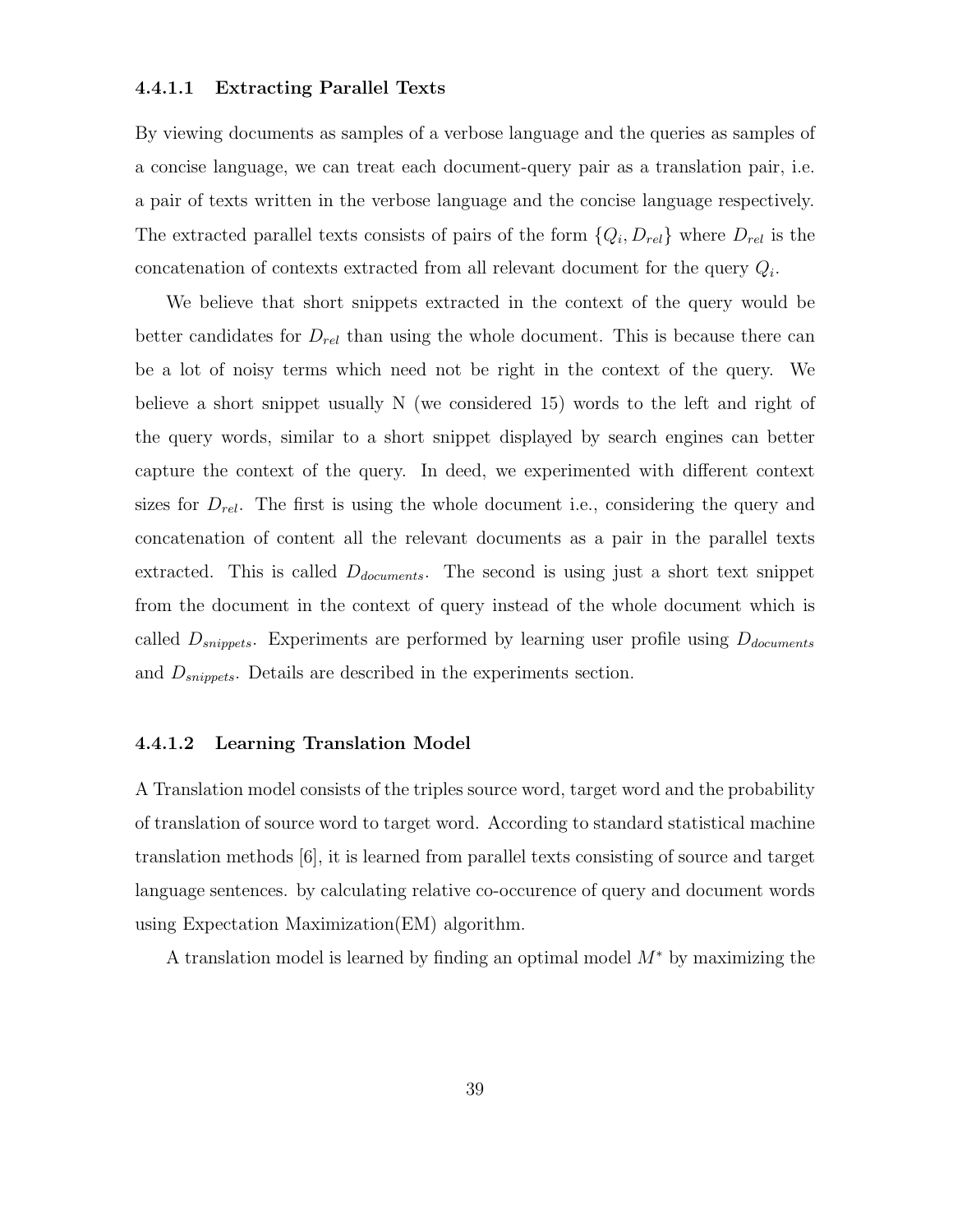| q           | W       | P(q w) | $\mathbf q$ | W        | P(q w) |
|-------------|---------|--------|-------------|----------|--------|
| green       | red     | 0.0074 | pokemon     | cheat    | 0.0117 |
| zone        | pokemon | 0.0343 | sappire     | gift     | 0.0008 |
| ticket      | capture | 0.0987 | deoxes      | pokemon  | 0.0019 |
| america     | gba     | 0.0014 | deoxes      | sapphire | 0.0096 |
| walkthrough | ticket  | 0.0335 | pokemon     | boy      | 0.0278 |
| leaf        | codes   | 0.0300 | game        | color    | 0.0034 |

Table 4.3: Noisy Channel based user profile

probability of generating queries from documents

$$
M^* = \arg\max_{M} \prod_{i=1}^{N} P(Q_i | D_i, M)
$$

To find the optimal word translation probabilities  $P(qw|dw, M*)$ , EM algorithm is used. The details of the algorithm can be found in the literature for statistical translation models, such as [6].

Consider a user u, let  $\{\{Q_i, D_i\}, i = 1, 2, ..., N\}$  be the parallel texts extracted as described in sub section 4.4.1.1 represent the past history of the user  $u$ . An optimal model is learned by training on the parallel texts using standard machine translation techniques. IBM Model1 [6] is a simplistic model which takes no account of the subtler aspects of language translation including the way word order tends to differ across languages. Similar to earlier work [5], we use IBM Model1 because we believe it is more suited for IR because the subtler aspects of language used for machine translation can be ignored for IR. GIZA++ [34], an open source tool which implements the IBM Models which we have used in our work for computing the translation probabilities. A sample user profile is as shown in Figure 4.3.

#### 4.4.2 Reranking

Reranking phase in our approach consists of first retrieving documents from a search engine matching the query and then re scoring the documents using the user profile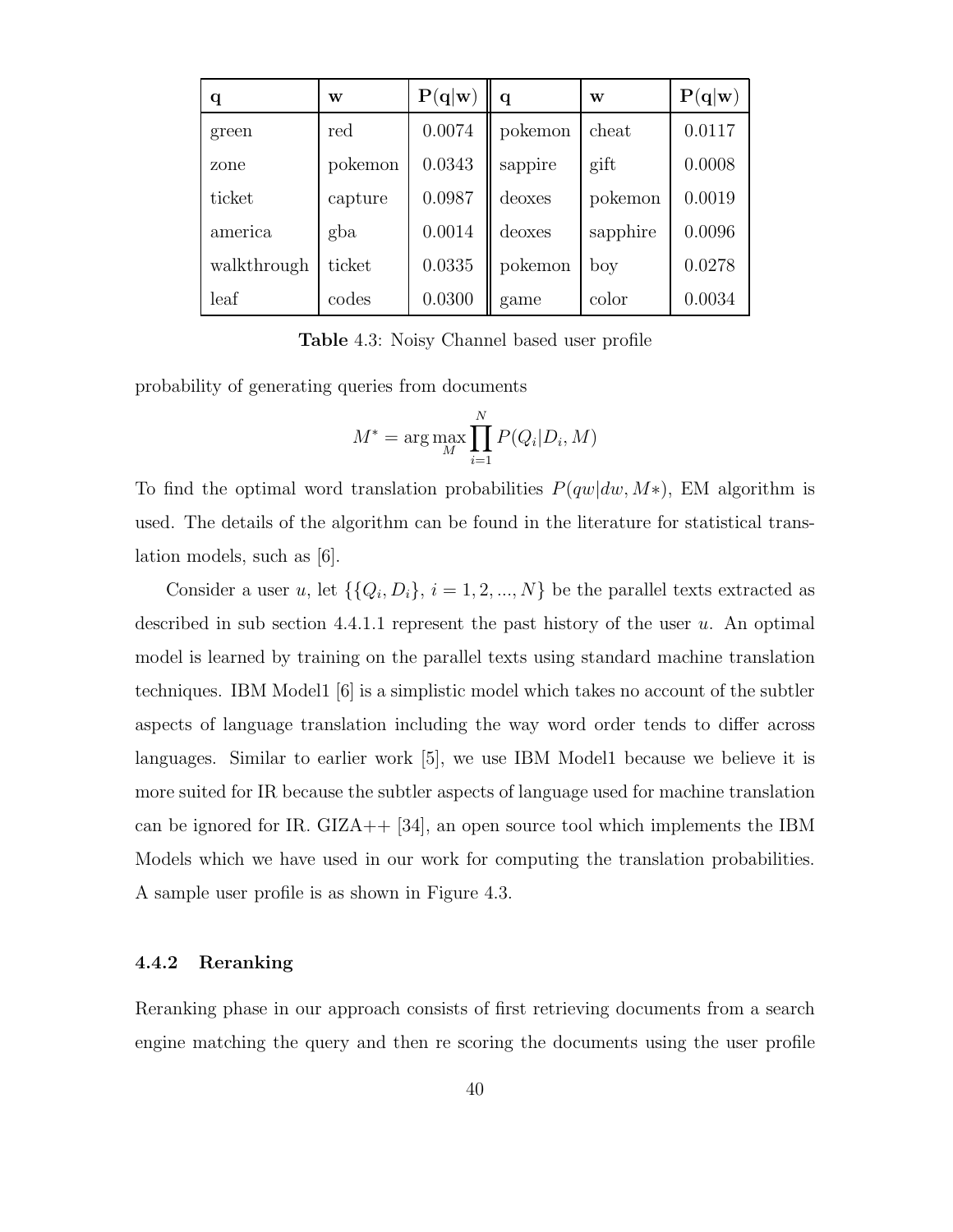which is described below. The documents are then arranged in descending order of this score.

Let  $\mathcal D$  be set of all the documents returned by the search engine. The rank of each document  $D$  returned for a query  $Q$  for user  $u$  is computed by calculating a new score using his user profile. It is based on how a word in the ideal document gets transformed while getting translated into a query word while passing through the noisy channel. This is obtained from the translation model trained or the user profile of the user. It is computed as shown in Equation 6.1.

$$
P(Q|D, u) = \prod_{q_i \in Q} \alpha P(q_i|GE) + (1 - \alpha) \sum_{w \in D} P(q_i|w, u) P(w|D)
$$
(4.5)

where  $P(q_i|GE)$  is the smoothed or general probability obtained from a large general corpus.  $P(q_i|w, u)$  is an entry in the translation model of the user. It represents the probability of generation of the query word  $q_i$  for a word w in the document.  $P(w|D)$ is the probability of the word w in the document and  $\alpha$  is a weighting parameter which lies between 0 and 1. In this way we capture the rich context in user profile by modeling the relationship between query words and document words in a translation model using statistical machine translation methods.

In the chapter, we described two approaches of how richer context can be captured and modeled using language modeling. The first one captures relationship between adjacent words and the second one captures the relationship between query and document words and models using noisy channel method.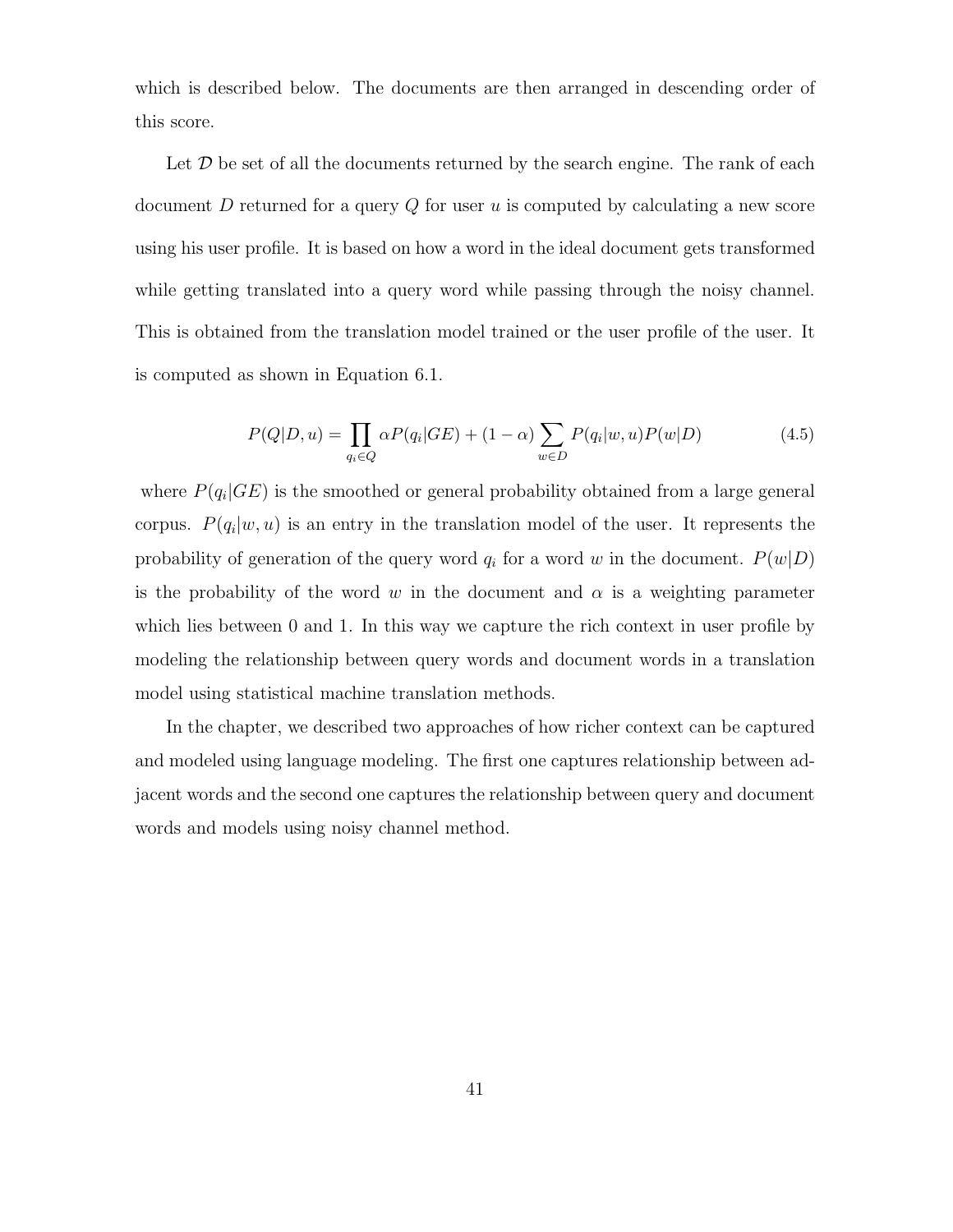# CHAPTER 5

# Personalized Search using User Relevance Feedback: Machine learning based approach

# 5.1 INTRODUCTION

Machine learning algorithms have received a wide attention recently to learn functions that can perform desired operations when trained on required amount of data. Personalized search is one such potential area which the use of machine learning can be made. Given the previous history of the user, can we learn a model representing the user ? This makes user profile learning a potential problem for use of machine learning.

However, most work on machine learning especially in information retrieval simplifies the task to a binary classification problem with the two classes relevant and nonrelevant. Such a simplification has several drawbacks. Firstly, because, often when a user gives relevance feedback, he only gives information of documents which he thinks are relevant to him. The user typically does not give information about the documents not relevant to him. For example, assuming all the documents not identified as relevant to be irrelevant leads to problems. Due to a strong majority of non-relevant documents, a learner will typically achieve the maximum predictive classification accuracy, if it always responds non-relevant, independent of where the relevant documents are ranked. Consider implicit relevant feedback - clickthrough data, it has been shown that the user always clicks documents which appear to be relevant in the top few results. In this case, the user has clicked those results because they might have appeared to be more relevant than the others seen by him in the top few. Hence, clickthrough data only contain partial information and it would be an over simplification to assume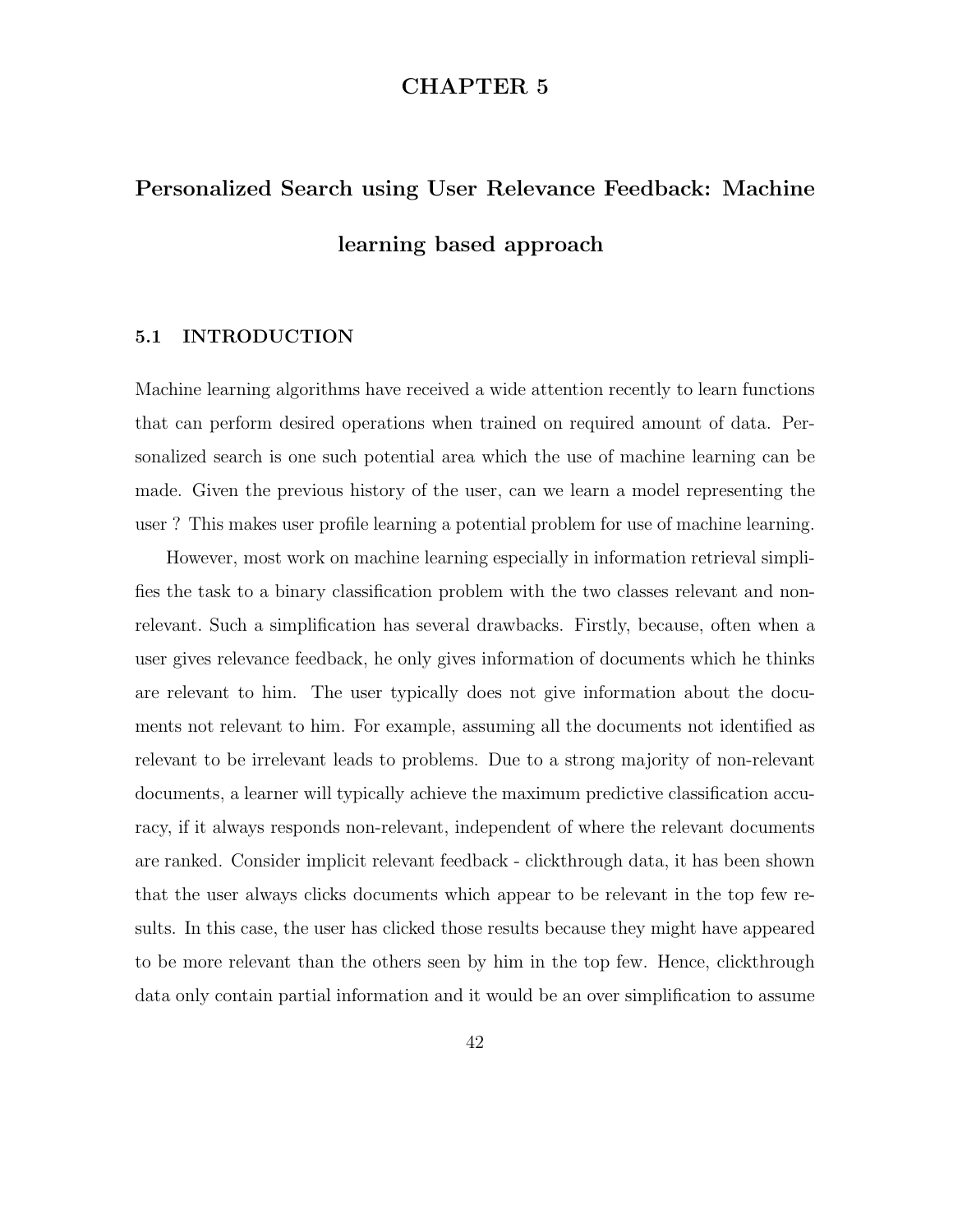a binary classification.

Joachims et al[22] has proposed a new machine learning algorithm Ranking SVM, a variation of the Support Vector Machine learning algorithm which can learn from the partial feedback data present in the clickthrough data of users.

In our approach, we make use of Ranking SVM for learning user profile from the past search history of the user. We experimented with several features and feature weights for training SVM.

In the next subsections, we give brief description about Ranking SVM followed by our approach for personalized search based on the same.

#### 5.2 BACKGROUND

Given an independently and identically distributed training sample  $S$  of size  $n$  containing queries  $q$  with their target rankings  $r^*$ 

$$
(q_1,r_1^*),(q_2,r_2^*),...,(q_n,r_n^*)\\
$$

The learner  $\mathcal L$  will select a ranking function f from a family of ranking functions  $F$ that maximizes the empirical  $\tau$ 

$$
\tau_S(f) = \frac{1}{n} \sum_{i=1}^n \tau(r_{f(q_i)}, r_i^*)
$$
\n(5.1)

on the training sample. Note that this setup is analogous classification by minimizing training error, just that the target is not a class label, but a binary ordering relation.

Is it possible to design an algorithm and a family of ranking functions  $F$  so that (a) finding the function  $f \in F$  maximizing Equation 5.1 is efficient, and (b) that this function generalizes well beyond the training data. Consider the class of linear ranking functions analogous to

$$
(d_i, d_j) \in f_{\overrightarrow{w}}(q) \Leftrightarrow \overrightarrow{w} \Phi(q, d_i) > \Phi(q, d_j)
$$
\n
$$
(5.2)
$$

where w is a weight vector that is adjusted by learning.  $\Phi(q, d)$  is a mapping onto features that describe the match between query  $q$  and document  $d$ . Such features are, for example, the number of words that query and document share etc.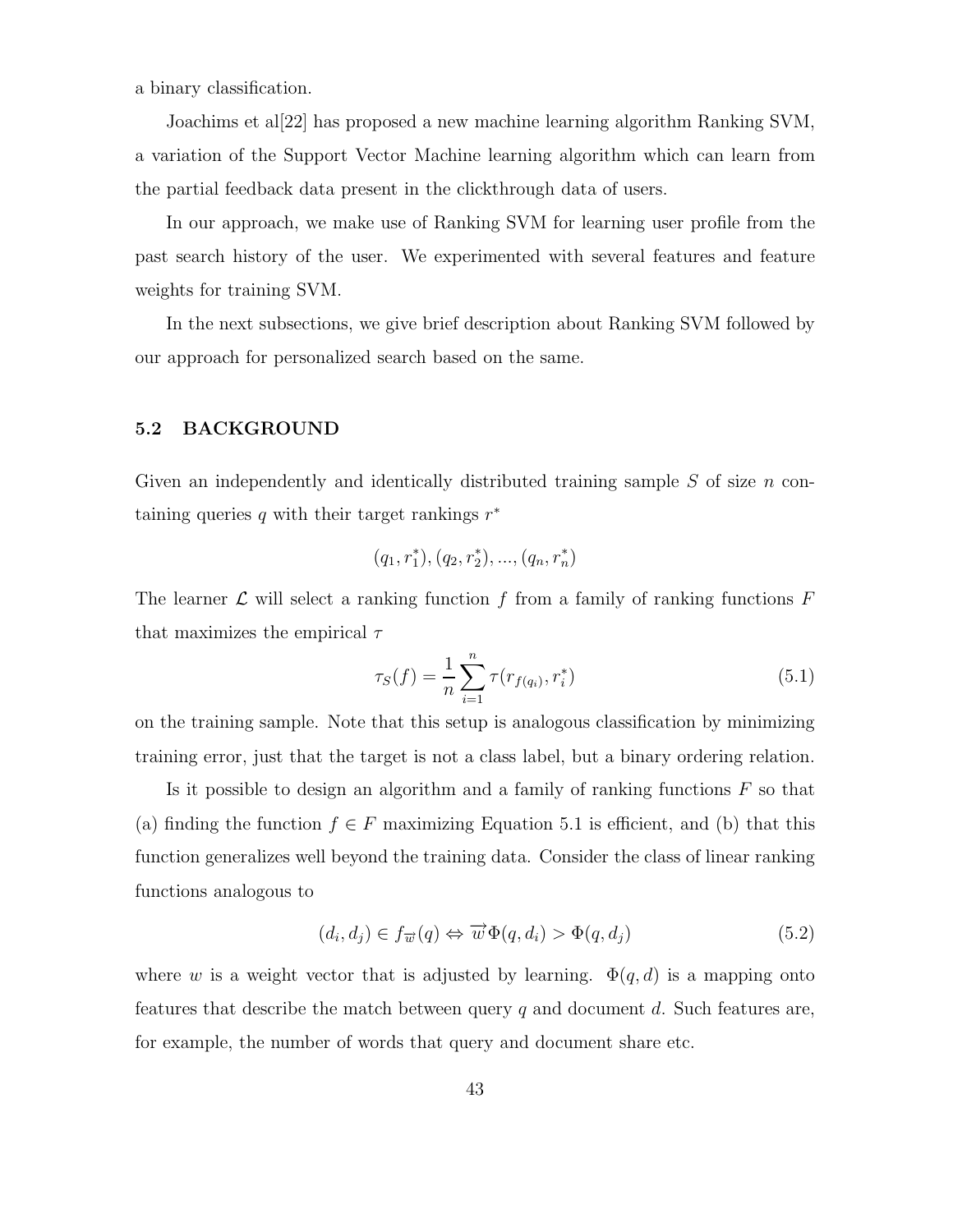For the class of linear ranking functions Equation(5.2), this is equivalent to finding the weight vector so that the maximum number of the following inequalities is fulfilled.

$$
\forall (d_i, d_j) \in r_1^* \quad : \quad \overrightarrow{w} \Phi(q_1, d_i) > \overrightarrow{w} \Phi(q_1, d_j)
$$

$$
\cdots
$$

$$
\forall (d_i, d_j) \in r_n^* \quad : \quad \overrightarrow{w} \Phi(q_n, d_i) > \overrightarrow{w} \Phi(q_n, d_j)
$$

Unfortunately, a direct generalization of the result shows that this problem is NP-hard. However, just like in classification SVM [10], it is possible to approximate the solution by introducing (non-negative) slack variables  $\xi_{i,j,k}$  and minimizing the upper bound  $\sum \xi_{i,j,k}$ . Adding SVM regularization for margin maximization to the objective leads to the following optimization problem, which is similar to the ordinal regression approach in [16]

OPTIMIZATION PROBLEM 1. (RANKING SVM)

minimize : 
$$
V(\overrightarrow{w}, \overrightarrow{\xi}) = \frac{1}{2} \overrightarrow{w} \cdot \overrightarrow{w} + C \sum \xi_{i,j,k}
$$
  
\nsubject to :  $\forall (d_i, d_j) \in r_1^* : \overrightarrow{w} \Phi(q_1, d_i) \ge \overrightarrow{w} \Phi(q_1, d_j) + 1 - \xi_{i,j,1}$   
\n...  
\n
$$
\forall (d_i, d_j) \in r_n^* : \overrightarrow{w} \Phi(q_n, d_i) > \overrightarrow{w} \Phi(q_n, d_j) + 1 - \xi_{i,j,n}
$$
  
\n
$$
\forall i \forall j \forall k : \xi_{i,j,k} \ge 0
$$

 $C$  is a parameter that allows trading-off margin size against training error. Geometrically, the margin  $\delta$  is the distance between the closest two projections within all target rankings. Optimization Problem 1 is convex and has no local optima. By rearranging the constraints in

$$
\forall (d_i, d_j) \in r_1^* : \overrightarrow{w} \Phi(q_1, d_i) \geq \overrightarrow{w} \Phi(q_1, d_j) + 1 - \xi_{i,j,1}
$$

we get

$$
\overrightarrow{w}(\Phi(q_1, d_i) - \Phi(q_1, d_j)) \ge 1 - \xi_{i,j,1}
$$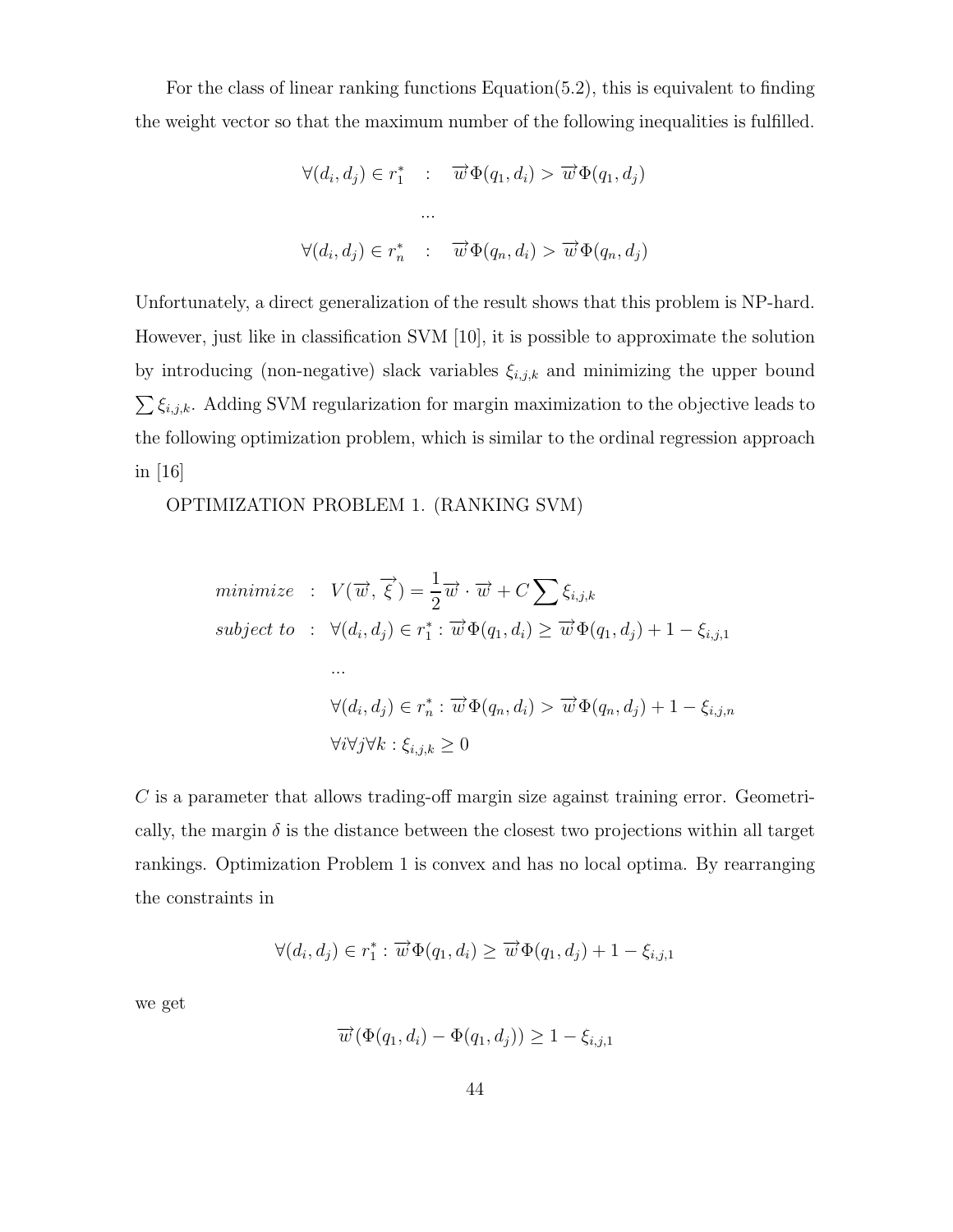it becomes apparent that the optimization problem is equivalent to that of a classification SVM on pairwise difference vectors  $\Phi(q_1, d_i) - \Phi(q_1, d_j)$ . Due to this similarity, it can be solved using decomposition algorithms similar to those used for SVM classification. In the following, an adaptation of the  $SVM<sup>light</sup>$  algorithm [14] is used for training  $<sup>1</sup>$ </sup>

It can be shown that the learned retrieval function  $f_{\overrightarrow{w}}$  can always be represented as a linear combination of the feature vectors

$$
(d_i, d_j) \in f^*_{\vec{(w)}}(q)
$$
  
\n
$$
\Leftrightarrow \vec{(w)}^* \Phi(q, d_i) > \vec{(w)}^* \Phi(q, d_j)
$$
  
\n
$$
\Leftrightarrow \sum \alpha_{k,l}^* \Phi(q_k, d_l) \Phi(q, d_i) > \sum \alpha_{k,l}^* \Phi(q_k, d_l) \Phi(q, d_j)
$$

where  $\alpha_{k,l}^*$  and  $\Phi(q, d_i)$  are chosen such that they are to be greater than zero. This makes it possible to use Kernels and extend the Ranking SVM algorithm to non-linear retrieval functions. The  $\alpha_{k,l}^*$  can be derived from the values of the dual variables at the solution. Most commonly,  $f_{\overrightarrow{w}}$  will be used for ranking the set of documents according to a new query  $q$ . In this case it is sufficient to sort the documents by their value of

$$
rsv(q, d_i) = \overrightarrow{w} \Phi(q, d_i) = \sum \alpha_{k,l}^* \Phi(q_k, d_l) \Phi(q_k, d_j)
$$
\n(5.3)

If Kernels are not used, this property makes the application of the learned retrieval function very efficient. Fast algorithms exists for computing rankings based on linear functions by means of inverted indices

If clickthrough logs are the source of training data, the full target ranking  $r^*$  for a query q is not observable. A subset of  $r^*$  can be available in the clickthrough data. It has been shown that ranking SVM can learn in this case of partial data. The details can be found in [22].

<sup>1</sup>Available at http://svmlight.joachims.org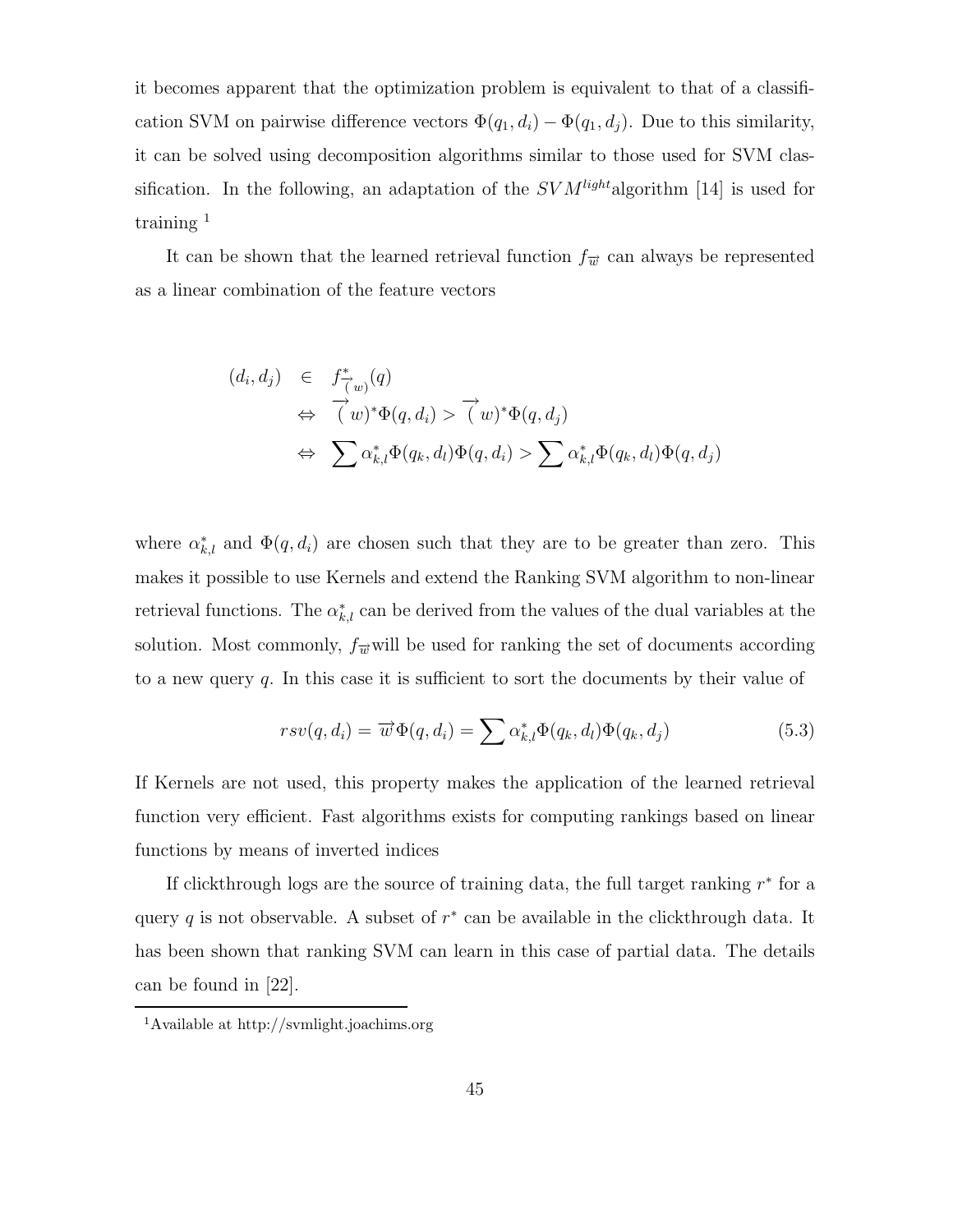## 5.3 PERSONALIZATION USING RANKING SVM

We propose an approach for personalized search in this framework. We learn the user model by learning a model using Ranking SVM from the clickthrough history of the user. The input to the Ranking SVM is pairs of preference constraints inferred from the clickthrough history. Preference constraints are the constraints specified for training the SVM model. For each query, with at least 1 clicked document, a few preference constraints are constructed. It is believed that clicked documents are more preferred than unclicked documents because the users only might have clicked documents because they thought it might be relevant. However, an unclicked document were not clicked because the user did not consider relevant in comparison to a clicked documents. Preference constraints are constructed for each pair of clicked and unclicked document for a given query specifying that a clicked document is more preferred than an unclicked document. We used SVM<sup>light2</sup> for training.

It is believed that the learned model depends on the choice of features and feature weights. We considered all the words in snippets as features (short snippet of the documents similar to what is display typically by search engines consisting of a few words around the query words in the document). We experimented with different features and feature weights for training the SVM model. The first is the bag of words where each feature is either present or absent given a value 1 to features present and 0 to the ones not present. But, sometimes this cannot capture the rich information contained in the repetition of words. We experimented by considering the frequency of the times each feature occurred. We also experimented with normalized frequency of the words. After training, we obtain a model consisting of the  $\alpha$  values and the support vectors. We compute the weight vector from the same (We only consider linear kernel).

The approach has two phases. The first phase is learning user profile. The second <sup>2</sup>A free machine learning software for research purposes used widely in the machine learning literature for training SVM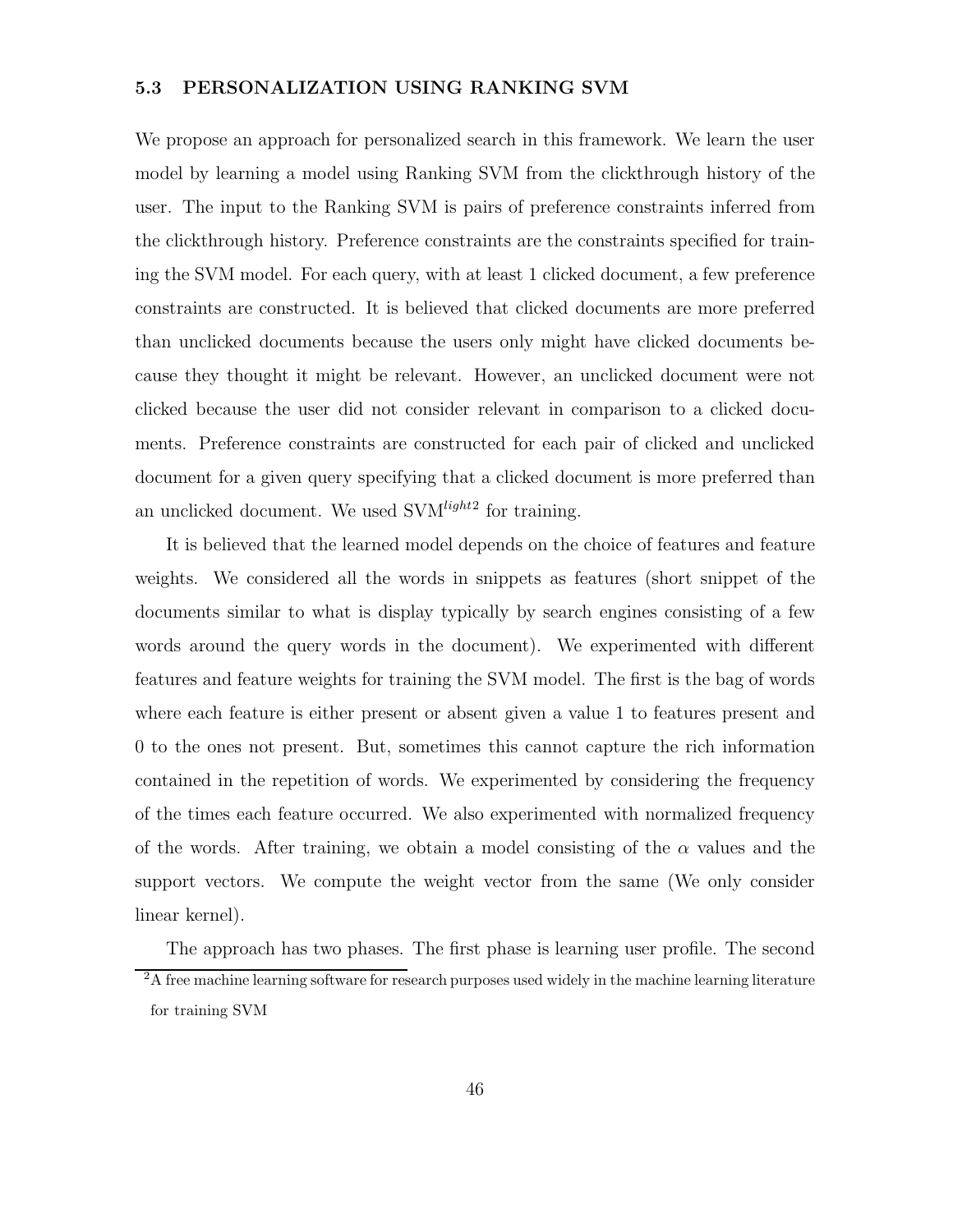phase is called Reranking. They are described in detail in rest of the section.

#### 5.3.1 Learning user profile

Learning user profile involves training an SVM model. It involves the following steps. 1) Extracting features 2) Computing Feature weights 3) Training SVM. We describe each of the steps in detail in the rest of the sub section.

#### 5.3.1.1 Extracting Features

We experimented with two types of features - unigram and bigram. Unigrams correspond to a single word in a text. Bigram corresponds to two adjacent words in a text. For example, given a text like "this is a piece of text" The unigrams are {this, is, a, piece, of , text} and bigrams are {this is, is a, a piece, piece of, of text}. Removing stop words (i.e., words like is, a,of etc which occur very often in a text and most of the times do not carry much information) we get the unigrams {this,piece,text} and bigrams {this piece, piece text}.

We first collect the feedback provided by the user for all the queries and compute a concatenation of the feedback. Let  $H_u$  represent the search history of the user u. H consists of  $\{(q_1, d_1), (q_1, d_2), (q_2, d_3), \ldots (q_i, d_j), \ldots (q_n, d_m)\}\$  where  $q_1$  is the past query posed by the user and  $d_1$  is the text of the relevance feedback given by the user. We compute a concatenation of all the past relevance feedback from the user called  $rf_{all}$ .

We now extract from  $rf_{all}$  all the unigrams or bigrams when unigrams are used as features or bigrams as features respectively.

#### 5.3.1.2 Computing Feature Weights

Consider unigrams as features. We experimented with three types of feature weighting strategies namely boolean, term frequency and normalized term frequency.

For *Boolean* weighting, for each clicked document  $d_i$  for each unique unigram we assign a weight of 1 if it occurs in  $d_i$  and 0 otherwise. For Term Frequency weighting,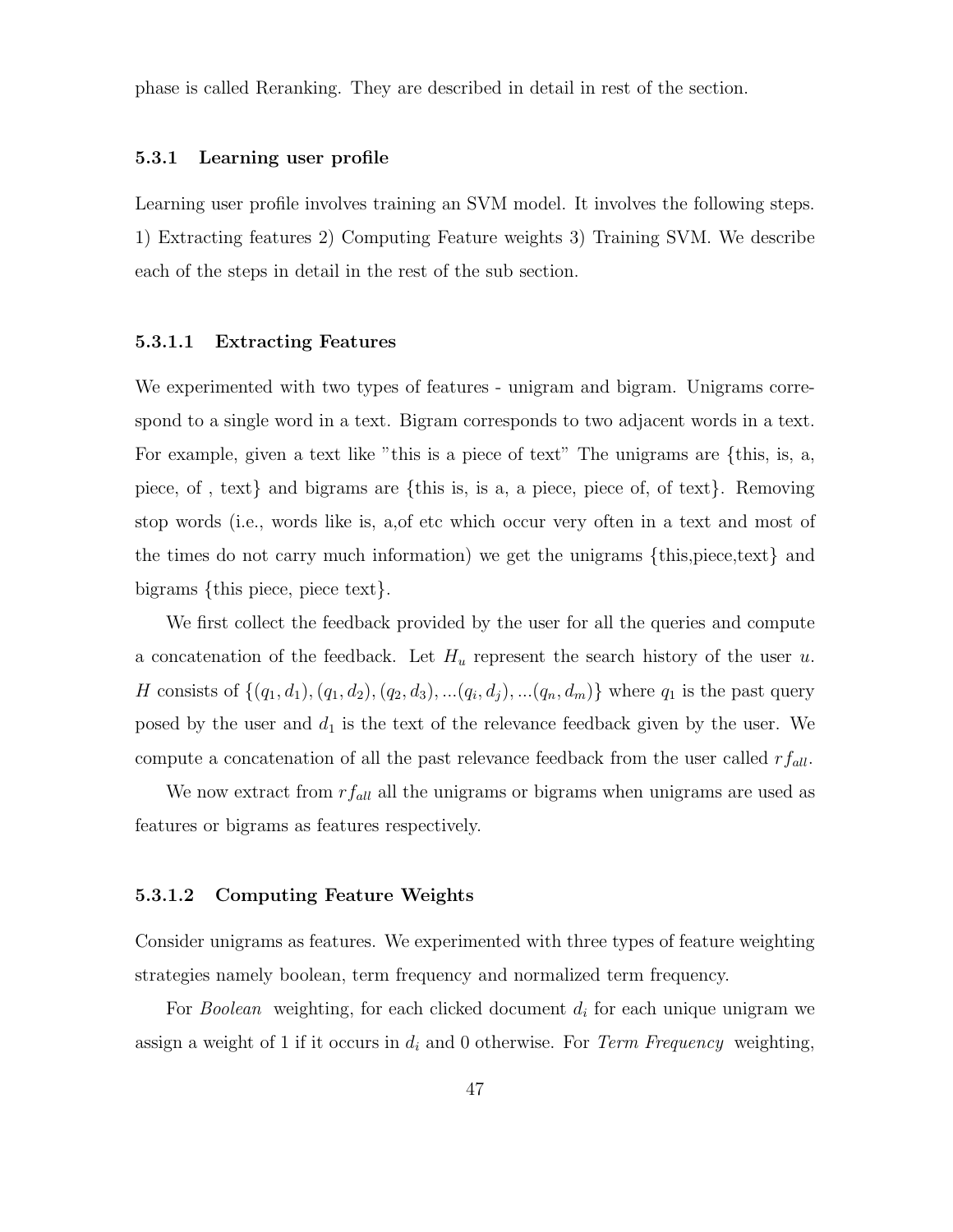for each clicked document  $d_i$  for each unique unigram, we assign a weight of the number of times the word occurs in  $d_i$ . Let w be a word in  $d_i$  and  $tf_w$  be the number of times it occurs in  $d_i$ , then weight of w is  $tf_w$ . For Normalized Term Frequency weighting, for each clicked document  $d_i$  for each unique unigram, the weight assigned is as follows. Let w be a word in  $d_i$  and  $tf_w$  be the number of times it occurs in  $d_i$ , then weight of w is  $\frac{tf_{w,D}}{|D||Q|}$ . Similarly we do it for bigrams.

#### 5.3.1.3 Training SVM

We used  $SVM<sup>light</sup>$  for training. It requires each feature to be represented with a unique numerical identifier. Therefore, we assign a unique numerical identifier for each unique feature. Each document now is represented as vector of features extracted from it and feature weights are calculated as described above. Sample features and weights are shown in Table 5.1. Each line in the training data is as follows. "70 qid:0 1308:1 2618:1 2657:1 2831:1 5783:1". The number 70 is called the target value which typically specifies the class to which the training example belongs to. In the ranking SVM, the target value is used to generate pairwise preference constraints. A preference constraint is included for all pairs of examples in the training file, for which the target value differs. The special feature "qid" can be used to restrict the generation of constraints. For example, given the training file

$$
d_1 \rightarrow 3 \text{ qid} : 11 : 0.532 : 0.12
$$
\n
$$
d_2 \rightarrow 2 \text{ qid} : 11 : 0.132 : 0.1
$$
\n
$$
d_3 \rightarrow 7 \text{ qid} : 21 : 0.872 : 0.12
$$

a preference constraint is included only for the first and the second example (i.e., the first should be ranked higher than the second), but not with the third example, since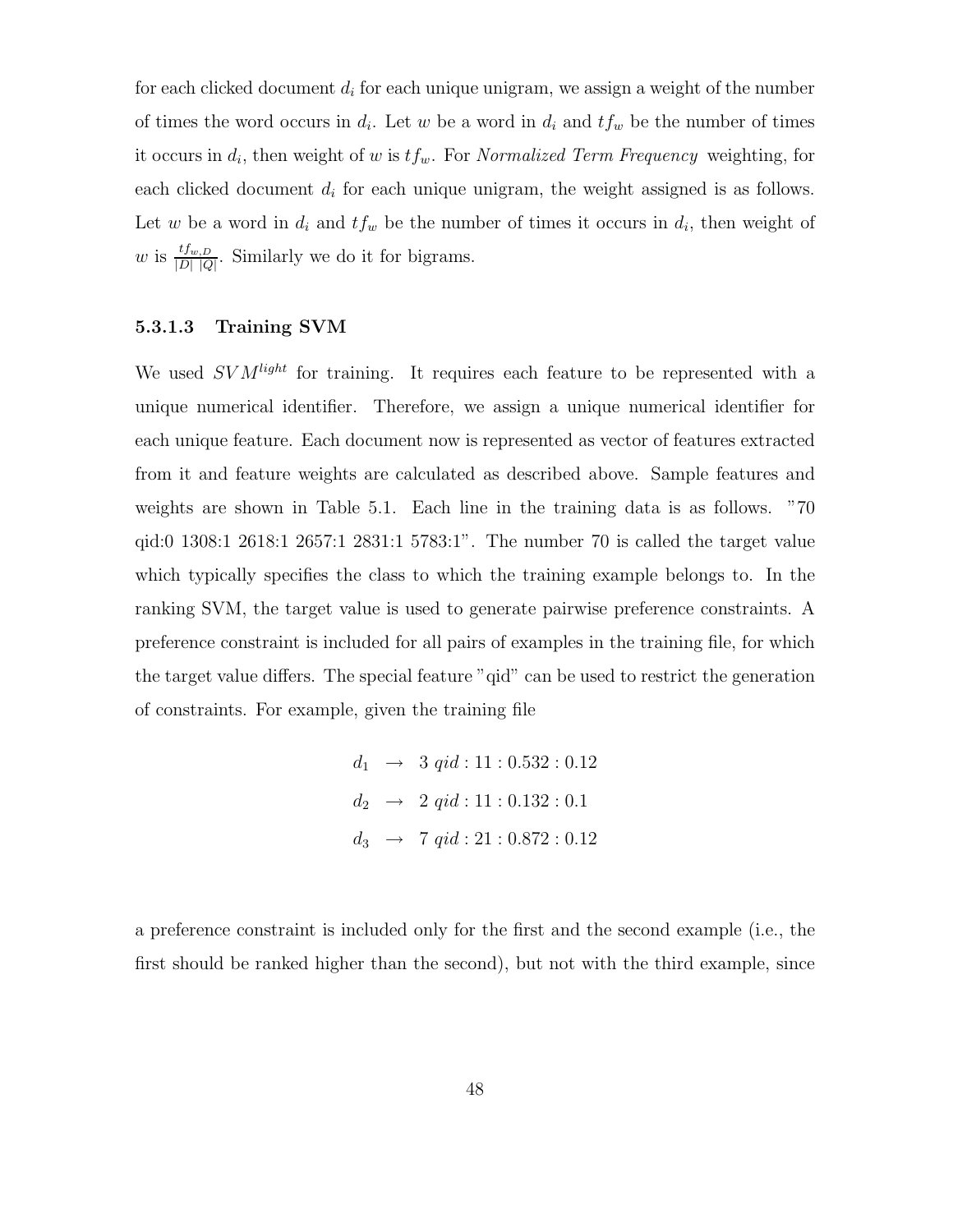| Boolean        |                |       |                                                         |
|----------------|----------------|-------|---------------------------------------------------------|
|                | 70             | qid:0 | 1308:1 2618:1 2657:1 2831:1 5783:1                      |
|                | 69             | qid:0 | 1308:1 2618:1 2657:1 2831:1 5783:1                      |
|                | 68             | qid:0 | 1308:1 2618:1 2657:1 2831:1 5783:1                      |
|                | $\overline{0}$ | qid:0 | 2618:1 2657:1 2831:1 5783:1                             |
|                | $\theta$       | qid:0 | 1308:1 2618:1 2657:1 2831:1 5783:1                      |
| Term Freq      |                |       |                                                         |
|                | 70             | qid:0 | 1308:4 2618:5 2657:5 2831:2 5783:1                      |
|                | 69             | qid:0 | 1308:1 2618:2 2657:3 2831:1 5783:4                      |
|                | 68             | qid:0 | 1308:2 2618:2 2657:2 2831:1 5783:2                      |
|                | $\overline{0}$ | qid:0 | 2618:4 2657:4 2831:1 5783:2                             |
|                | $\theta$       | qid:0 | 1308:2 2618:2 2657:2 2831:4 5783:1                      |
| Norm Term Freq |                |       |                                                         |
|                | 70             | qid:0 | 1308:0.053 2618:0.066 2657:0.066 2831:0.0266 5783:0.013 |
|                | 69             | qid:0 | 1308:0.009 2618:0.018 2657:0.027 2831:0.009 5783:0.036  |
|                | 68             | qid:0 | 1308:0.028 2618:0.028 2657:0.028 2831:0.014 5783:0.028  |
|                | $\overline{0}$ | qid:0 | 2618:0.042 2657:0.042 2831:0.010 5783:0.021             |
|                | $\overline{0}$ | qid:0 | 1308:0.016 2618:0.016 2657:0.016 2831:0.033 5783:0.008  |

Table 5.1: Sample: Different Features weights for unigrams

it has a different "qid". These preference constraints can be written as

 $\forall (d_1, d_2) \in r_1^* \; : \; \overrightarrow{w} \Phi(q_1, d_1) > \overrightarrow{w} \Phi(q_1, d_2)$ 

These preference constraints are then used to learn an SVM model. A sample weight vector learned is as shown in Table 5.2. This weight vector corresponds to the user profile of the user. Reranking is done using the user profile of the user and is described in the next sub section.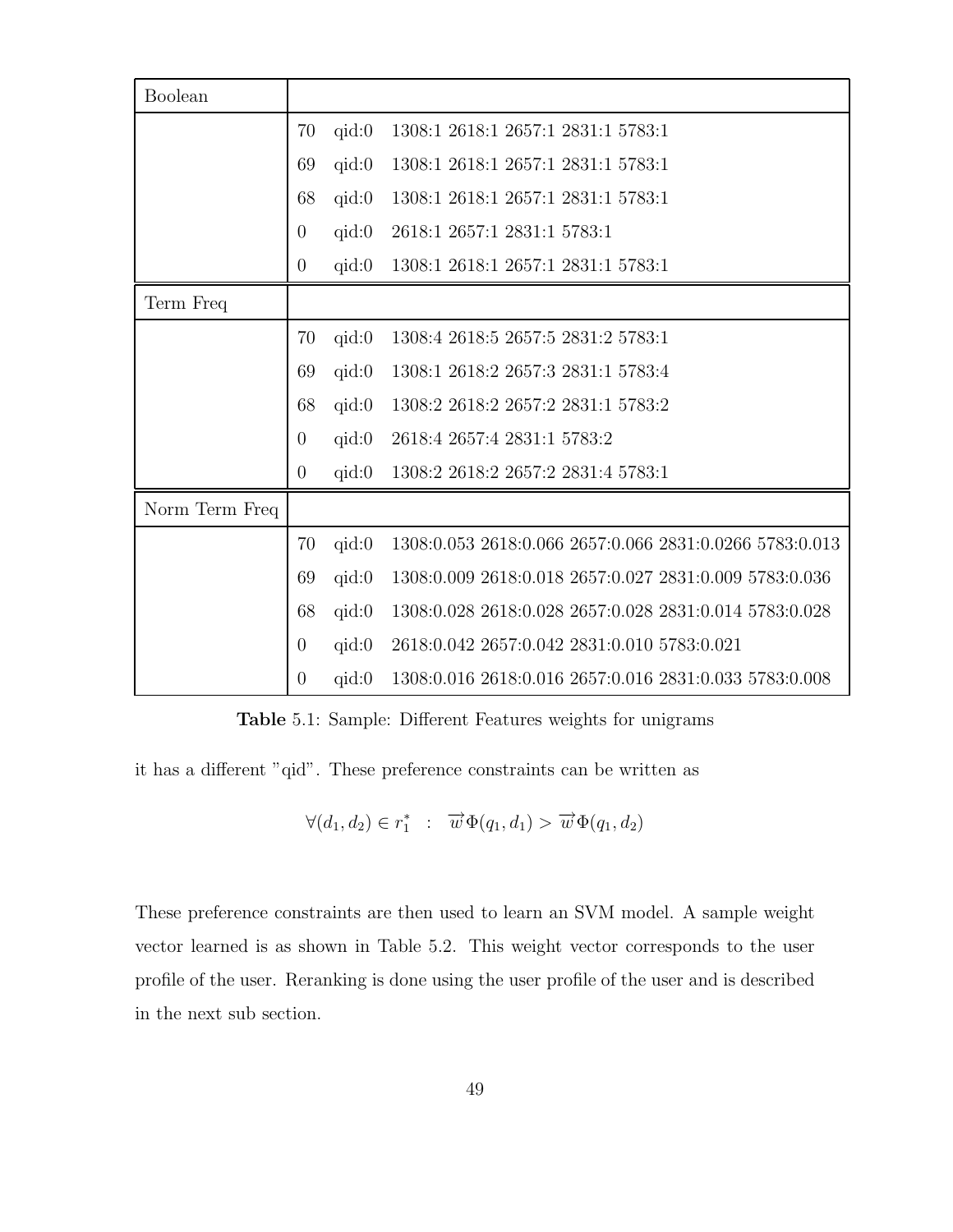| <b>Boolean</b> |                                                                  |
|----------------|------------------------------------------------------------------|
|                | 251:0.059 286:0.019 658:-2.220 1308:0.299 2488:-0.5 2618:-6.66   |
|                | 2657:0.299 2831:-6.661 2907:0.08 3065:-0.5 3095:-0.6 3147:0.94   |
|                | 3174:0.1 4170:0.099 5219:-0.5 5319:0 5429:-0.3                   |
|                | 5783:-1.054 6411:-8.32 e-17                                      |
| Term Freq      |                                                                  |
|                | 251:0.310 7 286:-4.440 658:-0.199 1308:0.515 2488:-0.394         |
|                | 2618:-0.118 2657:0.134 2831:-0.460 2907:0.089 3065:-0.426        |
|                | 3095:-0.356 3147:0.379 3174:0.287 5219:0.105 5319:5.55e-17       |
|                | 5429:-0.3 5783:-1.637e-15 6411:-0.013                            |
| Norm Term Freq |                                                                  |
|                | 251:0.009 286:0.001 658:-0.003 1308:0.025 2488:-0.044 2618:0.018 |
|                | 2657:0.010 2831:-0.004 2907:0.010 3065:-0.006 3095:0.012         |
|                | 3147:0.021 3174:0.031 4170:0.003 5219:-0.036 5319:0.0002         |
|                | 5429:-0.001 5783:0.019 6411:-0.003                               |

Table 5.2: Sample: User Profile for different weighting strategies for unigrams

#### 5.3.2 Reranking

Reranking phase in our approach consists of first retrieving documents from a search engine matching the query and then re scoring the documents using the user profile which is described below. The documents are then arranged in descending order of this score.

Let  $\mathcal D$  be set of all the documents returned by the search engine. The rank of each document  $d_i$  returned for a query  $q$  for user  $u$  is computed using his user profile as shown in Equation 5.4.  $\Phi(q, d_i)$  measures the similarity between the query q and the document  $d_i$ . Features are extracted and corresponding weights are computed as described in sub section (5.3.1). Let  $w_u$  be the user profile of the user u. Then, score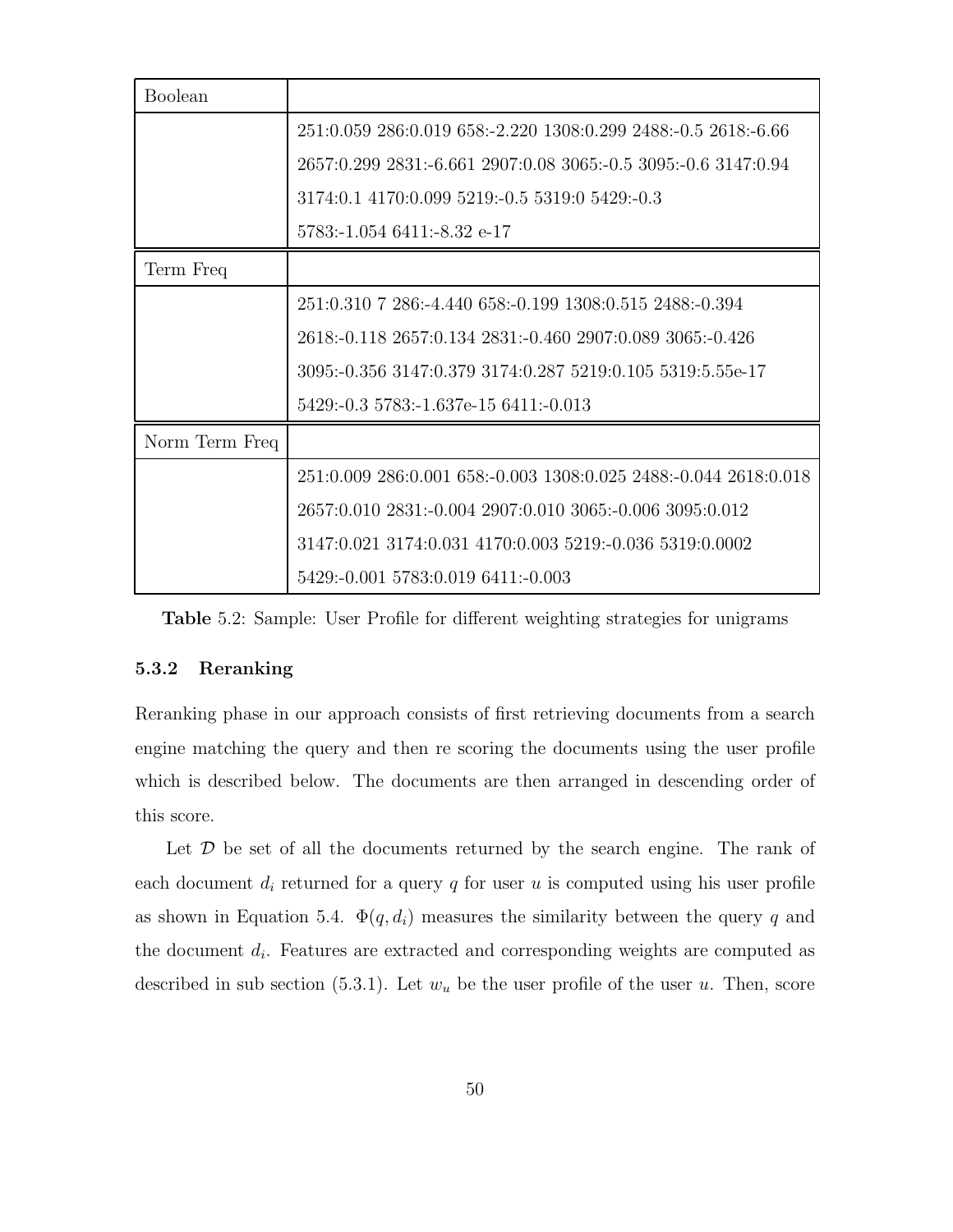of a document  $d_i$  using the user profile of user u is computed as

$$
rsv(q, d_i, u) = \overrightarrow{w_u} \Phi(q, d_i) = \sum \alpha_{k,l,u}^* \Phi(q_k, d_l) \Phi(q_k, d_j)
$$
\n(5.4)

This essentially computes the product of weight of a term in query, document and the user profile. The higher this score of a document, the better there is match between the learned weight vector (i.e., the user profile) and the document, the better is the document. The documents are then sorted in descending order of this score.

In this chapter, we described an approach for learning user profile using Ranking SVM, a machine learning algorithm. Partial feedback available from the past clickthroughs of the user is used to learn an SVM model which constitutes the user profile. It consists of a weight vector with features and their corresponding weights. This weight vector is then used to rerank the documents. This approach shows a promising and interesting direction for effective user profile learning using machine learning methods.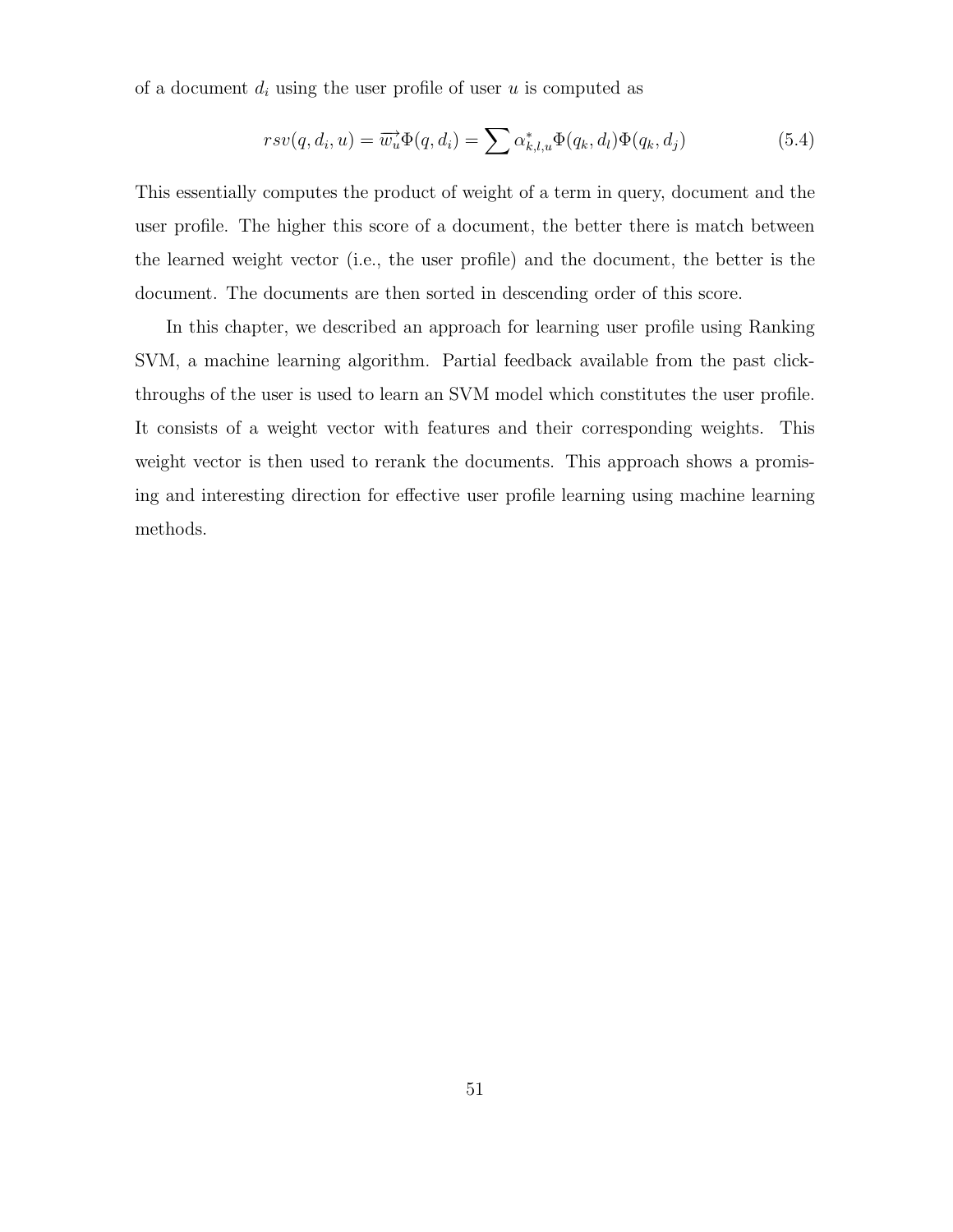# CHAPTER 6

# Personalized Search without User Relevance Feedback: Simple Language Modeling based Method

# 6.1 INTRODUCTION

Relevance feedback has received wide attention recently, as a means to capture the search context to improve search accuracy. Feedback is explicitly collected from user by asking him, to mark the documents relevant to them which is called explicit relevance feedback [39]. Unfortunately, in real world applications, users are usually reluctant to make the extra effort to provide relevant examples for feedback [23]. Implicit relevance feedback methods have been proposed that try to infer user's relevance feedback by observing the user's interactions with the retrieval systems like, dwelling time on a page, amount of scrolling on a page, clicks etc [9]. These approaches do not require any extra user effort [23]. One method of acquiring large volumes of such implicit data is by aggregating the "clickthrough data" or "query log" of a real world search engine which has been used to improve ranking of search engines to improve retrieval accuracy  $[22]$ ,  $[56]$  etc.

While implicit and explicit feedback have seen quite interesting results, both need feedback from the user either explicitly and implicitly. Due to this and many other reasons, there are not many publicly available data sets of the kind. Another major problem with either explicit or implicit feedback data when operating on the web search domain is as follows. Web data is extremely dynamic - millions of pages are created and deleted every day, and the content of existing pages changes quite frequently. Consequently, snapshots of the Web taken several weeks apart may give rise to very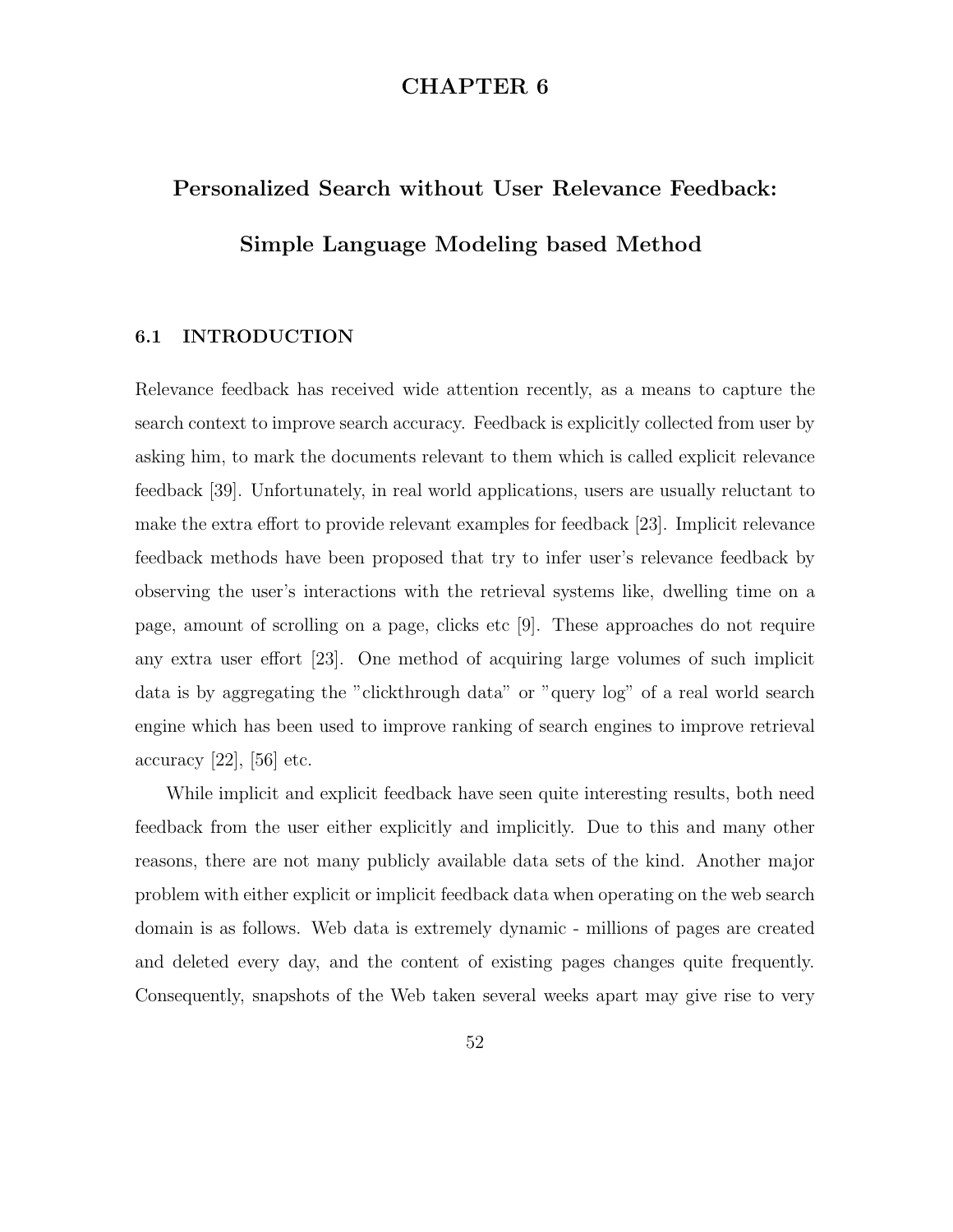different indices. Thus, the feedback data may rapidly become stale, with new pages replacing old ones as the most appropriate online resources for queries. In other cases, even though the "old" expected results remain good resources, search engines will not retrieve them in response to queries . Instead, the engines will return near-duplicate pages, that have equivalent content but different URLs.

To the best of our knowledge, previous work on personalized search has assumed and focused on modeling the user from the relevance feedback provided by him either explicitly or implicitly. Although interesting results have been seen, it is not without problems. We believe that the queries posed by the user convey the user context information though in a concise way. To our knowledge, this resource has not been well exploited so far. We show how the past queries posed by the user can be effectively used to personalized search [41].

## 6.2 APPROACH

We first learn a user profile from the past queries of the user and then re rank the results using the user profile.

#### 6.2.1 Learning user profile

A user profile is a probabilistic distribution over words. It consists of words(unigrams) and their respective probabilities. We first collect all the queries posed by the user and form a concatenation of all the queries. Then, we count the number of times each word occurs in the same. Let  $Q_{past}$  be the set of all the past queries posed by the user and  $q_{concat}$  be the concatenation of all the queries. The user profile consists of  $\{(w_1, P_{w_1}), (w_2, P_{w_2}), ..., (w_n, P_{w_n})\}\$  where

$$
P_{w_i} = \frac{c(w_i, q_{concat})}{\sum_{w_i \in q_{concat}} c(w_i, q_{concat})}
$$

where  $c(w_i, q_{concat})$  is the frequency of the word  $w_i$  in  $q_{concat}$ . A sample user profile is shown in Figure 6.1.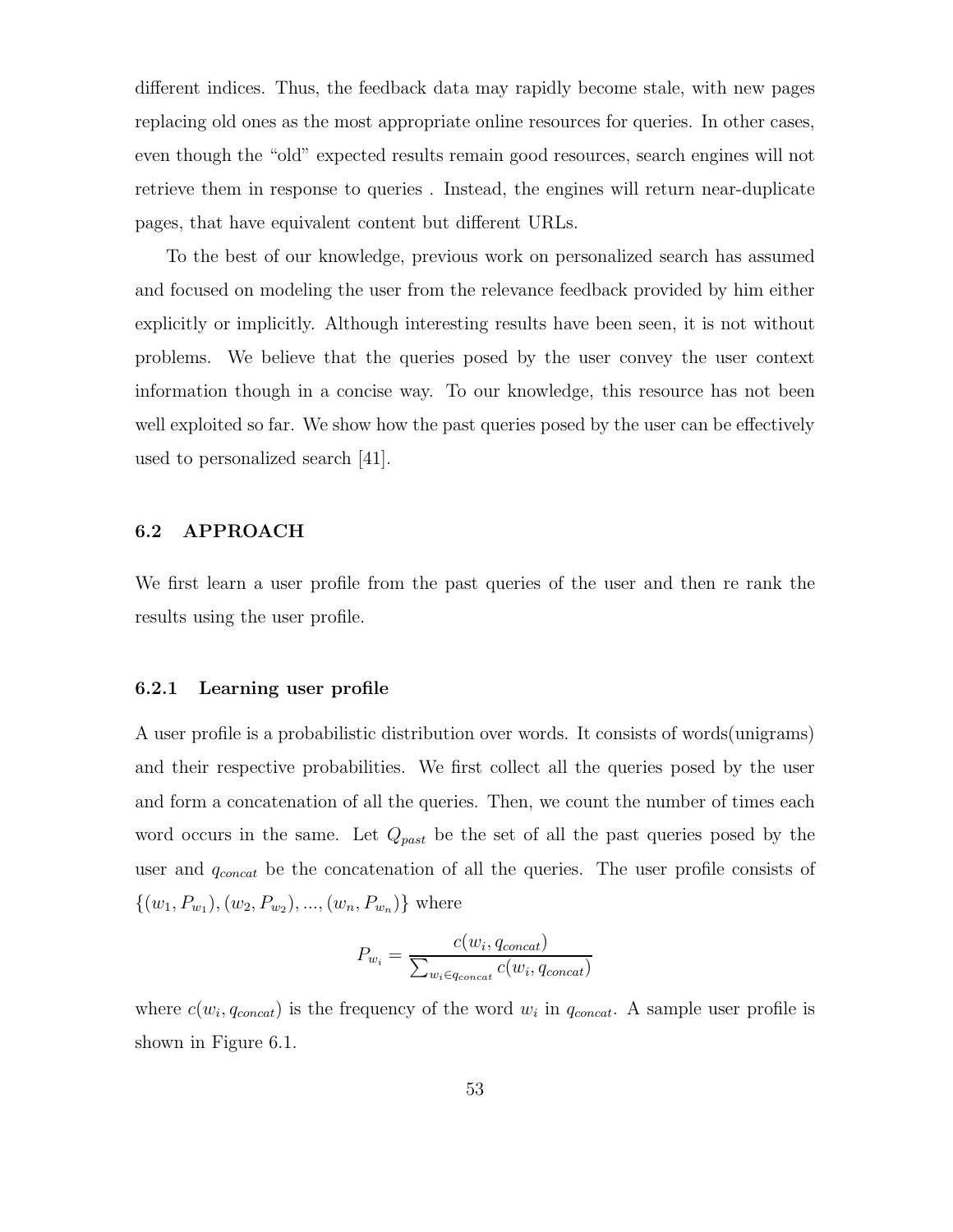| w       | P(w)   | $\overline{w}$ | P(w)   |
|---------|--------|----------------|--------|
| mystery | 0.0219 | sapphire       | 0.0106 |
| silver  | 0.0105 | green          | 0.05   |
| cave    | 0.0099 | ruby           | 0.0098 |
| pokemon | 0.0973 | gift           | 0.0232 |
| zone    | 0.0076 | safari         | 0.0075 |
| crystal | 0.0074 | ticket         | 0.0074 |
| leaf    | 0.0357 | cheats         | 0.0405 |
| games   | 0.0064 | deoxes         | 0.0064 |

Table 6.1: Sample query based user profile

#### 6.2.2 Reranking

Reranking phase in our approach consists of first retrieving documents from a search engine matching the query and then re scoring the documents using the user profile which is described below. The documents are then arranged in descending order of this score.

Let  $D$  be set of all the documents returned by the search engine. The rank of each document  $D$  returned for a query  $Q$  for user  $u$  is computing using his user profile as shown in

$$
P(Q|D, u) = \prod_{q_i \in Q} \alpha P(q_i|UP) + (1-\alpha)P(q_i|D) \tag{6.1}
$$

where  $P(q_i|UP)$  is the probability of the word from the user profile and  $P(q_i|D)$  is the probability of the word in the document.

In this approach, we investigate to see what information do the queries carry and if a log of just the past queries can serve as a source to learn a user model. The results from this research can be extremely useful and provides an interesting research direction for personalized search because obtaining just the queries is comparatively easy than relevance feedback. The queries can then be used directly for personalization or in combination with available relevance feedback.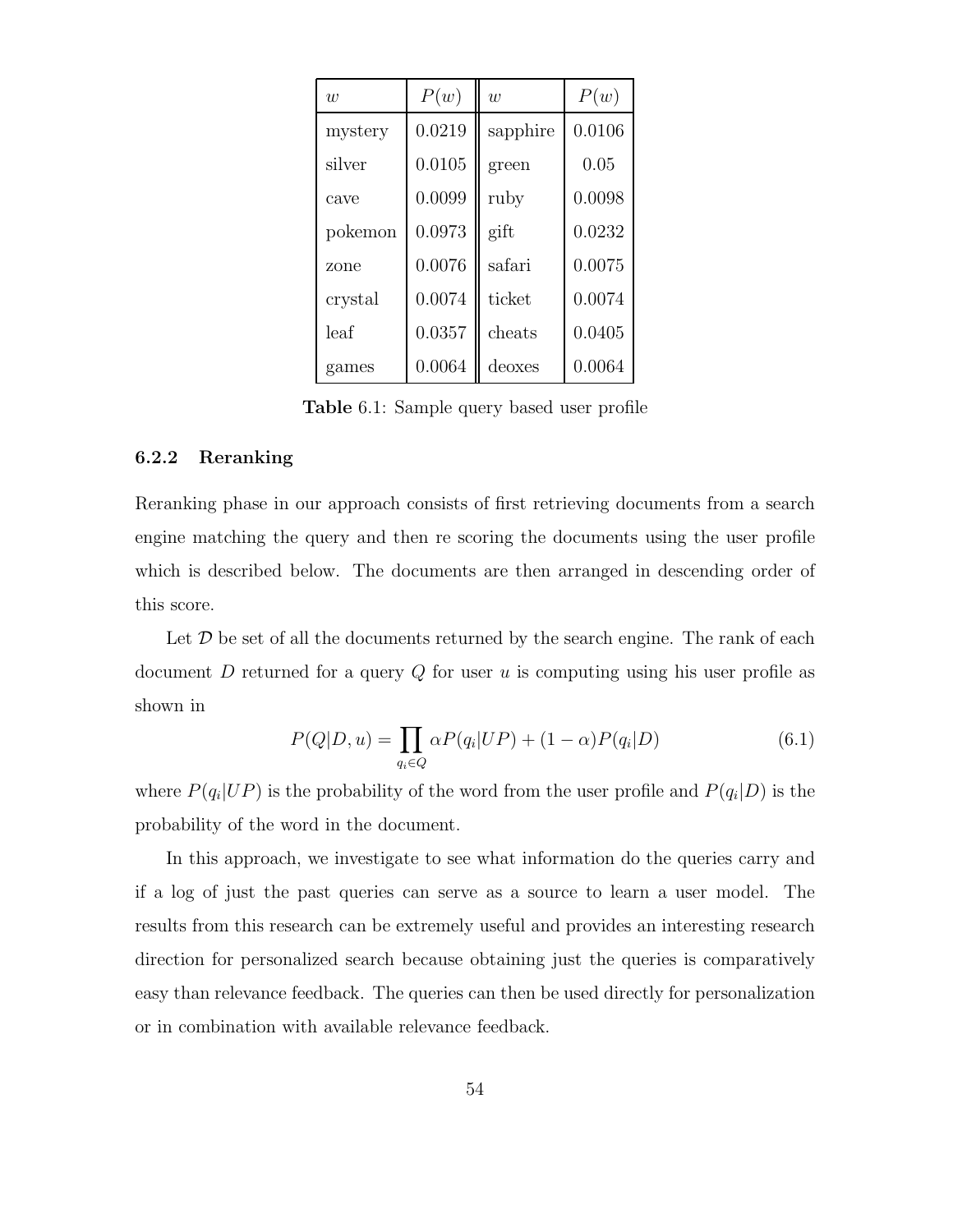# CHAPTER 7

# Experimental Evaluation

In this section we describe the experiments performed on our proposed approaches. We first describe the problems in evaluating personalized web search algorithms in general followed by the description of the data used in our experiments and the experimental set up and the metrics used. We then describe the experiments and results of each of our approaches in detail.

## 7.1 PROBLEMS

To the best of our knowledge, there is no standard publicly available test collections for evaluation of personalized search algorithms. The creation of sharable test collections facilitates discovery and allows for more rapid progress since building a good test collection is such a difficult, laborious, and time-consuming task. Standard test collections also allow for multiple modes of inquiry including those that involve the comparison of various techniques, examination of alternative hypotheses and replication of previous findings. Indeed it has been identified that there is a great need for such standardization [2].

# 7.2 DATA DESCRIPTION

The data used in this thesis is implicit feedback in the form of clickthrough data collected by a popular search engine recently released for research purposes. We first describe the clickthrough data followed by the method of extracting the data set used in our experiments.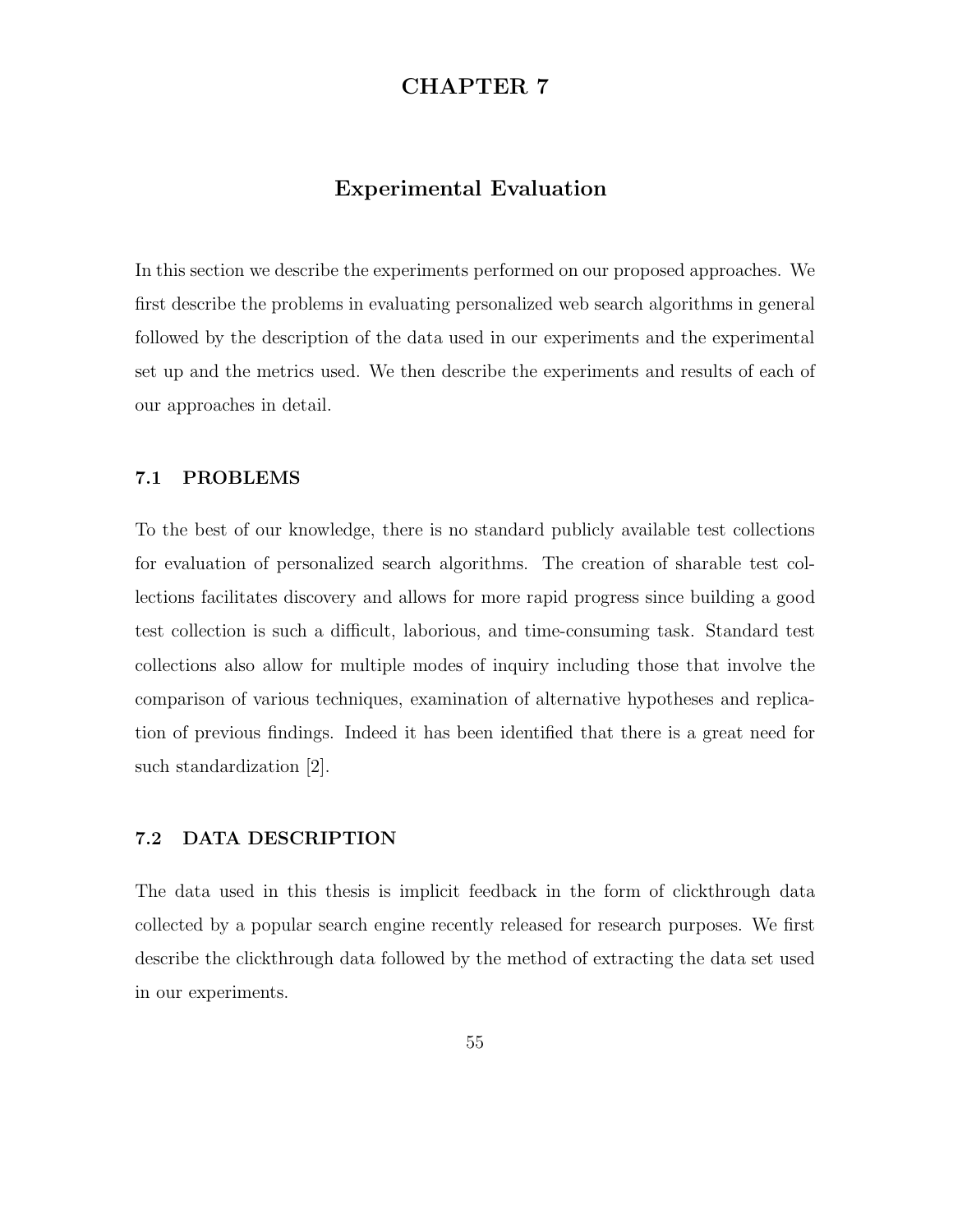### 7.2.1 Clickthrough data

This data consists of about 20M web queries collected from approximately 650k users over three months. The data is sorted by anonymous user ID and sequentially arranged.

The data set includes AnonID, Query, QueryTime, ItemRank, ClickURL.

- AnonID an anonymous user ID number.
- Query the query issued by the user, case shifted with most punctuation removed.
- QueryTime the time at which the query was submitted for search.
- ItemRank if the user clicked on a search result, the rank of the item on which they clicked is listed.
- ClickURL if the user clicked on a search result, the domain portion of the URL in the clicked result is listed.

Each line in the data represents one of two types of events: 1. A query that was NOT followed by the user clicking on a result item. 2. A click through on an item in the result list returned from a query. In the first case (query only) there is data in only the first three columns/fields – namely AnonID, Query, and QueryTime (see above). In the second case (click through), there is data in all five columns. For click through events, the query that preceded the click through is included. Note that if a user clicked on more than one result in the list returned from a single query, there will be TWO lines in the data to represent the two events. Also note that if the user requested the next "page" or results for some query, this appears as a subsequent identical query with a later time stamp. Sample data is shown in Table 7.1.

Some basic statistics about the data are as follows.

Dates: 01 March, 2006 - 31 May, 2006

Normalized queries:

36,389,567 lines of data

 $21,011,340$  instances of new queries (w/ or w/o click-through)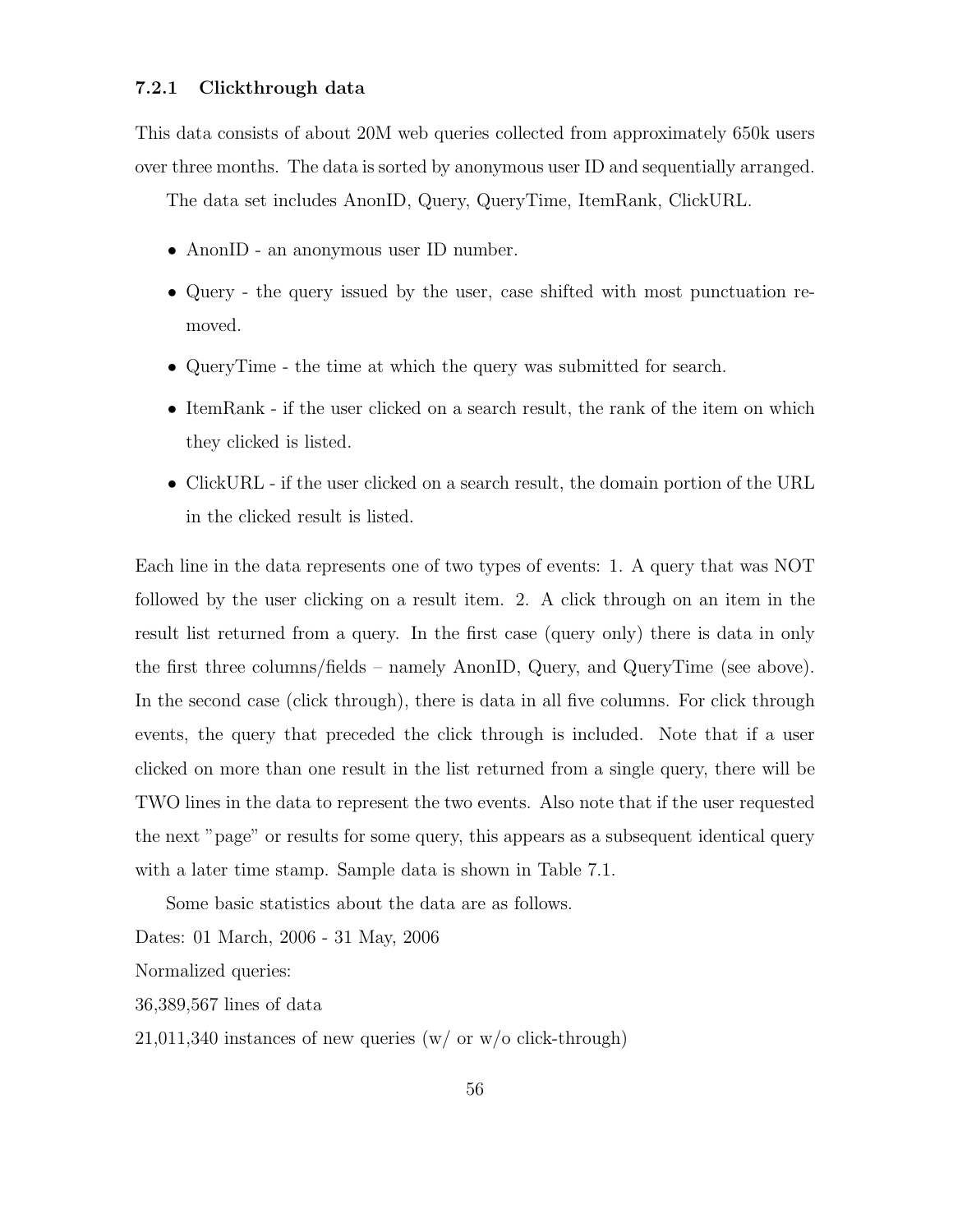| ID   | Query             | Query Time | Pos            | url                           |
|------|-------------------|------------|----------------|-------------------------------|
| 2722 | charles drew      | 2006-03-01 | 10             | http://www.cdhemedical.com    |
|      |                   | 18:00:07   |                |                               |
| 2722 | tricare           | 2006-03-16 | $\overline{2}$ | http://www.tricareonline.com  |
|      |                   | 19:07:38   |                |                               |
| 142  | rentdirect.com    | 2006-03-01 |                |                               |
|      |                   | 07:17:12   |                |                               |
| 142  | westchester.gov   | 2006-03-20 | $\mathbf{1}$   | http://www.westchestergov.com |
|      |                   | 03:55:57   |                |                               |
| 142  | vera.org          | 2006-04-08 | $\mathbf{1}$   | http://www.vera.org           |
|      |                   | 08:38:427  |                |                               |
| 142  | broadway.vera.org | 2006-04-08 |                |                               |
|      |                   | 08:39:30   |                |                               |

Table 7.1: A snapshot of the Query log data

7,887,022 requests for "next page" of results

19,442,629 user click-through events

16,946,938 queries w/o user click-through

10,154,742 unique (normalized) queries

657,426 unique user ID's

# 7.2.2 Test Data set Preparation

The clickthrough data described above consists of queries and clickthroughs of millions of users. We prune this data to suit to our research purposes. In this section, we describe how we extract our data set. Firstly, we assume that each anonymous id given in the query log corresponds to each user. It is a reasonable assumption to make and has been used in some earlier works. Since we are working on modeling long term modeling of the user, we ensure that the data we pick exhibits long term behaviour. To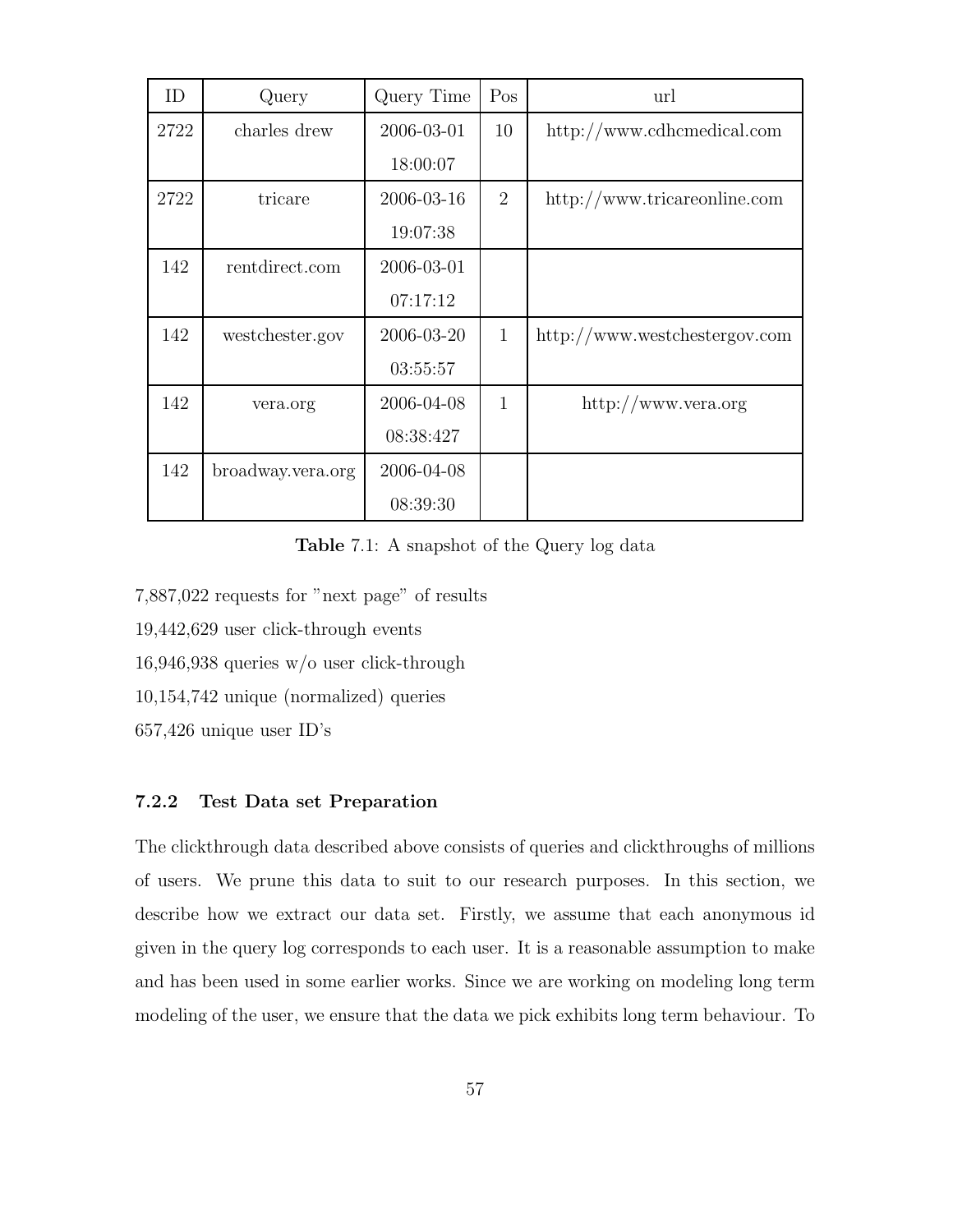satisfy this, we ensure that the data follows the following conditions. 1) A query has at least one click 2) Queries posed by users exhibit long term behaviour i.e., queries are posed for more than 3 months by a user and exhibit similar interests. We measure the same by seeing the repetition of query words.

The data finally extracted consists of 17 users and queries and corresponding clicked URLs by users. This data is divided into two parts using the time stamp of query. The entire data spans over 3 months. The queries posed in the first 2 months are used in learning user profile and queries, their corresponding clickthroughs of a user form the training set of the user. The queries posed in the third month are used for testing and queries and corresponding clickthroughs of the user form the testing set of the user.

#### 7.3 EVALUATION METRICS

The evaluation metrics chosen in this work are Mean Reciprocal Rank (MRR) and Precision  $@N$  (P $@N$ ). MRR was defined in [61]. Given a set of queries  $Q$ , the set of documents D, the subset A of which are considered as the "relevant" documents for  $q \in Q$  and the set of the first documents  $R_{D,Q,n}$  of D returned for every query q so that  $R_{D,q,n} = \{D_{q,1}, D_{q,1}, ..., D_{q,n}\}$ , the MRR is defined by:

$$
mrr(Q, D, n) = \frac{\sum_{q \in Q} rr(q, R_{D,Q,n})}{|Q|}
$$

where  $rr(q, R_{Q,D,n})$  is the *Reciprocal Rank*(RR) that depends on the position of the first returned snippet from the result list which contains a relevant document. Or 0 if there is no relevant document is found in the first  $n$  documents. The function is defined by

$$
rr(q, R_{D,Q,n}) = \begin{cases} \frac{1}{i} & \exists i | i = \min_{1 \le j \le n} j | D_{q,j} \in A_{D,q} \\ 0 & \text{otherwise} \end{cases}
$$

Precision is a widely used metric in information retrieval and search search systems. It measures the proportion of the retrieved documents that are relevant. It is defined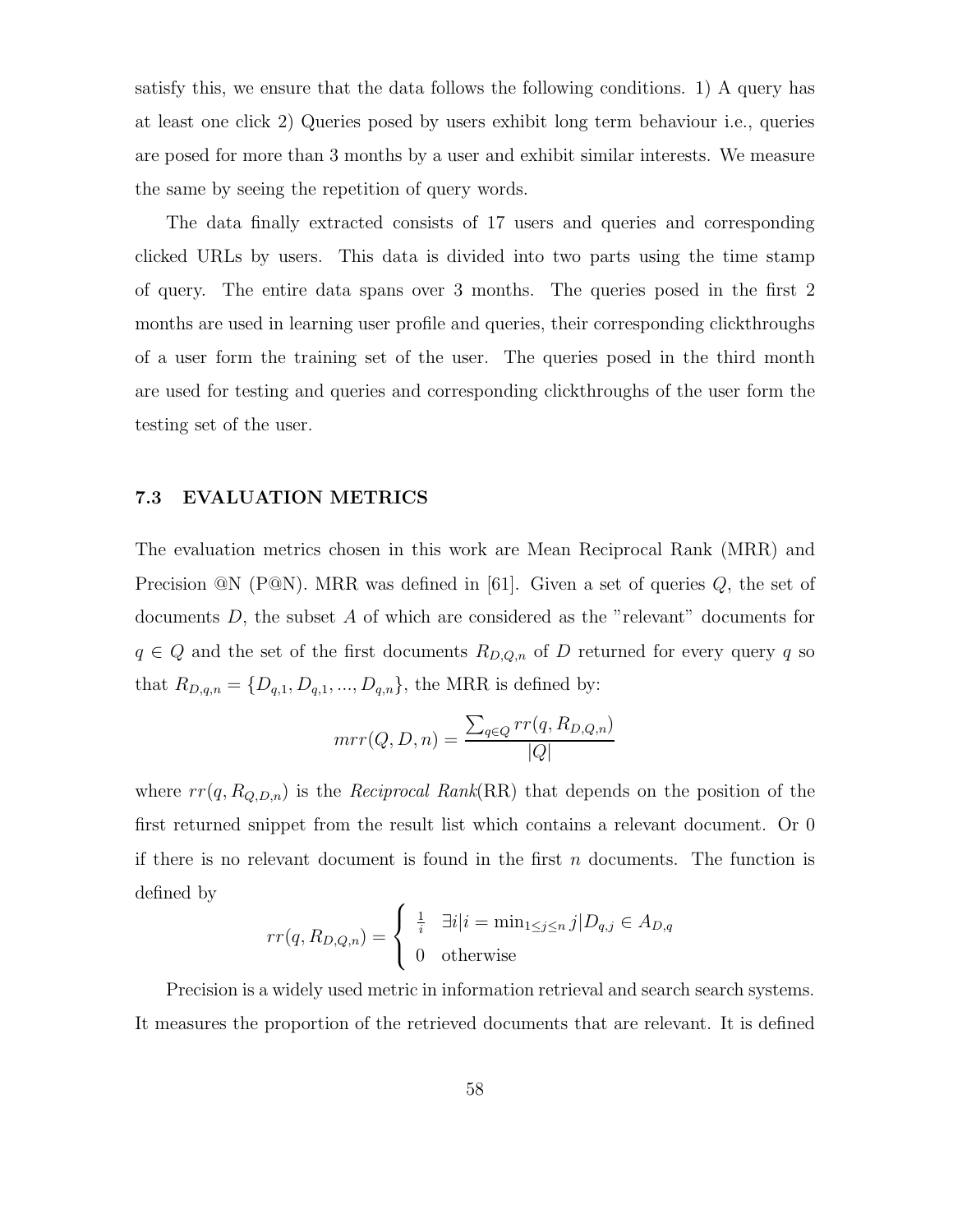as follows

$$
Precision = \frac{|relevant\ documents \cap retrieved\ documents|}{retrieved\ documents}
$$

Precision takes all retrieved documents into account. It can also be evaluated at a given cut-off rank, considering only the topmost results returned by the system. This measure is called precision at n or P@n.

In web search systems, there are typically very large number of retrieved results. In order to compute Precision, we need to know whether each document retrieved is relevant or not. Practically, this is very difficult to calculate. Moreover, related work on web search systems has shown that users typically view only top few results. In such a case, it is highly important to show the most relevant results among the top few. In need, the problem of personalized search is to devise systems to show most relevant results to the user in the top few which could possibly reduce burden on a user to scroll through a long list of results. For these reasons, precision @n or P@n has been the widely used metric for evaluation of personalized search algorithms.

Precision at 
$$
n = \frac{|\text{relevant documents} \cap \text{top n retrieved documents}|}{n}
$$

In this thesis, we mainly used MRR for evaluating our approaches.

## 7.4 EXPERIMENTAL SETUP

The experimental set up is as shown in Figure 7.1. The data for each user consists of queries and their corresponding clicked URLs. The training data is used for learning user profile and testing data is used for evaluating the approaches. For training, first, the query is posed to a web search engine and the results returned by the search engine are collected. The corresponding snippets from the search engine are collected and used for learning user profile according to the chosen method. For testing (See Figure 7.1), first, the query is posed to a web search engine and the top  $M$  results returned by the search engine are collected. These results are then passed to the reranker. The reranker then re ranks the results and returns the reranked results. The top N results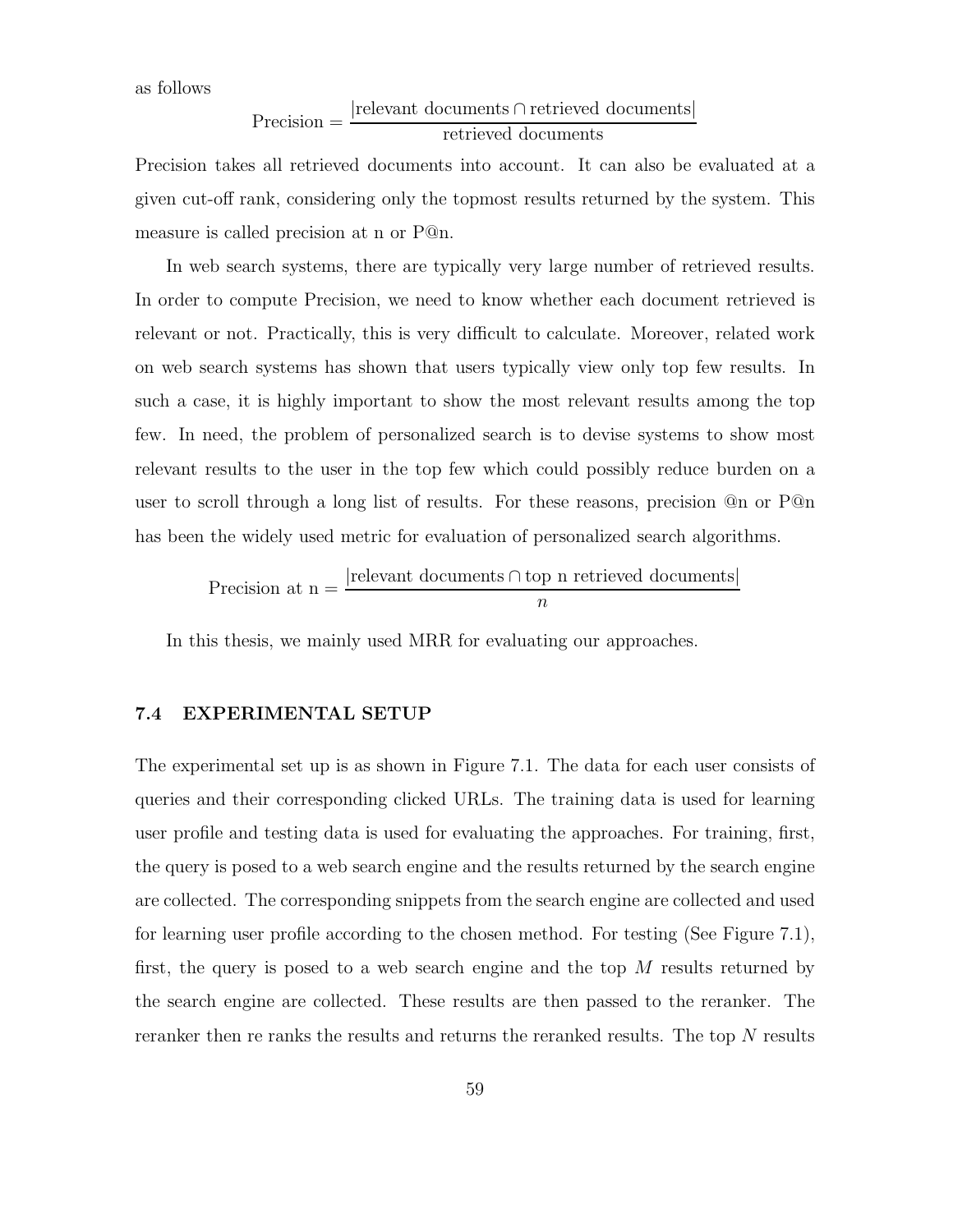

Fig. 7.1: Experimental Set up

from the reranked results are compared with the clicked URLs and the performance of the reranking algorithms is determined.

While comparing the top  $N$  results, we compare the domain names of the URLs because, the clickthrough data only contained the domain name. After comparing the top N URLs, we determine MRR and P@N which are the chosen metrics of our work and are described in detail in Section 7.3.

#### 7.5 BASELINE

There are no standard baselines available in the literature as mentioned earlier. This poses difficulties in comparison with previous work. Many approaches use Rocchio algorithm, which uses relevance feedback to improve retrieval performance for comparison. Similarly, we used a variation of the Rocchio[39] algorithm as the baseline.

Standard Rocchio algorithm uses user relevance feedback and computes word frequencies from it. It incrementally modifies the query by adding terms from the relevance feedback. This has shown improvement in retrieval performance. Standard rocchio algorithm has been slightly modified for comparison for work in personalized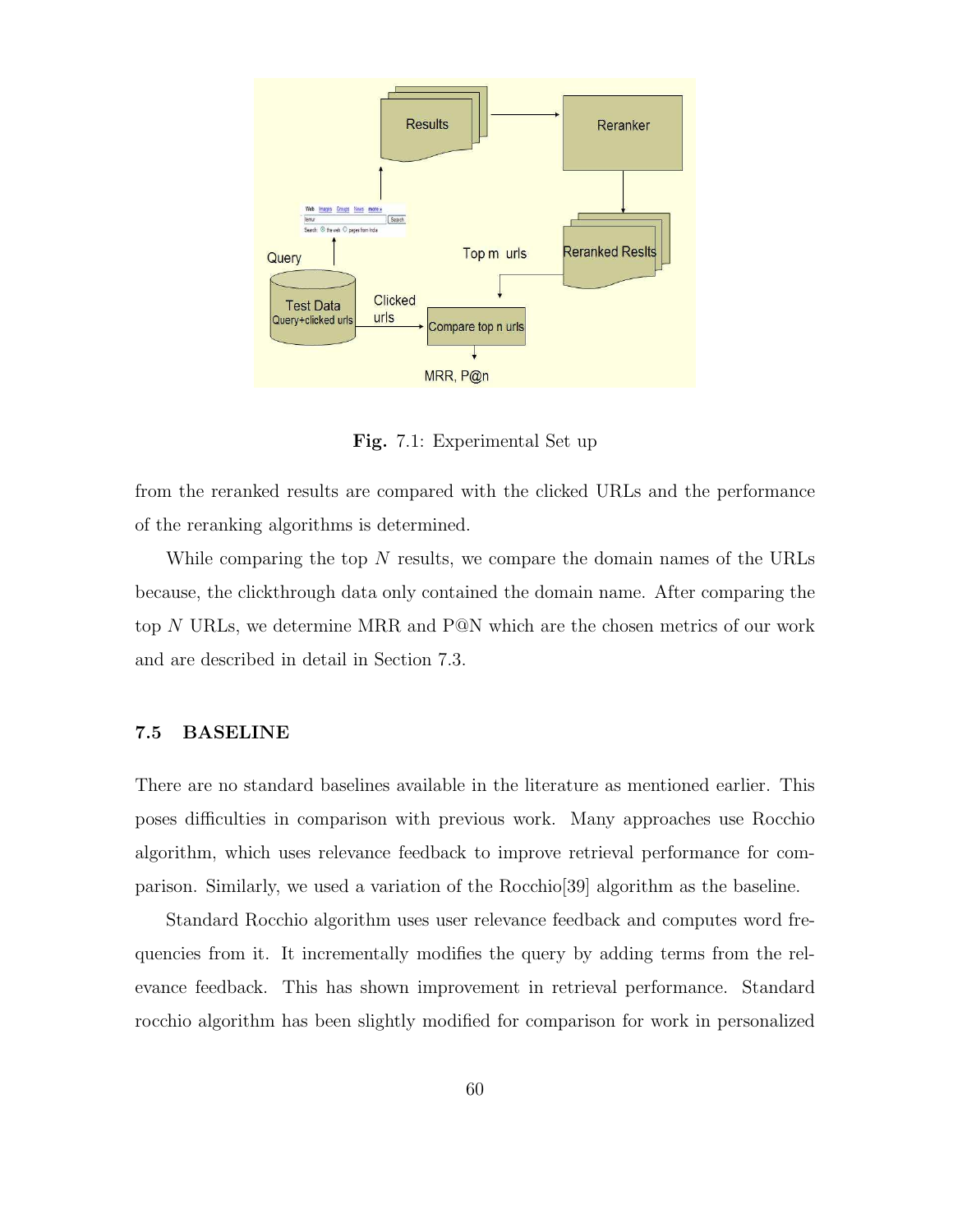search. User profile is learnt from the user feedback and it involves computing word frequencies from it. Then, the user profile is used to re rank the results. Our implementation of the modified rocchio algorithm is similar.

We first collect the feedback provided by the user for all the queries and compute a concatenation of the feedback. Let  $H_u$  represent the search history of the user u. H consists of  $\{(q_1, rf_1), (q_2, rf_2), (q_3, rf_3), ... (q_n, rf_n)\}\$  where  $q_1$  is the past query posed by the user and  $rf_1$  is the text of the relevance feedback given by the user. We compute a concatenation of all the past relevance feedback from the user called  $rf_{all}$ .

The user profile consists of words and their respective frequencies. We extract all the words from it and count the number of times each word occurs from  $rf_{all}$ . The user profile consists of

$$
\{(w_1, tf_{w_1}), (w_2, tf_{w_2}), ..., (w_i, tf_{w_i}), ... (w_n, tf_{w_n})\}
$$

where  $w_i$  is a word in  $rf_{all}$  and  $tf_{w_i}$  is called the frequency of occurrence of the word  $w_i$ .

Let  $\mathcal D$  be set of all the documents returned by the search engine for a query  $Q$ . The score of D using the above user profile (called RUP) of user u is computed as follows.

$$
Sim(Q, D) = \sum_{w} \left( \frac{tf_{w,Q}}{|Q|} + \frac{tf_{w,RUP}}{|RUP|} \right) \cdot \frac{tf_{w,D}}{|D|}
$$
(7.1)

where  $tf_{w_i,Q}$  = number of times the word  $w_i$  occurs in  $Q$ ,

 $tf_{w_i, RUP}$  = number of times the word  $w_i$  occurs in Rocchio user profile( $RUP$ )

and  $tf_{w_i,D}$  = number of times the word  $w_i$  occurs in D. D is the length of the document i.e., number of words in the document and  $Q$  is the length of the query i.e., number of words in the query. Documents are sorted based on this score and arranged in descending order of this score.

### 7.6 RESULTS

In this section, we describe our experimental results. We performed various experiments using each of our approaches and they are described in detail. We compared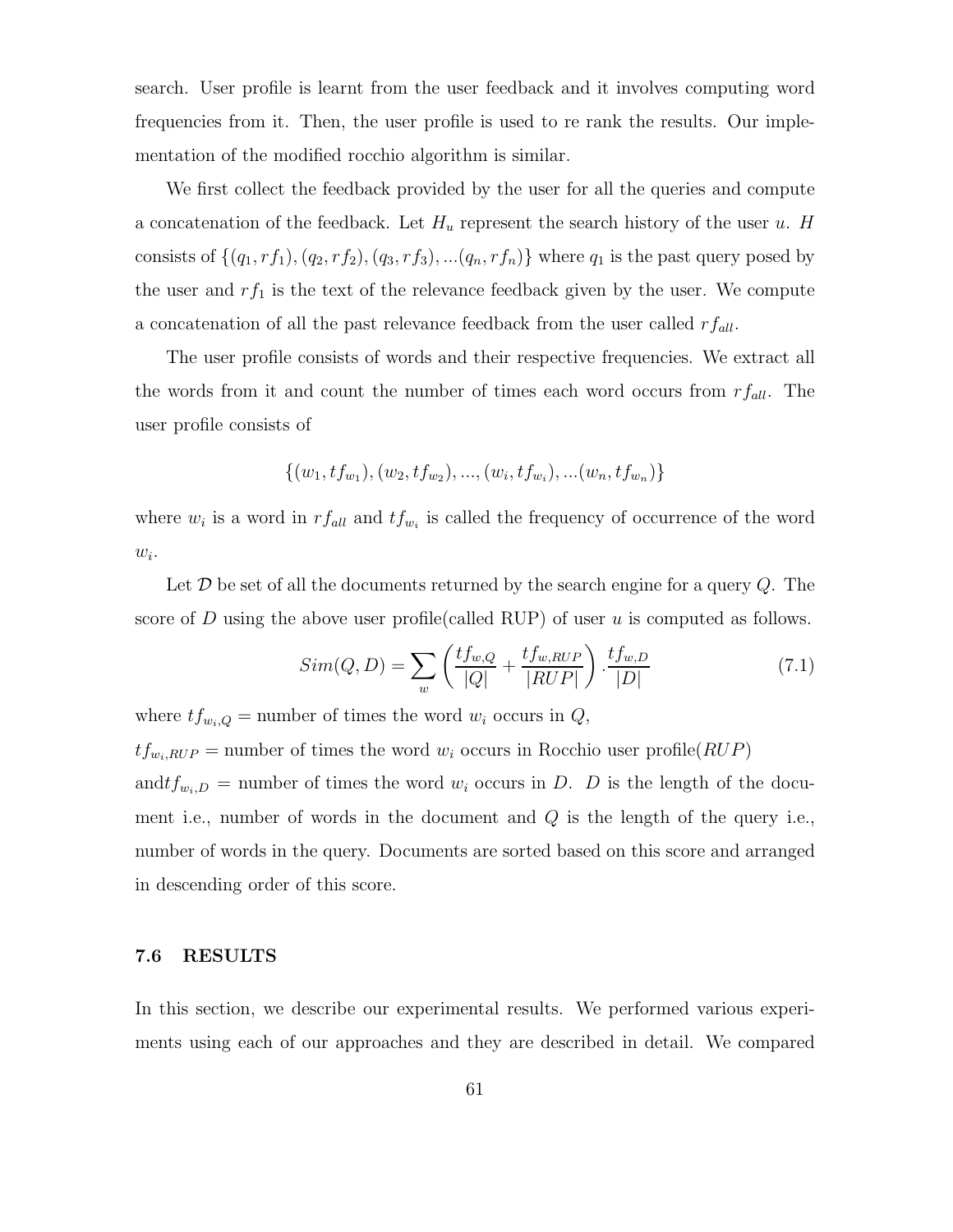| Method<br>$\operatorname{MRR}$ |       | Improvement |  |
|--------------------------------|-------|-------------|--|
| <b>Baseline</b>                | 0.305 |             |  |
| unigrams                       | 0.332 | 8.85        |  |
| bigrams                        | 0.338 | 11.18       |  |

Table 7.2: Evaluation: Simple N-gram based methods

the effectiveness of the user profile learned using simple N-gram based methods with a rocchio as the baseline.

### 7.6.1 Statistical language modeling based Approaches

In the rest of this sub section, we describe in detail the experiments performed using the language modeling based methods.

### 7.6.1.1 Simple N-gram based Methods

The unigram based user profile outperformed the baseline with 8.85% improvement and bigram based profile performed the best among the three with 11.18% improvement over the baselie. Bigrams are two consecutive words in a text and it is believed that they typically carry more information than just simple unigrams. Also, the chance of same bigram re-occurring is less and the occurrence of the same makes it a good evidence. Therefore, bigrams carry more context information than unigrams and hence bigram based user profile performed the best among the three.

### 7.6.1.2 Noisy Channel Model

In this approach, we performed three experiments. The first experiment is comparison with baseline. In The second experiment, we experiment different ways of extracting parallel texts and if there is any effect of this on the performance. We present a comparison of the performance of different ways tried out. The third experiment is comparison of different training schemes: With different training models and differ-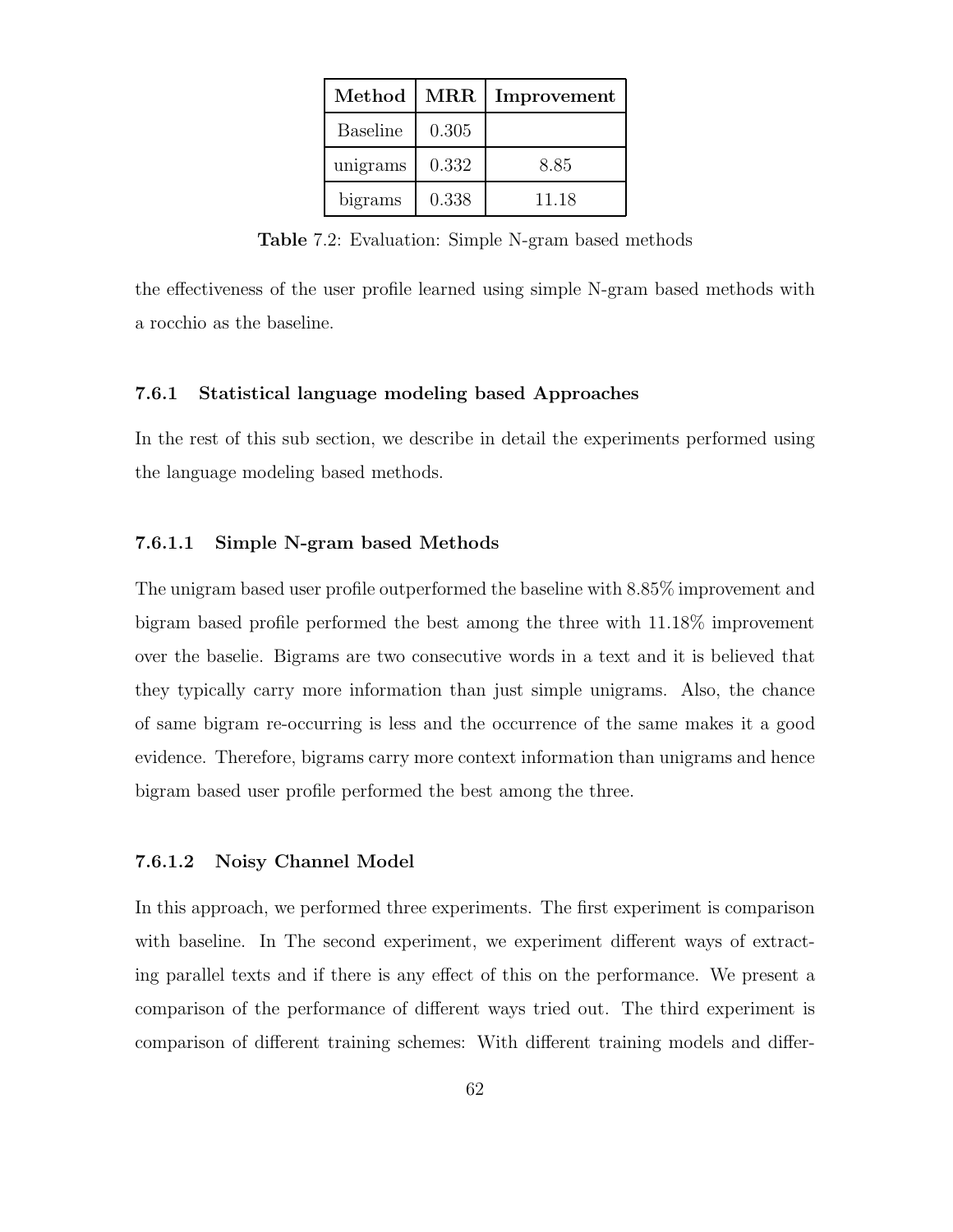| Method          | $\operatorname{MRR}$ | Improvement |
|-----------------|----------------------|-------------|
| <b>Baseline</b> | 0.305                |             |
| Noisy Channel   | 0.339                | 11.51       |

Table 7.3: Noisy Channel Results: Comparison with baseline

ent different context sizes. We investiage to see how the training scheme effects the performance and present a comparison between them (see Table 7.5).

### Expt 1: Comparison with baseline

In this experiment, we compared our approach of personalized web search using noisy channel model with the baseline. Results are shown in Table 7.3. The approach showed an improvement of about 11.51% over baseline. Our assumption that capturing the relationship between query and document words help in modeling the context better has been well verified with these results.

### Expt 2: Extracting Parallel Texts: Comparison of methods

In this experiment, we compared four methods of extracting parallel texts. Each method and the results and described in detail in this section.

In the first method called "NS1", parallel texts consists of each query and its corresponding relevant document. The extracted parallel texts consists of pairs  $\{(Q_i, D_{1,i})\}$ where  $D_{1,i}$  is the context extracted from the first relevant document for the query  $Q_i$ . We believe that a short snippets extracted in the context of the query would be better candidates for  $D_{1,i}$  than using the whole document. This is because there can be a lot of noisy terms which need not right be in the context of the query. We believe a short snippet usually N (we considered 15) words to the left and right of the query words, similar to a short snippet displayed by search engines can capture the context better. We use short snippets which are typically given by search engines for the purpose. The extracted parallel texts consists of pairs of the form  $\{(Q_i, D_{1,i}),...,(Q_i, D_{n,i}),...,(Q_j, D_{m,j})\}$ . Each pair  $(Q_i, D_{1,i})$  represents a query and snippet from its corresponding relevant document. This method is called "NS1".

The parallel texts extracted in "NS1" are typically very small. Its size is equal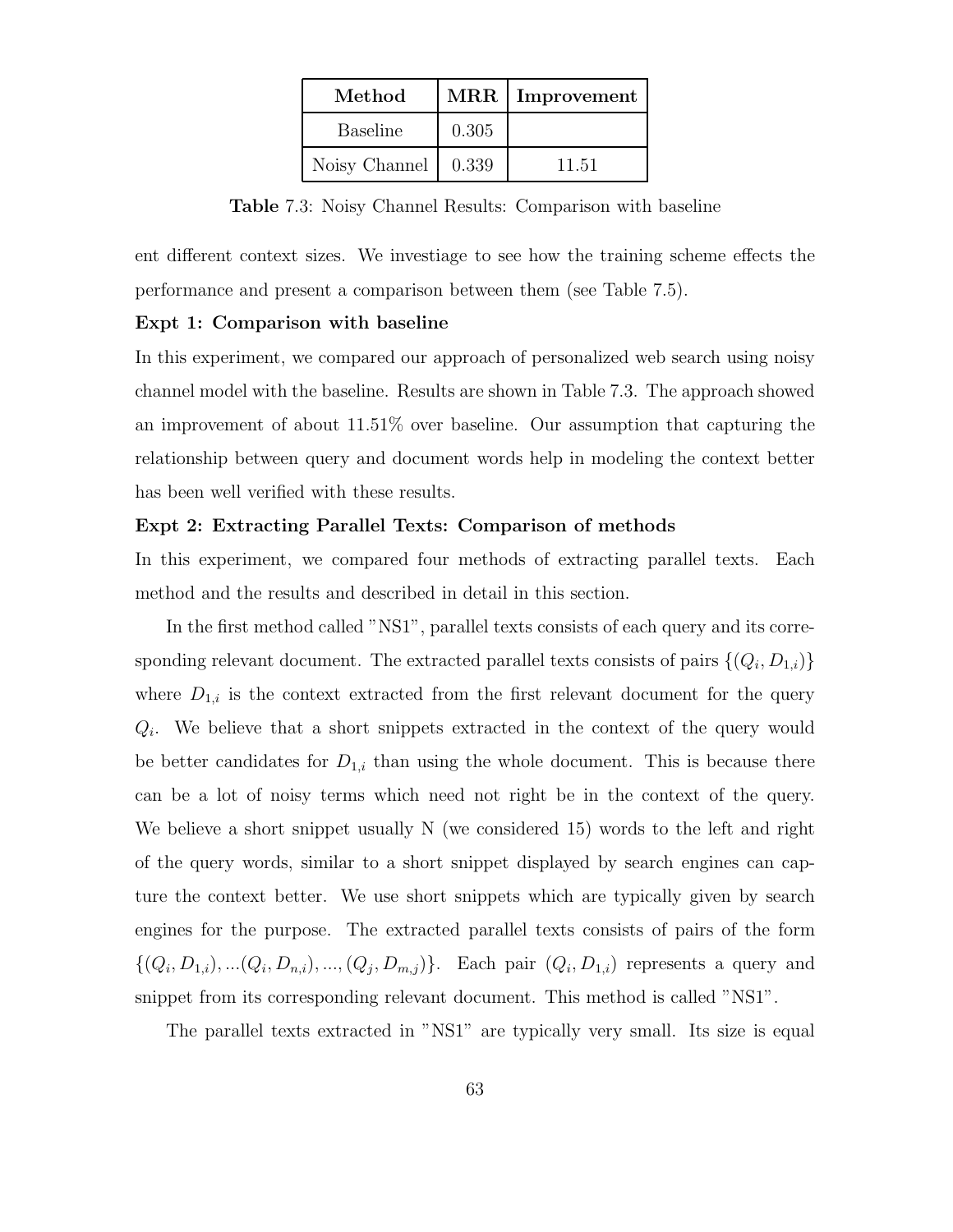to the number of relevant documents for all the queries. Also, some times, there could be queries in similar context which might not contain exact query words but certain words that occur to the right or left of them in the snippet. Including such words in the training process and capturing the relationship between those words and the document words, can help us obtain a richer and enhanced model. Hence, we also extract such neighbouring words and assume them to be pseudo queries posed by the user. We call such queries pseudo or synthetic queries. Parallel pairs are extracted from such queries by using the snippet from which it is extracted as the parallel side. We extracted synthetic queries by extracting non overlapping trigrams from snippet and/or title of each relevant document. In methods NS2, NS3 and NS4 we extract synthetic queries. In NS2, synthetic queries are extracted from snippets of the relevant documents. In NS3, synthetic queries are extracted from snippets and title of the relevant documents. In NS4, synthetic queries are extracted from snippets of the relevant documents and title of the document is used a pseudo snippet parallel to query.

Consider NS2: We extracted trigrams from each of  $D_{j,i}$ . Trigrams are consecutive three words occurring in text. Consider the text  $\{I \text{ went to a shop}\}\.$  The trigrams are  $\{I \text{ went to } I\}$ ,  $\{ \text{went to } a \}$  and  $\{ \text{to } a \text{ shop} \}$ <sup>1</sup>. For example, consider the pair of query and the document  $(Q_1, D_{1,1})$  then we add to pairs to the set of parallel texts  $(Q_{syn,1}, D_{1,1})$ . We do so for all queries. Then, the extracted parallel texts consists of pairs of the form  $\{(Q_1, D_{1,1}), (Q_{syn,1}, D_{1,1}), ..., (Q_j, D_{m,j}), (Q_{syn,m}, D_{m,j})\}.$  This method is called "NS2".

In the third method, to NS2, we also add the pair consisting of document title of the respective document and the document. For example, consider the pair of query and the document  $(Q_1, D_{1,1})$  then we add to pairs to the set of parallel texts  $(Q_{syn,1}, D_{1,1})$ and  $(Q_{title,1}, D_{1,1})$ . Then, the extracted parallel texts consists of pairs of the form  $\{(Q_1, D_{1,1}), (Q_{syn,1}, D_{1,1}), (Q_{title,1}, D_{1,1}), ... (Q_j, D_{m,j}), (Q_{syn,m}, D_{m,j}), (Q_{title,m}, D_{m,j})\}.$  This method is called "NS3".

<sup>&</sup>lt;sup>1</sup>Some times  $\{a \text{ shop EOS}\}$  where EOS means end of sentence is also considered but we ignore it in our work.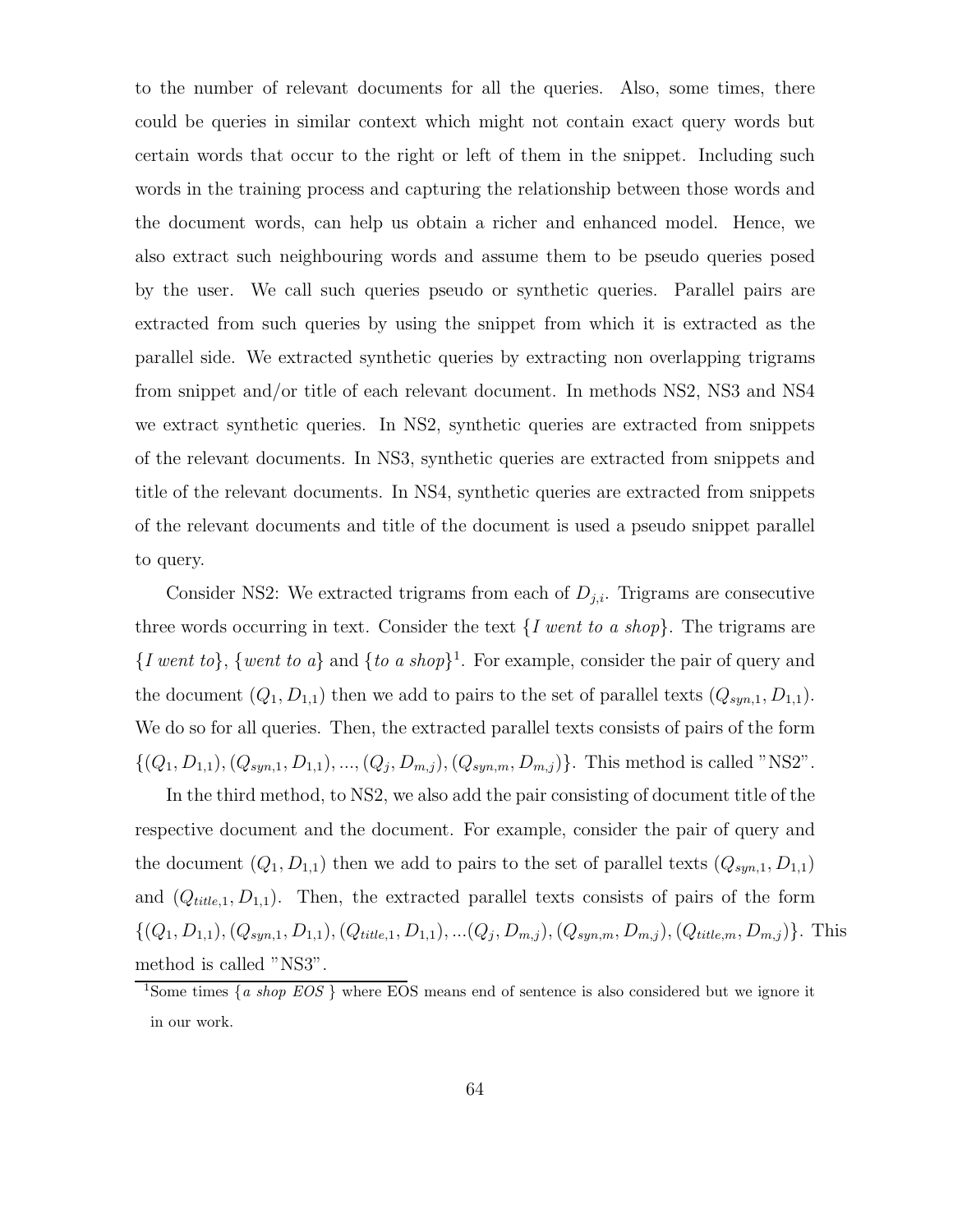| Method          | <b>Parallel Texts</b>                                             |
|-----------------|-------------------------------------------------------------------|
| NS <sub>1</sub> | $\{(Q_i, D_{1,i}), (Q_i, D_{n,i}),,(Q_i, D_{m,i})\}\$             |
| NS <sub>2</sub> | $\{(Q_1, D_{1,1}), (Q_{syn,1}, D_{1,1}),\}$                       |
|                 | , $(Q_i, D_{m,j}), (Q_{sym,m}, D_{m,j})\}$                        |
| NS <sub>3</sub> | $\{(Q_1, D_{1,1}), (Q_{sun,1}, D_{1,1}), (Q_{title,1}, D_{1,1}),$ |
|                 | $(Q_i, D_{m,j}), (Q_{syn,m}, D_{m,j}), (Q_{title,m}, D_{m,j})\}$  |
| NS <sub>4</sub> | $\{(Q_1, D_{1,1}), (Q_{syn,1}, D_{1,1}), (Q_1, Q_{title,1}),$     |
|                 | $(Q_i, D_{m,j}), (Q_{sym,m}, D_{m,j}), (Q_j, Q_{title,m})\}$      |

Table 7.4: Different methods of parallel texts extraction

In the fourth method, to NS2, we also add the pair consisting of query and document title of the respective document. For example, consider a pair of query and document  $(Q_1, D_{1,1})$ , then we add to pairs  $(Q_{syn,1}, D_{1,1})$  and  $(Q_1, Q_{title,1})$  to the set of parallel texts . Then, the extracted parallel texts consists of pairs of the form  $\{(Q_1, D_{1,1}), (Q_{syn,1}, D_{1,1}), (Q_1, Q_{title,1}), ... (Q_j, D_{m,j}), (Q_{syn,m}, D_{m,j}), (Q_j, Q_{title,m})\}.$  This method is called "NS4". Parallel text forms of each method is described in Table 7.4.

Experimental results comparing the methods NS1, NS2, NS3 and NS4 are shown in Table 7.5. NS1 is the simplistic method using noisy channel model. The model showed about 11.51% improvement in performance over the baseline. Adding synthetic queries to the parallel texts has resulted in further improvement in performance. The best performance was obtained with NS3. The title of the document can act a good candidate for pseudo query. In absence of real query logs, with only a large document collection, just titles and documents can be good candidates of parallel texts for training model. In NS4, adding the title of document as a source end i.e., a substitute of documents resulted in decrease of performance. We believe this is because, title serves as a good substitute for query rather than a good document because it is concise and brief similar to a query.

### Expt 3: Comparison of Different Training and Testing Schemes

In this experiment, we compared different training context sizes for training and testing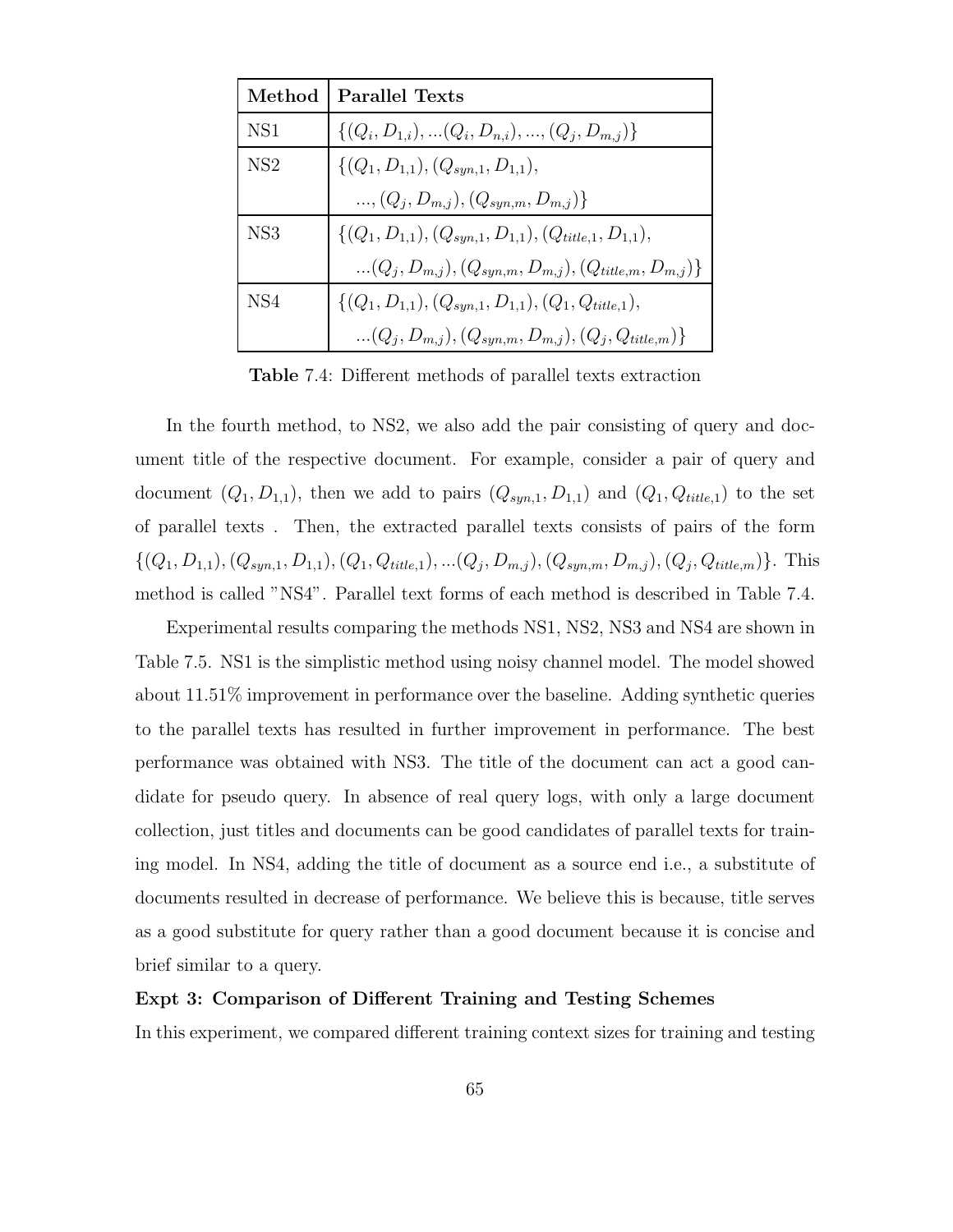| Method          | $\operatorname{MRR}$ | Improvement |  |
|-----------------|----------------------|-------------|--|
| Baseline        | 0.305                |             |  |
| NS <sub>1</sub> | 0.339                | 11.51       |  |
| NS <sub>2</sub> | 0.378                | 24.34       |  |
| NS <sub>3</sub> | 0.386                | 26.97       |  |
| NS4             | 0.374                | 23.02       |  |

Table 7.5: Evaluation: Noisy Channel Results

models. We also experimented different models for learning the translation model. Among different training models, we experimented with default parameters used by GIZA++ and IBM Model, a simple model for training. Among different context sizes, we experimented with content of the whole document and a short snippet of the document. The test data used in this thesis contains only domain name of the clicked URL but does not contain the actual document. Hence, we could not obtain the content of the whole document. Therefore, we used another small dataset for this experiment.

This experiment was carried out on a data set consisting of 7 users. Each user submitted a number of queries to a search engine (Google). For each query, the user examined the top 20 documents and identified the set of relevant documents. Table 7.6 gives the statistics of the data sets. The document collection consists of top 20 documents from the search engine which is actually the set of documents seen by the user while accessing the relevance of the documents. In all, the total size of the document collection was 3,469 documents. We did not include documents of type doc and pdf files. Since this data set contained only documents and not click URLs, we could not use Google as the base search engine to retrieve initial set of documents. We used Lucene<sup>2</sup>, an open source search engine as the general search engine to first retrieve a set of results matching the query. For evaluation, we use the 10-fold cross-validation strategy [32]. We divide the data of each user into 10 sets each having (approximately)

<sup>2</sup>http://lucene.apache.org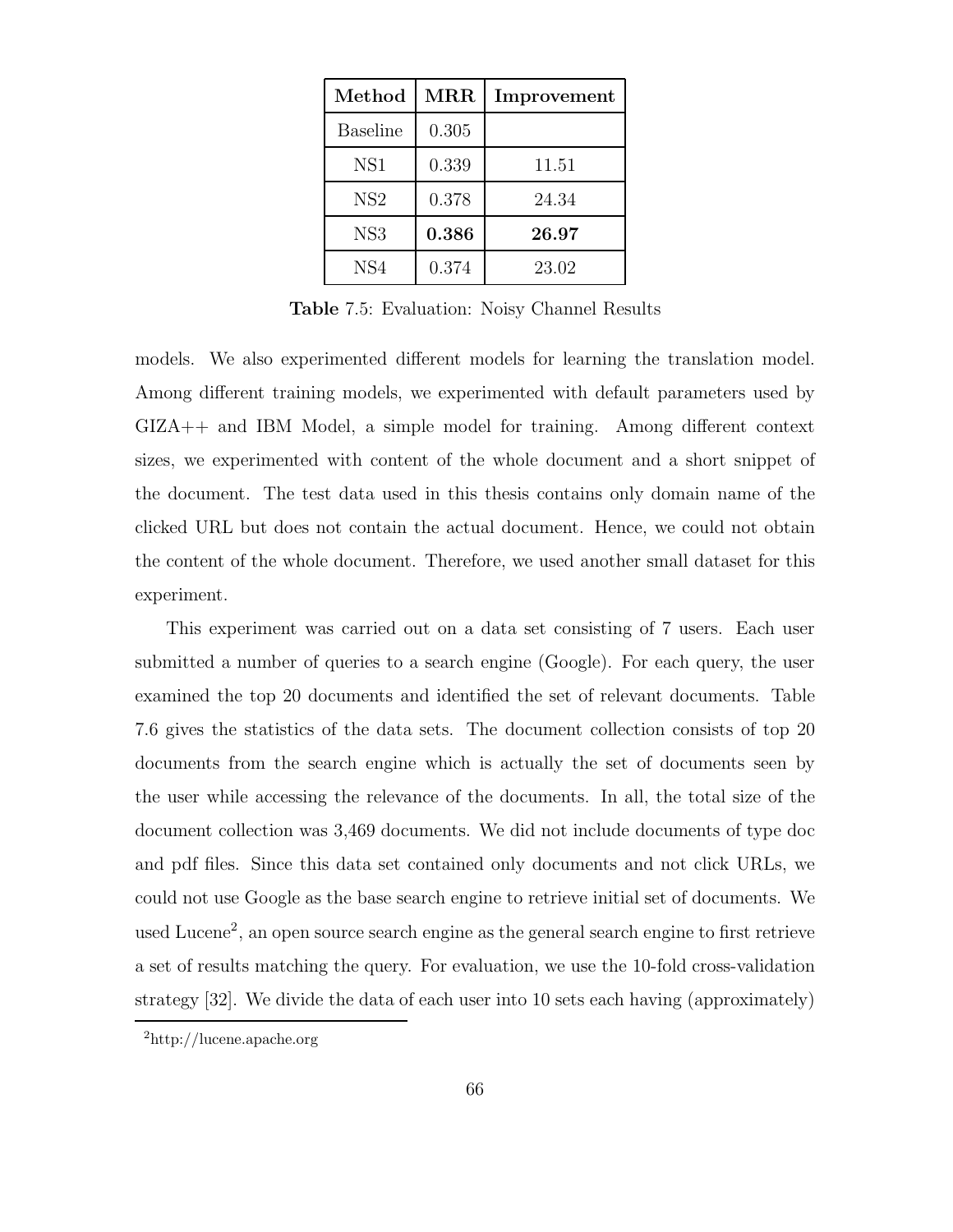| User              | No. Queries | Total No. Rel. docs | Avg. Rel. docs |
|-------------------|-------------|---------------------|----------------|
| User1             | 37          | 236                 | 6.378          |
| User2             | 50          | 178                 | 3.56           |
| User3             | 61          | 298                 | 4.885          |
| User4             | 26          | 101                 | 3.88           |
| User <sub>5</sub> | 33          | 134                 | 3.88           |
| User <sub>6</sub> | 29          | 98                  | 3.88           |
| User7             | 29          | 115                 | 3.88           |

Table 7.6: Statistics of the data set of 7 users

equal number of search queries (For example, for user1 had 37 queries in total, we divided this into 10 sets with 4 queries each approximately). Learning of user profile is done 10 times, each time leaving out one of the sets from training, but using only the omitted subset for testing. Performance is computed in the testing phase for each time and average of the 10 times is taken. In the testing phase, we take each query and re rank the results using the proposed approach using his profile learned from nine other sets. For each query, we compute Precision @10 (P@10), a widely used metric for evaluating personalized search algorithms. It is defined as the number of relevant documents among the top 10 results for a ranking. P@10 is computed by comparing with the relevant documents present in the data.

In extracting parallel texts consists of pairs of the form  $\{(Q_i, D_{1,i})\}$  where  $D_{1,i}$  is the context extracted from the first relevant document for the query  $Q_i$ . We believe that a short snippets extracted in the context of the query would be better candidates for  $D_{1,i}$  than using the whole document. This is because there can be a lot of noisy terms which need not right in the context of the query. We believe a short snippet usually N (we considered 15) words to the left and right of the query words, similar to a short snippet displayed by search engines can better capture the context of the query. We use the short snippet given by search engines from the document containing the query terms for the purpose.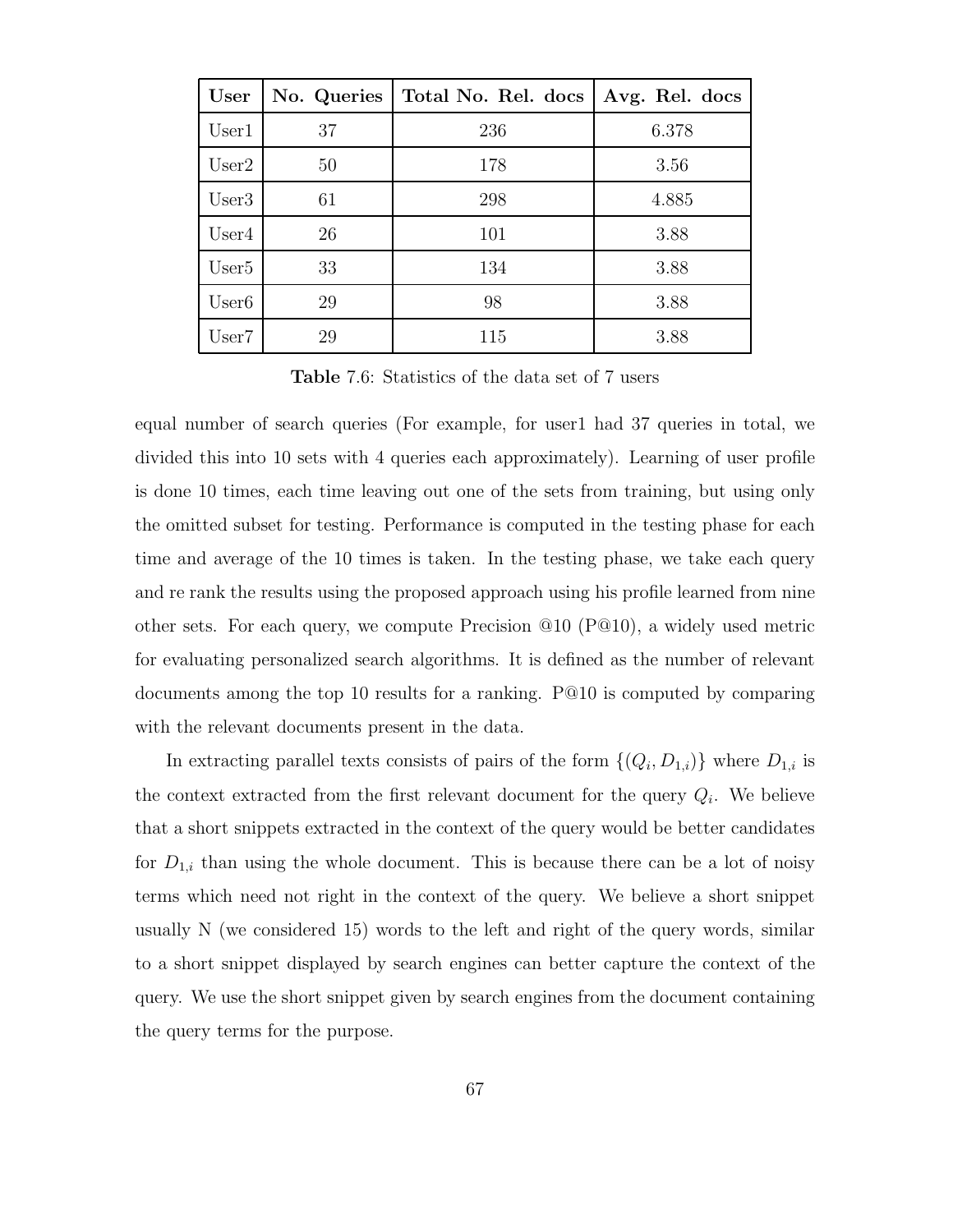We experimented with two context sizes. The first is using the whole document i.e., considering the query and concatenation of all the relevant documents as a pair in the parallel texts extracted which is called  $D_{documents}$ . The second is using just a short text snippet from the document in the context of query instead of the whole document which is called  $D_{\text{snipnets}}$ . The user profile learning from pairs of parallel texts  $\{Q, D_{documents}\}$  is called *Document Train*. The user profile learning from pairs of parallel texts  $\{Q, D_{snippets}\}\$ is called *Snippet Train*. The user profiles are trained using both IBM Model1 and GIZA++ and comparison of the two is shown in Table 7.7.

We also experimented with the size of the context used for testing. Using the document for reranking (called *Document Test*)<sup>3</sup> and using just a short snippet extracted from the document for testing (called Snippet Test). We observed that, not only did the model used for training affected P@10, but also the data used in training and testing, whether it was a snippet or document, showed a large variation in the performance. Training using IBM Model1 using the snippet achieved the best results. This is in agreement with the discussion that the snippet surrounding the query captures the context of the query better than a document which may contain many words that could possibly be unrelated to the query, therefore diluting the strength of the models learned. The detailed results for all the users are shown in Figure 7.2 and Figure 7.3.

In Summary, we experimented with two different context sizes for training and test and two different training models. Among the various context sizes, we experimented with snippet and content of the whole document. Our experiments showed best results when training was carried out using snippet using IBM Models for training the model. Over all, training using snippets out performed that using the whole document irrespective of the model. We believe this is because, documents usually contain various terms some of which can be noisy and not relevant and would some times result in deteriorating the performance. Over all, training using IBM Models outperformed that using GIZA++ default parameters. We believe this is because, subtler aspects

<sup>&</sup>lt;sup>3</sup>It is to be noted that *Snippet Train* and *Document Test* and training using IBM Model1 is the default configuration used for all the reported results unless explicitly specified.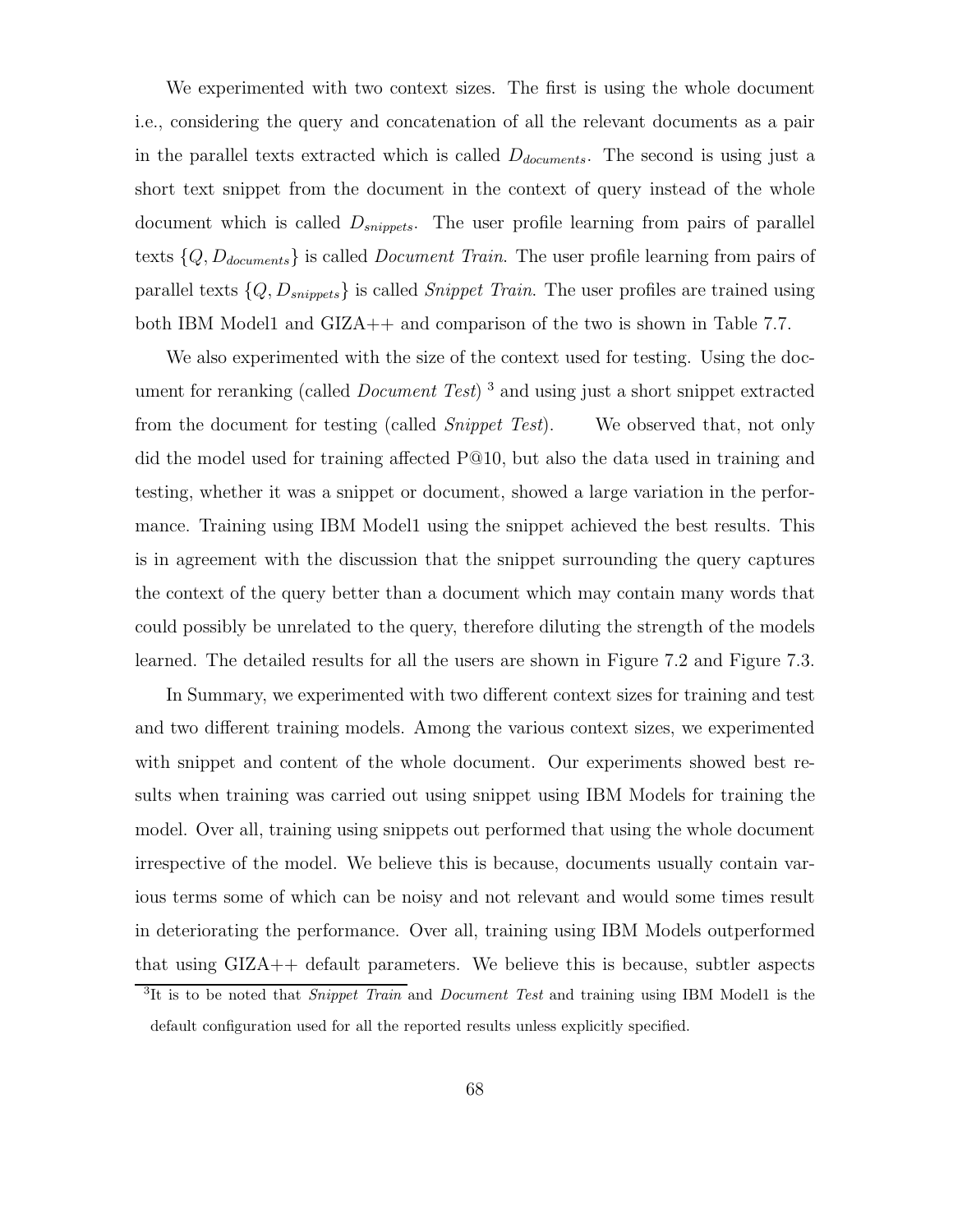

Fig. 7.2: Detailed results for each user with different contexts for training and testing for IBM Model 1

| <b>Training Model</b> | <b>IBM</b> Model1 |                                                                 | $GIZA++$ |        |  |
|-----------------------|-------------------|-----------------------------------------------------------------|----------|--------|--|
|                       |                   | Document Train   Snippet Train   Document Train   Snippet Train |          |        |  |
| Document Test         | 0.2062            | 0.2333                                                          | 0.1799   | 0.2075 |  |
| Snippet Test          | 0.2028            | 0.2488                                                          | 0.1834   | 0.2034 |  |

Table 7.7: Comparison of Document Vs Snippet

of language like word order etc might not be very important for retrieval which IBM Models neglect and hence perform better. Table 7.7 shows overall results.

# 7.6.2 Machine Learning based Approach

In this section, we describe our experiments performed using machine learning methods for personalized web search.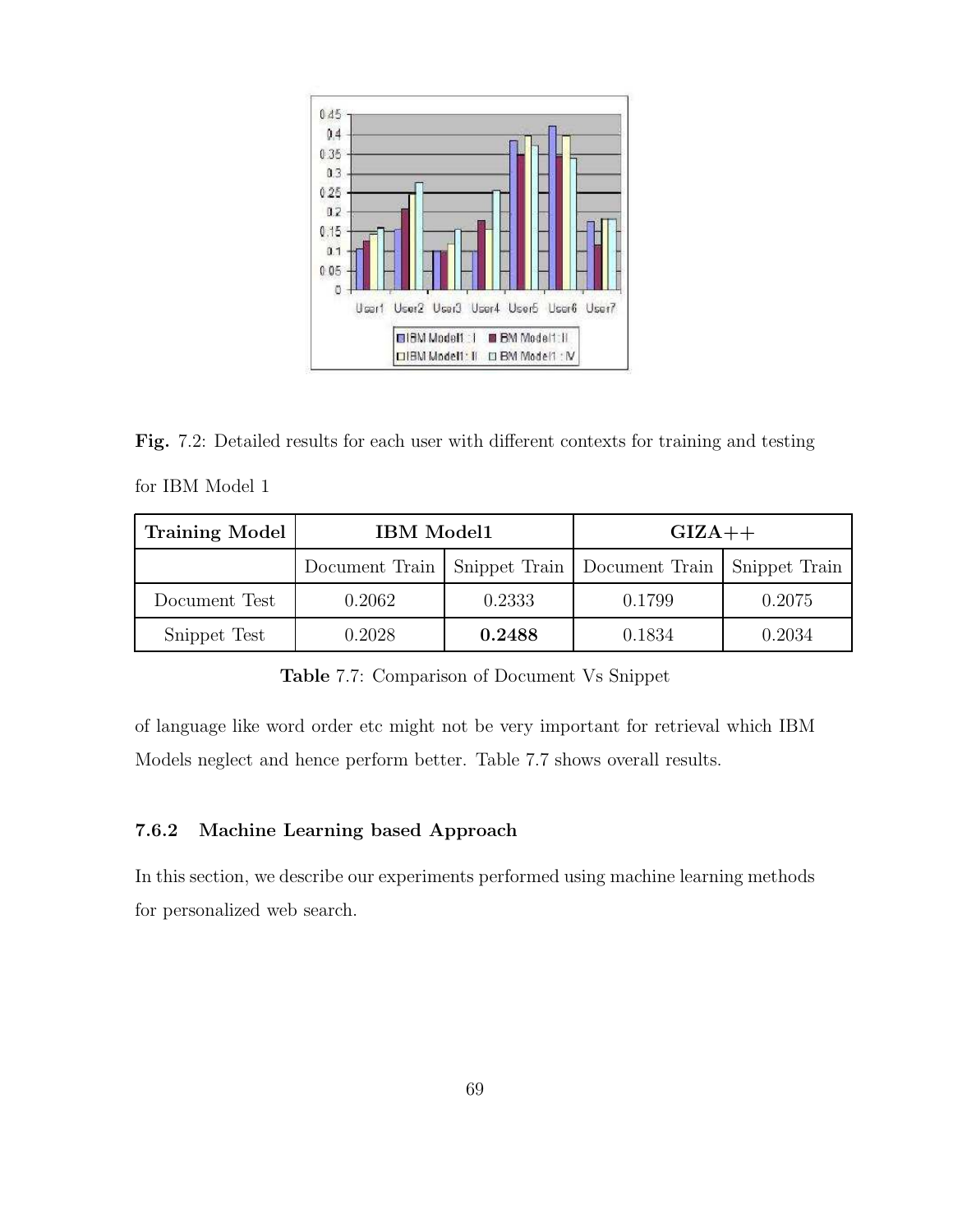

Fig. 7.3: Detailed results for each user with different contexts for training and testing for GIZA++

## 7.6.2.1 Ranking SVM

We used the ranking SVM framework for learning the user profile. We experimented with a variety of features *Boolean, Term Frequency* and *Normalized Term Frequency*. For *Boolean* weighting, for each clicked document  $d_i$  for each unique unigram we assign a weight of 1 if it occurs in  $d_i$  and 0 otherwise. For *Term Frequency* weighting, for each clicked document  $d_i$  for each unique unigram, we assign a weight of the number of times the word occurs in  $d_i$ . Let w be a word in  $d_i$  and  $tf_w$  be the number of times it occurs in  $d_i$ , then weight of w is  $tf_w$ . For Normalized Term Frequency weighting, for each clicked document  $d_i$  for each unique unigram, the weight assigned is as follows. Let w be a word in  $d_i$  and  $tf_w$  be the number of times it occurs in  $d_i$ , then weight of w is  $\frac{tf_{w,D}}{|D||Q|}$  where  $|D|$  is the length of the document i.e., the number of words in the document and Q is the query length i.e., the number of words in the query. Similarly we do it for bigrams (See Table 7.8 for details).

Our experimental results has shown that unigram features with normalized term frequency weighting has achieved the best performance. The performance with bigram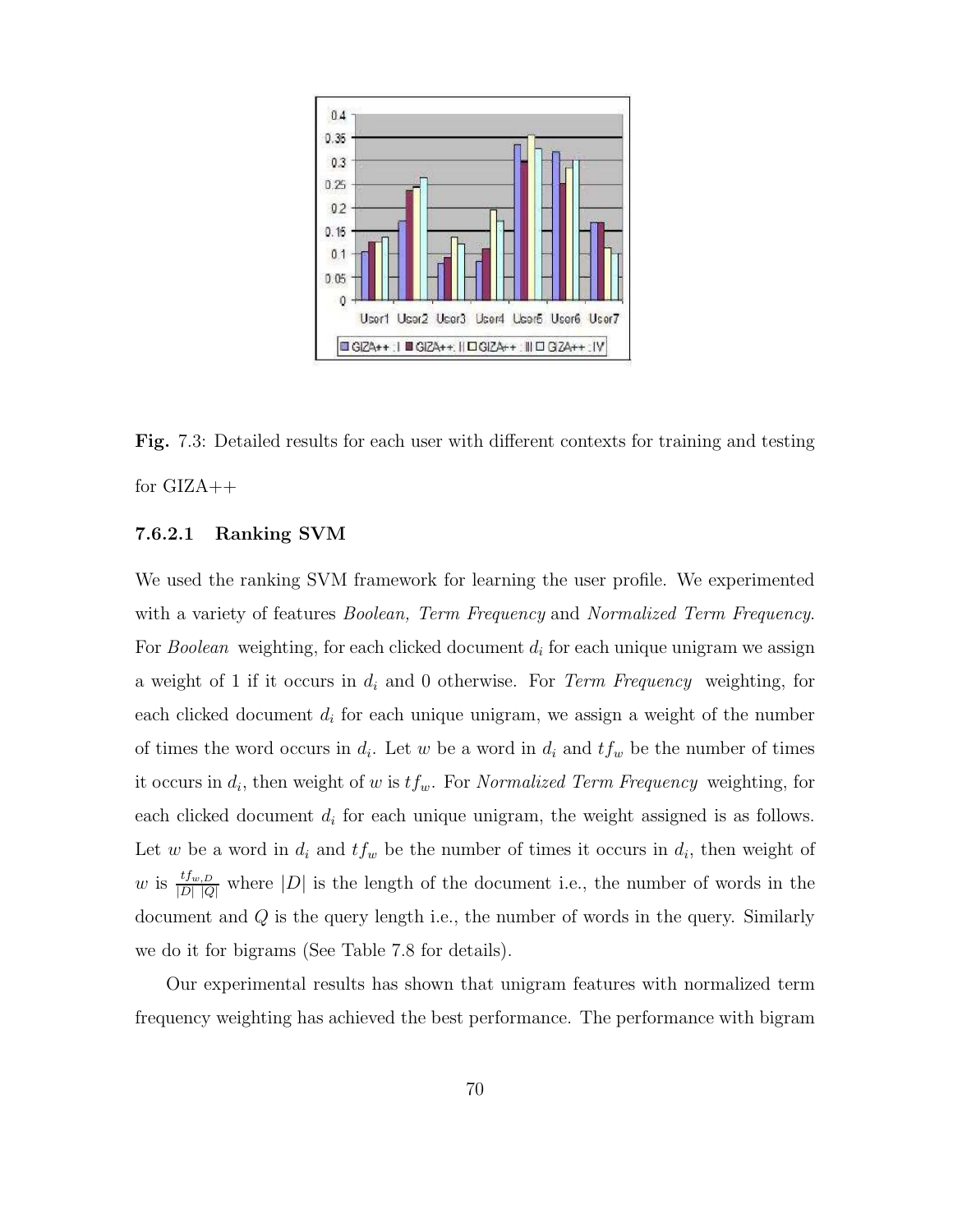| Method           | Features                                                  |
|------------------|-----------------------------------------------------------|
| SVM1             | unigrams or single words, Boolean weighting               |
| SVM <sub>2</sub> | unigrams, Term Frequency weighting                        |
| SVM <sub>3</sub> | unigrams, Normalized Term Frequency weighting             |
| SVM4             | bigrams, Normalized Term Frequency weighting              |
| SVM <sub>5</sub> | unigrams and bigrams, Normalized Term Frequency weighting |

Table 7.8: Different features and features weights used in Ranking SVM

| Method           | $\operatorname{MRR}$ | Improvement |
|------------------|----------------------|-------------|
| Baseline         | 0.305                |             |
| SVM1             | 0.290                | -4.61       |
| SVM <sub>2</sub> | 0.334                | 9.689       |
| SVM <sub>3</sub> | 0.369                | 21.38       |
| SVM4             | 0.304                |             |
| SVM <sub>5</sub> | 0.359                | 18.09       |

Table 7.9: Evaluation: Ranking SVM

features has not shown improvement. We believe this is because of the huge sparsity introduced due to high dimensionality of the feature space. Since bigrams occur rarely, their frequencies of occurrence was almost the same and probably did not sever as a good indicator for distinguishing.

#### 7.6.3 Without Relevance Feedback

We performed experiments on our approach of personalization without relevance feedback using just the past queries of the user

We compared 4 methods. The first is the Baseline, which is a small variation of the original Rocchio based algorithm [39]. The second method is simple language modeling approach also called LM (See Section 4.3). The third is proposed approach called PSWRF. The fourth is an extension of the proposed approach called  $PSWRF+Query$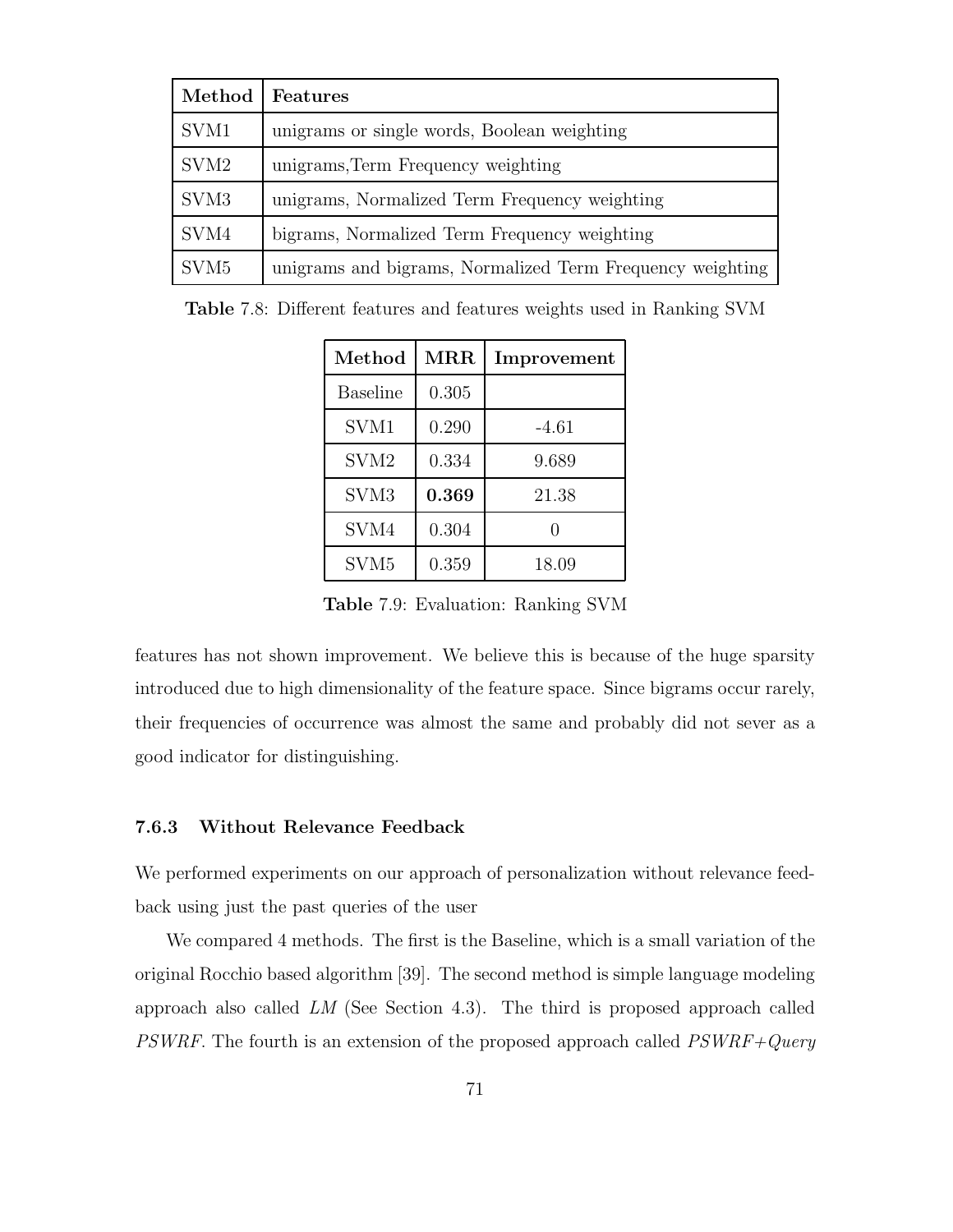LM. We describe the approaches in brief below:

• Baseline

The baseline is variation of rocchio based algorithm described in Section 7.5.

• LM

For learning the user profile (See Section 4.3), we simply collect all the words and their probabilities from the implicit relevance feedback for all the training queries. For reranking, for each query, we first retrieve top few results from Google and then rerank them as follows

$$
P(Q|D, u) = \prod_{q_i \in Q} \alpha P(q_i|LM) + (1 - \alpha)P(q_i|D)
$$

where  $P(q_i|LM)$  is the probability of the word from the user profile and  $P(q_i|D)$ is the probability of the word in the document and  $\alpha$  is a weighting parameter and lies between 0 and 1.

• PSWRF

This method (also called PSWRF ) is the proposed method described in Equation 6.1

• PSWRF+Query LM

This is an improved version of the proposed method. We smooth the probability of the word in the user profile with a general language model computed from a large number of queries from the query log.

$$
P(q_i|UP) = \beta P(q_i|UP) + (1-\beta)P(q_i|Qlog)
$$

where  $P(q_i|Qlog)$  is the probability of the word  $q_i$  in the query,  $P(q_i|UP)$  is the probability of the word  $q_i$  in the user profile  $UP$  and  $\beta$  is a weighting variable which takes values between 0 and 1.

The queries posed by the user are short and concise and describe the information need of the user. Though increasing the context to capture user information by using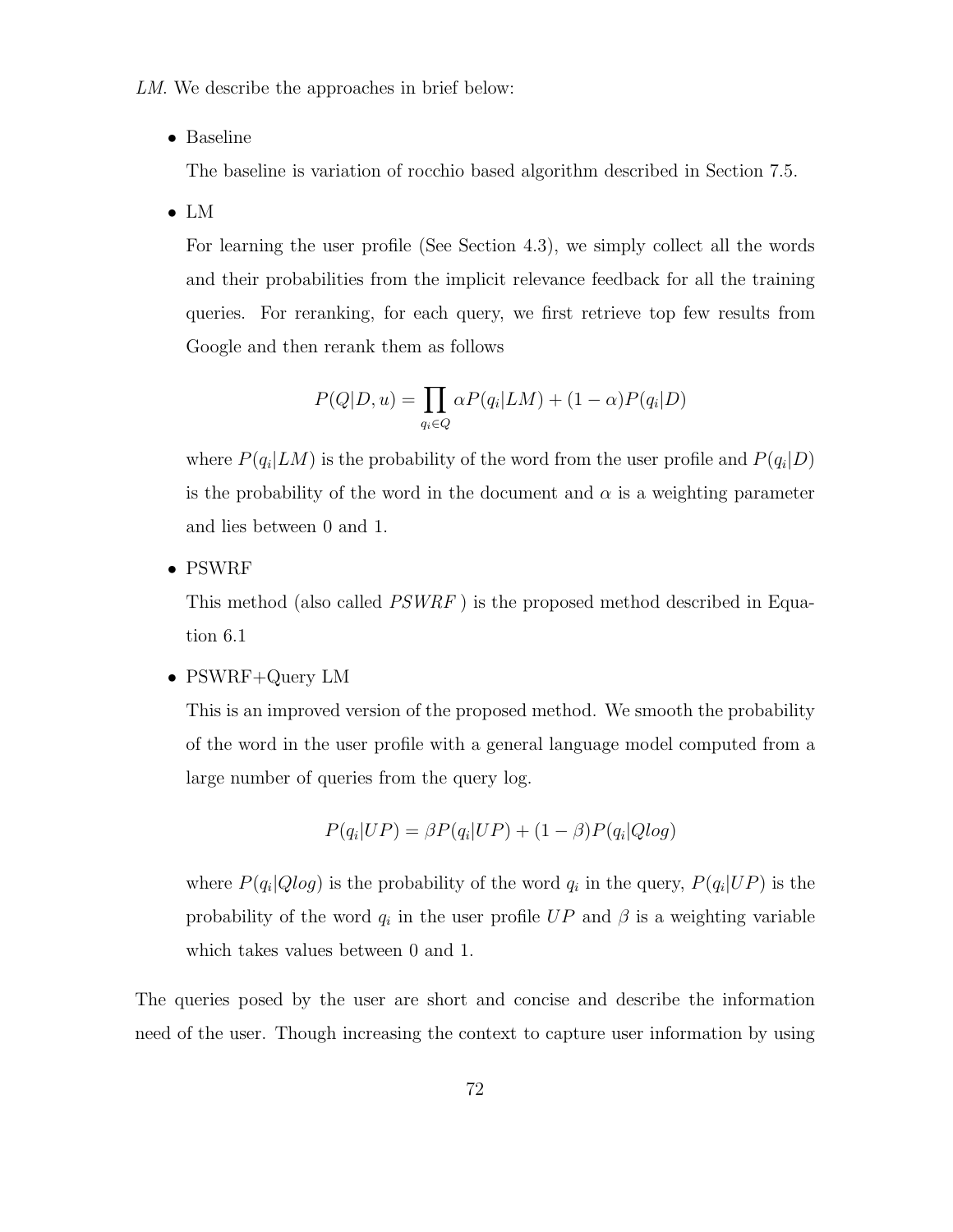| Method          | $\operatorname{MRR}$ | Improvement          |  |  |
|-----------------|----------------------|----------------------|--|--|
|                 |                      | over baseline $(\%)$ |  |  |
| <b>Baseline</b> | 0.305                |                      |  |  |
| LМ              | 0.332                | 8.85                 |  |  |
| <b>PSWRF</b>    | 0.350                | 15.131               |  |  |
| PSWRF+Query LM  | 0.370                | 21.31                |  |  |

Table 7.10: Evaluation: Without Relevance Feedback

the relevance feedback provided by the user has received much attention, there is a possibility that there is sometimes noise in the relevance feedback provided by the users. Our experiments have shown that our approach of personalized search using only queries has shown improvement over a variation of rocchio algorithm. 'PSWRF+Query LM' performed the best. This is because, there was a lot of sparsity in the user profiles learned because only past queries were used in learning the user profile. The rich knowledge present in query language model served as a very good back ground model to fall back to in case some word was missing in the user profile.

### 7.7 SUMMARY

In this thesis, we proposed three approaches for personalized search.

Language modeling based techniques were found to be quite effective, even a simple method like N-gram based method performed well. We experimented with unigrams and bigrams. Bigram based method outperformed unigram based method. We believe this is because bigrams capture context better. Noisy Channel based method shows an interesting and promising direction of modeling the user context in a well established framework of statistical machine translation. We performed three experiments in this approach. In the first experiment, we compared the noisy channel approach with the baseline where the approach outperformed the baseline. The approach captured the relationship between query and document word well and used it to re rank the results.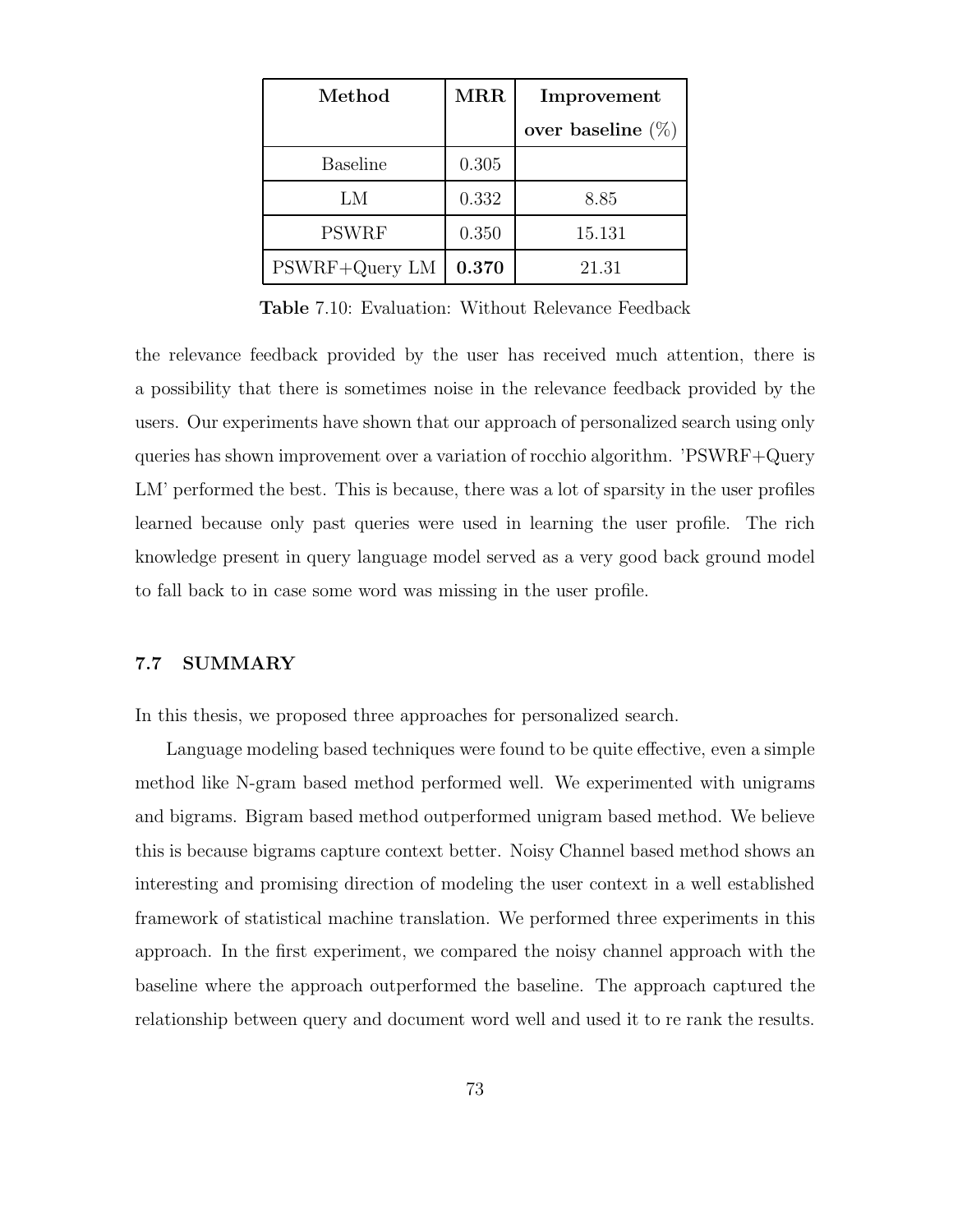In the second experiment, we experimented with different methods of extracting parallel texts. We found that by extracting synthetic queries from snippets of relevant documents, there was improvement in performance. The best performance was found by adding pairs of synthetic queries and snippets of relevant documents and also the pairs of document titles and snippets of relevant documents to the parallel texts. In the third experiment, we experimented with different training and testing schemes i.e., with different training models and training, testing context sizes. Among the various context sizes, we experimented with snippet and content of the whole document. Our experiments showed best results when training was carried out using snippet using IBM Models for training the model. Over all, training using snippets out performed that using the whole document irrespective of the model. We believe this is because, documents usually contain various terms some of which can be noisy and not relevant and would some times result in deteriorating the performance. Over all, training using IBM Models outperformed that using GIZA++ default parameters. We believe this is because, subtler aspects of language like word order etc might not be very important for retrieval which IBM Models neglect and hence perform better.

Ranking SVM provided an potential resource for learning user profile from partial feedback present in click through history. The results show a potential way of making use of ranking SVM for the purpose of personalized search. We experimented with different features and feature weights. Our experimental results has shown that unigram features with normalized term frequency weighting has achieved the best performance. The performance with bigram features has not shown improvement. We believe this is because of the huge sparsity introduced due to high dimensionality of the feature space. Since bigrams occur rarely, their frequencies of occurrence was almost the same and probably did not sever as a good indicator for distinguishing.

Lastly, the results from last approach showed decent improvement over baseline even without use of relevance feedback. This provides an interesting direction to explore if Personalization can be done without relevance feedback. The approach showed improvement over the baseline and a simple unigram based user profile. A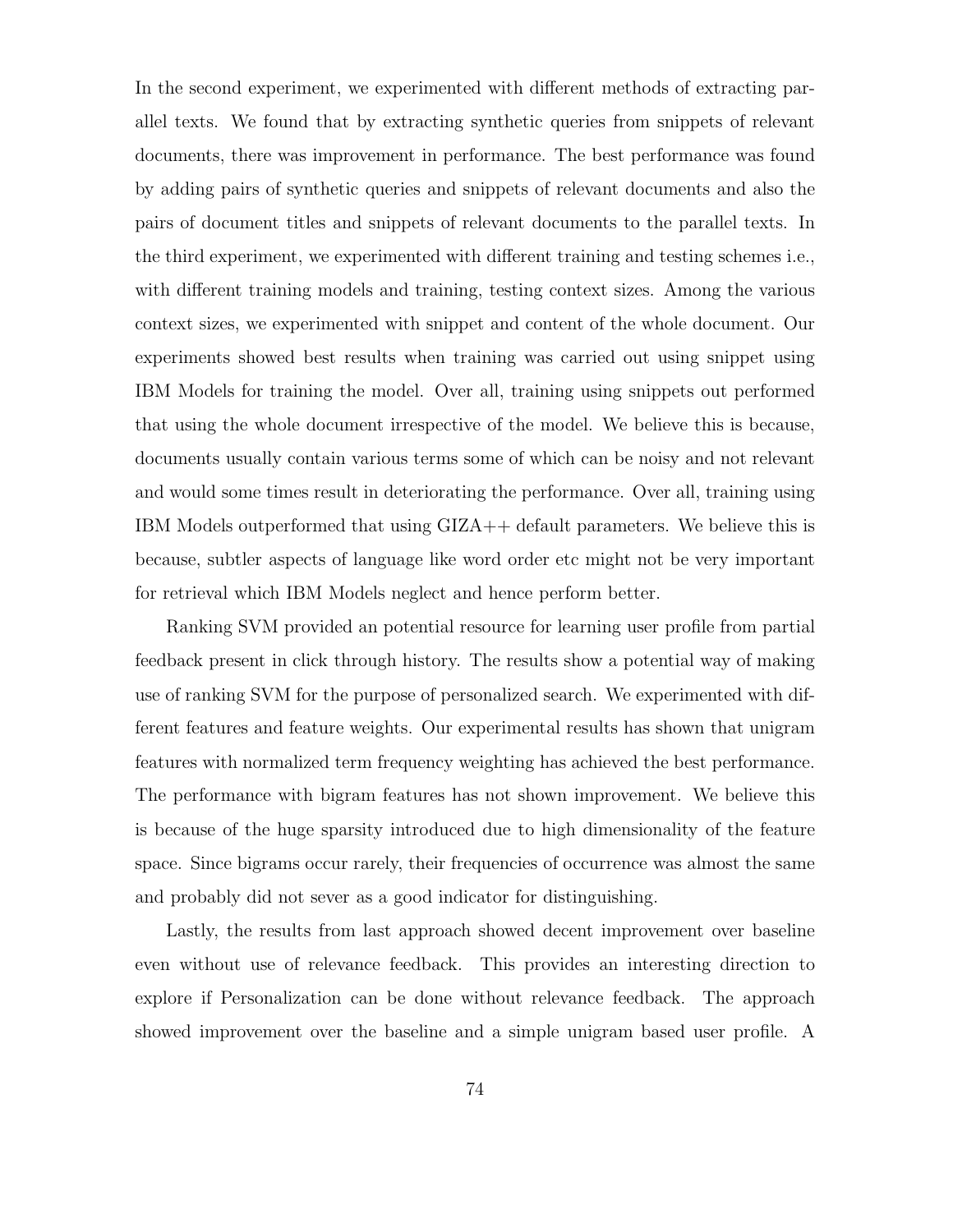small extension to the approach by using a language model computed from all the queries in the query log has shown a large improvement in performance. This is possibly due to huge sparsity in the user profile which is possibly addressed by the language model learned from the query log.

Our experiments show interesting and promising direction for learning long term user profiles and performing personalization of search results to improve search performance.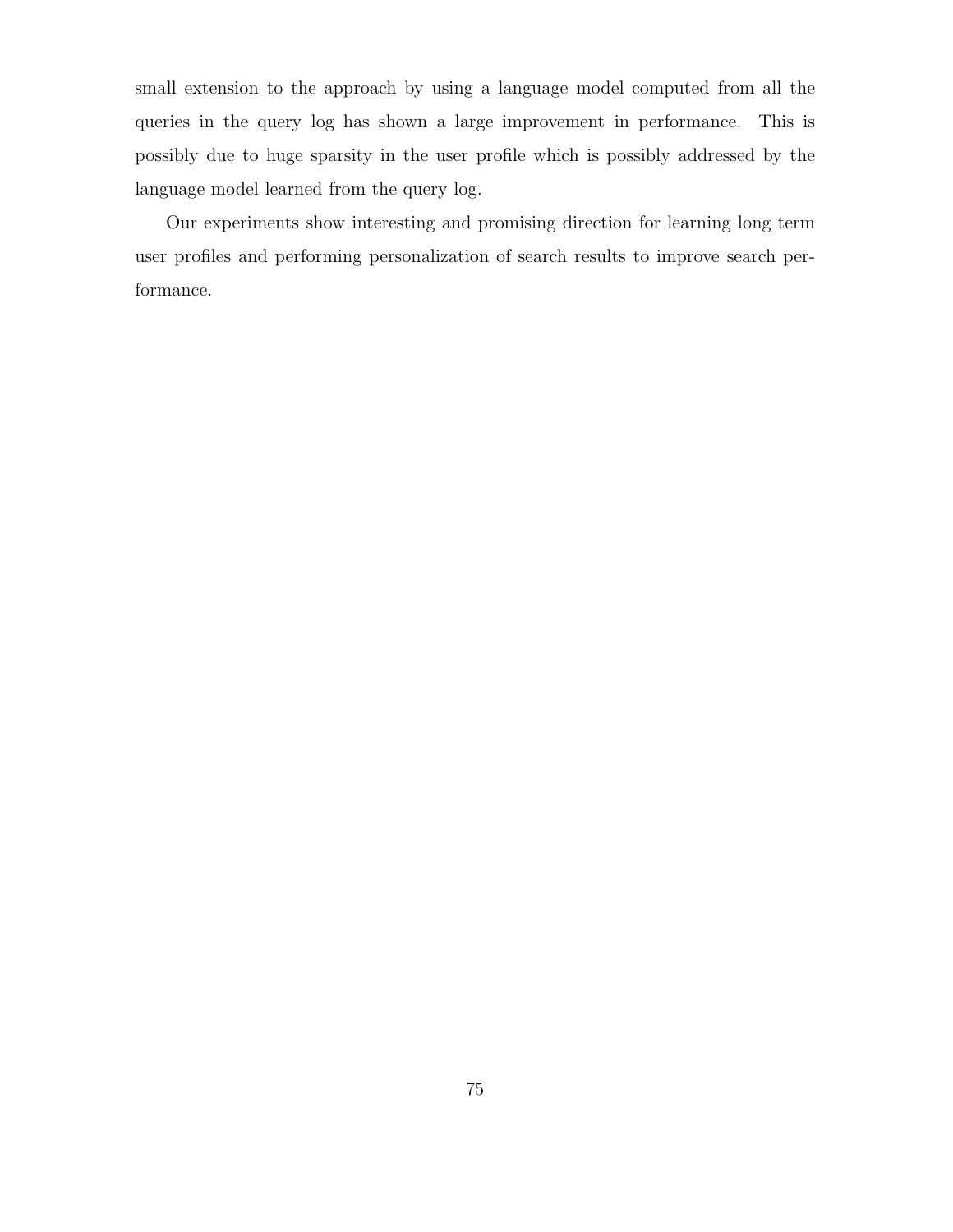# CHAPTER 8

# Conclusions and Future Directions

In this thesis, we have studied some problems in real world information access from the web through web search engines. The main problem with web search is as follows : There is too much information available on the web; query words used by users often are confusing, ambiguous (a query "Java"can mean the Java island in Indonesia or the Java programming language), and some times are poor descriptors of information need ('SBH' can mean "State Bank of Hyderabad" or "Syracuse Behavioral Healthcare" among others) ; users are often not patient enough to see long list of results given by search engines to find relevant information. It has been observed that users typically only view top few results, usually top 5 or 10, some times 20 and much fewer times 30 and so on. In this scenario, web search can be made more useful, effective and less burdensome to users if search results are customized to each individual user by considering individual user's idiosyncrasies. This could possibly help the user to find the relevant document easily from having to scroll through a long list of results.

We observed lot of interesting issues while studying the problem of customizing search results according to each individual user. What is the information available to customize search results ? How should we customize it? When should we stop customizing it ? How do we know a user liked our customization i.e., how do we evaluate it ? We believe each issue could be an interesting and potential research problem with power to make web search experience better. For example, effective customization of search results according to each individual user and showing most relevant documents to him among the top few documents would help reduce burden on the user. The user will then have better experience with the web search engine, by searching for information of interest, with less effort and quickly.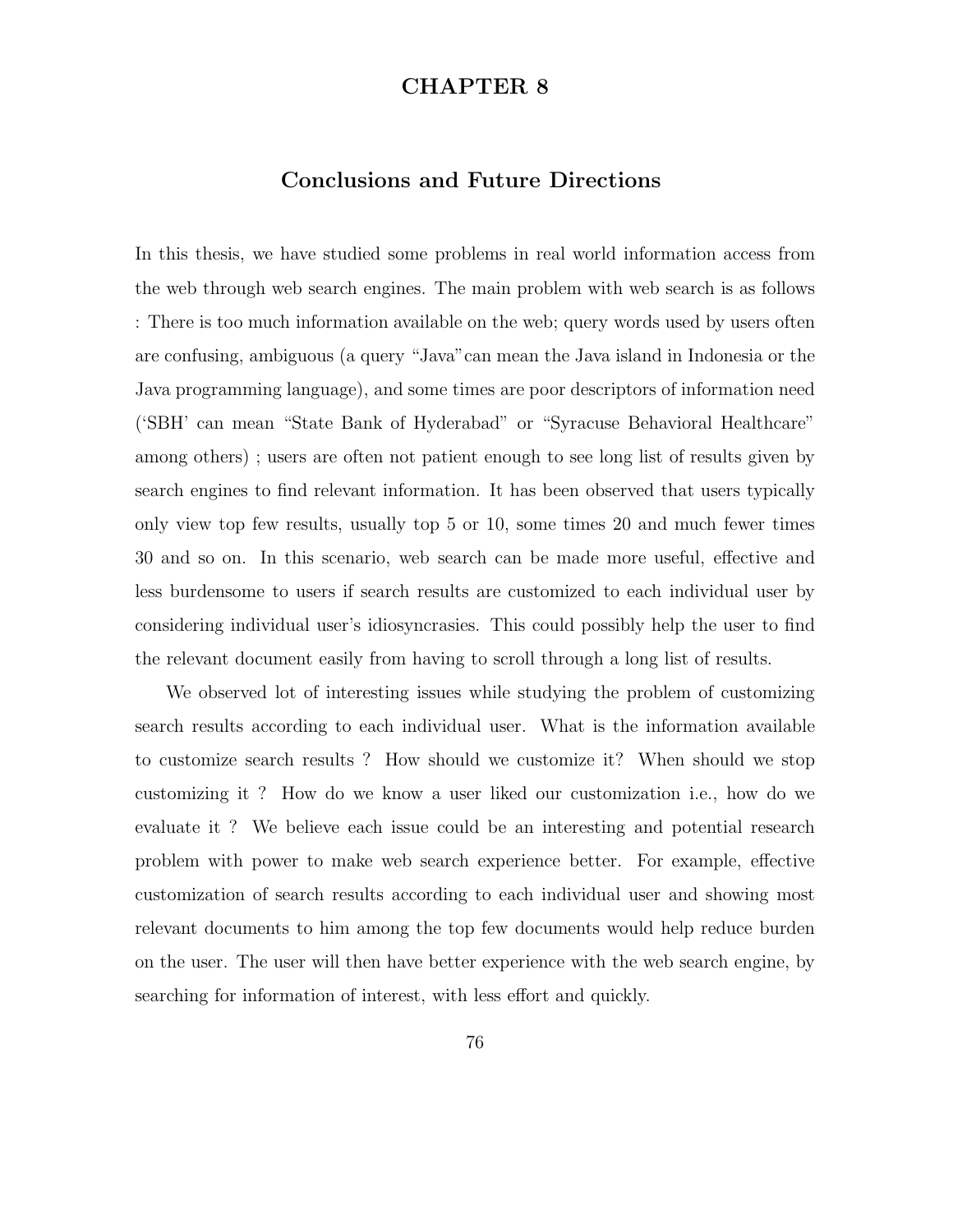Earlier work in the literature has studied that past search history of a user can be a good resource for inferring what is relevant to the user. In this thesis, we focused on exploiting this resource and use it to customize search results.

While there is some existing related work, it is far from optimal. We studied the problem taking a different perspective. Our aim is to learn user model from his past search history and use it to customize his search results and show him most relevant documents on the top few. We propose three methods for personalizing of search results. The first two methods use user's implicit relevance feedback or user clickthroughs. They are based on utilizing the past search history consisting of the past queries and their corresponding clickthroughs. The third method attempts personalization based on his past queries alone and does not make use of the user clickthrough data.

In general, learning a model of user interests or behaviour itself is a huge research problem. It has recently gained attention in the context of search. In this thesis, we model a user from logs of his past searches.

In the first approach described in Section 4, we learn a user model by capturing statistical properties of text from his past searches. This statistical properties are stored in what is called a user profile. This user profile of the particular user is later used to customize his search results. We experimented this by capturing different contexts. The different contexts include using single word and two adjacent words described in simple N-gram based techniques in Section 4.3, and capturing relationship between query and document words in Noisy Channel based approach in Section 4.4.

In the second approach described in Section 5, we address the problem of learning a user model using machine learning approaches. Related work on machine learning and search simplifies the task to a binary classification problem with two classes relevant and non-relevant. Such a simplification has several drawbacks. Firstly, because, often when a user gives relevance feedback, he only gives information of documents which he thinks are relevant to him. The user typically does not give information about the documents not relevant to him. For example, assuming all the documents not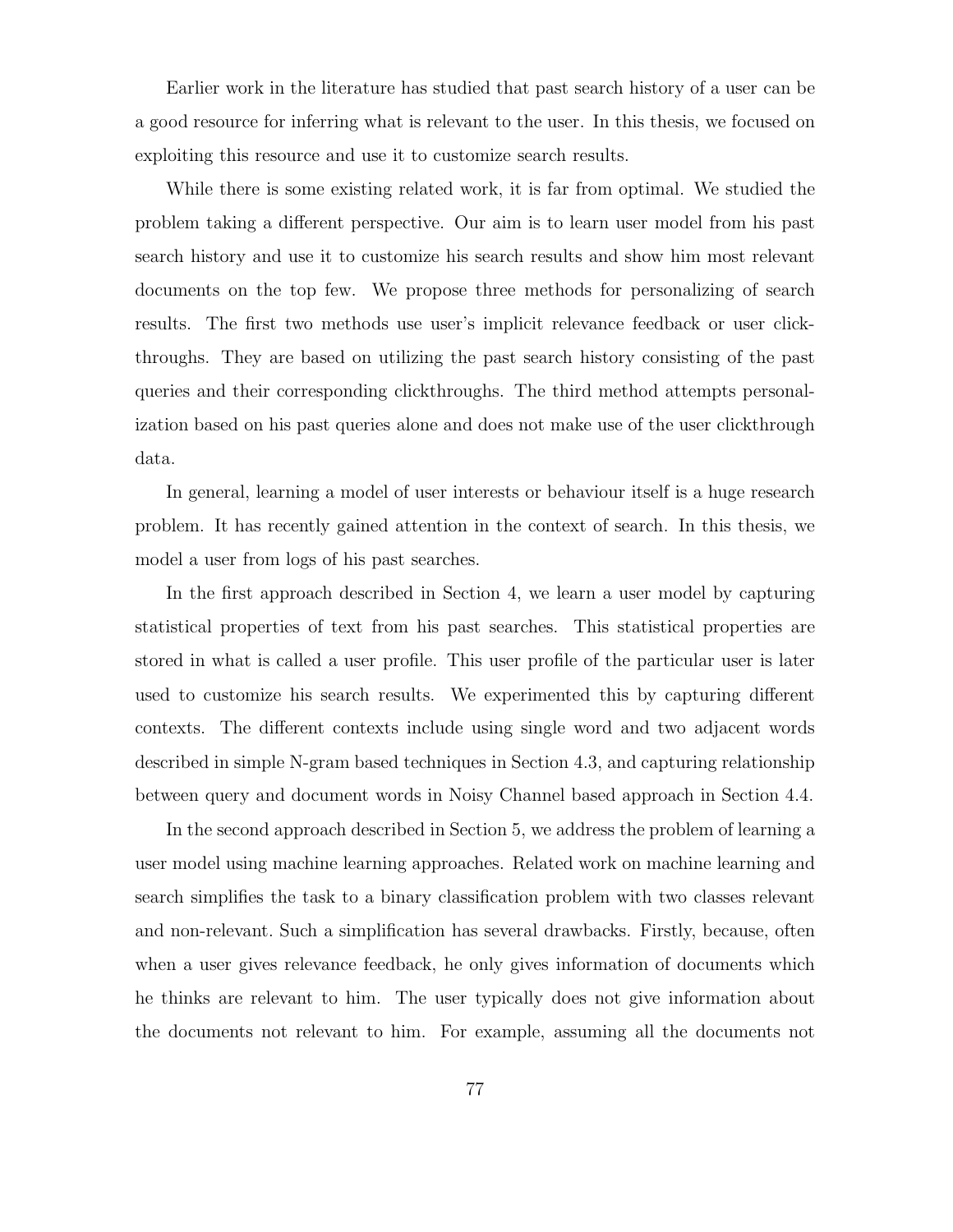identified as relevant to be irrelevant leads to problems. Due to a strong majority of non-relevant documents, a learner will typically achieve the maximum predictive classification accuracy, if it always responds non-relevant, independent of where the relevant documents are ranked. Consider implicit relevant feedback - clickthrough data, it has been shown that the user always clicks documents which appear to be relevant in the top few results. In this case, the user has clicked those results because they might have appeared to be more relevant than the others seen by him in the top few. Hence, clickthrough data is "noisy" and contains only contain partial information and it would be an over simplification to assume a binary classification. We consider the "noise" in clickthrough data which previous machine learning based approaches failed to consider. This is an interesting framework to learn a user model given partial user relevance feedback data.

The third method described in Section 6, is another interesting method where we model a user based on just the past queries posed by the user. We do not make use of clickthroughs of the corresponding queries provided by the user. We only make use of the past queries by the user. The observations and conclusions from this research can be extremely useful and provides an interesting research direction for personalized search because obtaining just the queries is comparatively easy than relevance feedback. The queries can then be used directly for personalization or in combination with available relevance feedback.

Our experiments has shown promising results. All the approaches have shown improvement over the baseline (a variation of rocchio algorithm). Best results were observed for noisy channel based approach, a language modeling based approach described in Section 4.4. This provides a great scope for further research in this direction and using language modeling based approaches in general. Machine learning based method also showed competitive results and is also an interesting direction to explore. The above two approaches have assumed existence of feedback data. The third approach described in Section 6 based on just queries showed promising results.

In language modeling based methods, we experimented with different contexts.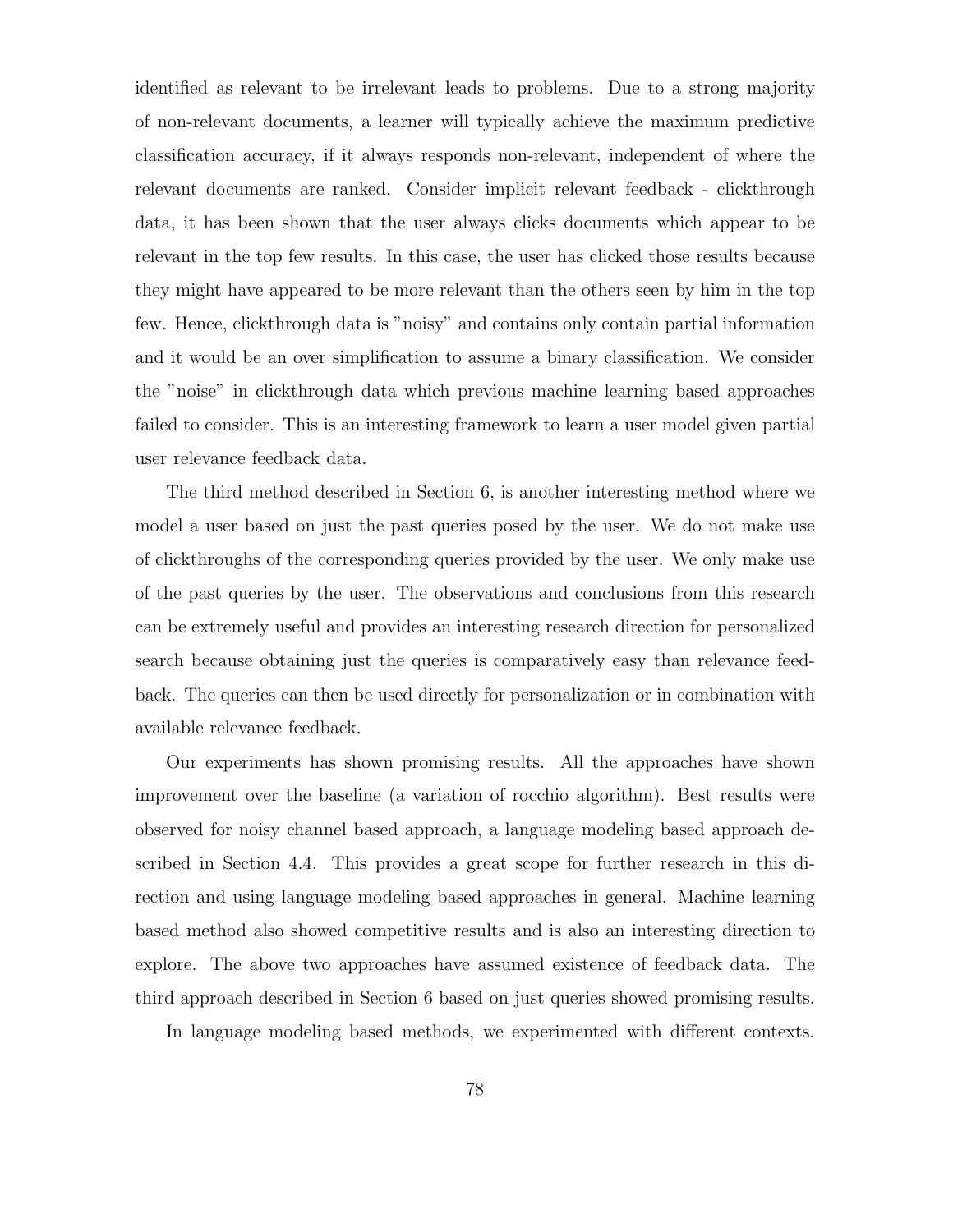As we increased the context from single word to two words to relationship between query and word, the results showed improvement. In future, much richer contexts can be explored. Hyperspace Analogue to Language model (HAL) constructs the dependencies of a word  $w$  on other words based on their occurrence in the context of  $w$  in a sufficiently large corpus. The intuition underlying HAL spaces is that when humans encounter a new concept, they derive its meaning from accumulated experience of the context in which the concept appears. Thus the meaning of the new concept can be learned from its usage with other concepts within the same context. HAL can be used to capture more context from past searches of the user to model a richer user model. Other semantic spaces using LSI etc., also seem promising.

Though language models capture rich models and statistics from text, machine learning methods can be used to capture much beyond simple text. Patterns of occurrence or behaviour can also be captured using machine learning models. Consider the following cases. 1) If a user always clicks the first result (or second result) such information could be used in training using machine learning methods to obtain richer user models. 2) Suppose a user always trusts results from a particular web site. In that case, he would be interested in information from that website even though it might be the top most result. Such information about "interesting websites" could be given to the machine learning methods to learn effective user models. 3) Also, it can be possible to make machine learning methods to consider original ranking of search engines while learning user model. In this way, better models can be obtained using machine learning method.

As mentioned earlier, in our approach we use logs of user past searches. There is sometimes repetition in information need of the users. Some times, users type similar queries and search for similar information and click similar documents. Given logs of past searches of large number of users, their searches consisting of queries and clickthroughs, repetition in the queries and clicked documents among different users can potentially be exploited. A study done by us on query log from a popular search engine has shown good repetition in queries and clicked documents among different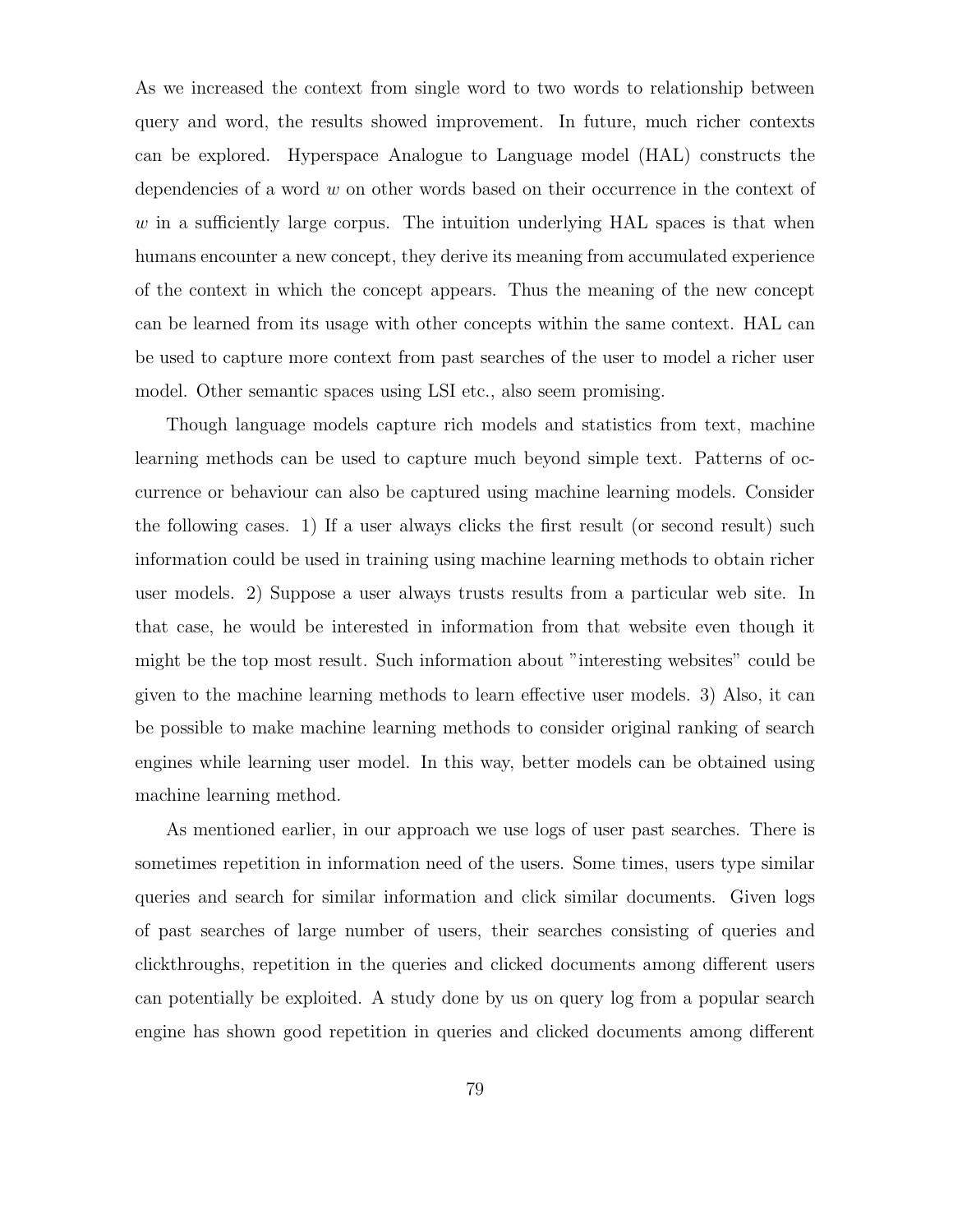users. Past searches of one user can be used to customize search results to another user given that both the user's interests match. This could be one potential and challenging future direction to the current work.

Some times, there could be some documents which might not contain exact query words but might contain related content. Hence, when a user types in a query, such documents would not be returned. Recommending such documents to user could also help user in improving user web search experience. The user profiles learned as described in the current work can be used to also recommend documents to users. This is another interesting future direction to the current work. Collaborative filtering methods are popular methods where they use ratings given a group of users to recommend items of interest to other users. A few data mining based and text filtering methods have also been proposed for recommending items or documents of interests to users. Such methods could also be used in recommendation of documents in extension to current work in future.

Our study of query log data from a popular search engine has lead to some interesting observations. This has also motivated us to see if clickthrough data can be created in an artificial way by simulating behavior of users searching a search engine. This provides a scope for a simulated environment for evaluation for personalized search algorithms. It is a potential area where the outcome of research can directly be used for the benefit of research communities in web search engines and personalization. Given the constraint of non-availability of implicit feedback data it is difficult to evaluate personalization algorithms. Simulated Feedback can be of great use here and help benefit web search community. The benefit from Simulated feedback is two fold. Firstly, it is easy to obtain and also the process of obtaining the feedback data is repeatable. Given a document set and a search engine deployed on this document set, one can start generating simulated feedback in much larger volumes than what can be obtained by either explicit or implicit feedback methods. Secondly, it enjoys the benefit of customizability, where a researcher can customize the creation of the feedback for his purposes, be it testing search engines for specific domains, testing re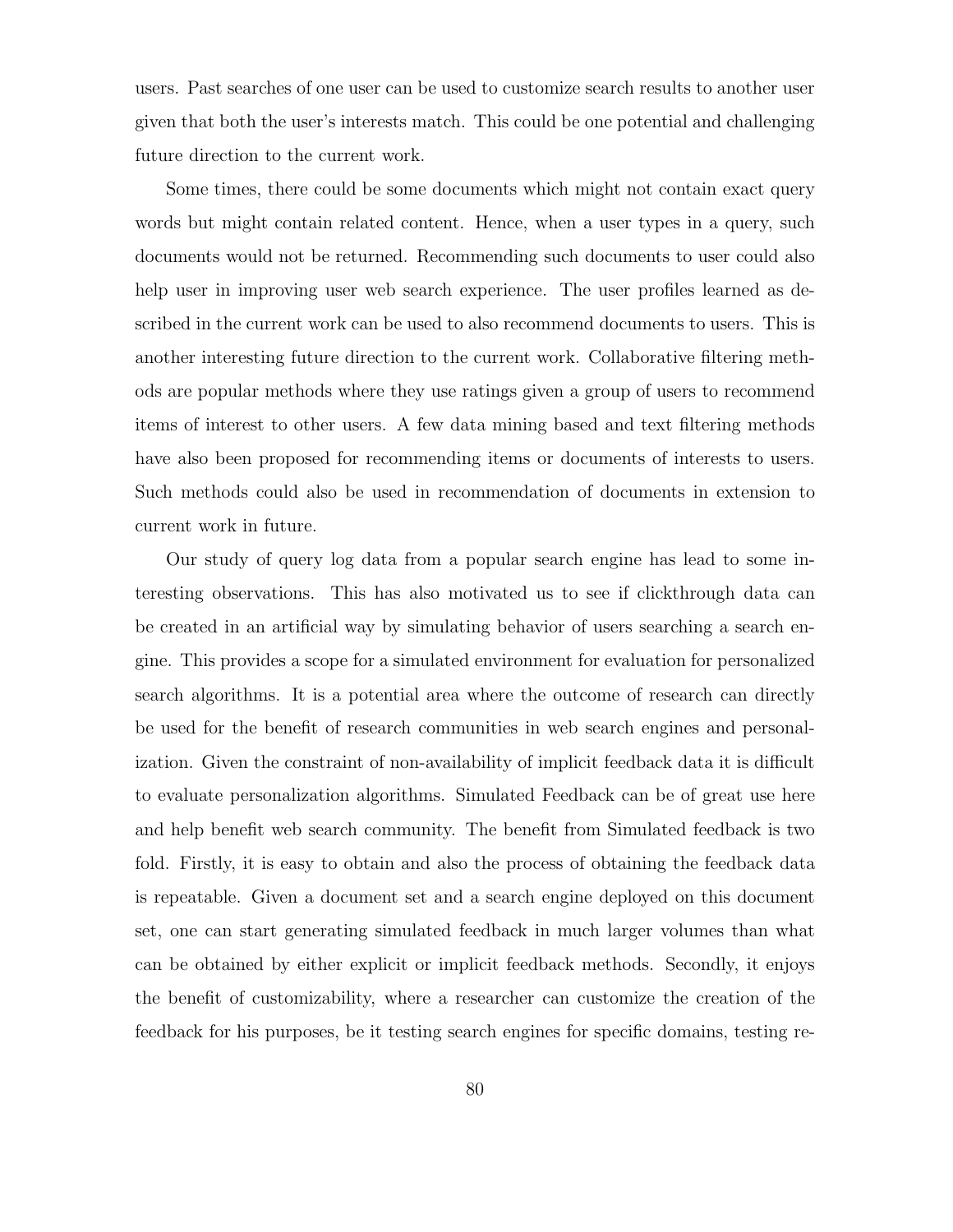search algorithms in personalization research or testing query modification techniques. We developed a basic system which performs the same.

The contributions from this thesis include a suite of algorithms of personalized web search, our analysis and observations from query log study and a method to simulate user search behaviour and create user feedback in an artificial way. Also several observations were made from several studies during this thesis which provide interesting directions to personalized search research. The two important such observations are i) Can Personalization of Search be done without Relevance Feedback ? and ii) Can Simulation of User Search Behaviour be done.

The work done in this thesis enjoys multiple possible extensions and future directions. To summarize, much richer contexts could be explored to learn better language model based user profiles. Non-text information could also be used to train machine learning methods. It shows a promising direction if personalized search can be done without relevance feedback. The proposed approach for learning user profiles can be used in future for recommending related documents to users, to learn from past search histories of other users etc., The proposed approach of simulated user behaviour is a potential area where the outcome of research can directly be used for the benefit of research communities in web search engines and personalization.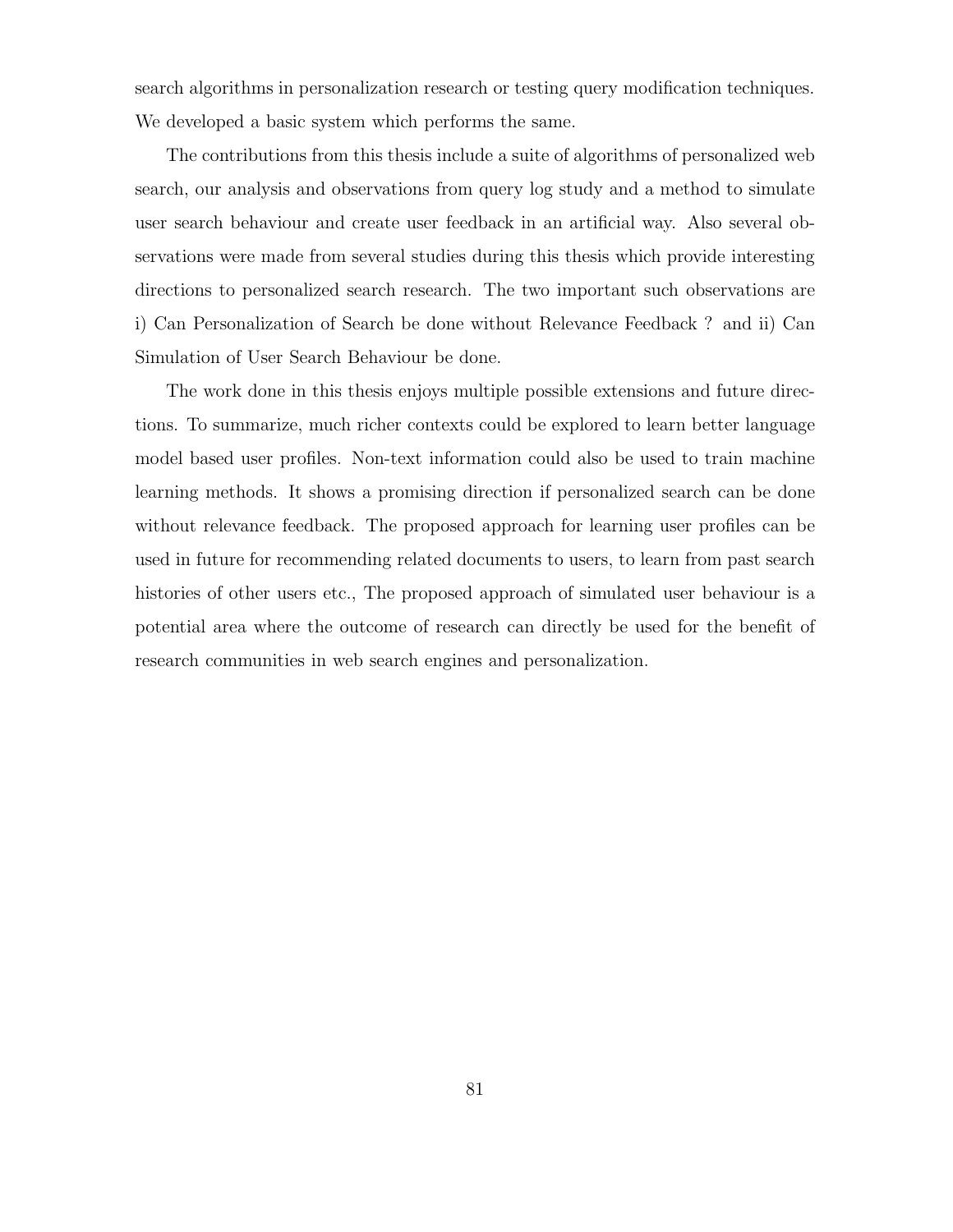# CHAPTER 9

# Appendix 1 - Query Log Analysis

### 9.1 INTRODUCTION

The use of data stored in transaction logs of Web search engines, Intranets, and Web sites can provide valuable insight into understanding the information-searching process of online searchers. This understanding can enlighten information system design, interface development, and devising the information architecture for content collections. There is a large interest in finding patterns in and computing statistics especially of search engine query logs.

Most works choose to answer questions such as statistics about queries, what are the most common queries, what is the average number of words per query, how many queries are included in the average user session, correlations between query terms, and also among other field values [50].

While this work on query log has shown some interesting results, there is very little work which tried to analyze the clicking behaviour of the user. There was some work related this using eye tracking study. An eye tracking study was performed to observe how users formulate queries, assess the results returned by the search engine and select the links they click on [14]. Thirty six undergraduate student volunteers were instructed to search for the answers to five navigational and five informational queries. The former involved finding a specific web page while the latter involved finding some specific information. The subjects were asked to start from the Google search page and find the answers. There were no restrictions on what queries they may choose, how and when to reformulate queries, or which links to follow. Users were told that the goal of the study was to observe how people search the Web, but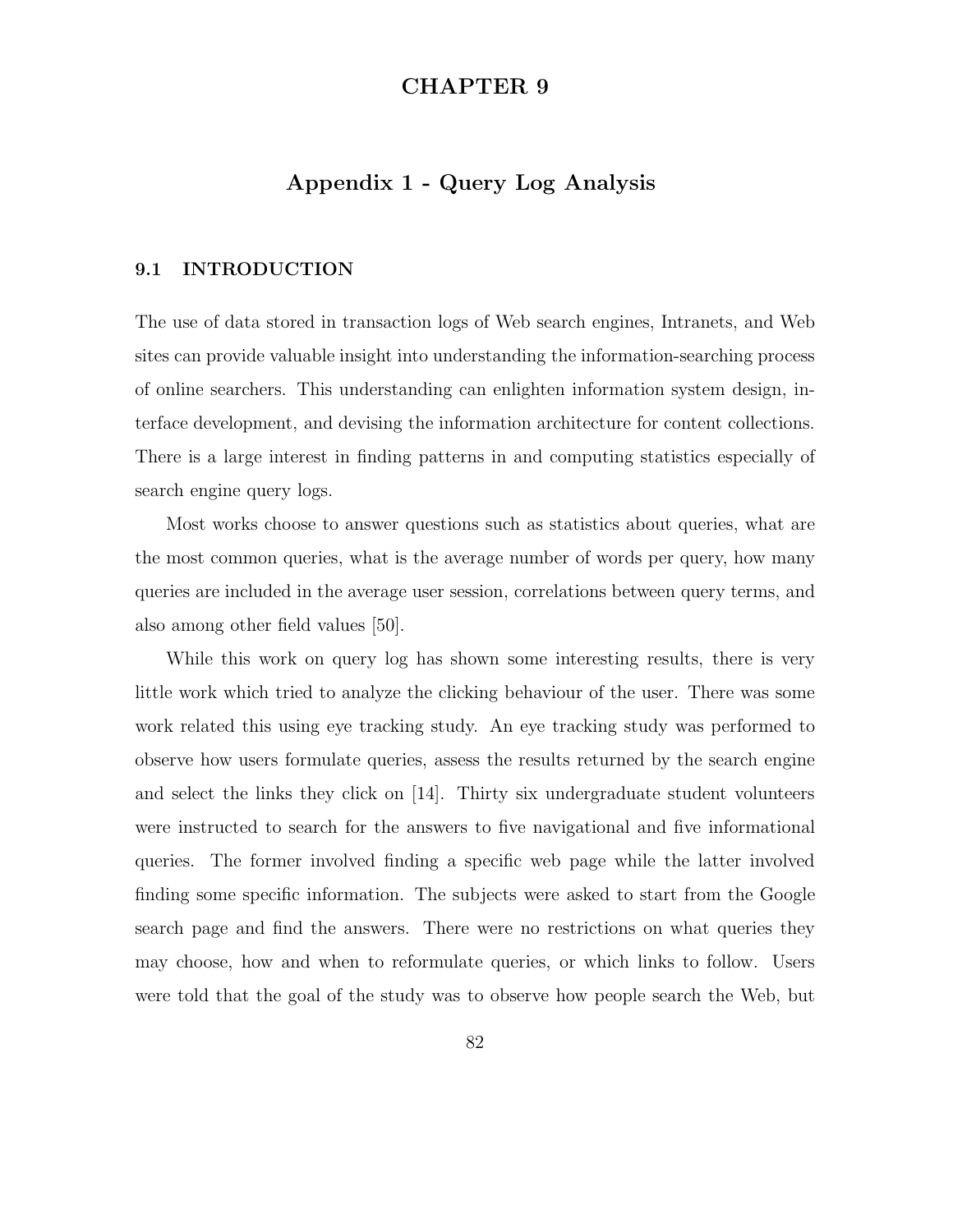were not told of the specific interest in their behavior on the results page of Google. All clicks, the results returned by Google, and the pages connected to the results were recorded by an HTTP proxy. Movement of the eyes was recorded using an ASL 504 commercial eye tracker (Applied Science Technologies, Bedford, MA). More details on the experimental setup are provided in [14].

In this chapter, we discuss our analysis of the query log. We focus on analyzing the clicking behaviour of the users. In particular, we study if there is any general pattern of the user click behaviour. In particular, we aim to answer the following questions: Do all the users go from top to bottom of the results ? Do all the users see the same number of results ?

## 9.2 QUERY LOG DESCRIPTION

The data used in this thesis is implicit feedback in the form of clickthrough data collected by a popular search engine recently released for research purposes. This collection consists of about 20M web queries collected from approximately 650k users over three months. The data is sorted by anonymous user ID and sequentially arranged.

The data set includes AnonID, Query, QueryTime, ItemRank, ClickURL.

- AnonID an anonymous user ID number.
- Query the query issued by the user, case shifted with most punctuation removed.
- QueryTime the time at which the query was submitted for search.
- ItemRank if the user clicked on a search result, the rank of the item on which they clicked is listed.
- ClickURL if the user clicked on a search result, the domain portion of the URL in the clicked result is listed.

Each line in the data represents one of two types of events: 1. A query that was NOT followed by the user clicking on a result item. 2. A click through on an item in the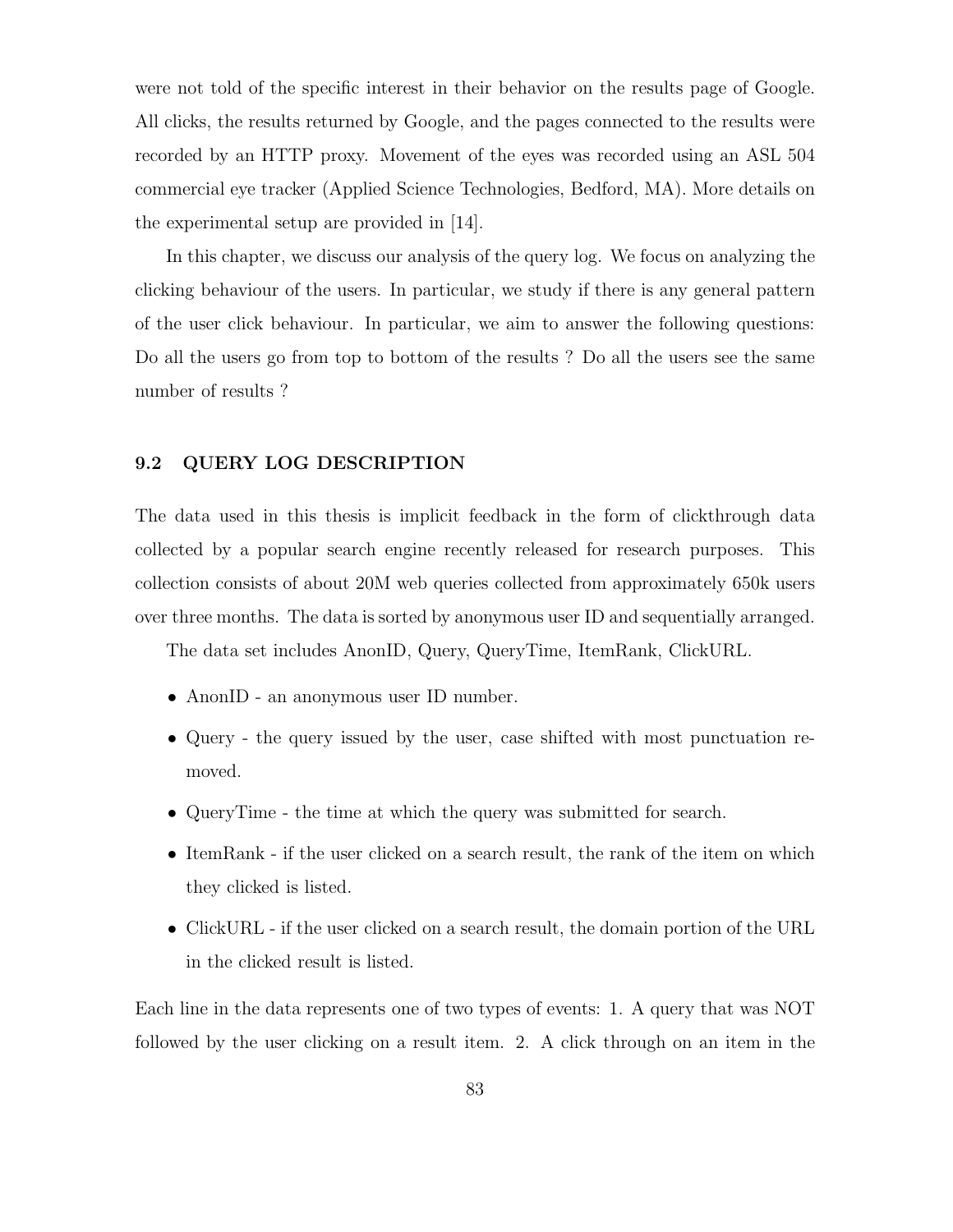result list returned from a query. In the first case (query only) there is data in only the first three columns/fields – namely AnonID, Query, and QueryTime (see above). In the second case (click through), there is data in all five columns. For click through events, the query that preceded the click through is included. Note that if a user clicked on more than one result in the list returned from a single query, there will be TWO lines in the data to represent the two events. Also note that if the user requested the next "page" or results for some query, this appears as a subsequent identical query with a later time stamp.

Some basic statistics about the data are as follows.

Dates: 01 March, 2006 - 31 May, 2006

Normalized queries:

36,389,567 lines of data

 $21,011,340$  instances of new queries (w/ or w/o click-through)

7,887,022 requests for "next page" of results

19,442,629 user click-through events

16,946,938 queries w/o user click-through

10,154,742 unique (normalized) queries

657,426 unique user ID's Sample data is shown in Table 9.1.

### 9.3 QUERY LOG STUDY

In this section, we discuss our analysis of the query log. We analyze the clicking behaviour of the users. In particular, we study if there is any general pattern of the user click behaviour. Do all the users go from top to bottom of the results ? Do all the users see the same number of results.

Given search results, do all users view and click the results in a similar way? Do all the users go from top to bottom seeing and clicking the first result followed by second and so on i.e., Do users always click results while going from top to bottom clicking the top document first before clicking the bottom ones. This have motivated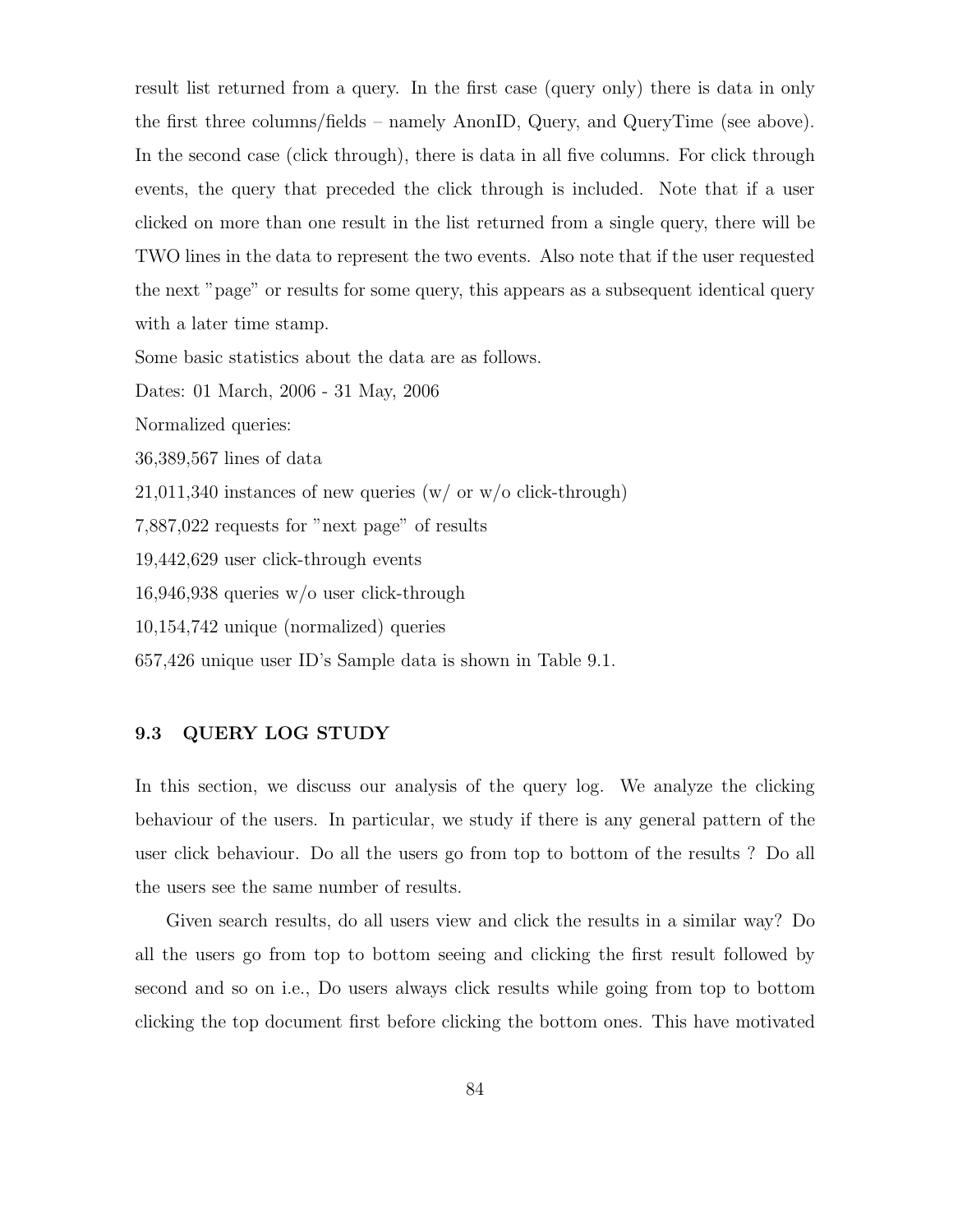| ID   | Query             | Query Time | Pos            | url                           |
|------|-------------------|------------|----------------|-------------------------------|
| 2722 | charles drew      | 2006-03-01 | 10             | http://www.cdhemedical.com    |
|      |                   | 18:00:07   |                |                               |
| 2722 | tricare           | 2006-03-16 | $\overline{2}$ | http://www.tricareonline.com  |
|      |                   | 19:07:38   |                |                               |
| 142  | rentdirect.com    | 2006-03-01 |                |                               |
|      |                   | 07:17:12   |                |                               |
| 142  | westchester.gov   | 2006-03-20 | $\mathbf{1}$   | http://www.westchestergov.com |
|      |                   | 03:55:57   |                |                               |
| 142  | vera.org          | 2006-04-08 | $\mathbf{1}$   | http://www.vera.org           |
|      |                   | 08:38:427  |                |                               |
| 142  | broadway.vera.org | 2006-04-08 |                |                               |
|      |                   | 08:39:30   |                |                               |

Table 9.1: Sample Query log Data

us to perform an experiment studying the same.

## 9.3.1 Query Log study: Experiment 1

The query log data described in Section 9.2 contains an entry called *Position* which is the position of the clicked URL. For each query, we extract the positions of all the clicked URLs. Positions are sorted by the time of click. We then see if the positions are in ascending order, i.e., the top URLs are clicked first before the bottom ones. i.e., the  $i^{th}$  document is clicked first than the  $j^{th}$  document where i is above j. We observed that in 90% of the queries, users exhibited this kind of behaviour. The queries which violated this behaviour i.e., where users clicked a bottom result first before clicking the top result are called anomaly queries. We found that there were only 10% of anomaly queries (See Table 9.2). However, we then came across another surprising result that 50% of the users exhibited this kind of behaviour. This means that this anomaly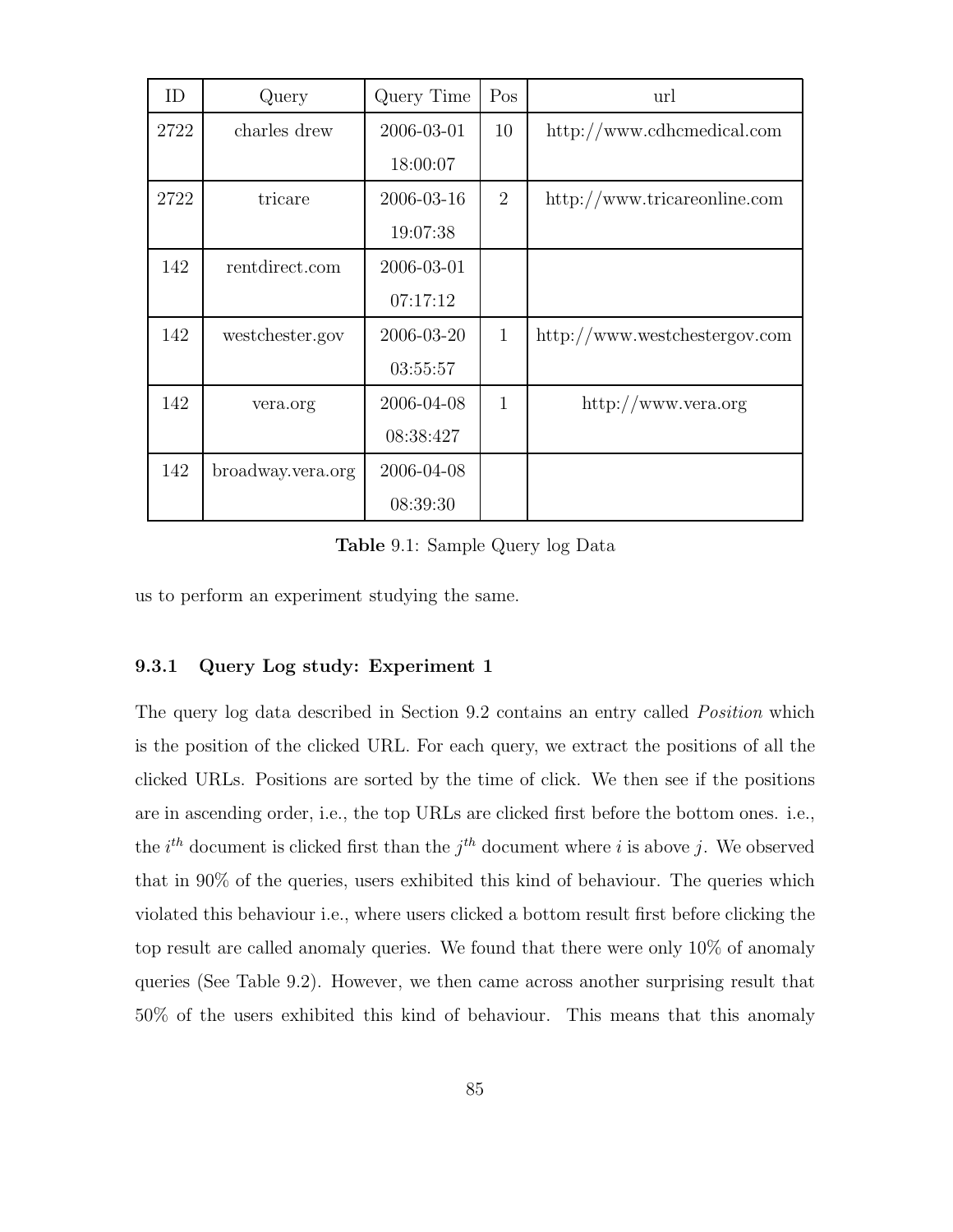| Collection | <b>Total</b> | Anomaly | % Anomaly | <b>Total</b> | Users with | %     |
|------------|--------------|---------|-----------|--------------|------------|-------|
|            | Queries      | Queries |           | users        | Anomaly Q  |       |
| 01         | 965325       | 106087  | 10.99     | 51956        | 25301      | 48.7  |
| 02         | 985530       | 107947  | 10.95     | 52258        | 25584      | 48.95 |
| 03         | 1001675      | 110785  | 11.05     | 52309        | 25803      | 49.32 |
| 04         | 992893       | 110129  | 11.09     | 52046        | 25671      | 49.32 |
| 05         | 1058169      | 113420  | 10.71     | 51840        | 25381      | 48.96 |
| 06         | 960136       | 106323  | 11.07     | 52105        | 25382      | 48.71 |
| 07         | 999029       | 108866  | 10.9      | 52387        | 25737      | 49.12 |
| 08         | 984760       | 108645  | 11.03     | 51978        | 25664      | 49.37 |
| 09         | 982528       | 109593  | 11.11     | 52154        | 25678      | 49.23 |
| 10         | 978796       | 109666  | 11.20     | 51925        | 25376      | 48.87 |

Table 9.2: Query Log study:Anomaly Queries

behaviour is not dependent on the user specifically but generally common behaviour among users (with 0.5 probability) but may be it is more dependent on the type of queries which are not very common.

## 9.3.2 Query Log study: Experiment 2

Search engines typically give a large number of results for a query. No user practically sees all the thousands of results given by the search engines. Do all the users same the same number of results? Intuitively we feel that not all the users view the same number of results. While this depends on many factors like the quality and number of results returned by the search engines, it also depends how patient the users are. Some users are less patient and see only the top 1 or 2 results. Some other users are more patient view top 5 results, some view top 10 and some view upto 20 etc. We performed an experiment to see this behaviour. We define Patience as a number which describes the patience of the user in how deep the user goes through the search results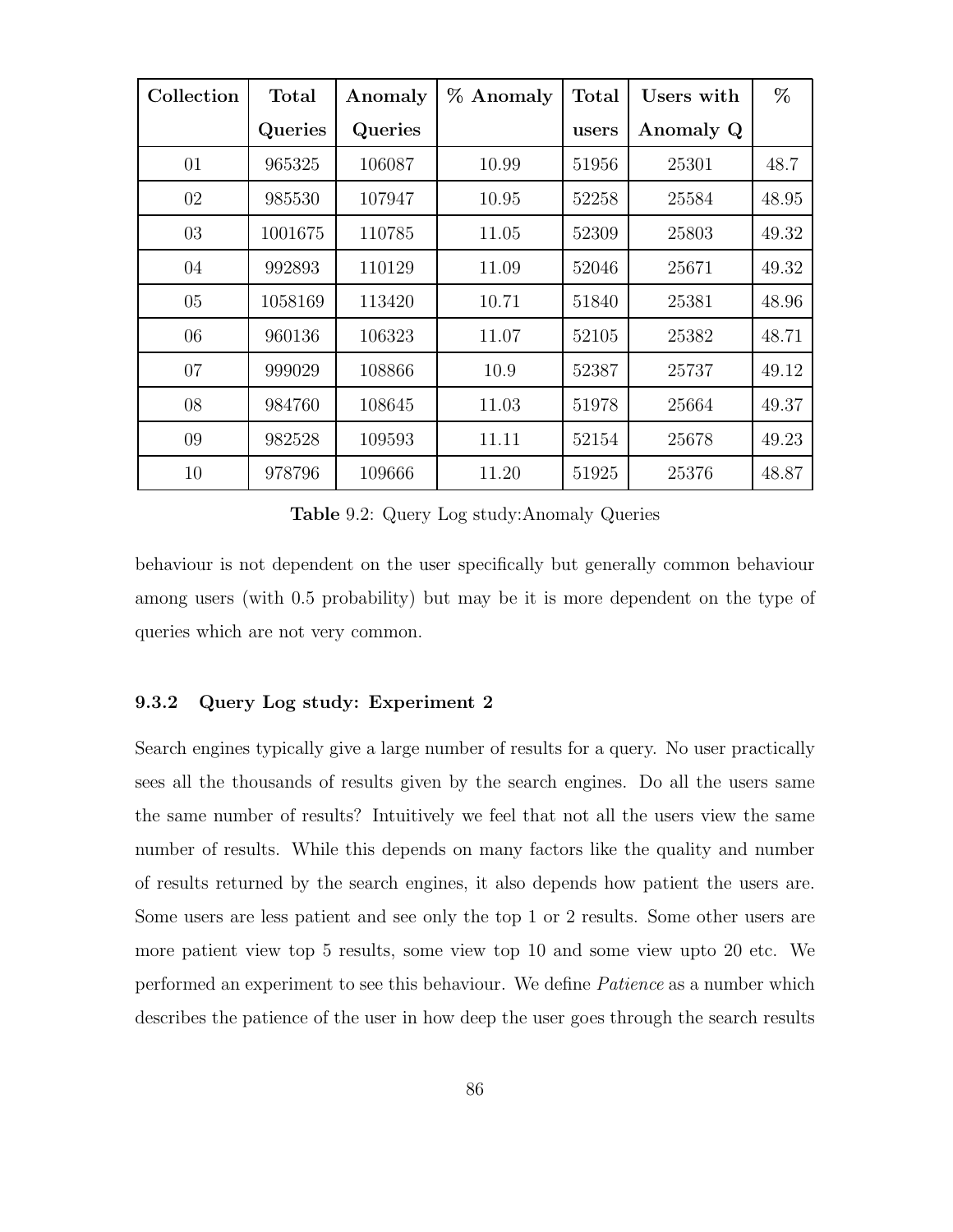and views them. Let Patience be defined as

$$
Patience = \frac{\max_{q \in Q} \max_{i \in clicksforq} Pos_i}{MAX\_CLICK\_POSITION}
$$

where  $Q$  is the set of all the queries posed by the user and  $Pos_i$  is position of the click. MAX\_CLICK\_POSITION is the maximum position of the clicks in the query log data. We found that this was found to be 500. Figure 9.1 shows the plot of the distribution of patience values of each user on log-log scale. Let Patience be defined as

$$
Patience = \frac{\max_{q \in Q} avg_{i \in clicksforq} Pos_i}{MAX\_CLICK\_POSITION}
$$

where  $Q$  is the set of all the queries posed by the user and  $Pos_i$  is position of the click.  $MAX\_CLICK\_POSITION$  is the maximum position of the clicks in the query log data. Query log analysis has shown that this was found to be 500. Figure 9.2 shows the plot of the distribution of patience values of each user on log-log scale. Statistical analysis has shown that the patience values of all the users follows a zipf distribution (See Figure 9.1 and Figure 9.2).

### 9.4 DISCUSSION

In this chapter, we described our query log study to study user click behaviour. Our study lead to some interesting results. 1) We found that in 90% of the queries, users view results from top to bottom. From this, we can possibly infer and assume that users typically view results from top to bottom future future works since it was found to a general behaviour. 2) Another interesting observation is that there were 10% of the queries for which users view a bottom result first. Approximately half of the users exhibited such behaviour. We can infer that may be those queries were "hard" queries and users did not like the ranking of the search engine. Given that users mostly see top results, it would be advantageous if we can show most relevant results to the user on the top to satisfy him.

Statistical analysis of patience has shown that it follows a zipf's law. This kind of analysis is extremely useful especially for characterizing users with these parameters.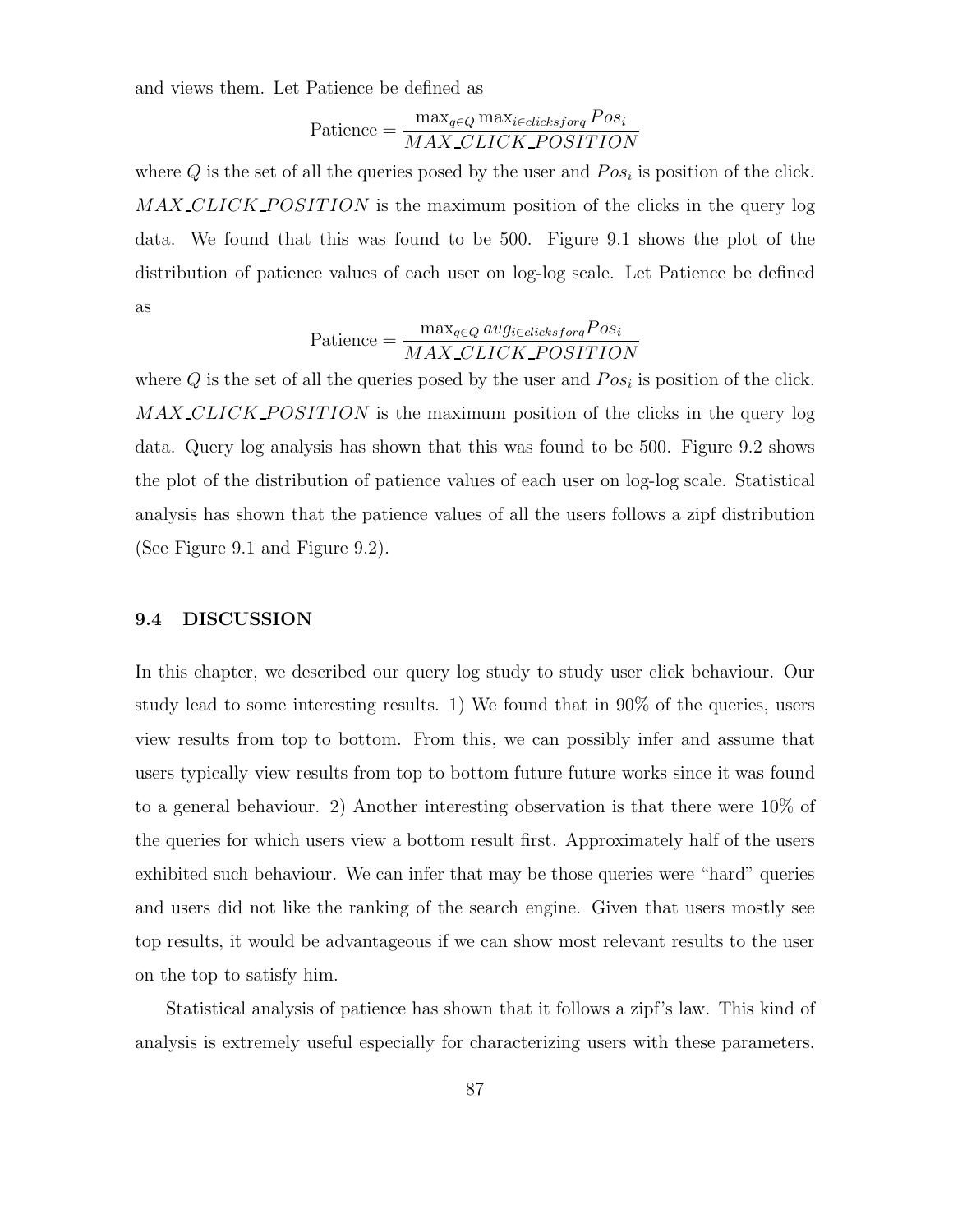Such studies can be a first step in characterizing real users with certain parameters. In our work, we used this result to create artificial users characterizing him with certain parameters like patience etc. Details are described in Appendix II.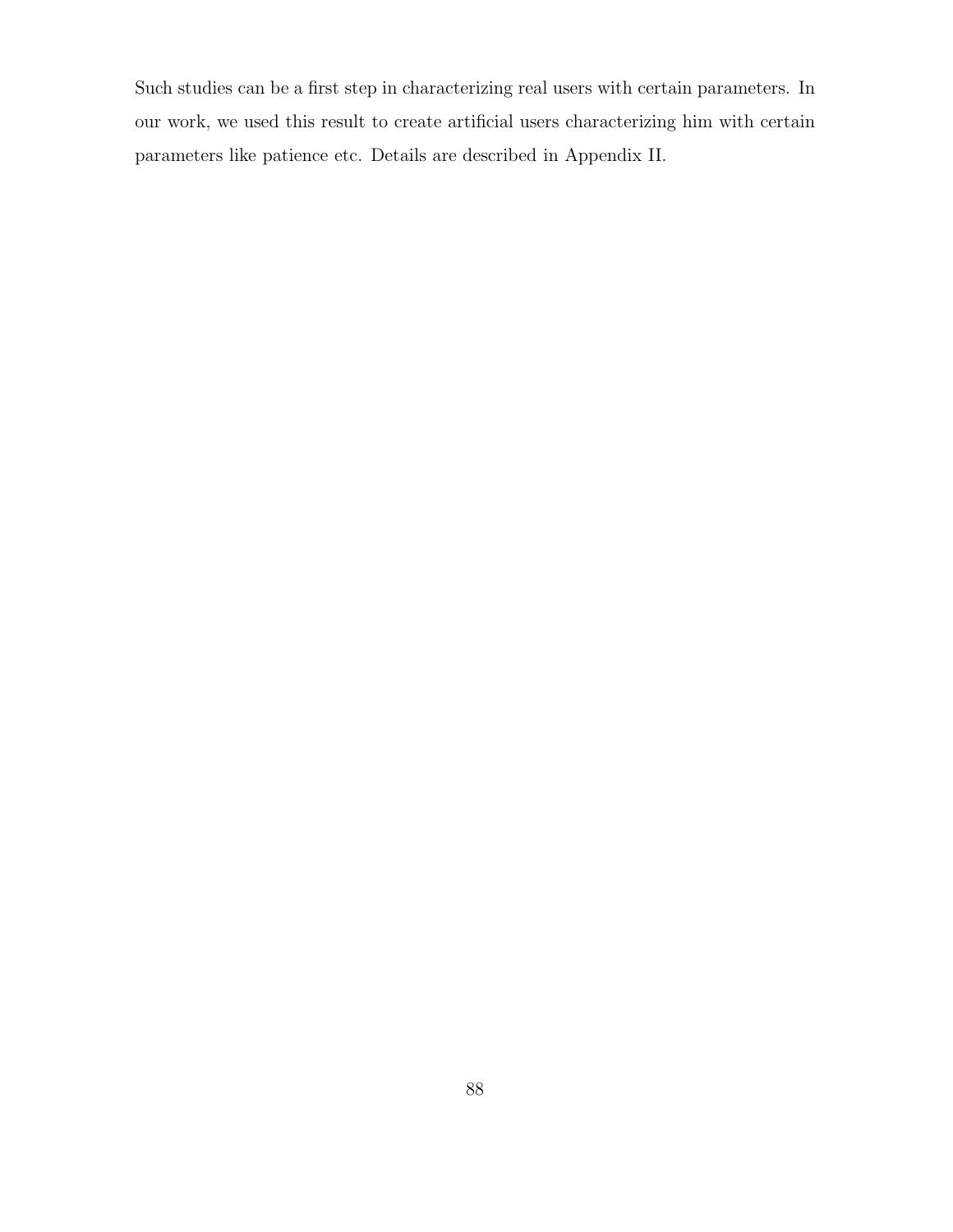

Fig. 9.1: Patience distribution for collections 1 to 4 (Max Patience)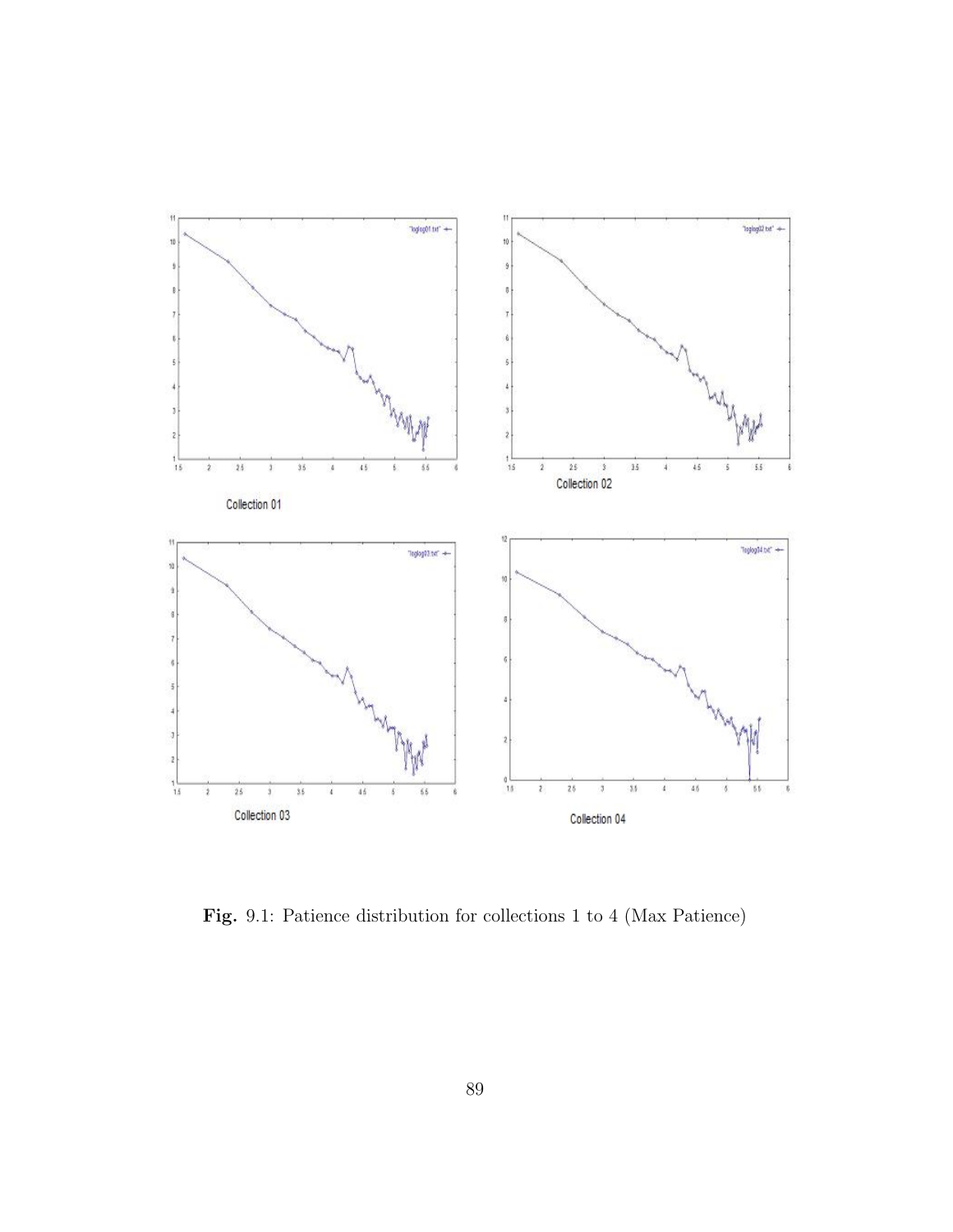

Fig. 9.2: Patience distribution for collections 1 to 4 (Average Patience)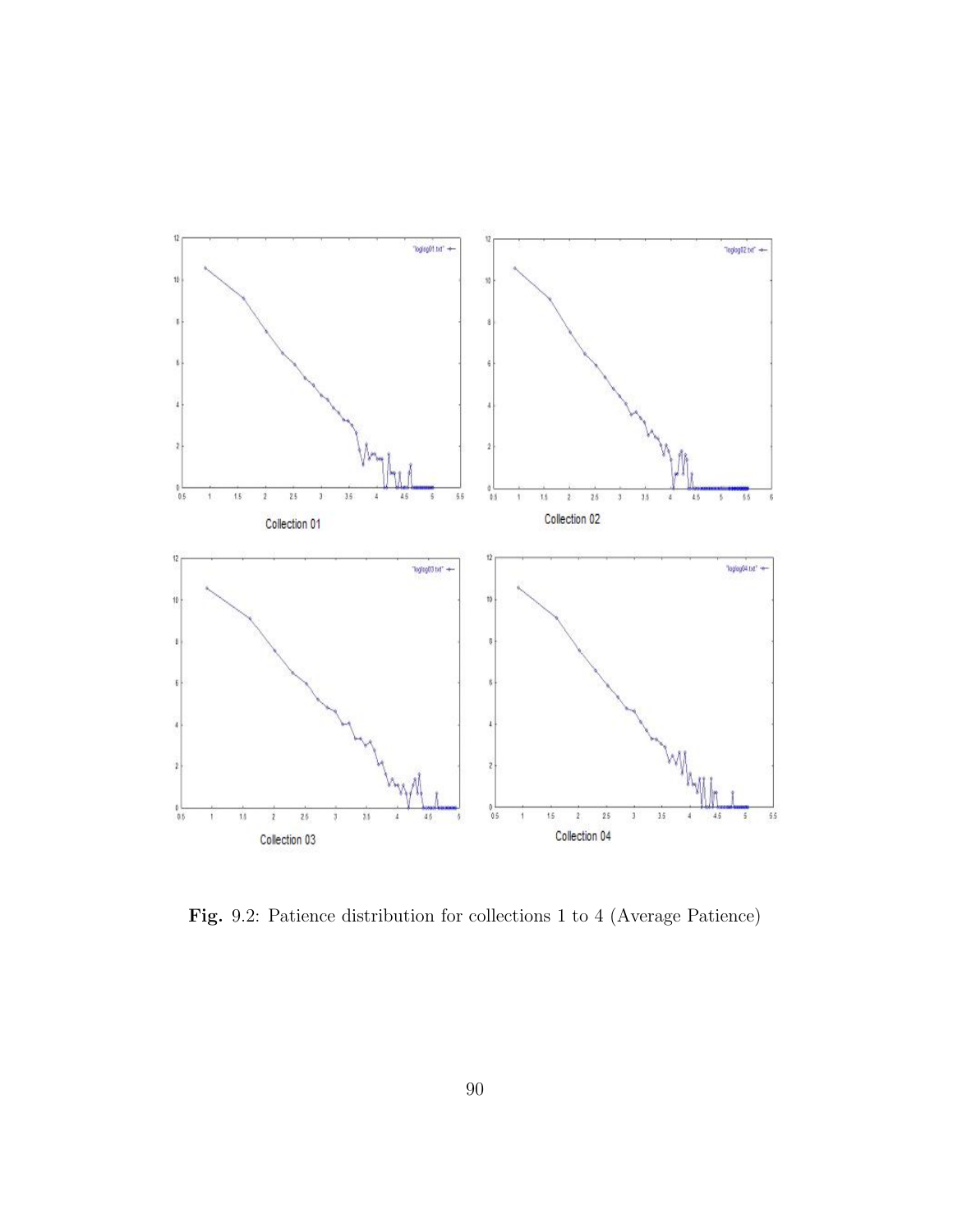# CHAPTER 10

# Appendix 2 - Simulated Feedback Creation

# 10.1 INTRODUCTION

Relevance feedback has received wide attention recently, as a means to capture the search context to improve the search accuracy. Feedback is explicitly collected from the user by asking the users, to mark the documents relevant to them. This is called explicit relevance feedback which has been quite effectively used to improve retrieval accuracy [39] and in personalization of search. Unfortunately, in real world applications, users are usually reluctant to make the extra effort to provide relevant examples for feedback [23].

Implicit relevance feedback methods have been proposed that try to infer user's relevance feedback by observing the user's interactions with the retrieval systems like, dwelling time on a page, amount of scrolling on a page, clicks etc [9]. These approaches do not require any extra user effort [23]. One method of acquiring large volumes of such implicit data is by aggregating the "clickthrough data" or "query log" of a real world search engine. Search engines usually receive millions of queries and clicks from the users every day and therefore act as a potential resource of implicit relevance feedback. The clickthrough data has been used to improve ranking of search engines to improve retrieval accuracy [22], [56] etc.

Explicit feedback methods are expensive to conduct as it requires a lot of manual effort and it is difficult to scale up these methods for gathering large volumes of data. Implicit feedback methods on the other hand are easy to conduct. Most search engines already have logs of user interactions over the web which is a very valuable source for research related to user feedback. However, such feedback is usually not available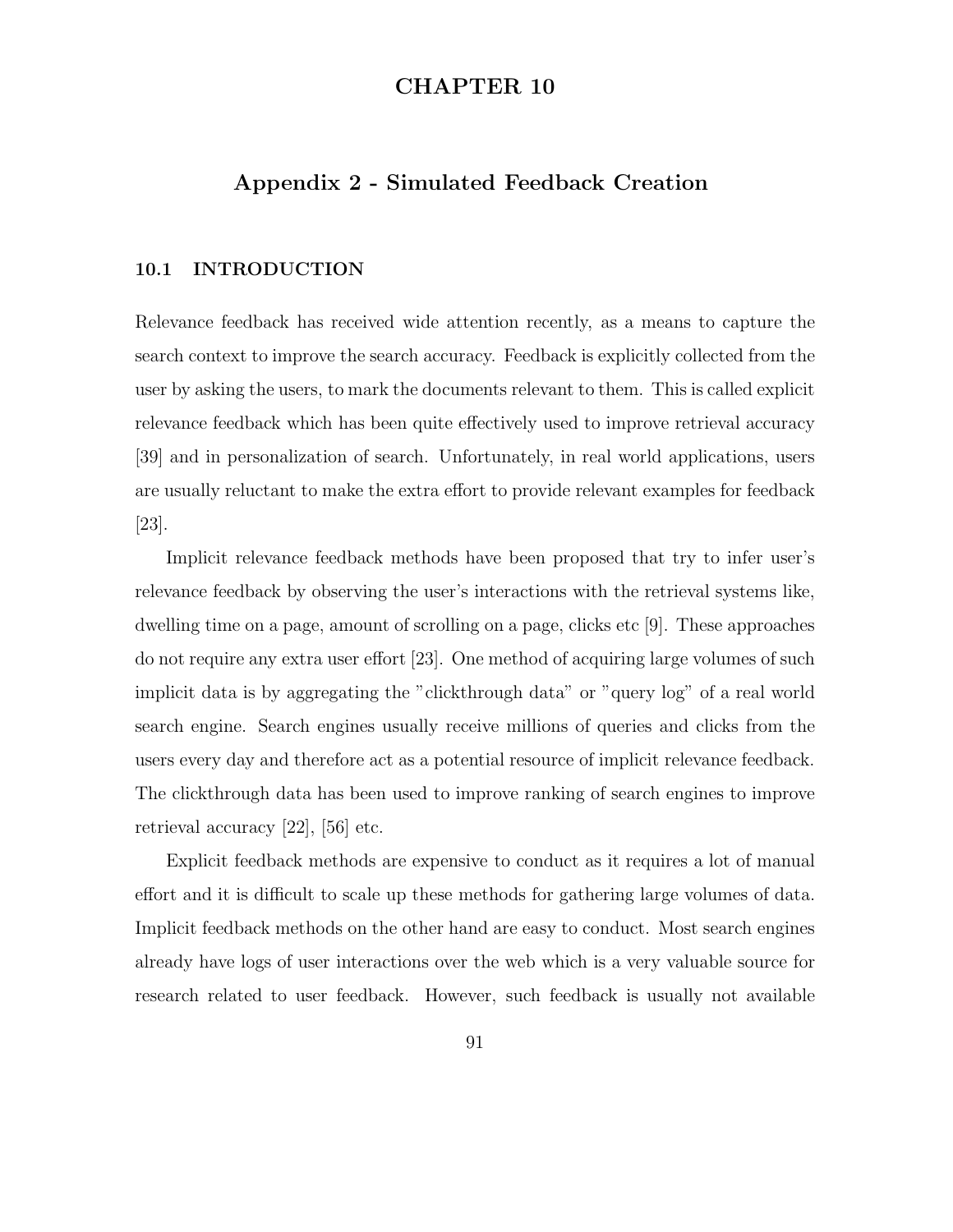to public or even research communities at large for various reasons like - it posing a threat to individual privacy of the web users. Hence researchers that rely a lot on the availability of such feedback either for testing their algorithms [62] or other search engine related problems are faced with the problems of non-availability of user feedback data.

Another major problem with either explicit or implicit feedback data when operating on the web search domain is as follows. Web data is extremely dynamic - millions of pages are created and deleted every day, and the content of existing pages changes quite frequently. Consequently, snapshots of the Web taken several weeks apart may give rise to very different indices. Thus, the feedback data may rapidly become stale, with new pages replacing old ones as the most appropriate online resources for queries. In other cases, even though the "old" expected results remain good resources, search engines will not retrieve them in response to queries . Instead, the engines will return near-duplicate pages, that have equivalent contents but different URLs.

In this thesis, we propose the creation of "Simulated Feedback" (see [40]) (drawing analogy from explicit relevance feedback which is collected by users explicitly specifying the feedback and implicit relevance feedback where the feedback is collected by implicitly inferring the feedback from the user interactions) based on insights from query logs and using artificial methods to generate feedback. It is a potential area where the outcome of research can directly be used for the benefit of research communities in web search engines and personalization. Given the constraint of non-availability of implicit feedback data it is difficult to experiment and evaluate web search related research and especially web search personalization algorithms. Also, due to dynamic content of the web and rapidly changing ranking algorithms of major web search engines the explicit or implicit feedback collected from users operating on major web search engines becomes outdated. Simulated Feedback can be of great use here and help benefit web search community. The benefit from "Simulated feedback" is two fold. Firstly it is easy to obtain and also the process of obtaining the feedback data is repeatable. Given a document set and a search engine deployed on this document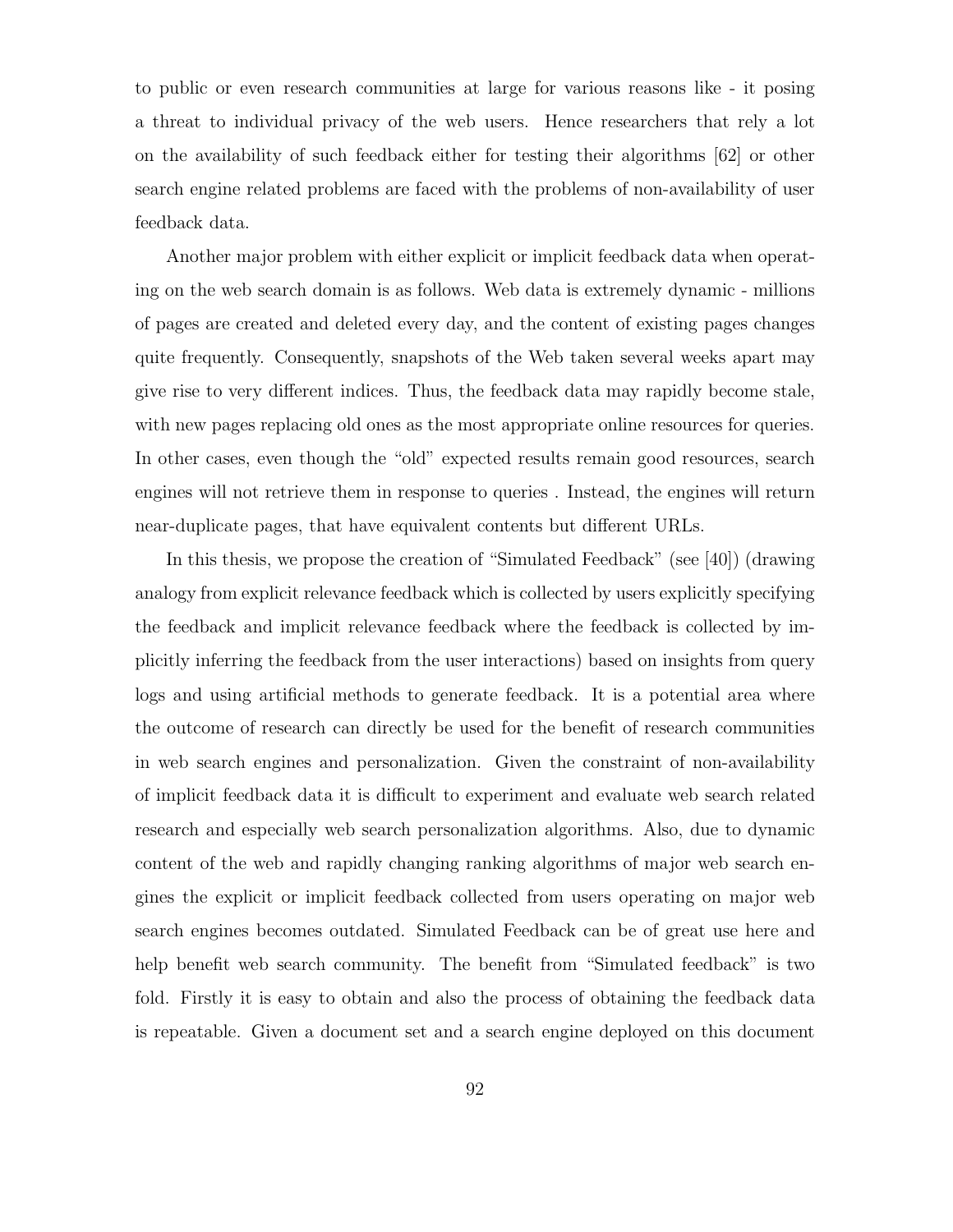set, one can start generating simulated feedback in much larger volumes than what can be obtained by either explicit or implicit feedback methods. Secondly, it enjoys the benefit of customizability, where a researcher can customize the creation of the feedback for his purposes, be it testing search engines for specific domains, testing research algorithms in personalization research or testing query modification techniques. Creation of Simulated Feedback is done in 2 steps. In the first step, a simulated user is created. A simulated user is an artificial user created with parameters and properties that are as close as possible to a real world web search user. Where applicable we also try to characterize these parameters as probabilistic distributions using large volumes of data from existing search engine query logs. We then create a simulated user by instantiating these parameters by values drawn from these probabilistic distributions. In the second step, feedback from the simulated user is created while he searches a web search engine. We artificially created this step by studying a typical web search process conducted in a real environment The real web search process was identified to have the following steps. 1) First the user formulates the query expressing his information need. 2) The user poses the query to a search engine. 3) The user looks at the results returned by the search engine. 4) Possibly clicks one or more results. 5) If he is not satisfied with the results, he re-formulates the query. In mimicking this web search process, we simulated each of the above four steps with motivations from query log study. Using existing search query logs in our analysis ensures that the data that is generated as part of simulations is as close as possible to real world search scenario and limits any randomness in the procedures. s the benefit of customizability, where a researcher can customize the creation of the feedback for his purposes, be it testing search engines for specific domains, testing research algorithms in personalization research or testing query modification techniques [15] etc.

Although simulation-based methods have been used to test query modification techniques [15] or to detect shifts in the interests of computer users [33], to our knowledge not much research went into creating relevance feedback for web search based on search simulations. White et al [62] created searcher simulations for evaluating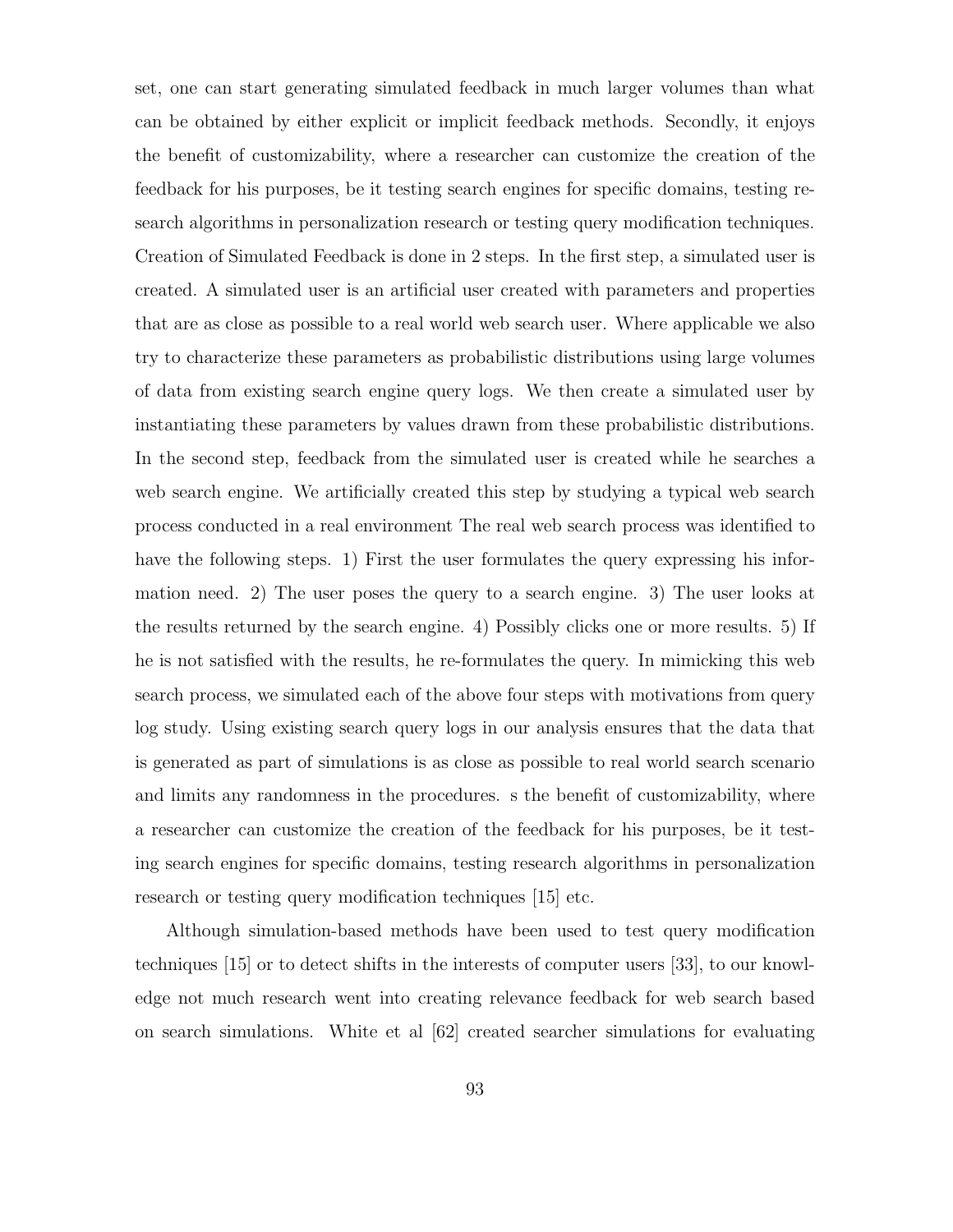implicit feedback models. The simulation assumes the role of a searcher, browsing the results of a retrieval. The actual relevant and irrelevant documents for a query are given. Simulation of the searchers are created by creating relevance paths using different strategies like they only view relevant/non-relevant information, i.e., follow relevance paths from only relevant or only non-relevant documents, or they view all relevant or all non-relevant information, i.e., follow all relevance paths from top-ranked relevant documents or top-ranked non-ranked documents etc. Their research tries to model only certain phases of the search process like clicking the results and to some extent the process of looking and identifying the results to click. It also does not consider modeling the nature of the searcher in context and also does not calculate the relevance of a document for a user. The search process is not complete without discussing or characterizing the user that participates in the search and computing the relevance of a document for a user.

Radlinski and Joachims [36] describe their system Osmot which simulates user behavior model on the web. Documents, queries and document topics were created artificially by sampling words using zipf's law. A typical web user is simulated by assigning him certain characteristic parameters like patience, threshold etc. Web user behavior is simulated with observations from their earlier study on eye movements [14] as follows - the user looks at all the results in succession from top to bottom assessing the relevance for each document, called the perceived relevance. The perceived relevance in this case is a noisy version of the actual relevance of the query to the document which is assumed to be provided to the system prior to the simulations. The perceived relevance is used to decide to click or not click the document. Osmot provides an interesting and promising practical approach to simulating web user and web user behavior. However, the model presented may not capture many of the actual properties and characteristics of the web user in carrying out user simulations. The assumption of availability of actual relevance of the documents makes it less scalable and applicable at places where large volumes of search documents are considered in the generation of simulated feedback. Also, there is no evaluation performed to compare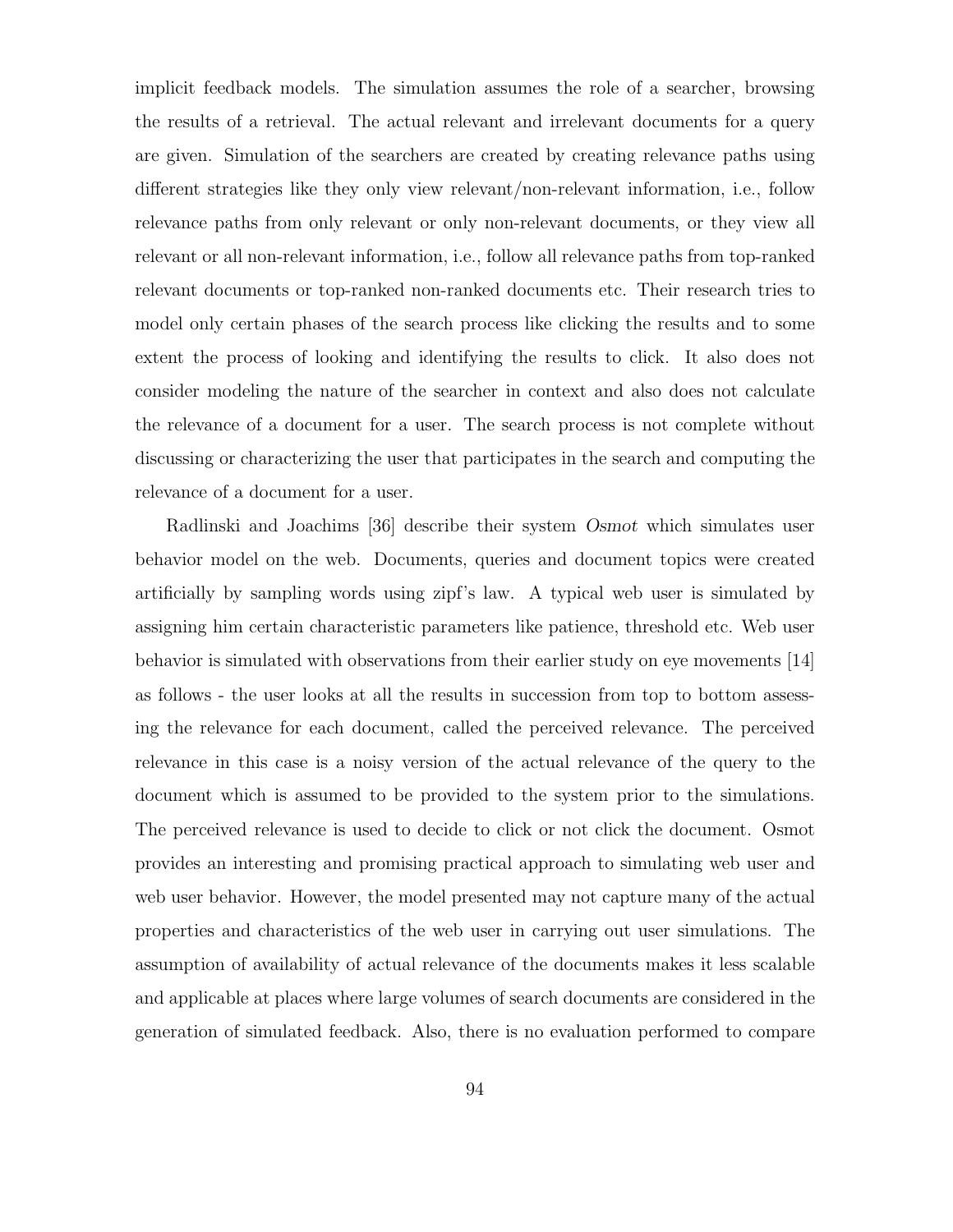the simulated data generated with real world scenario.

In our approach we address some of these issues to improve the reliability of the simulated feedback and the scalability of the simulations. We first identify certain parameters that are natural to the search process on the whole and are generic to hold well across search engines. Wherever applicable we try to characterize these parameters as probabilistic distributions, using large volumes of data from existing search engine query logs. We then instantiate these parameters by drawing values from these probabilistic distributions. This ensures that the simulated feedback resembles as closely as possible to the real scenario and thus is of high quality. Also as there are no interventions of a human to provide any kind of extra information or relevance information on the document set, we can easily run the simulations on large sets of documents to create large amounts of simulated feedback.

## 10.2 CREATING SIMULATED FEEDBACK

We propose an approach for creating simulated feedback. Drawing analogy from explicit relevance feedback (where the feedback is explicitly given) and implicit feedback (where the feedback is implicitly inferred), simulated feedback is a new type of feedback which is created artificially with observations and analysis of a real search engine query log. We propose to create simulated feedback in two phases. As a first step, a simulated user is created artificially by modeling him using parameters identified by analyzing a real search engine query log and instantiating them. In a second step, the web search process is simulated where the simulated user interacts with the search engine, poses queries, looks at the results and possibly clicks one or more results. Simulated feedback consists of these queries and clicked documents by the simulated user.

Simulating a user and the web search process on the whole is an extremely complicated process and has not been much pursued earlier. We make certain assumptions in order to achieve this. The assumptions made are stated at the appropriate places in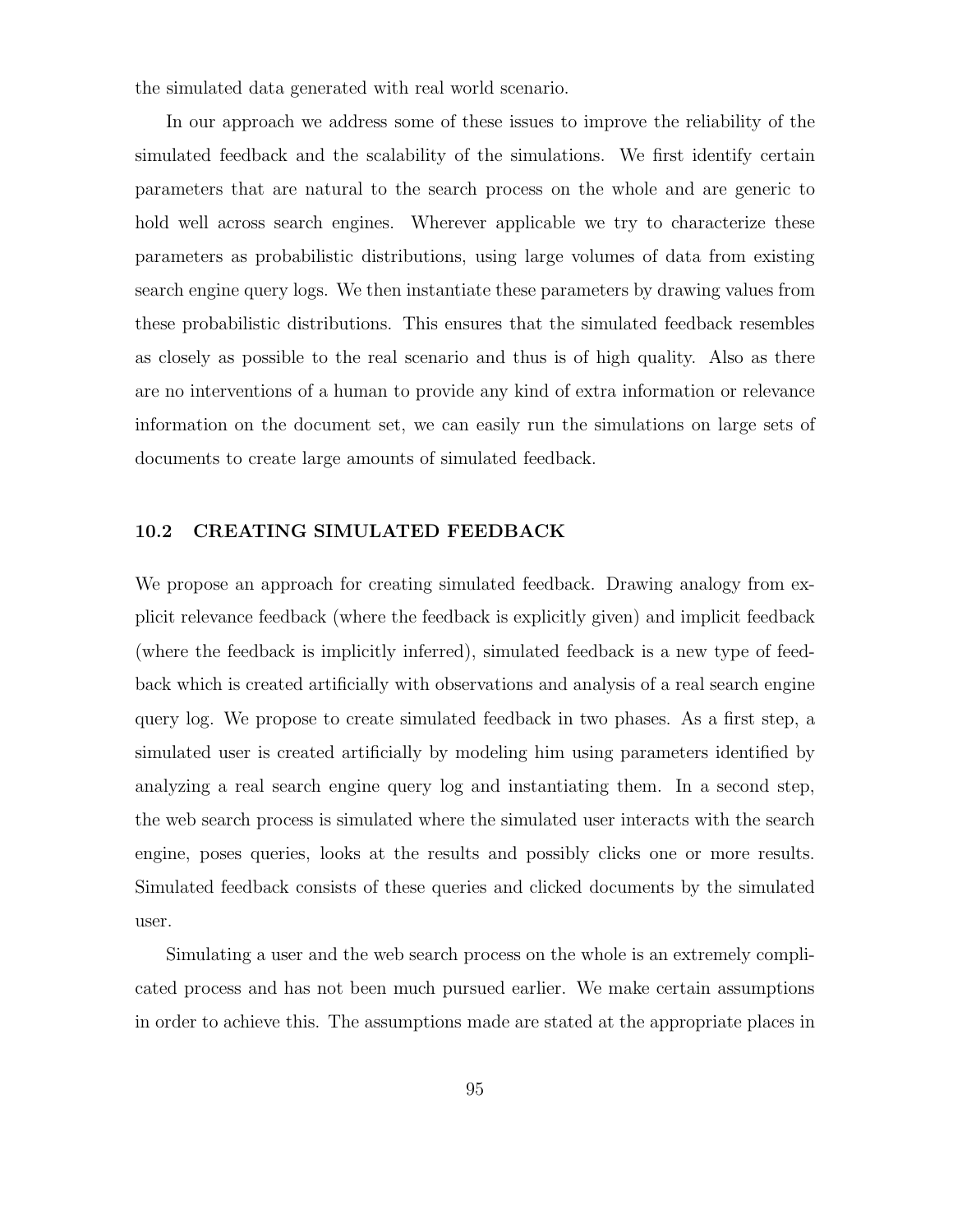the corresponding sub sections. We conducted experiments to cross check the validity of our assumptions for all the assumptions as much as possible. The experiments were conducted on query log data from a major search engine released recently for research purposes. The query log data consists of 20M web queries collected from 650K users over three months. The data consists of anonymous id, query, the time at which the query was posed, the rank of the clicked URL if any, and the clicked URL. The whole data has been organized into 10 collections. Each collection having approximately same number of queries. We use the data from the first collection for our research.

# 10.2.1 Creating a simulated user

We first observe and analyze a query log to derive certain generic parameters with which we can characterize and represent a user. We have identified the following as some important characters - user identity, patience, relevance threshold, browsing history of the user, type of the user, user interests etc.

The User Identity is used to identify a user uniquely and is a unique identity given to a user, say an IP address or an anonymous id. Patience represents the patience of a user in looking at the results returned by a search engine. It is, how deep a user usually goes down the search results returned by a search engine looking for relevant documents. *Patience* of users varies. Some have very little *patience* i.e., they might look at very few top documents (say 3 or 5) and some might have a lot more who might look at some tens or results. Relevance Threshold or Threshold of the user represents how much relevant a document has to be for the user to click on it. Even this, typically depends on the user. Some users have large Threshold and are not satisfied until they see a highly relevant document. However, this Threshold depends to a large extent on various factors the most important of which is the query. In this thesis we only consider the anonymous id, Patience and Threshold to characterize a user for simplicity and also because we believe that they are the most important characteristics of a user. Other characteristics like browsing history of th user, type of the user etc require much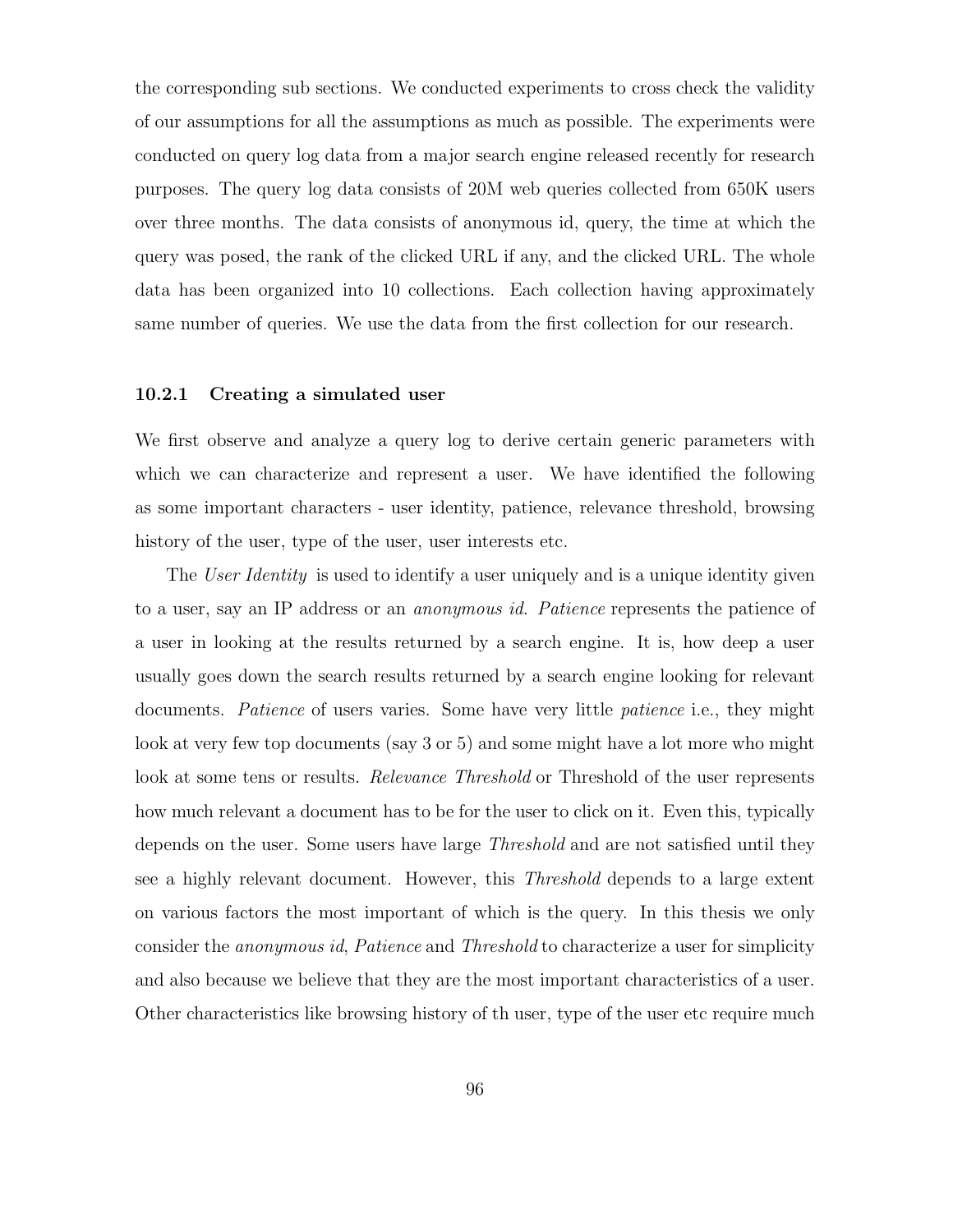

Fig. 10.1: Distribution of Patience on log-log Scale

more user analysis and shall be pursued in future.

As mentioned earlier, our main goal is to be able to build large amounts of simulated feedback which can be a great use for research which is based on user feedback. Hence the data created should be as close to the real world data as possible with high quality so that researchers can use it in real experiments. Hence, we made a small study from the query log of a popular search engine to study how the patience, one of our key parameters, varies across users. Since the threshold depends on the query, we compute the threshold using the query posed by the simulated user. The query log study of patience is as follows. For each user, we computed a patience value as follows. Patience  $= \frac{\sum_{Q} \max_{C} \text{clicked\_rank}}{\text{No. of queries posed by the user}}$  where Q is a query posed by the user and  $\mathcal C$  is the corresponding clicked documents for the query  $Q$ . and clicked rank is rank of the document clicked among the clicked documents  $\mathcal{C}$ . max<sub>c</sub> clicked rank gives maximum clicked rank of a document for a given query. Patience for a user is obtained by averaging this over all the queries posed by him. Statistical analysis has showed that the patience values of different users followed a power law distribution (zipf's law). Figure 10.1 shows the plot of the distribution of patience values of each user on log-log scale.

We characterized a user with the following parameters : *anonymous id, patience* and Relevance Threshold. A simulated user is created by instantiating the parameters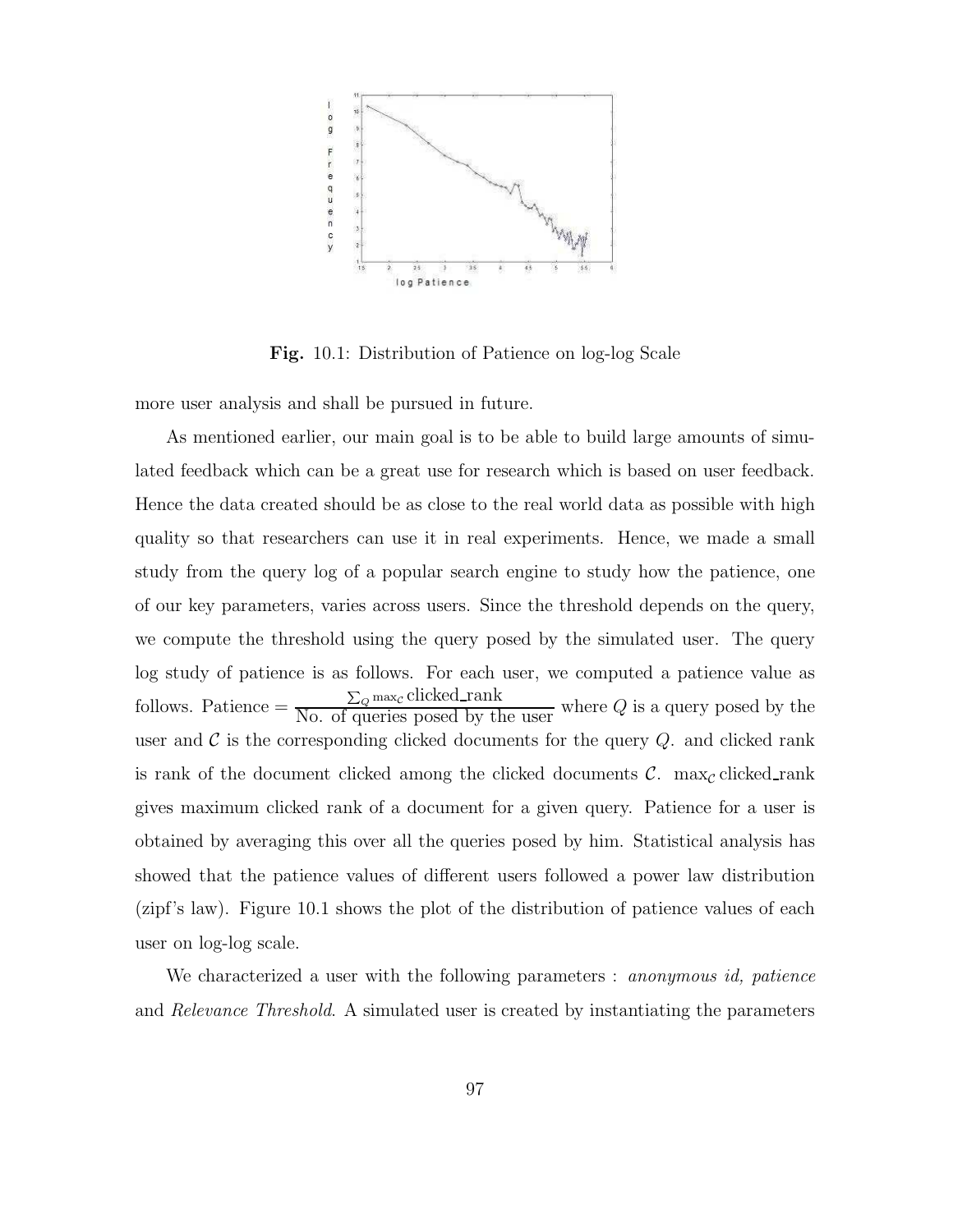with appropriate values. Anonymous id is a random number generated unique to each user. Patience is randomly drawn from power law distribution. We now create a large number of users by instantiating the user with the above two parameters *Threshold* is picked according to the query.

#### 10.2.2 Simulating a Web Search Process

The web search process we consider is as follows. The user formulates the query expressing his information need (Step 1), and then the user poses the query to a search engine (Step2). He then looks at the results returned by the search engine (Step3), and possibly clicks one or more results (Step4). In the rest of this section, we describe each of the steps in detail.

# 10.2.2.1 Step 1: Query Formulation

This step involves formulating the query to be posed to the search engine by the user. The simulation of this step can be an extremely difficult and complex step which involves capturing of the user's cognitive process and properly represent the user's information need. Also, the user's interests and his background need to be considered.

We consider a simple and practical approach to simulating this step. The input to this step is a database of search queries. Then, the simulation of query formulation is done by picking a query from the database of queries. Since, in this thesis, we study how close is to a real search engine, we randomly pick a user from a real query log and give all the queries posed by the particular user as input to this step. This helps us to preserve various inter query relations that naturally exists in the subsequent queries of a user.

#### 10.2.2.2 Step 2: Searching the Search Engine

This step involves retrieving the document corresponding to the search query picked in step1. We used Google to retrieve the set documents for a given query. The list of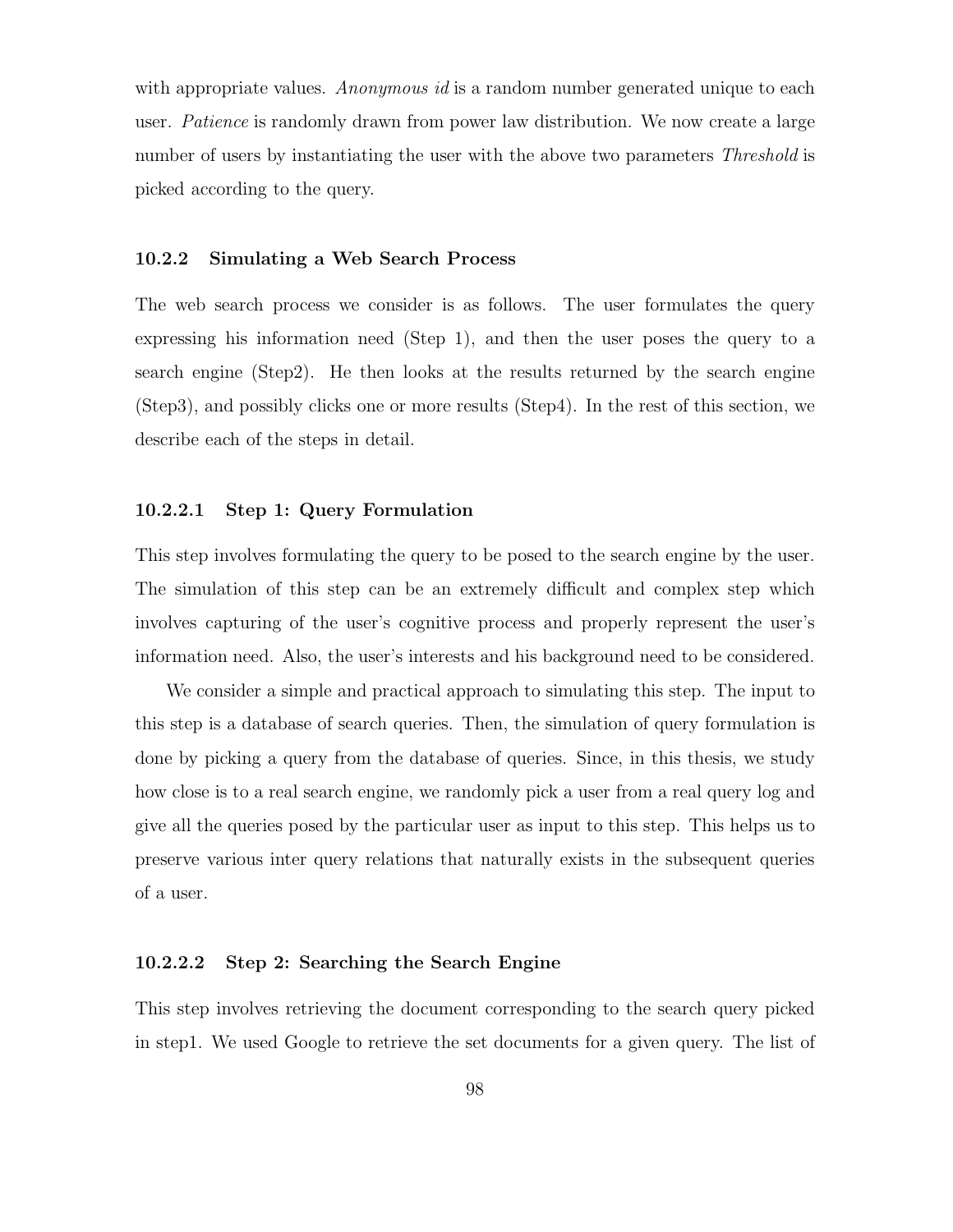results with ranking given by Google and the major search engine used in our research are similar and hence we use Google to retrieve the documents for a given query.

#### 10.2.2.3 Step 3: Looking at the Results

In this step, we simulate how a user looks at the results returned by the search engine. The simulation can be done in a number of ways. For example, in a random fashion, from top to bottom, bottom to top etc. We consider a sequential looking of the results by the user from top to bottom motivated by [36] and [14] and our query log study. Also, we assume that a user always clicks a top document first before clicking a document occurring later as shown by the search engine. We conducted a study from query log of a major search engine to support our assumption. For each anonymous user in the query log, we computed the number of queries for which, our assumption that a user clicks a top document first before clicking a bottom document holds good. We observed that for 89% of the queries on an average, the user always clicked a top ranked document and hence we assume the same in our work.

Hence, the user looks at the documents in a sequential fashion from top to bottom until the *Patience* of the user is greater than zero. Once, the *Patience* of the user becomes zero, he cannot look at any further results and the search session is terminated. While looking the results, the user performs clicks of the results as described in step4.

## 10.2.2.4 Step 4: Clicking the results

This is the most important step in our simulation process. The quality of the simulated feedback created depends to a large extent on this step. In this step, we simulate the user clicks while the user looks at the results. The clicking process of the user is usually affected by the visual information shown by the search engines pertaining to the document. These include the short snippet, the title and URL. This visual information can sometimes misguide the user, making the particular document seeming to be relevant when it is actually not and vice versa. Hence, the relevance perceived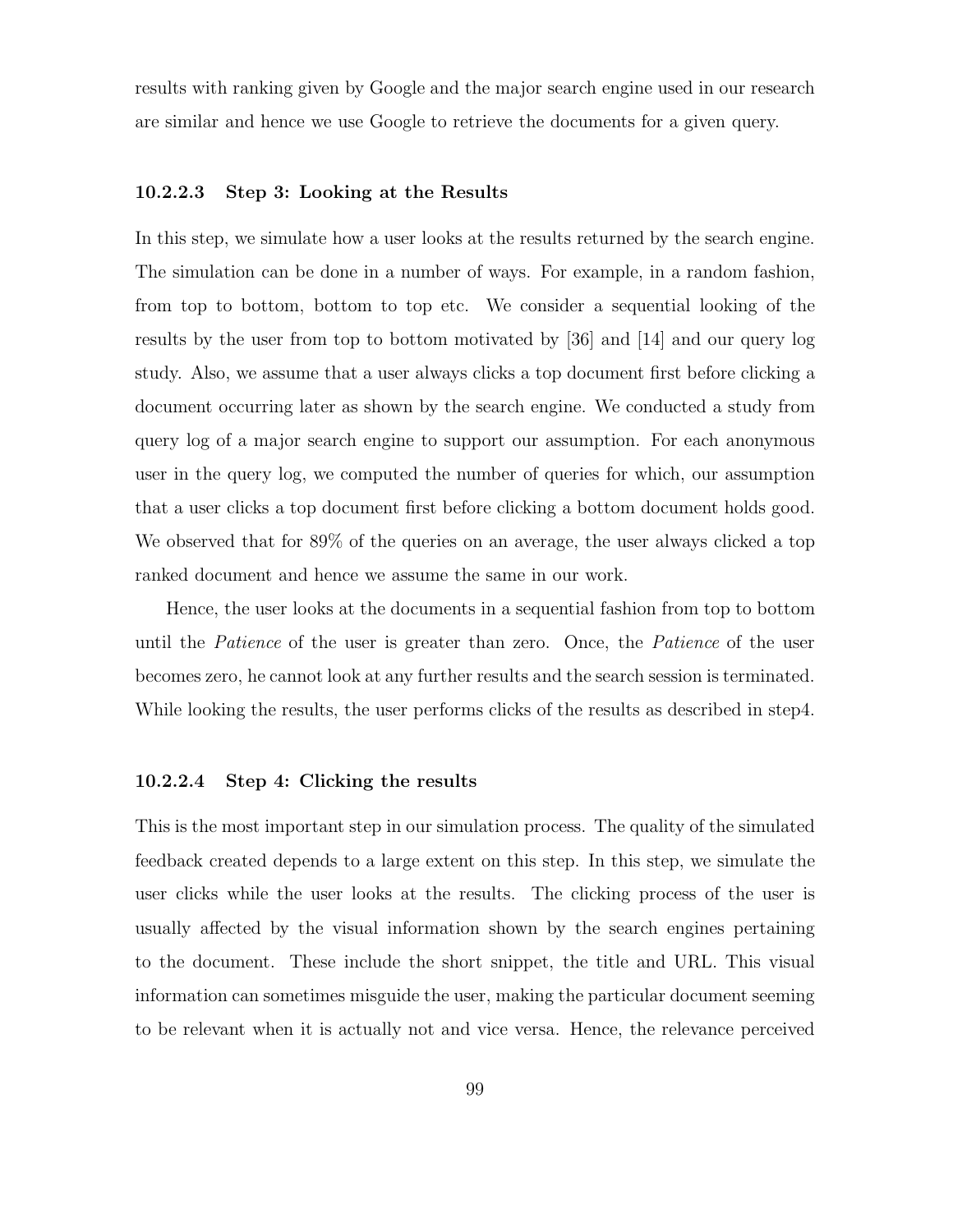by the user from the visual information would be different from the actual relevance of the document decided by the user upon seeing the whole document. The relevance of a document as seen by the user by seeing just the visual information provided by the search engine is called the perceived relevance. The actual relevance of the document is not known.

Clicking of a result would depend on the perceived relevance of the document and the *threshold*. The *perceived relevance* of the result has to be more than the *threshold* of the user, for the user to click the document. It has been observed in the eye tracking study by Granka et al. [14] that for clicking a document, a user usually looks at a document immediately below the current document if it is more relevant than the current document or not. If it is, he proceeds to it, otherwise, clicks the current document.

We compute *perceived relevance* using the visual information of the document as follows. Among the visual information, we only use the short snippet in this work. Perceived relevance is the textual similarity between the snippet s and the query q. However, the perceived relevance would also depend on the other visual information of the document. We also add some noise to this value in order to model various other factors that would effect the perceived relevance.

Relevance threshold for a particular user for a particular session is computed by first averaging the perceived relevances of the top 10 documents and then adding random noise to it.

#### 10.3 EXPERIMENTS

In this section, we describe the experiments we performed using simulated feedback. We describe 2 experiments. In the first experiment, we measure the effectiveness of our proposed approach by comparing the simulated feedback with implicit relevance feedback present in the query logs and by explicit relevance feedback given by judges. In the first experiment, we compare the performance of our web search simulation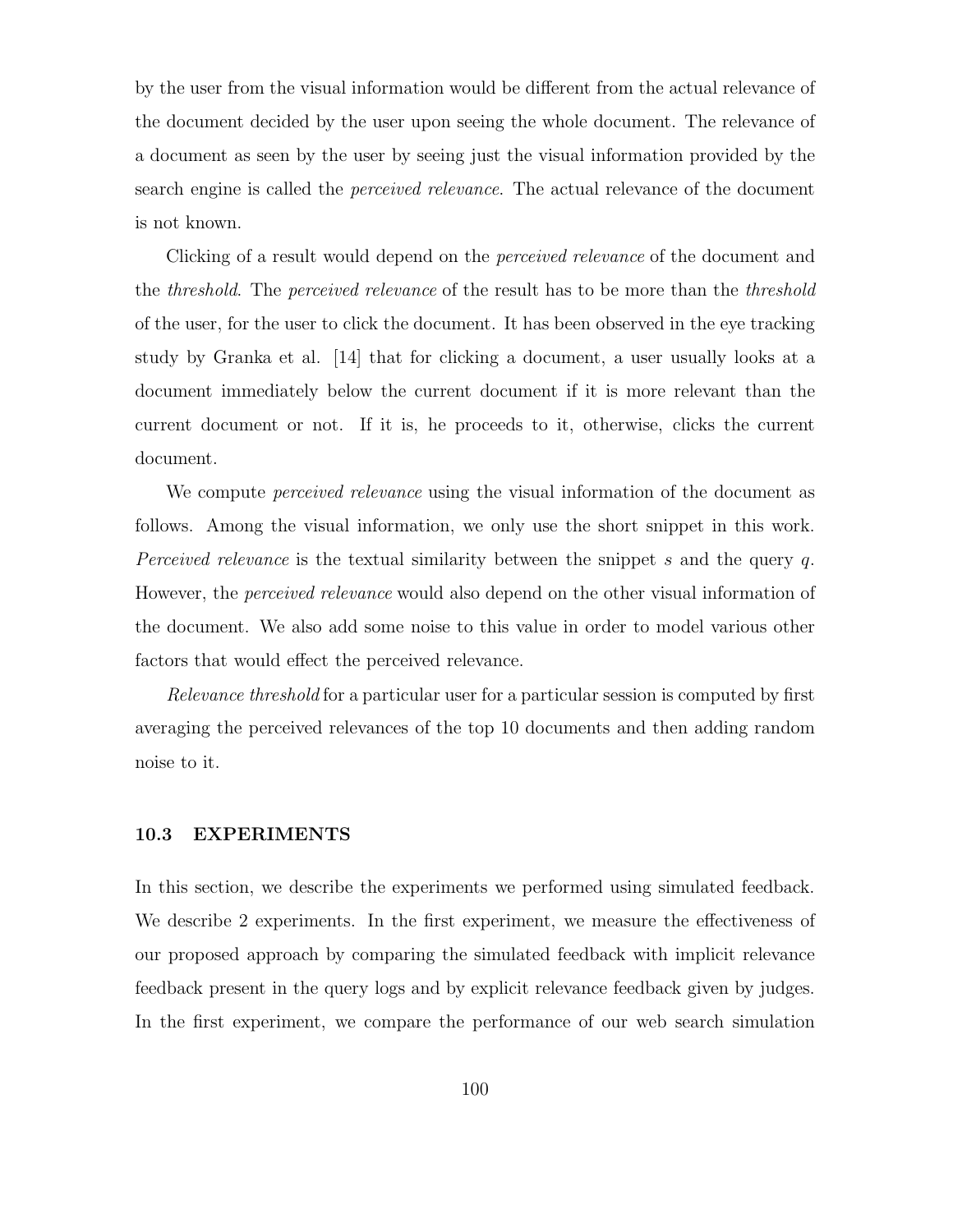| $\operatorname{UserId}$ | Query          | <b>Simulated Click</b>   |  |  |
|-------------------------|----------------|--------------------------|--|--|
| 1                       | lottery        | www.nylottery.org        |  |  |
|                         | ameriprise.com | americanexpress.com      |  |  |
|                         | ask.com        | www.ask.com              |  |  |
|                         |                | uk. ask.com/             |  |  |
|                         |                | $uk. ask.com/?o=312$     |  |  |
|                         |                | blog.ask.com             |  |  |
| $\overline{2}$          | ford           | www.ffoc.co.uk/          |  |  |
|                         |                | www.ford.com/default.htm |  |  |
|                         |                | www.fleet.ford.com/      |  |  |
|                         |                | www.fordfound.org/       |  |  |
|                         | travelocity    | www.travelocity.com/     |  |  |

Table 10.1: A sample of the Simulated Feedback data created

process with three other implementations of the simulation that are randomized which we treat as baselines.

The details of the simulated feedback data used in all the experiments discussed in the rest of the section is as follows. We first create a user by randomly assigning an anonymous id. Patience for the user is randomly drawn from power law distribution between 0 and 25. We now begin with simulating the user's web search process. For this, we randomly pick a user from the query log and gather all the queries posed by him. The web search process of the user is simulated for each query in succession and the simulated feedback created by the simulated user is collected. The simulated feedback consists of the anonymous id of the user, the query and the simulated clicks for the query. Similarly we created 500 users and the simulated feedback by all the users is collected. A sample of the data created is shown in Table 10.1. It consists of a total of 69 unique queries and 3 clicks made on an average for the query.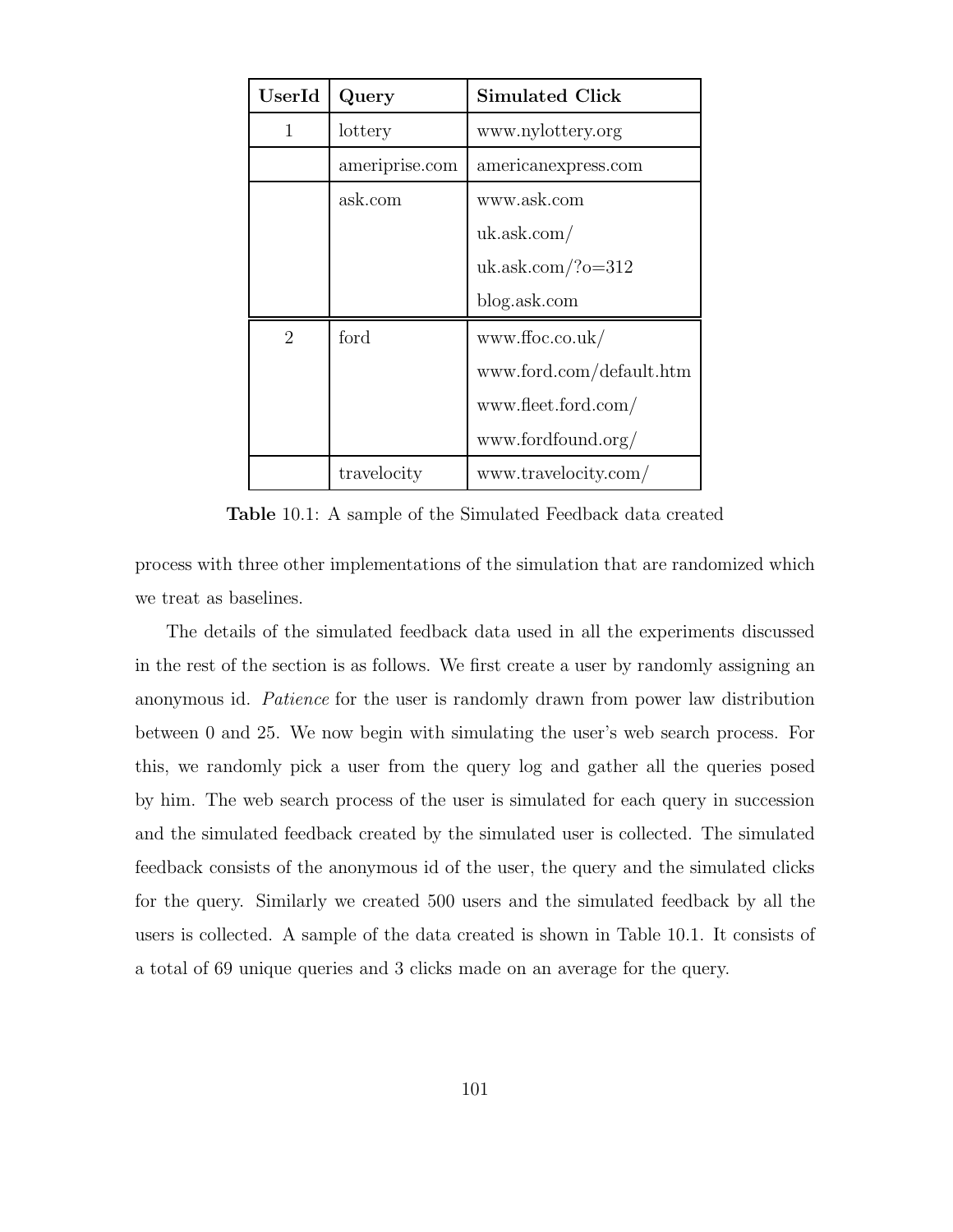# 10.3.1 Experiment 1: Comparison with Implicit Feedback

We measure the effectiveness or "goodness" of our proposed approach by comparing the simulated feedback with implicit relevance feedback present in the query logs.

For each query in the simulated feedback described above, we extract a set of all possible relevant documents clicked by all the users in the query log. This is called the Relevant Document Pool(RDP)for that query and is assumed to be the set of all and only possible relevant documents present in the query log for this query. There were a total of 69 unique queries and 12.04 documents in the RDP of a query on an average. The effectiveness of the created simulated feedback is evaluated for each query using the RDP as a reference. Accuracy of the simulated feedback for each query is computed as follows

$$
Accuracy = \frac{No. of Simulated clicks in RDP of the query}{Number of clicks simulated for the query}
$$
 (10.1)

For each of the 500 users, for each query, we compute the accuracy of the simulated clicks as described in Equation 10.1 and then average it over all the queries and users. We obtained an accuracy of  $60.04\%$  as shown in Table 10.2. We now compare our approach of creating simulated feedback with three other randomized processes as baselines.

# 10.3.1.1 Random Navigation

In this approach, a user is created without any specific characteristic parameters. Only a unique id is assigned to keep track of the created feedback. In the search process simulation, the query formulation is similar to our proposed approach as discussed in Section 3.2. However we have a predefined number 'N' for the clicks that he could perform and provide as feedback. These N results are picked randomly with uniform probability from the list of the results that the search engine returns for the query.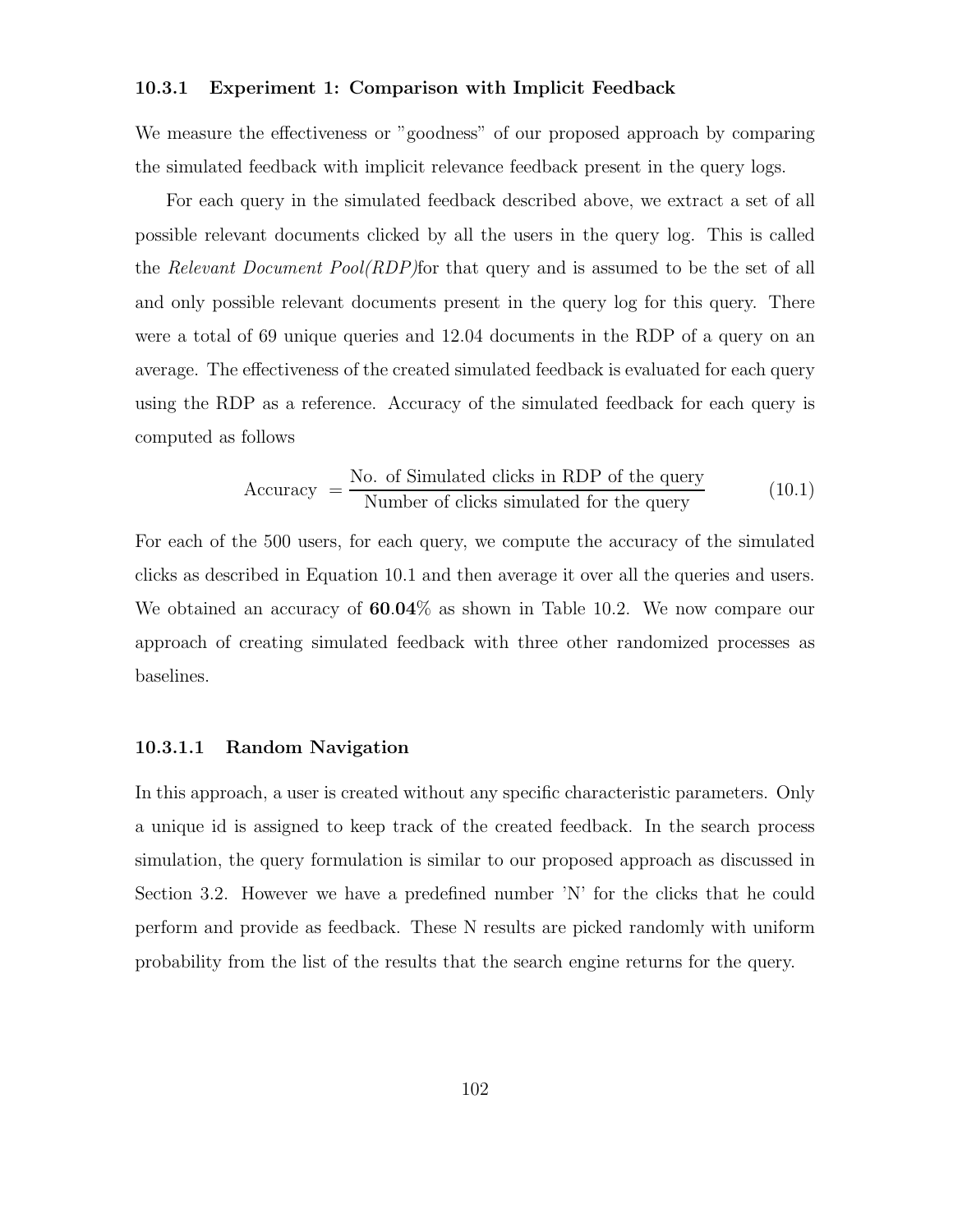

Fig. 10.2: Comparison of Accuracy of Proposed Approach with Random Navigation, Powerlaw Navigation and Random Click

# 10.3.1.2 Power-law Navigation

This is similar to the previous approach i.e., Random Navigation of Results except that instead of picking a random number with uniform probability, we pick a number from a power law distribution. A user typically sees and clicks top results more often and click. Also, it has been observed that the clicks made by the users follows a power law distribution.

# 10.3.1.3 Random Click

This approach is quite similar to our proposed approach discussed in Section 3, except for the step4. In simulating step4 where we simulate a click we usually compare if the perceived relevance is greater than the relevance threshold. In Random Click, the perceived relevance and relevance and patience are all drawn at random with uniform probability.

For each user in the simulated feedback data created (described in the beginning of this sub-section), we simulate feedback data using the above three methods and compute accuracy by comparing from the query log using Equation 10.1. As it can be seen in Figure 10.2, our approach performed better than all the three approaches.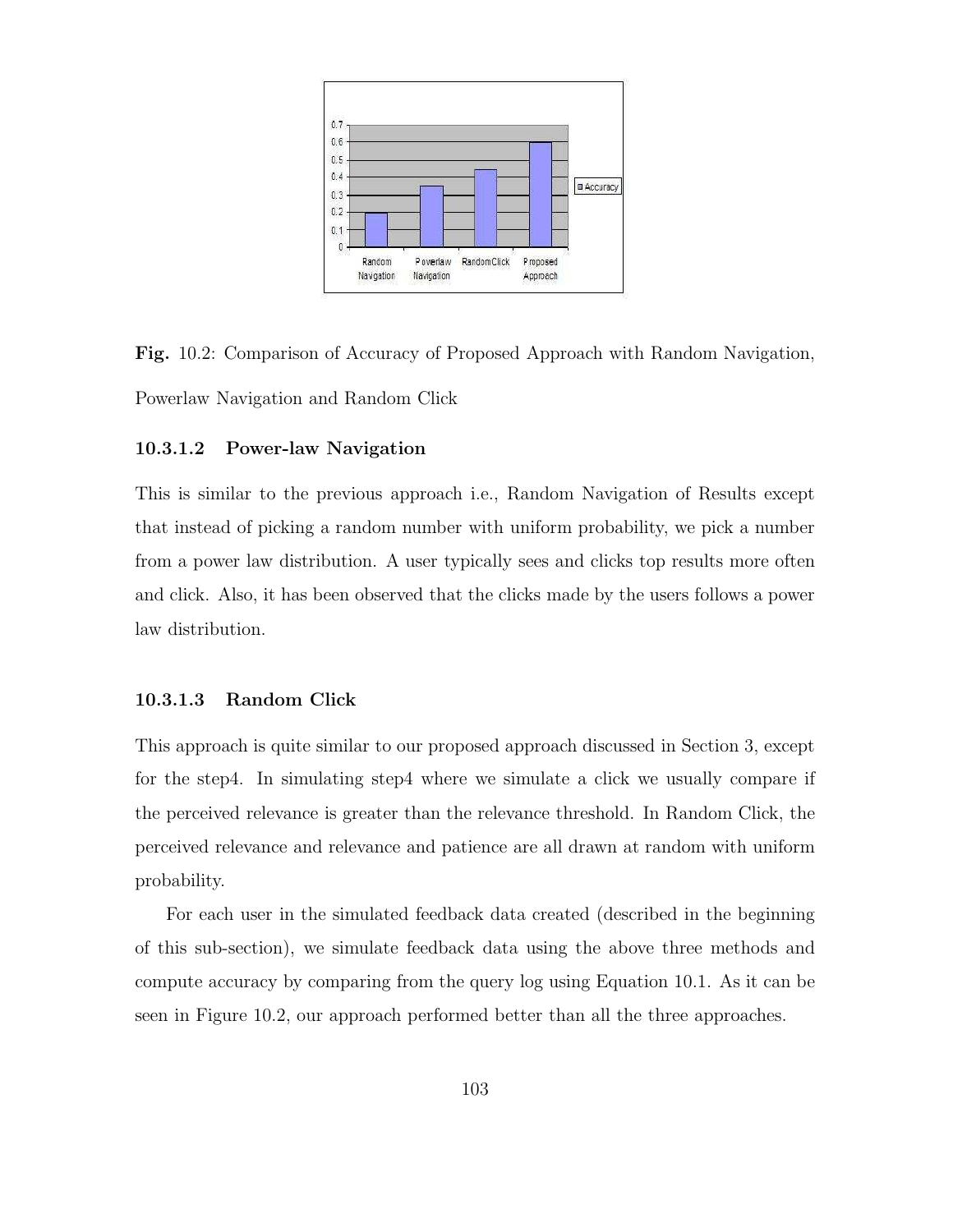|        | Judge1 | $\rm Judge2$ | Judge <sub>3</sub> | Judge4 |
|--------|--------|--------------|--------------------|--------|
| Judge1 |        |              |                    |        |
| Judge2 | 0.8131 |              |                    |        |
| Judge3 | 0.8334 | 0.9907       |                    |        |
| Judge4 | 0.9586 | 0.9039       | 0.9171             |        |

Table 10.2: Correlation of feedback between the judges

#### 10.3.2 Experiment 2: Comparison with Explicit Feedback

We performed another experiment in which we performed manual evaluation of our simulated feedback. Since manual evaluation requires a lot of effort, we performed it using 4 judges on a small sub set of the simulated feedback data created. We randomly selected 25 users from the simulated feedback data. We picked randomly 1 query per each simulated user hence picking 25 different queries. We also took the simulated feedback generated for these 25 queries by the respective simulated users. Each of the judge was given an evaluation form to fill his feedback in. The evaluation form contained instructions for feedback, details about the judge, his name, email etc and a table containing the query, simulated clicks. For each click, the judge was asked to give his feedback a value of 1 or 0. A value 1 is to be given if the the URL appears to be relevant for the query and 0 otherwise. From the boolean feedback provided from the judges we computed Judge Accuracy of the simulated clicks

*Judge Accuracy* = 
$$
\frac{\text{Number of relevant clicks}}{\text{Number of clicks simulated for the query}}
$$

The *Judge Accuracy* is then averaged over all users and over all queries and all judges. We achieved an average Judge Accuracy of  $66.02\%$ . The correlation between the feedback from the 4 judges was found to be high (see Table 10.2). Correlation between the accuracy calculated from the judges' accuracy and the accuracy calculated from the query log was found to be 0.859. Figure 10.3 shows the accuracy calculated from query log and *Judge accuracy* for the 25 queries.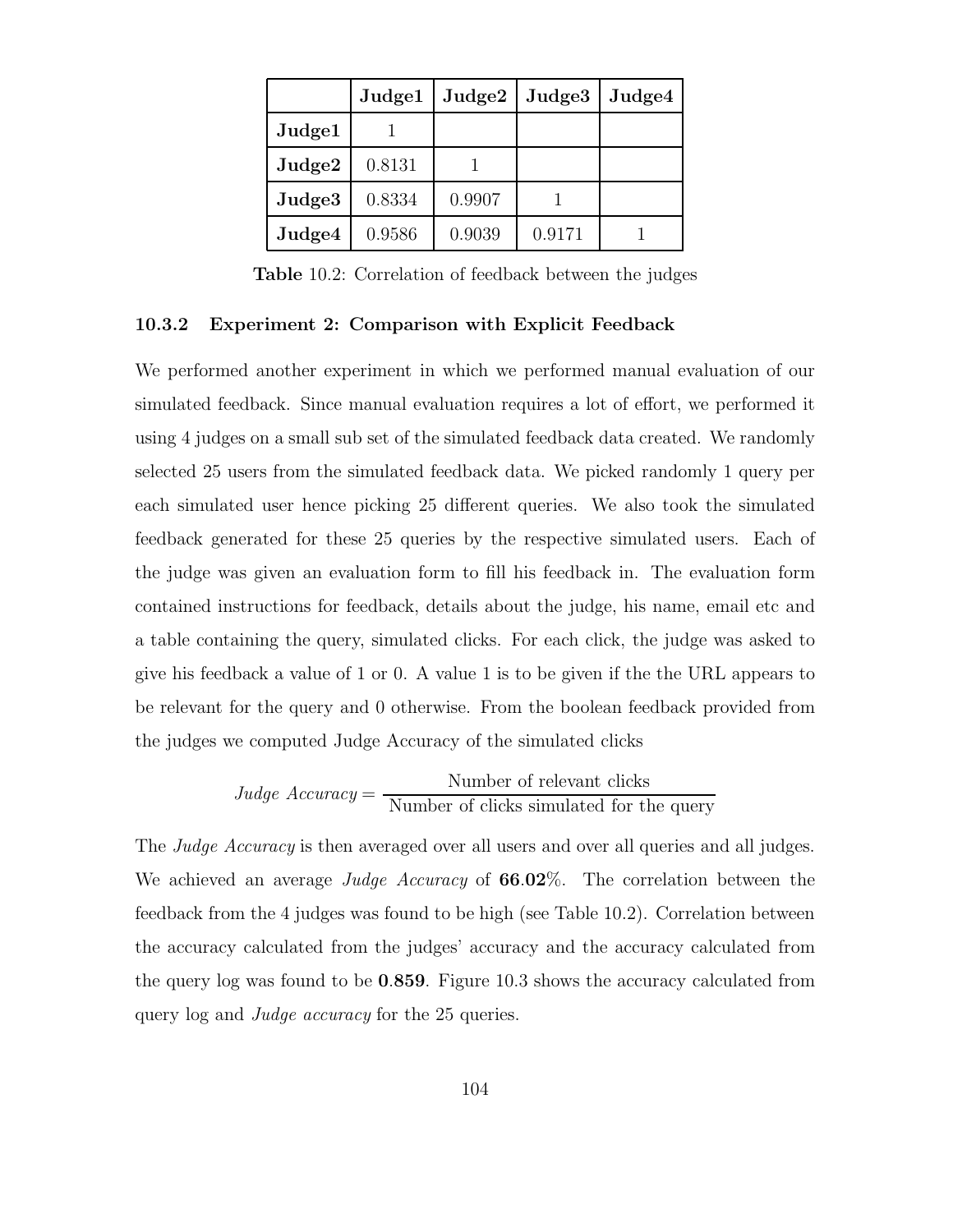# 10.4 DISCUSSION

There was a 6% increase in the accuracy over the accuracy compared with query log which is due to various reasons. The first of which is due to matching problems while computing the accuracy. The second is due to too low number of documents in the RDP for certain queries.

While matching the simulated click document with a document in the RDP of the query, we compare the URLs of the two documents. We compare only the domain names ignoring the actual documents. For example, a simulated click like "www.mymmode.com/messagecenter/" would be reduced to "www.mymmode.com" and this is then compared with the documents in the RDP. This is because, the query log data contained only the domain name of the clicked url.

We faced a few problems while making these comparisons, due to varying representations of the URL of a particular website prevalent on the Internet. Another issue is the change in the index of the search engine and the ranking of documents in some documents. For example, consider the query 'the child's wonderland company' the query log data contained 'www.wonderlandtheatre.com' as the clicked document with rank of the click as 6. However, with the current ranking, we searched for the same URL in the top 1000 documents and the top 1000 documents did not contain the URL.

Also for a focused query like "qualcomm.com" there was only one clicked document "http://www.qualcomm.com" hence, our simulator's task is then to retrieve only this clicked document to achieve a non zero accuracy. It is natural that the query has only click document because the information need in this case is focused, probably going to the home page of qualcomm. Also the number of documents in the RDP depends on the number of users who posed the query. When more number of users who the query there is greater probability of the number of documents in the RDP. A query like "qualcomm.com was focussed and posed by only one user. A more general query like "lottery" was posed by 58 users and hence had 24 unique click URLs. There were many examples present in the query log data for the issues discussed above.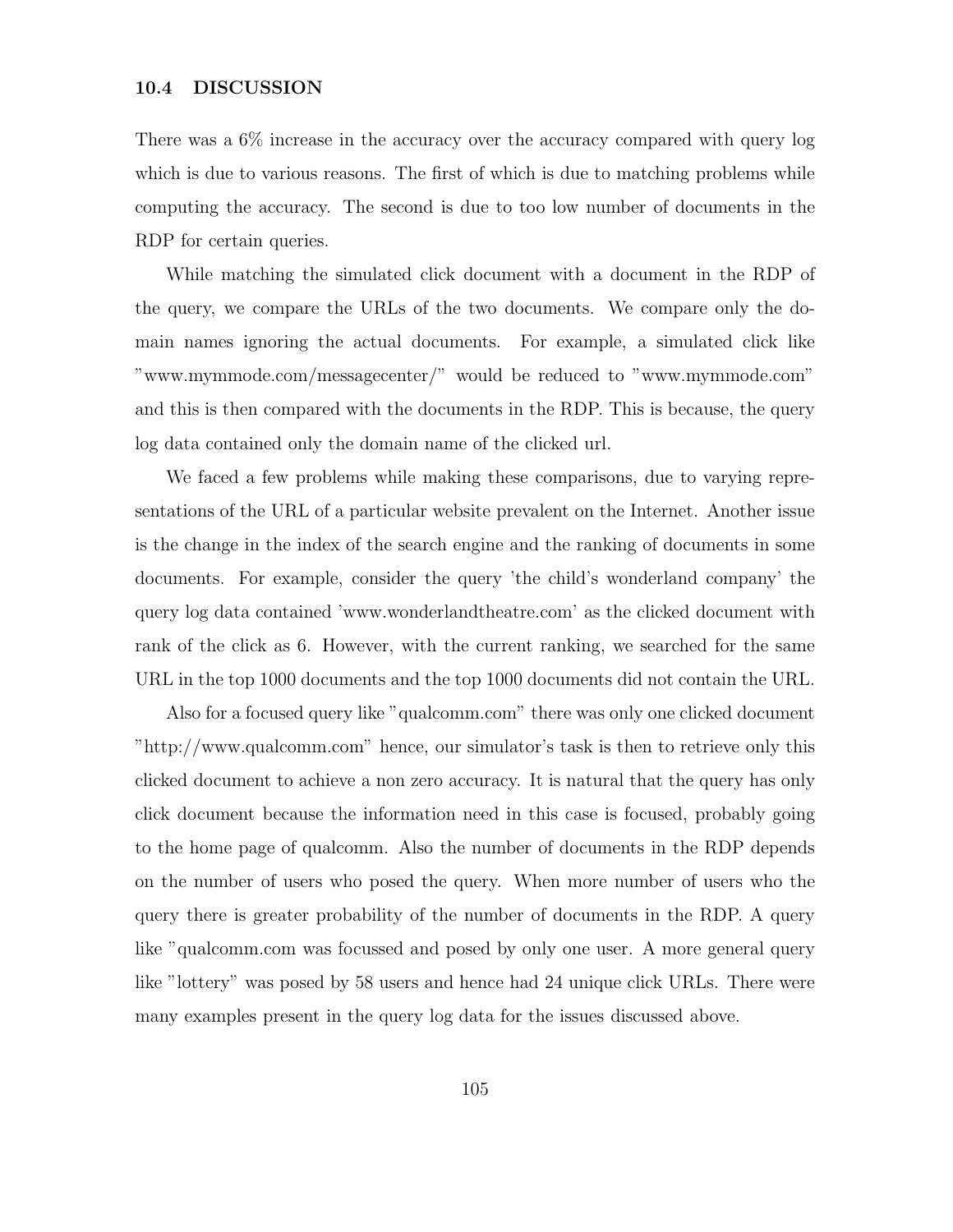

Fig. 10.3: Comparison of Query log based and Judge evaluation for 25 queries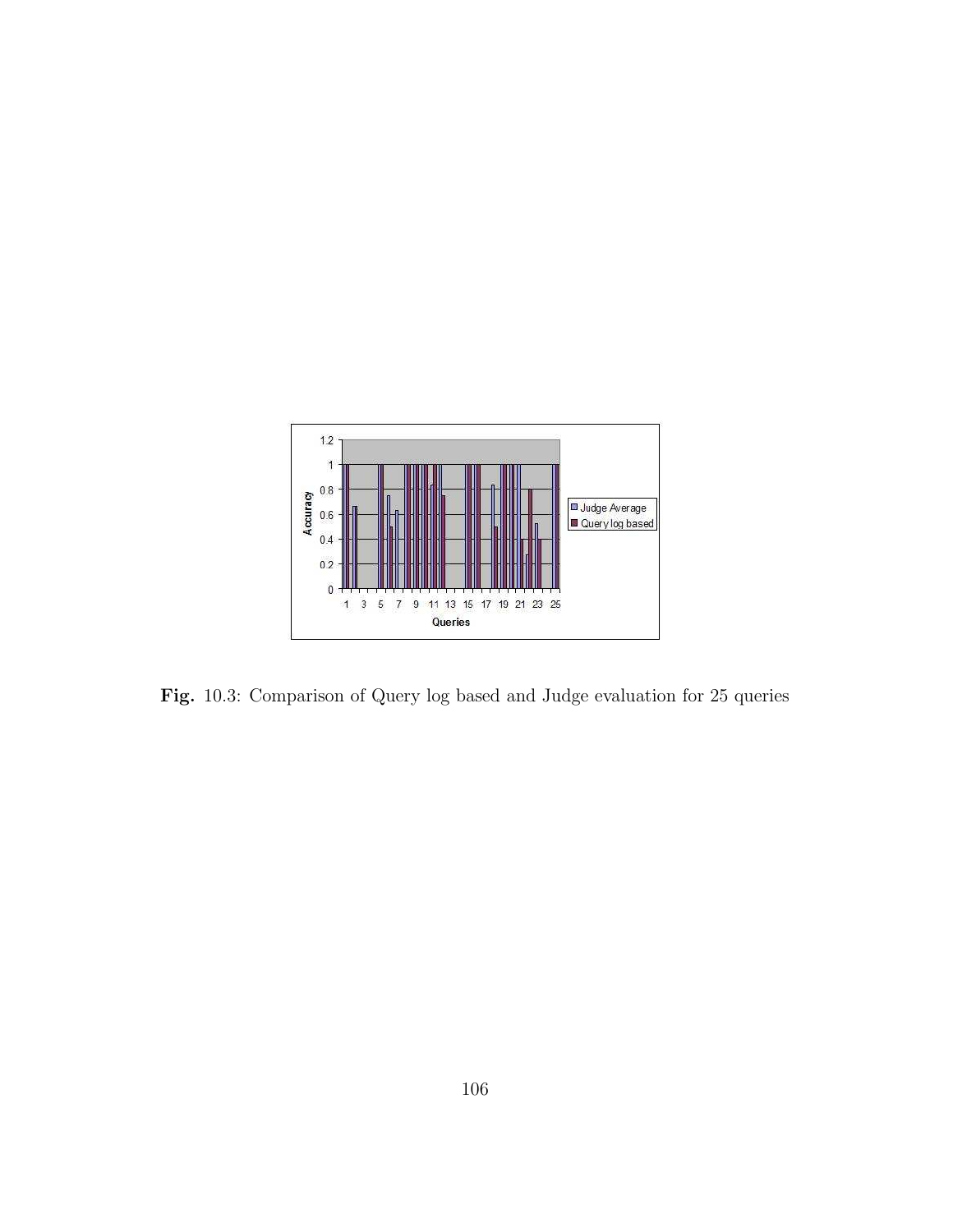# REFERENCES

- [1] Pretschner A. and Gauch S. Ontology based personalized search. In ICTAI., pages 391–398, 1999.
- [2] Jamie Allan and et. al. Challenges in information retrieval language modeling. In SIGIR Forum, volume 37 Number 1, 2003.
- [3] Croft W. B and Lafferty J (eds.). Language Modeling for Information Retrieval. Kluwer, 2003.
- [4] Evelyn Balfe and Barry Smyth. An analysis of query similarity in collaborative web search. In In Proceedings of the European Conference on Information Retrieval, pages 330–344. Springer-Verlag, 2005.
- [5] Adam Berger and John D. Lafferty. Information retrieval as statistical translation. In Research and Development in Information Retrieval, pages 222–229, 1999.
- [6] Peter F. Brown, Vincent J. Della Pietra, Stephen A. Della Pietra, and Robert L. Mercer. The mathematics of statistical machine translation: parameter estimation. Comput. Linguist., 19(2):263–311, 1993.
- [7] Boris Chidlovskii, Nathalie Glance, and Antonietta Grasso. Collaborative reranking of search results. In Proc. AAAI-2000 Workshop on AI for Web Search., 2000.
- [8] M. Claypool, M. Waseda P. Le, and D. Brown. Implicit interest indicators. In Proceedings of Intelligent User Interfaces 2001, pages 33–40, 2001.
- [9] Mark Claypool, Phong Lee, Makoto Wased, and David Brown. Implicit interest indicators. In Intelligent User Interfaces, pages 33–40, 2001.
- [10] C. Cortes and V. N. Vapnik. Supportvector networks. Machine Learning Journal, 20:273–297, 1995.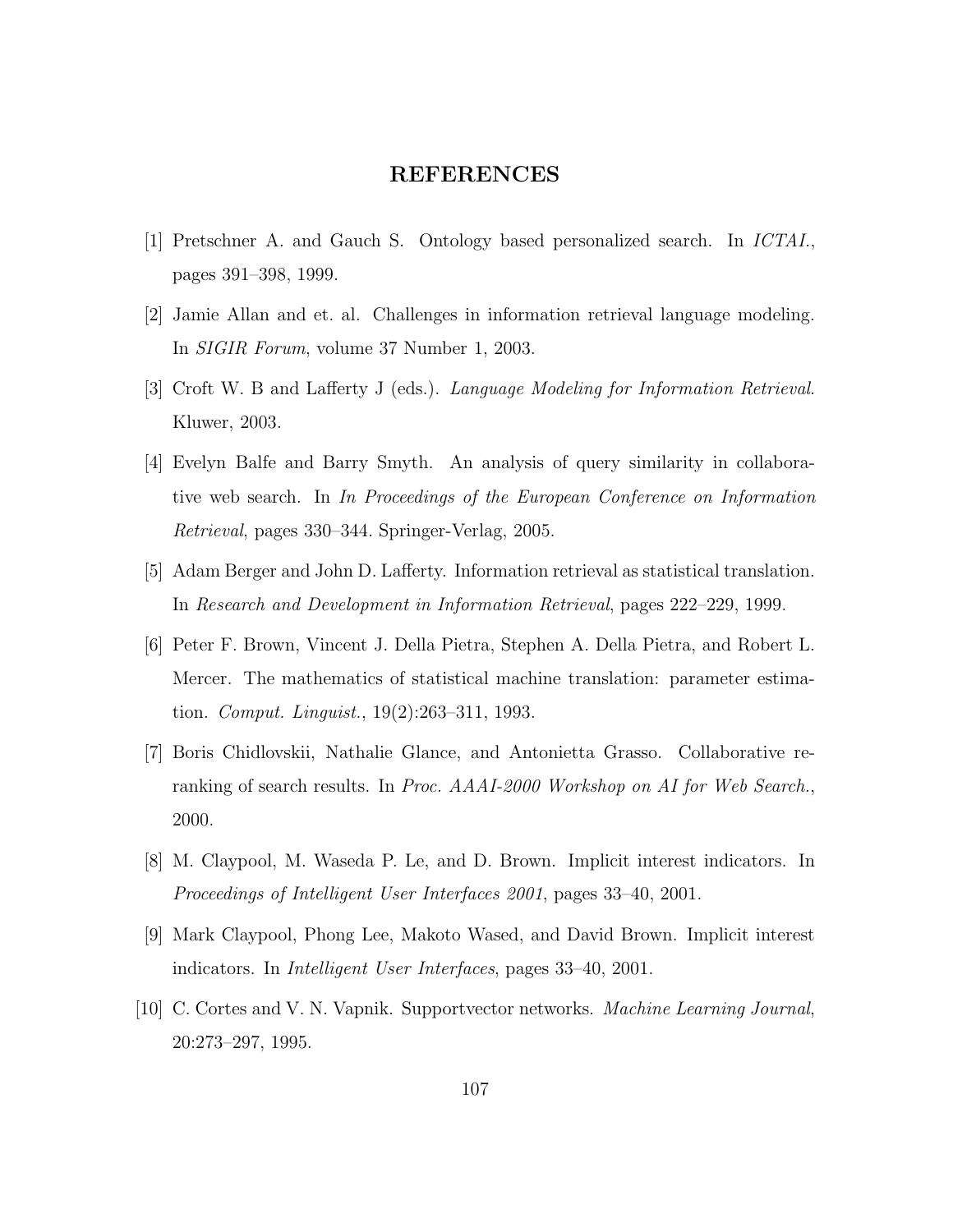- [11] Larry Fitzpatrick and Mei Dent. Automatic feedback using past queries: Social searching? In In Proceedings of the Annual International ACM SIGIR Conference on Research and Development in Information Retrieval, pages 306–313. ACM Press, 1997.
- [12] Jill Freyne, Barry Smyth, Maurice Coyle, Evelyn Balfe, and Peter Briggs. Further experiments on collaborative ranking in community-based web search. Artificial Intelligence Review, 21(3-4):229–252, 2004.
- [13] Natalie S. Glance. Community search assistant. In In Proceedings of the International Conference on Intelligent User Interfaces, pages 91–96. ACM Press, 2001.
- [14] L. Granka, T. Joachims, and G. Gay. Eyetracking analysis of user behavior in www search. poster abstract. In Proceedings of the Conference on Research and Development in Information Retrieval (SIGIR '04), 2004.
- [15] D. Harman. Towards interactive query expansion. In Proceedings of the 11th Annual ACM SIGIR Conference on Research and Development in Information Retrieval, pages 321–331, 1988.
- [16] R. Herbrich, T. Graepel, and K. Obermayer. Large margin rank boundaries for ordinal regression. Advances in Large Margin Classifiers, page 115132, 2000.
- [17] D Hiemstra. A linguistically motivated probabilistic model of information retrieval. In Proceedings of the Second European Conference on Research and Advance Technology for Digital Libraries (ECDL), pages 569–584, 1998.
- [18] T Hofmann. Probabilistic latent semantic indexing. In Proceedings of the 22nd Annual International ACM SIGIR Conference, 1999.
- [19] Armin Hust. Query expansion methods for collaborative information retrieval. Inform., Forsch. Entwickl., 19(4):224–238, 2005.
- [20] P. Ingwersen and N. Belkin. Information retrieval in context irix. SIGIR Forum, 38(2), 2004.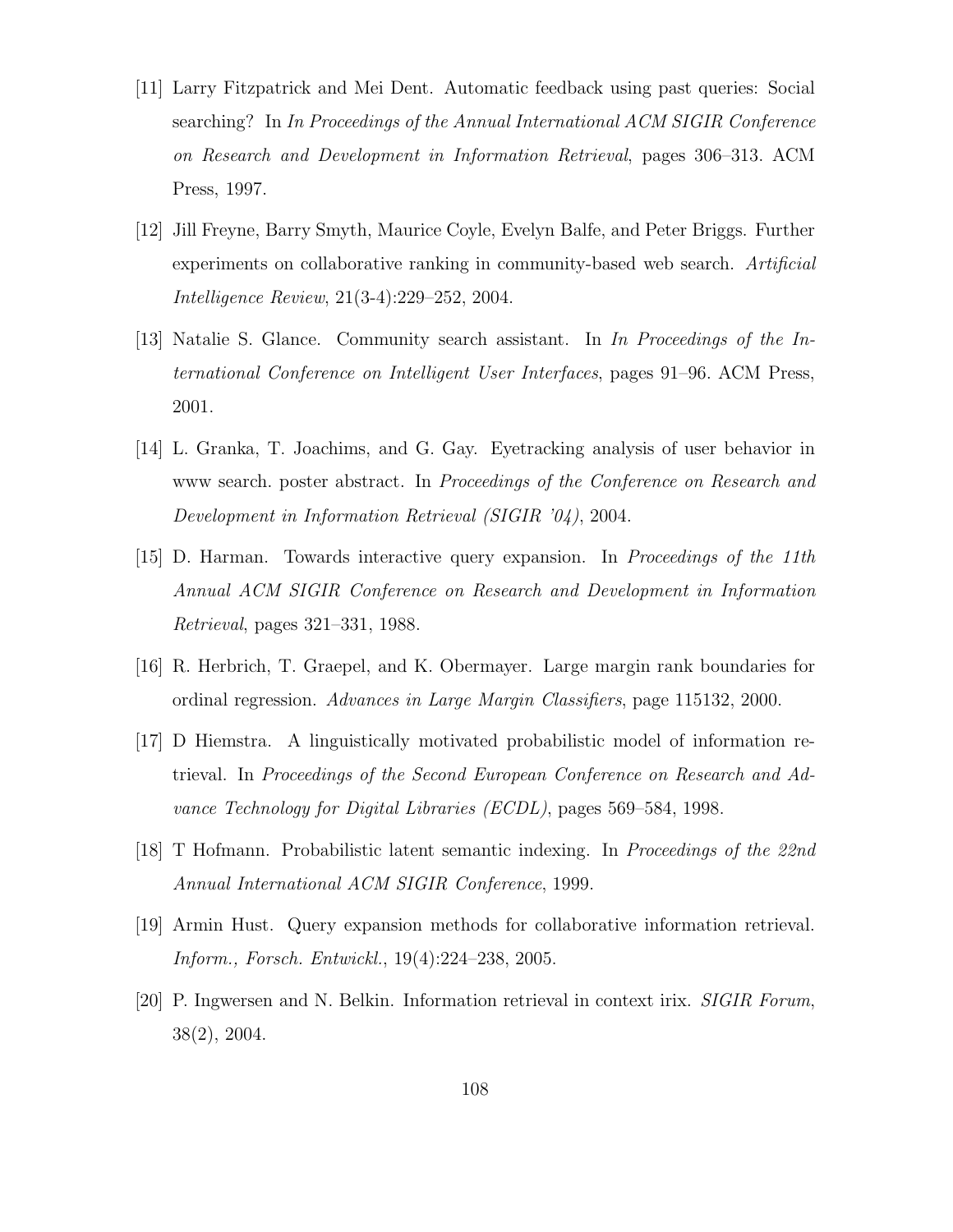- [21] Jian-Yun Ji-Rong Wen and Hong-Jiang Zhang. Query clustering using user logs. ACM Transactions on Information Systems (TOIS), 20(1):59–81, 2002.
- [22] Thorsten Joachims. Optimizing search engines using clickthrough data. In KDD '02: Proceedings of the eighth ACM SIGKDD international conference on Knowledge discovery and data mining, pages 133–142, New York, NY, USA, 2002. ACM Press.
- [23] D. Kelly and N.J. Belkin. Reading time, scrolling and interaction: Exploring implicit sources of user preferences for relevance feedback during interactive information retrieval. In Proceedings of the 24th Annual International Conference on Research and Development in Information Retrieval (SIGIR '01), pages 408– 409, 2001.
- [24] D Kelly and J Teevan. Implicit feedback for inferring user preference: A bibliography. In SIGIR Forum, volume 32, 2003.
- [25] J. Lafferty and C Zhai. Document language models, query models, and risk minimization for information retrieval. In W.B. Croft, D.J. Harper, D.H. Kraft, and J. Zobel, editors, Proceedings of the 24th annual international ACM-SIGIR conference on research and development in information retrieval, pages 111–119, New Orleans, Louisiana, 2001. New York: ACM.
- [26] V. Lavrenko, M. Choquette, and W. B Croft. Cross-lingual relevance models. In Proceedings of the 25th Annual International ACM-SIGIR Conference on Research and Development in Information Retrieval, 2001.
- [27] Victor Lavrenko and W. Bruce Croft. Relevance-based language models. In Research and Development in Information Retrieval, pages 120–127, 2001.
- [28] Henxi Lin., Gui-Rong Xue., Hua-Jun Zeng., and Yong Yu. Using probabilistic latent semantic analysis for personalized web search. In Proceedings of APWEB'05, 2005.
- [29] Fang Liu, Clement Yu, and Weiyi Meng. Personalized web search by mapping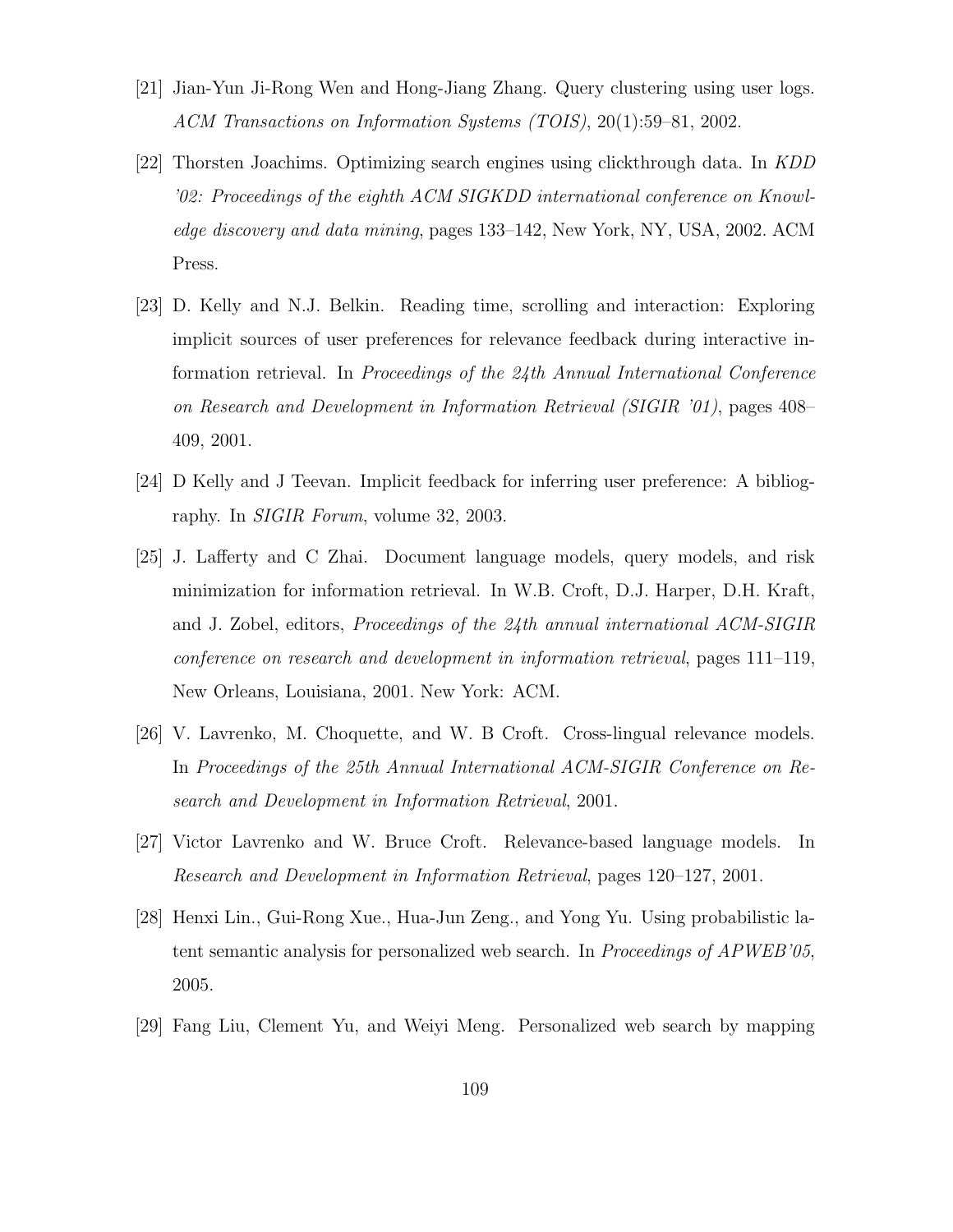user queries to categories. In Proceedings of the eleventh international conference on Information and knowledge management, ACM Press, pages 558–565, 2002.

- [30] C. D. Manning and H Schtze. Foundations of Statistical Language Processing. The MIT Press, Cambridge, Massachusetts, 1999.
- [31] D. Miller, T. Leek, and R. Schwartz. A hidden markov model information retrieval system. In Proceedings on the 22nd annual international ACM SIGIR conference, pages 214–221, 1999.
- [32] Tom Mitchell. Machine Learning. McGraw-Hill, 1997.
- [33] J. Mostafa, S. Mukhopadhyay, and M. Palakal. Simulation studies of different dimensions of users' interests and their impact on user modelling and information filtering. Information Retrieval, 6:199–223, 2003.
- [34] Franz Josef Och and Hermann Ney. A systematic comparison of various statistical alignment models. Computational Linguistics, 29(1):19–51, 2003.
- [35] Jay M. Ponte and W. Bruce Croft. A language modeling approach to information retrieval. In Research and Development in Information Retrieval, pages 275–281, 1998.
- [36] Filip Radlinski and Thorsten Joachims. Evaluating the robustness of learning from implicit feedback. In ICML Workshop on Learning In Web Search, 2005.
- [37] Vijay V. Raghavan and Hayri Sever. On the reuse of past optimal queries. Proceedings of the Annual International ACM SIGIR Conference on Research and Development in Information Retrieval, pages 344–350, 1995.
- [38] S. E. Robertson and K. Sparck Jones. Relevance weighting of search terms. Journal of the American Society for Information Science, 27(3):129–146, May-June 1976.
- [39] J. J. Rocchio. Relevance feedback in information retrieval, the smart retrieval system. Experiments in Automatic Document Processing, pages 313–323, 1971.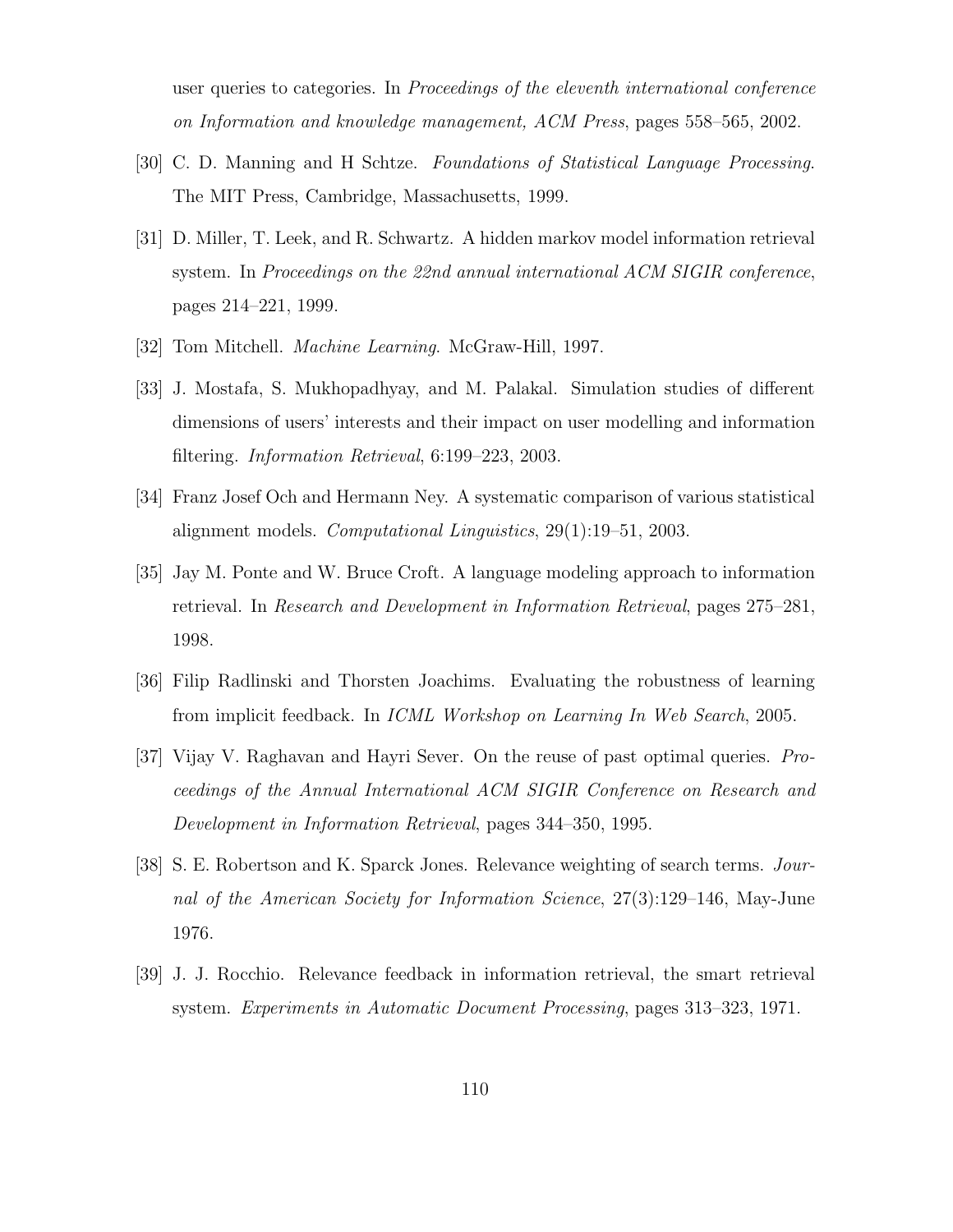- [40] U. Rohini, Vamshi Ambati, and Vasudeva Varma. Creating simulated feedback. Technical report, International Institute of Information Technology, 2007.
- [41] U. Rohini, Vamshi Ambati, and Vasudeva Varma. Personalized search without relevance feedback. Technical report, International Institute of Information Technology, 2007.
- [42] U. Rohini, Vamshi Ambati, and Vasudeva Varma. Statistical machine translation models for personalized search. Technical report, International Institute of Information Technology, 2007.
- [43] U. Rohini and Ambati Vamshi. A collaborative filtering based re-ranking strategy for search in digital libraries. In proceedings of 8th ICADL - 2005, 2005.
- [44] U. Rohini and Vasudeva Varma. A novel approach for re-ranking of search results using collaborative filtering. In Proceeedings of International Conference on Computing: Theory and Applications (ICCTA'07), pages 491–495, Kolkota, India, March 2007.
- [45] R Rosenfeld. Two decades of statistical language modeling: where do we go from here? In Proceedings of the IEEE, 2000.
- [46] C. E Shannon. Prediction and entropy of printed english. Bell System Technical Journal, 30:50–64, 1951.
- [47] X. Shen., B. Tan., and C. Zhai. Context-sensitive information retrieval using implicit feedback. In Proceedings of SIGIR 2005, page 4350, 2005.
- [48] X. Shen and C. Zhai. Exploiting query history for document ranking in interactive information retrieval (poster). In Proceedings of SIGIR 2003, pages 377–378, 2003.
- [49] L. Si, R. Jin, J. Callan, and P Ogilvie. Language modeling framework for resource selection and results merging. In Proceedings of the Eleventh International Conference on Information and Knowledge Management (CIKM'02), 2002.
- [50] Craig Silverstein, Monika Henzinger, Hannes Marais, and Michael Moricz. Analysis of a very large altavista query log. Technical Report 1998-014, Digital SRC,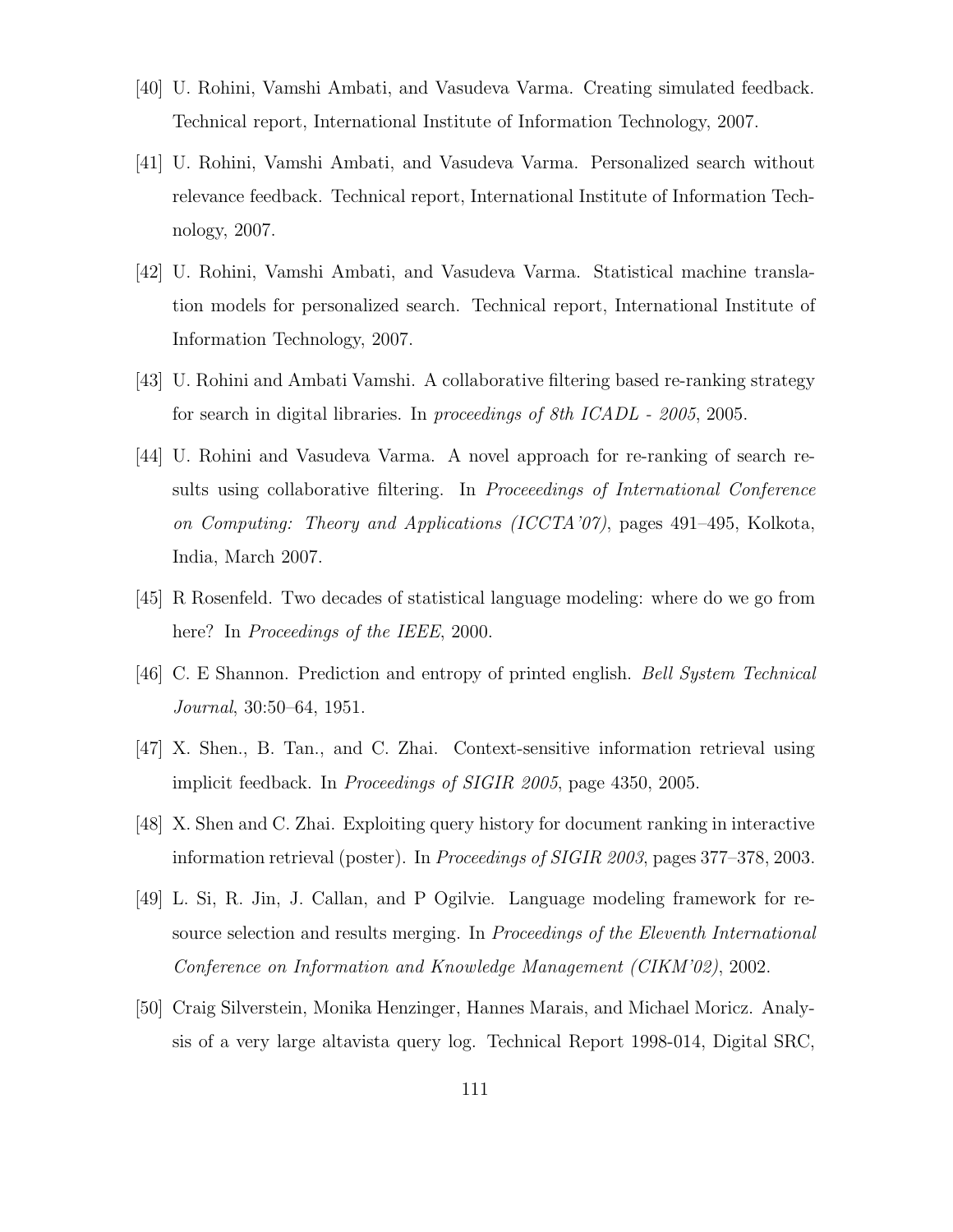1998.

- [51] Barry Smyth, Balfe, Oisin Boydell, Keith Bradley, Peter Briggs, Maurice Coyle, and Jill Freyne. A live-user evaluation of collaborative web search. In *Proceedings* of the 19th International Joint Conference on Artificial Intelligence (IJCAI'05), Edinburgh, Scotland, 2005.
- [52] Barry Smyth, Evelyn Balfe, Peter Briggs, Maurice Coyle, and Jill Freyne. Collaborative web search. In In Proceedings of the 18th International Joint Conference on Artificial Intelligence, IJCAI-03, pages 1417–1419. Morgan Kaufmann, 2003.
- [53] Barry Smyth, Evelyn Balfe, Jill Freyne, Peter Briggs, Maurice Coyle, and Oisin Boydell. Exploiting query repetition & regularity in an adaptive community-based web search engine. User Modeling and User-Adapted Interaction: The Journal of Personalization Research, pages 383–423, 2004.
- [54] F. Song and W. B. Croft. A general language model for information retrieval. In Proceedings on the 22nd annual international ACM SIGIR conference, page 279280, 1999.
- [55] Micro Speretta and Susan Gauch. Personalizing search based on user search histories. In Thirteenth International Conference on Information and Knowledge Management (CIKM 2004), 2004.
- [56] K. Sugiyama, K. Hatano, and M. Yoshikawa. Adaptive web search based on user profile constructed without any effort from users. In Proceedings of WWW 2004, pages 675 – 684, 2004.
- [57] B. Tan, X. Shen, and C. Zhai. Mining long term search history to improve search accuracy. In Proceedings of 2006 ACM Conference on Knowledge Discovery and Data Mining (SIGKDD'2006), pages 718–723s, 2006.
- [58] J. Teevan, S. T. Dumais, and E. Horvitz. Personalizing search via automated analysis of interests and activites. In Proceedings of SIGIR 2005, 2005.
- [59] Rohini Uppuluri and Vamshi Ambati. Improving search results using collaborative